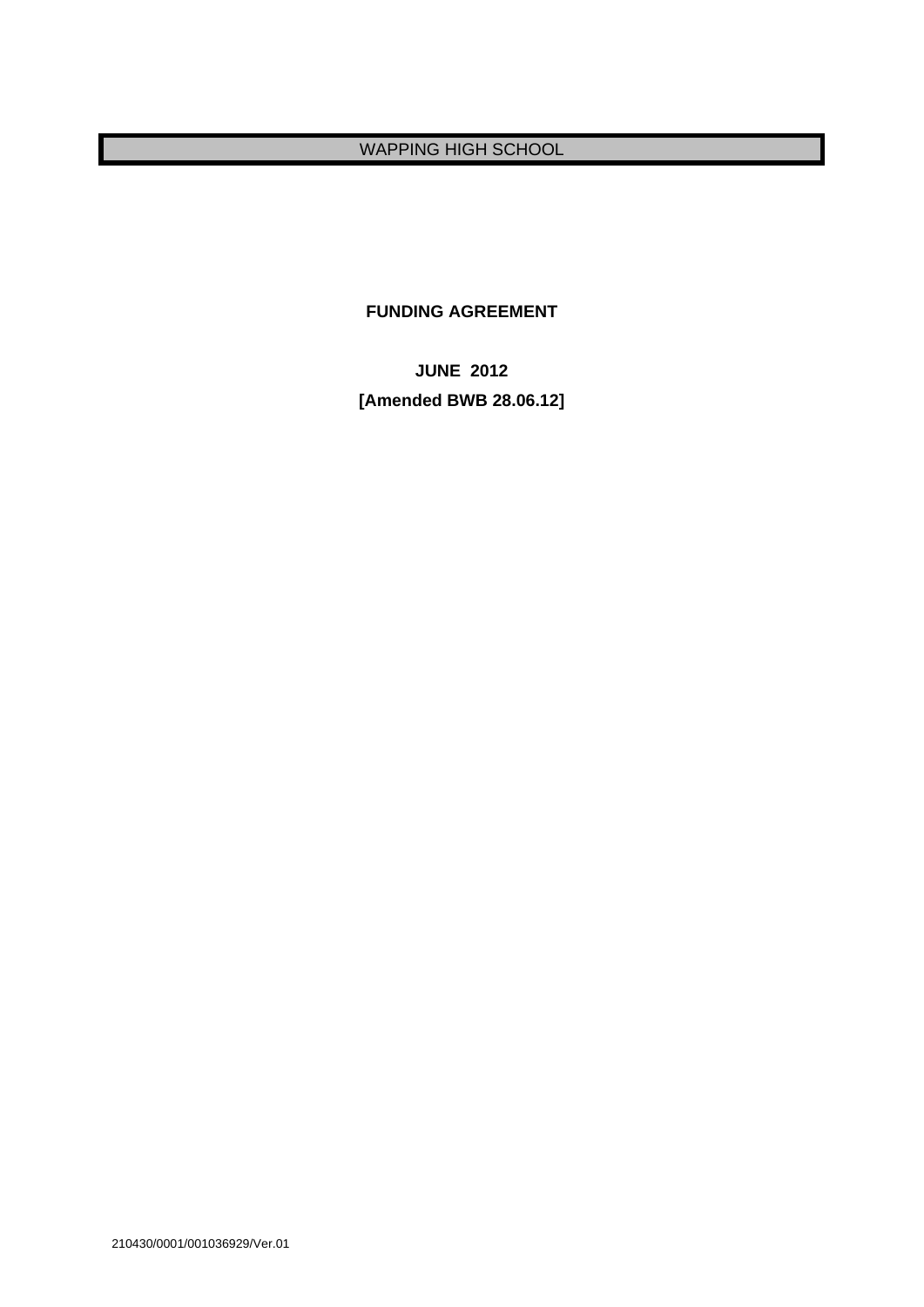# **WAPPING HIGH SCHOOL FUNDING AGREEMENT CONTENTS:**

| <b>SECTION</b>                                     | <b>CLAUSE NO</b> |
|----------------------------------------------------|------------------|
| <b>INTRODUCTION</b>                                | $1 - 8$          |
| <b>LEGAL AGREEMENT</b>                             | 9                |
| <b>CHARACTERISTICS OF THE ACADEMY</b>              | 10               |
| <b>ACADEMY OPENING DATE</b>                        | 11               |
| <b>CONDITIONS OF GRANT</b>                         |                  |
| General                                            | 12               |
| Governance                                         | $13 - 14$        |
| Conduct                                            | 15               |
| <b>Criminal Records Bureau Checks</b>              | $16 - 16A$       |
| Pupils                                             | 17               |
| Designated Teacher for Looked After                |                  |
| Children                                           | <b>17A</b>       |
| Teachers and other staff                           | $18 - 21$        |
| Curriculum, curriculum development and delivery,   |                  |
| and RE and collective worship                      | 22-28B           |
| Assessment                                         | 29               |
| <b>International Education Surveys</b>             | 29A              |
| <b>Exclusions Agreement</b>                        | 30               |
| School meals                                       | $31 - 32$        |
| Charging                                           | 33               |
| <b>Pupil Premium</b>                               | 33A              |
| <b>GRANTS TO BE PAID BY THE SECRETARY OF STATE</b> |                  |
| General                                            | $34 - 35$        |
| <b>Capital Grant</b>                               | $36 - 39$        |
| Arrangements for Payment of Capital Grant          | 40               |
| <b>General Annual Grant</b>                        | $41 - 47$        |
| <b>Earmarked Annual Grant</b>                      | $48 - 49$        |
| Arrangements for payment of GAG and EAG            | $50 - 54$        |
| <b>Additional Funding</b>                          | $55 - 57$        |
| <b>FINANCIAL AND ACCOUNTING REQUIREMENTS</b>       |                  |
| General                                            | $58 - 72C$       |
| <b>Borrowing Powers</b>                            | $73 - 74$        |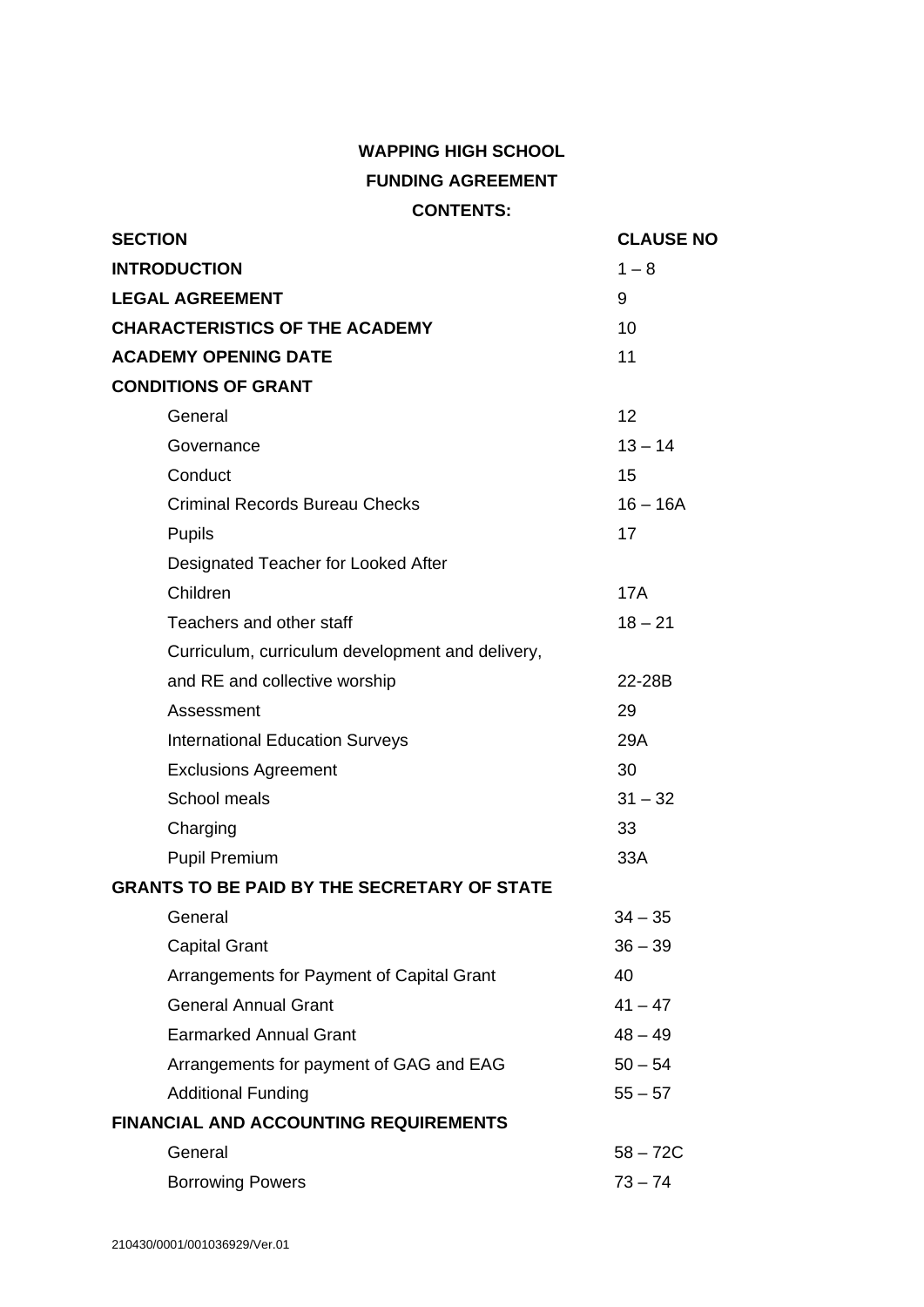| <b>Disposal of Assets</b>               | $75 - 81$    |
|-----------------------------------------|--------------|
| <b>TERMINATION</b>                      |              |
| General                                 | $82 - 95$    |
| Change of Control of the Academy Trust  | 95A          |
| <b>Effect of Termination</b>            | $96 - 103$   |
| <b>GENERAL</b>                          |              |
| Information                             | $104 - 105C$ |
| Access by Secretary of State's Officers | $106 - 108$  |
| <b>Notices</b>                          | $109 - 110$  |
| General                                 | $111 - 113$  |
| <b>LAND CLAUSES</b>                     | 108A -108N   |

# **ANNEXES TO AGREEMENT**

| Memorandum and Articles of the Academy Trust      | Annex A |
|---------------------------------------------------|---------|
| <b>Admissions Requirements</b>                    | Annex B |
| Arrangements for pupils with SEN and disabilities | Annex C |
| Plan for Temporary Site 1                         | Annex D |
| Plan for Temporary Site 2                         | Annex F |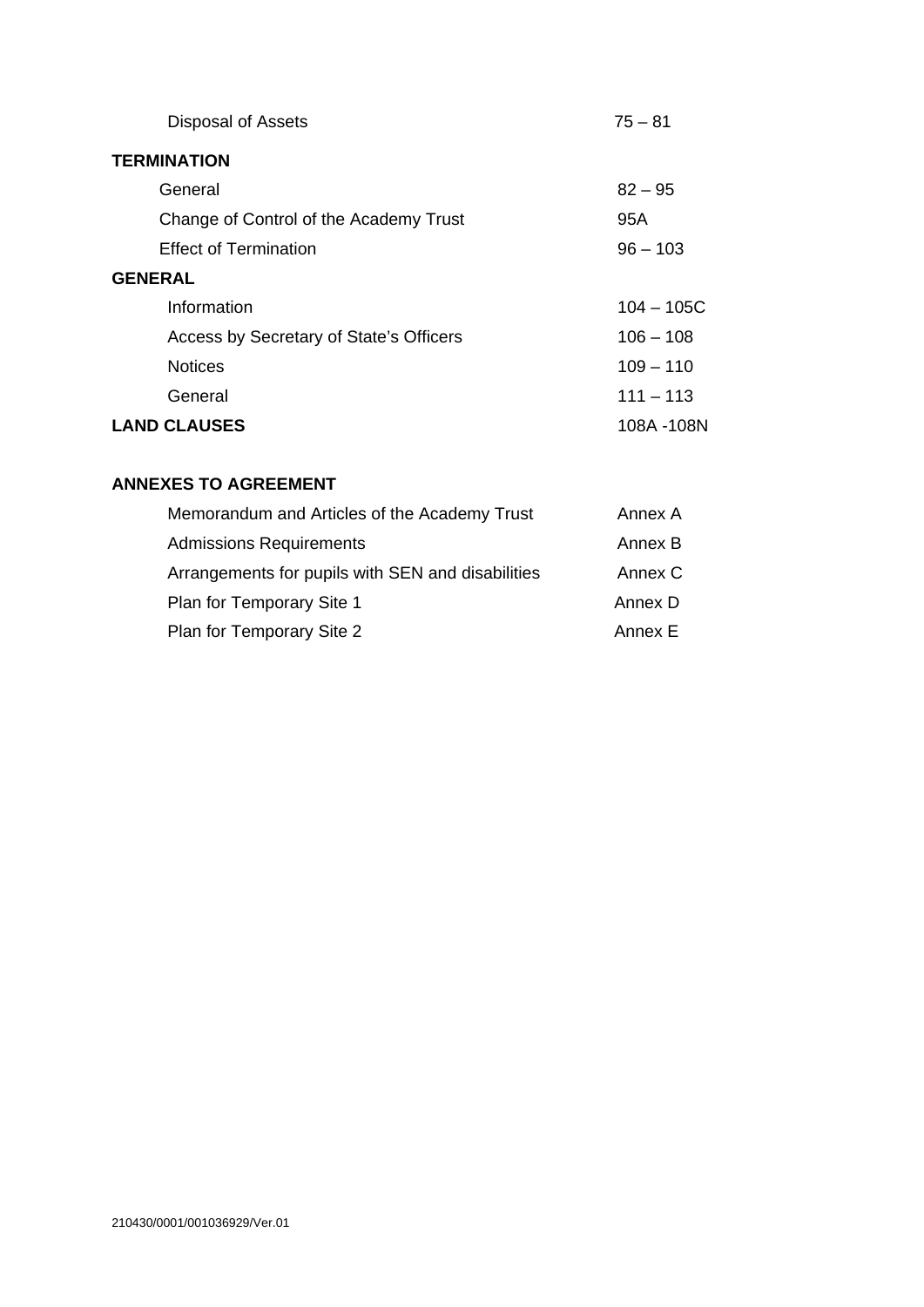#### **INTRODUCTION**

- 1) This Agreement is made under section 1 of the Academies Act 2010 between the Secretary of State for Education ("the Secretary of State") and The Wapping and Shadwell Secondary Education Trust (the "Academy Trust").
- 2) The Academy Trust is a Company incorporated in England and Wales, limited by guarantee with registered Company number 7412515.
- 3) The following expressions used in this Agreement have the respective meanings assigned to them by the numbered clauses of this Agreement referred to immediately after the reference to the expressions
	- a) "Academies Financial Handbook" clauses 59 and 68;
	- b) "Accounting Officer" clause 58;
	- c) "Annual Letter of Funding" clause 53;
	- d) "Chief Inspector" means Her Majesty's Chief Inspector of Education, Children's Services and Skills or his successor;
	- e) "GAG" clause 41;
	- f) "Capital Expenditure" clause 36;
	- g) "Capital Grant" clause 36;
	- h) "EAG" clause 48;
	- i) "Recurrent Expenditure" clause 35.
- 4) In this Agreement the following words and expressions shall have the following meanings:-

"Academy Financial Year" means the year from  $1<sup>st</sup>$  September to  $31<sup>st</sup>$  August in any year or such other period as the Secretary of State may from time to time specify by notice in writing to the Academy Trust;

"Academy Funding Year" means the year from  $1<sup>st</sup>$  September to  $31<sup>st</sup>$  August in any year;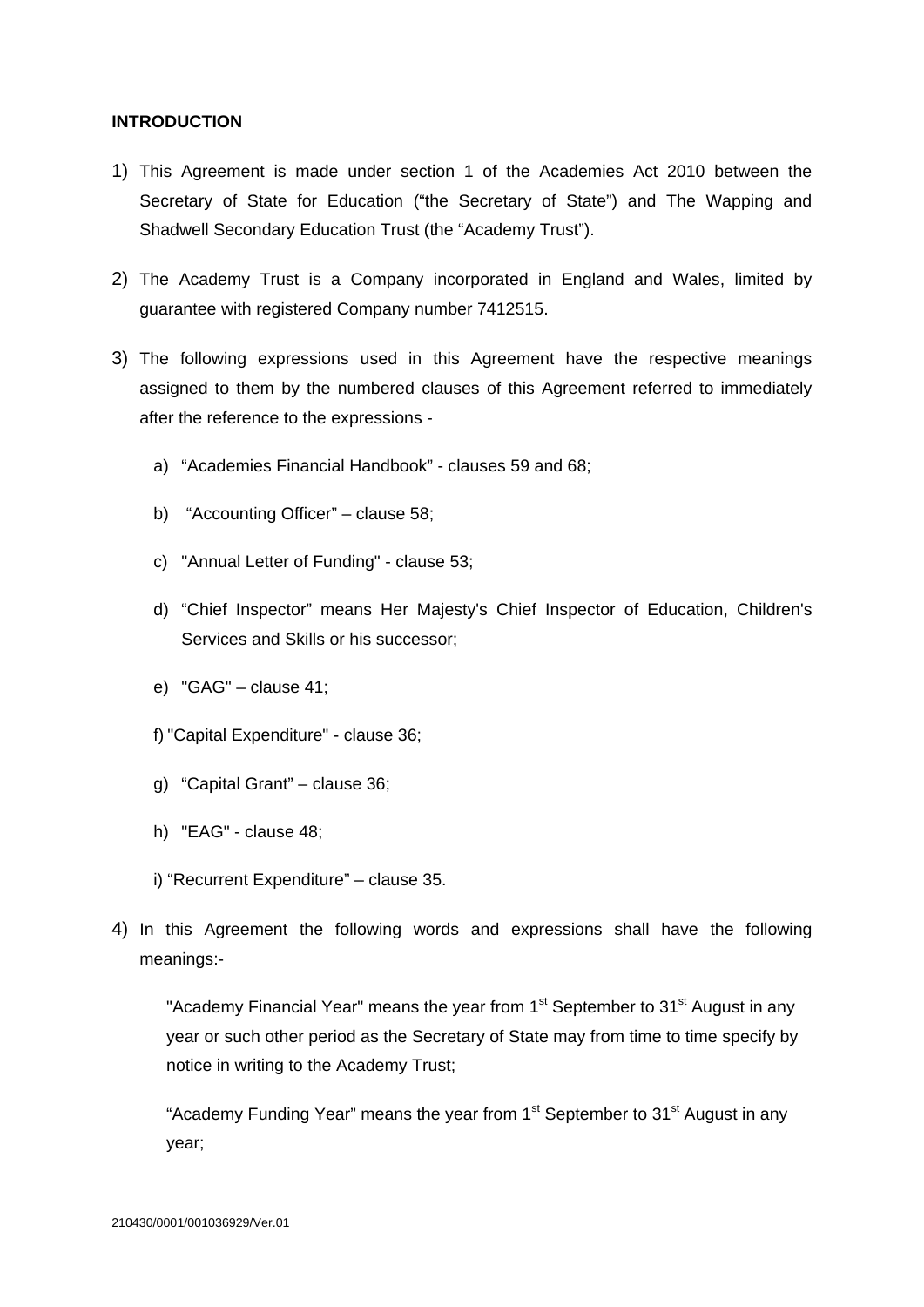"Additional Governors" means Governors who may be appointed by the Secretary of State under the Articles of Association;

"Business Day" means any day other than a Saturday, Sunday, Christmas Day, Good Friday or a day which is a bank holiday with the meaning given to that expression in the Banking and Financial Dealings Act 1971;

 "Control' in relation to a body corporate ('Entity') means either the legal or beneficial ownership of 30 per cent or more of the issued shares in the Entity ordinarily having voting rights or the power of a person ('A') otherwise to secure –

(a) either by means of the holding of shares in that Entity or having an interest conferring voting rights at general meetings of the membership of that Entity or of any other body corporate;

(b) by virtue of any powers conferred by the articles of association or other document regulating that Entity or any other Entity or partnership including, without limitation, the power to appoint or remove a majority of the governing body thereof, or

(c) by virtue of any agreement, understanding or arrangement between any person or persons, that the affairs of the first-mentioned Entity are conducted in accordance with the wishes of A and 'Control' shall be construed accordingly;

"DfE" means Department for Education and any successor;

"Further Governors" means Governors who may be appointed by the Secretary of State under the Articles of Association if a Special Measures Termination Event, as defined in this Agreement, occurs or the Secretary of State is satisfied that a Member or Governor of the Academy Trust is not a suitable person;

"Insured Risks" means fire lightning explosion earthquake storm tempest flood subsidence landslip heave impact terrorism bursting or overflowing of water tanks and pipes earthquake damage by aircraft and other aerial devices or articles dropped there from riot and civil commotion labour disturbance and malicious damage (to the extent that insurance against such risks may ordinarily be arranged with a reputable insurance office at reasonable commercial rates) and such other risks as the Academy Trust insures against from time to time subject in all cases to any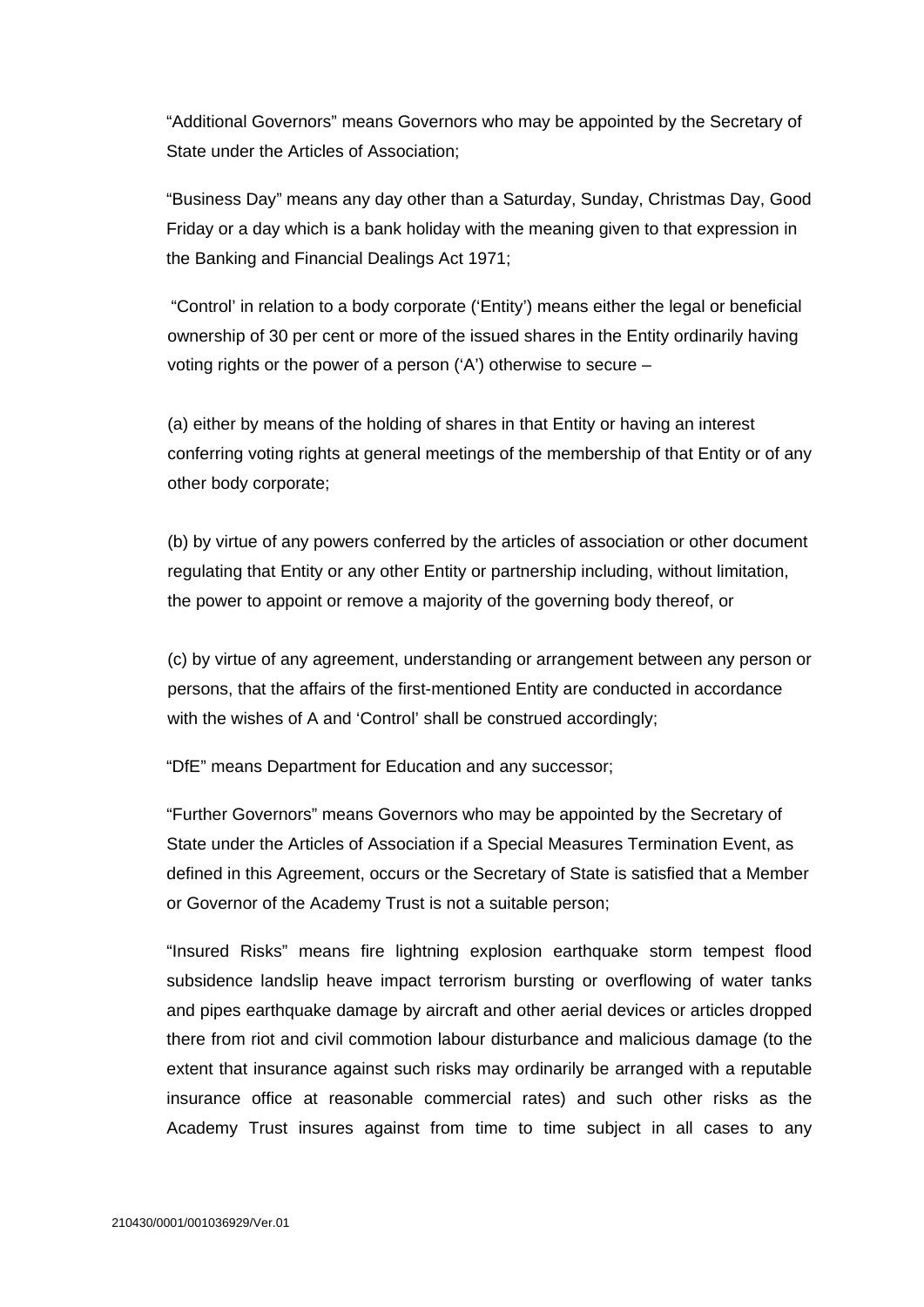exclusions or limitations as may from time to time be imposed by the insurers or underwriters;

"LA" means the Local Authority in the area in which the Academy is situated;

"the Land" means the land which is shown in the title plans for registered titles NGL331306 and NGL94783 (including for the avoidance of doubt all buildings structures landscaping and other erections) situated at and known as 153-157 Commercial Road London E1 2DA, making up the permanent site of the Academy;

 "the Lease" means the 20 year leasehold agreement or its equivalent between the Academy Trust and Assetco Properties Limited ("the Landlord") in respect of the Land;

"the Licences" means:

Licence 1: the licence between the Academy Trust and The Incumbent and PCC of St Paul Shadwell ("the Licensor") in respect of the exclusive use during school hours of the Temporary Site 1; and

Licence 2: the licence between the Academy Trust and London Diocesan Fund (also known as "the Licensor") in respect of Temporary Site 2;

 "Memorandum" and "Articles" means the Memorandum and Articles of Association of the Academy Trust for the time being in force, a copy of the current version of which is annexed to this Agreement as Annex A;

"parents" means parents or guardians;

"persons" includes a body of persons, corporate or incorporate;

"Principal" means the head teacher of the Academy;

"Principal Regulator" means the body or person appointed as the Principal Regulator under the Charities Act 2011;

"relevant qualification" has the same meaning as that given to the expression in section 96 of the Learning and Skills Act 2000;

 "Rent" means a payment made by the Academy Trust to a third party pursuant to the Lease but subject to the terms of clause 56 of this Agreement;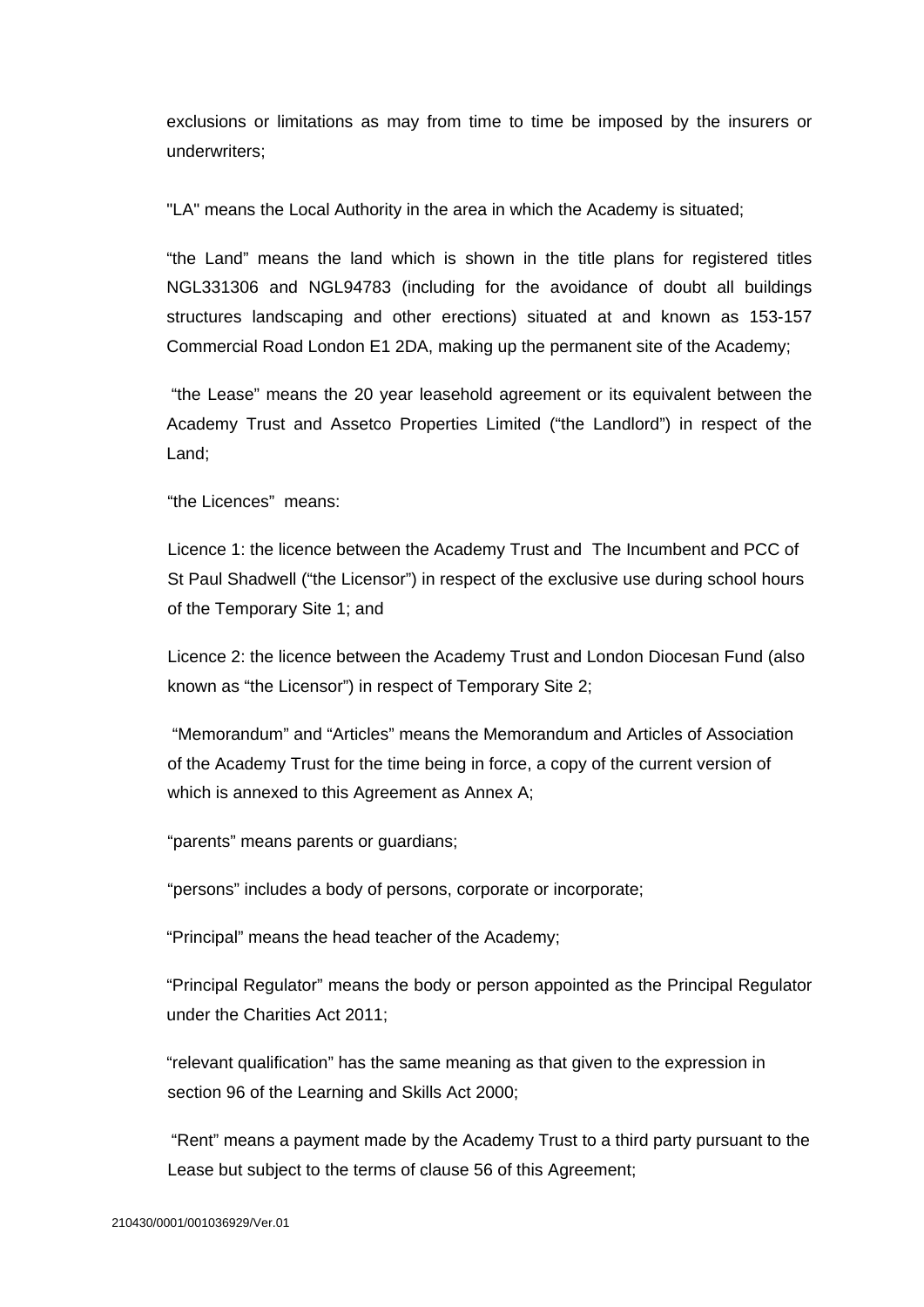references to "school" shall where the context so admits be references to the Academy;

"SEN" means Special Educational Needs;

"SENCO" means Special Educational Needs Co-ordinator; and

"Start-up period" means up to a maximum of 5 Academy Funding Years and covers the period up to and including the first Academy Funding Year in which all age groups are present at the Academy (that is, all the pupil cohorts relevant to the agerange of the Academy will have some pupils present).

"the Temporary Sites" means

Temporary Site 1: the land (including for the avoidance of doubt all buildings, structures, landscaping and other erections) situated at and known as St Paul's Crypt, St Paul's Church Shadwell, 302 The Highway, London E1W 3DH and as shown edged red on the plan attached as Annex D,

Temporary Site 2: the land (including for the avoidance of doubt all buildings, structures, car park spaces, landscaping and other erections) situated at and known as St Georges Crypt, St Georges in the East, Cannon Street Road, London E1 0BH and as shown edged in red on the plan attached at Annex E.

- 5) The Interpretation Act 1978 shall apply for the interpretation of this Agreement as it applies for the interpretation of an Act of Parliament.
- 6) Expressions defined in this Agreement shall have the same meaning where used in any Annex to this Agreement.
- 7) Questions arising on the interpretation of the arrangements in this Agreement shall be resolved by the Secretary of State after consultation with the Academy Trust.
- 8) Section 1 (3) of the Academies Act 2010 states that:
	- (3) An Academy agreement is an agreement between the Secretary of State and the other party under which-
		- (a) the other party gives the undertakings in subsection (5), and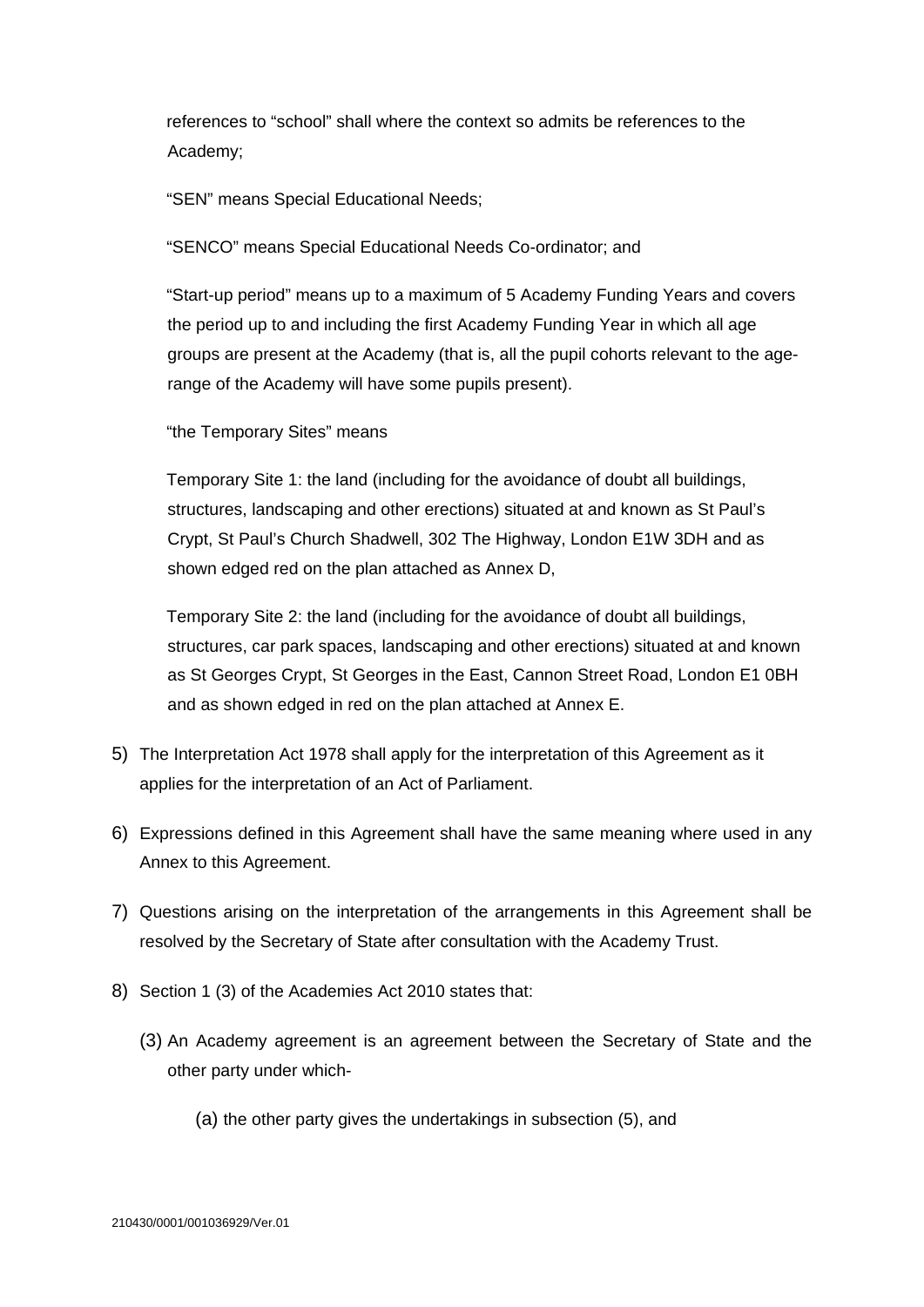(b) the Secretary of State agrees to make payments to the other party in consideration of those undertakings.

### **LEGAL AGREEMENT**

9) In consideration of the Academy Trust undertaking to establish and maintain, and to carry on or provide for the carrying on of, an independent school in England to be known as the Wapping High School ("the Academy") and having such characteristics as are referred to in clause 10, the Secretary of State agrees to make payments to the Academy Trust in accordance with the conditions and requirements set out in this Agreement. For the avoidance of doubt, any obligations imposed upon or powers given to the Academy by this Agreement are also imposed upon the Academy Trust.

## **CHARACTERISTICS OF THE ACADEMY**

10) The characteristics of the Academy are those set down in Section 1A of the Academies Act 2010.

## **ACADEMY OPENING DATE**

11) The Academy shall open as a school on 1 September 2012; or

# **CONDITIONS OF GRANT**

### **General**

12) Other conditions and requirements in respect of the Academy are that:

a) the school will be at the heart of its community, promoting community cohesion and sharing facilities with other schools and the wider community;

b) there will be assessments of pupils' performance as they apply to maintained schools and the opportunity to study for relevant qualifications subject to clause 29 (d);

c) the admissions policy and arrangements for the school will be in accordance with admissions law, and the DfE Codes of Practice, as they apply to maintained schools, subject to any exceptions in Annex B;

d) teachers' levels of pay and conditions of service at the Academy will be the responsibility of the Academy Trust;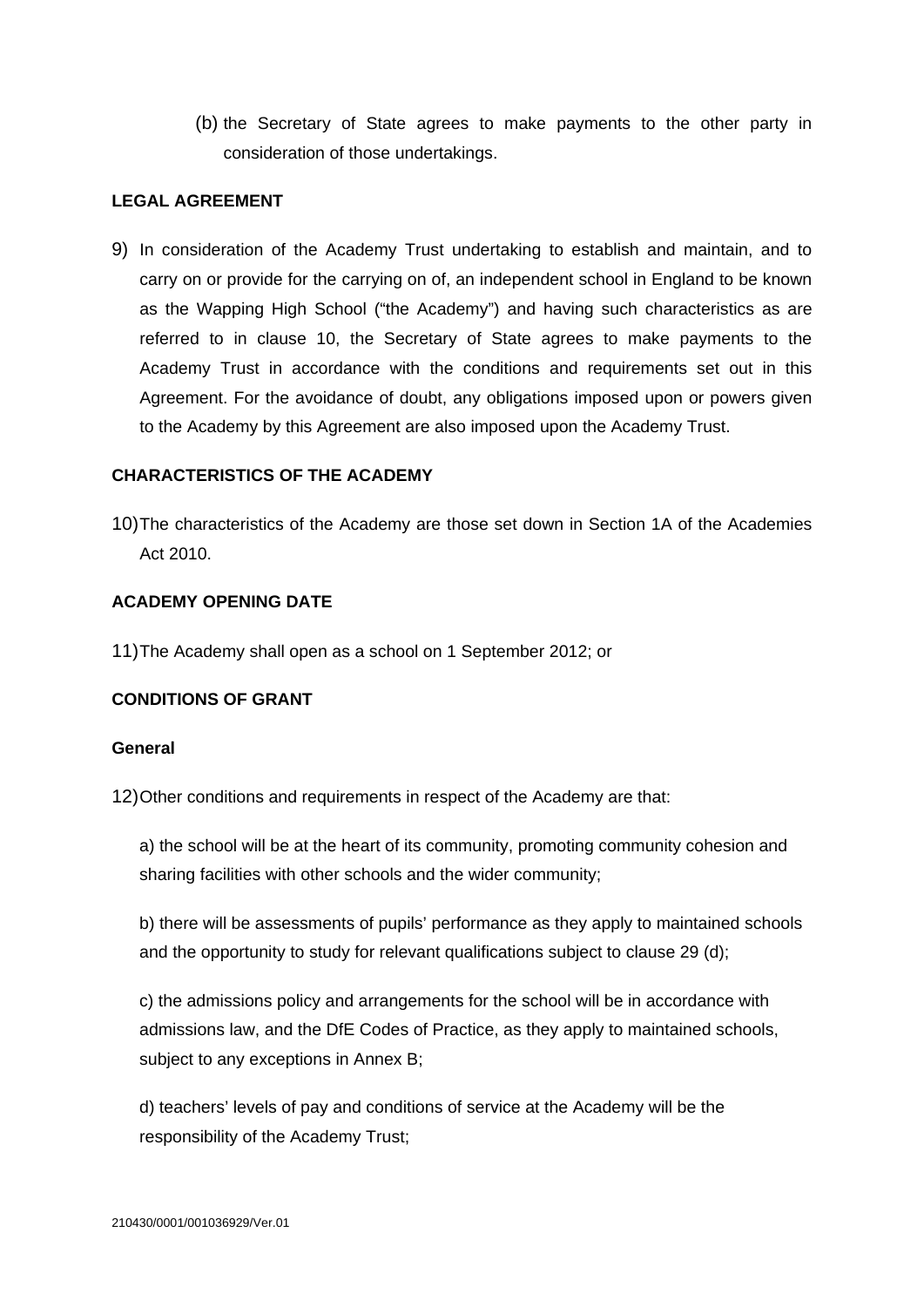e) there will be an emphasis on the needs of the individual pupils including pupils with special education needs (SEN), both those with and without statements of SEN; and

(f) there will be no charge in respect of admission to the school and the school will only charge pupils where the law allows maintained schools to charge;

## **Governance**

- 13) The Academy will be governed by a governing body ("the Governing Body") who are the Directors of the company constituted under the Articles of the Academy Trust.
- 14) The Governing Body shall have regard to (but for the avoidance of doubt shall not be bound by) any guidance as to the governance of Academies that the Secretary of State may publish.

### **Conduct**

15) The Academy shall be conducted in accordance with:

- a) the Articles, which shall not be amended by the Academy Trust without the written consent of the Secretary of State, such consent not to be unreasonably withheld;
- b) all provisions by or under statute which confer rights or impose obligations on Academies including, without limitation, the independent schools standards prescribed under section 157 of the Education Act 2002 to the extent they apply to the Academy;
- c) the terms of this Agreement.

# **Criminal Records Bureau Checks**

- 16) The Academy Trust shall comply with the requirements of part 4 of Schedule 1 to the Education (Independent School Standards) (England) Regulations 2010 (SI 2010/1997) (as amended) in relation to carrying out enhanced criminal records checks, obtaining enhanced criminal records certificates and making any further checks, as required and appropriate for members of staff, supply staff, individual Governors and the Chair of the Governing Body.
- 16A) The Academy Trust shall, on receipt of information from the Criminal Records Bureau in response to an application for an enhanced criminal record certificate, on request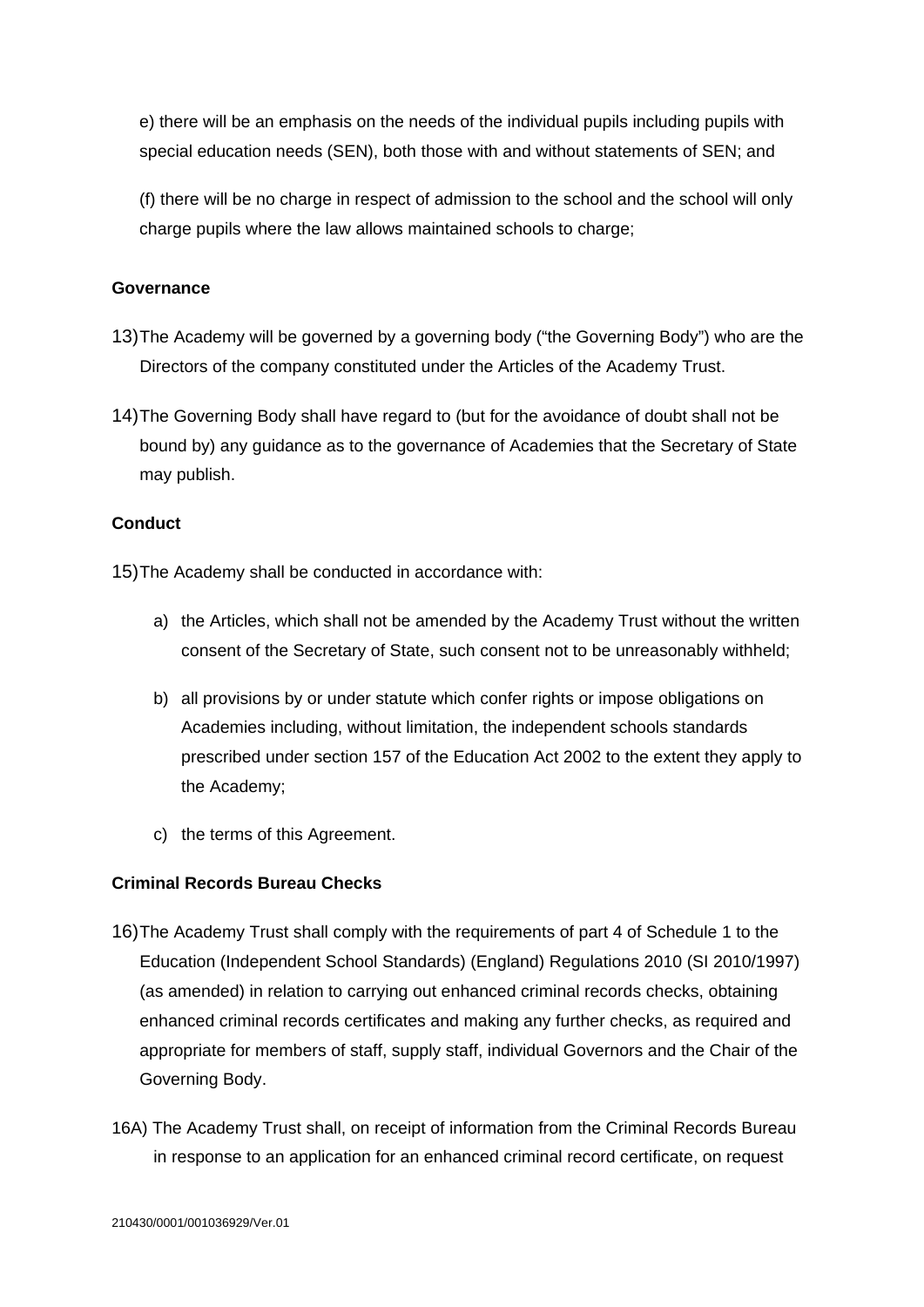from the Secretary of State or his agents, as soon as possible thereafter submit such information to the Secretary of State in accordance with section 124 of the Police Act 1997.

### **Pupils**

- 17) The planned capacity of the Academy is 420 places in the age range 11-16. The Academy will be an all ability inclusive school whose requirements for:
	- a) the admission of pupils to the Academy are set out in Annex B to this Agreement;
	- b) the admission to the Academy of and support for pupils with SEN and with disabilities (for pupils who have and who do not have statements of SEN) are set out in Annex C to this Agreement;
	- c) pupil exclusions are set out in regulations made by virtue of section 51A of the Education Act 2002 (as may be amended or modified from time to time, and includes any successor provision(s)).

#### **Designated Teacher for Looked After Children**

17A) The Academy Trust will in respect of the Academy act in accordance with, and be bound by, all relevant statutory and regulatory provisions and have regard to any guidance and codes of practice issued pursuant to such provisions, as they apply at any time to a maintained school, relating to the designation of a person to manage the teaching and learning programme for children who are looked after by a LA and are registered pupils at the school. For the purpose of this clause, any reference to the governing body of a maintained school in such statutory and regulatory provisions, or in any guidance and code of practice issued pursuant to such provisions, shall be deemed to be references to the Governing Body of the Academy Trust.

#### **Teachers and other staff**

18) Subject to clause 19, the Academy Trust shall, in accordance with any guidance which the Secretary of State may issue on the qualifications of teaching and other staff in Academies, employ anyone it deems is suitably qualified or is otherwise eligible under a contract of employment or for services to carry out planning and preparing lessons and courses for pupils, delivering lessons to pupils, assessing the development, progress and attainment of pupils, and reporting on the development, progress and attainment of pupils.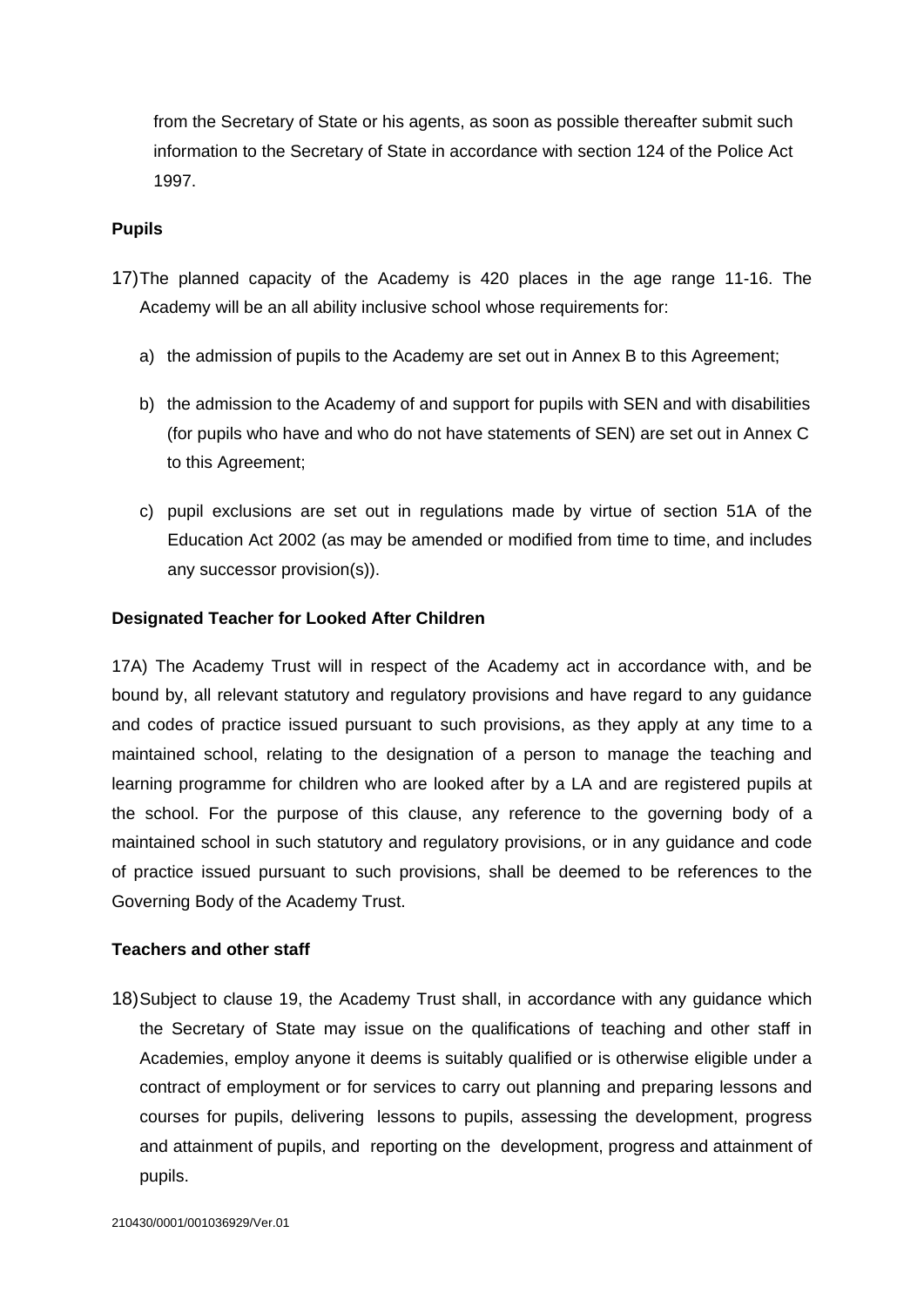- 19) Clause 18 does not apply to anyone who (a) is appointed as the SENCO by the Academy Trust under section 317(3A) of the Education Act 1996, who must meet the requirements set out in Regulation 3 of the Education (Special Educational Needs Coordinators) (England) Regulations 2008 (SI 2008/2945); or (b) is appointed as a designated teacher for looked after children further to clause 17A*.*
- 20) The Academy Trust shall ensure that all teachers employed at the Academy have access to the Teachers Pension Scheme and, in so doing, will comply with the statutory provisions underlying the scheme*.*
- 21) The Academy Trust shall ensure that all employees at the Academy other than teachers ("Non-teaching Staff") have access to either the Local Government Pension Scheme in accordance with the Local Government Pension Scheme (Administration) Regulations 2008 [SI 2008/239] ("the Regulations"), where the Regulations require this, or such other pension benefits as those Regulations, or any legislation which may in the future replace the Regulations, require for Non-teaching staff.

### **Curriculum, curriculum development and delivery, and RE and collective worship**

22) The curriculum provided by the Academy to pupils up to the age of 16 shall be broad and balanced.

22A) The Academy Trust shall publish information in relation to its current curriculum provision. Such information shall include details relating to

- a) the content of the curriculum;
- b) its approach to the curriculum;
- c) the GCSE options (and other Key Stage 4 qualifications) offered by the Academy; and
- d) how parents (including prospective parents) can obtain further information in relation to the Academy's curriculum.
- 23) The Academy Trust shall ensure that the broad and balanced curriculum includes English, Mathematics and Science.
- 24) The Academy Trust shall make provision for the teaching of religious education and for a daily act of collective worship at the Academy.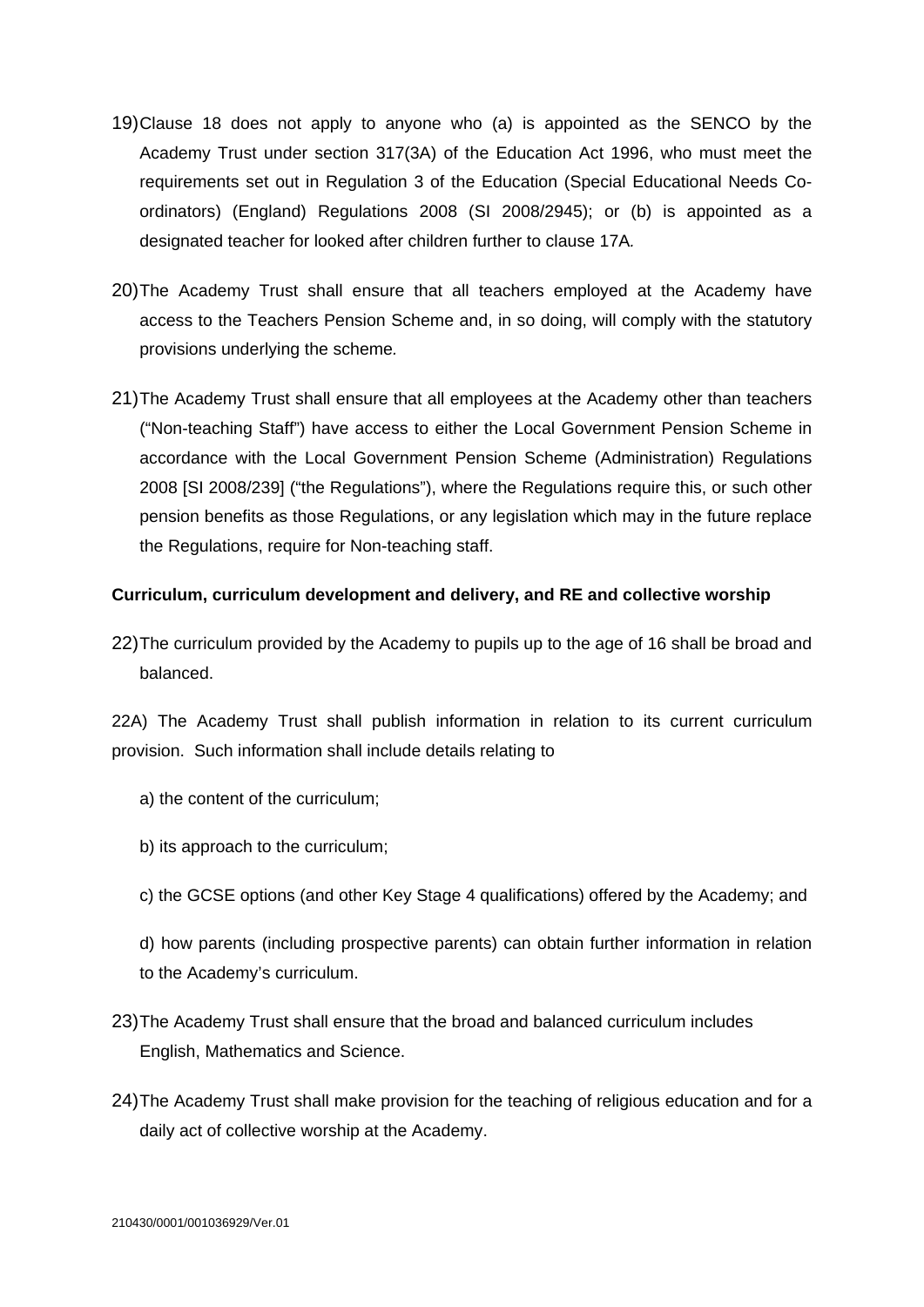- 24A) The Academy Trust shall not make provision in the context of any subject for the teaching, as an evidence-based view or theory, of any view or theory that is contrary to established scientific and/or historical evidence and explanations.
- 25) Not Used
- 26)Where the Academy has not been designated with a religious character in accordance with section 124B of the School Standards and Framework Act 1998:
	- a) subject to clause 27, the Academy Trust shall ensure that provision shall be made for religious education to be given to all pupils at the Academy in accordance with the requirements for agreed syllabuses in section 375(3) of the Education Act 1996 and paragraph 2(5) of Schedule 19 to the School Standards and Framework Act 1998;
	- b) subject to clause 27, the Academy Trust shall ensure that the Academy complies with the requirements of section 70(1) of, and Schedule 20 to, the School Standards and Framework Act 1998 as if it were a community or foundation school which does not have a religious character, except that the provisions of paragraph 4 of that Schedule do not apply. The Academy may apply to the Secretary of State for consent to be relieved of the requirement imposed by paragraph 3(2) of that Schedule, the Secretary of State's consent to such an application not to be unreasonably withheld or delayed.
	- c) the Academy Trust:
		- (1) agrees that before making an application pursuant to the Religious Character of Schools (Designation Procedure) (Independent Schools) (England) Regulations 2003 for the Academy to be designated as a school with religious character it shall seek the prior written consent of the Secretary of State;
		- (2) hereby acknowledges that the Secretary of State may in his absolute discretion refuse or consent to the Academy Trust making such an application.
- 27) Section 71(1) (6) and (8) of the School Standards and Framework Act 1998 shall apply as if the Academy were a community, foundation or voluntary school, and as if references to "Religious Education" and to "Religious Worship" in that section were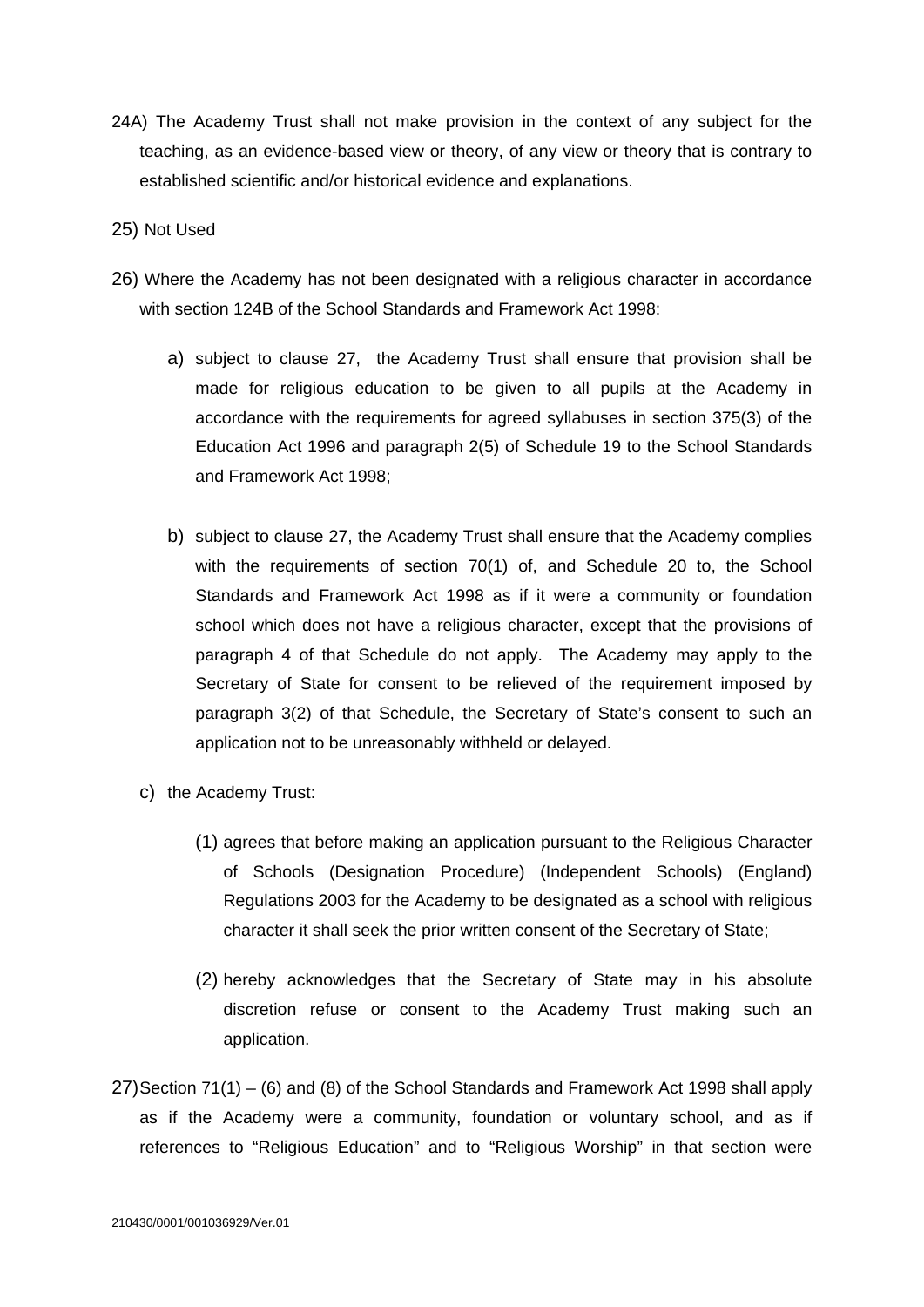references to the religious education and religious worship provided by the Academy in accordance with clauses 25 or 26 as appropriate.

- 28) The Academy Trust shall have regard to any guidance issued by the Secretary of State, further to section 403 of the Education Act 1996, on sex and relationship education to ensure that children at the Academy are protected from inappropriate teaching materials and they learn the nature of marriage and its importance for family life and for bringing up children. The Academy Trust shall also have regard to the requirements set out in section 405 of the Education Act 1996 which shall apply to the Academy as if it were a maintained school.
- 28A) The Academy Trust agrees to act in accordance with sections 406 (Political Indoctrination) and 407 (Duty to secure balanced treatment of political issues) of the Education Act 1996 as if it were a maintained school, subject to the following modifications:
	- a) references to any maintained school shall be treated as references to the Academy;
	- b) references to registered pupils shall be treated as references to registered pupils at the Academy;
	- c) references to the governing body or the local authority shall, in each case, be treated as references to the Academy Trust; and
	- d) references to the head teacher shall, in each case, be treated as references to the Principal of the Academy.
- 28B) The Academy Trust shall ensure that principles are promoted which support fundamental British values, including: respect for the basis on which the law is made and applied in England; respect for democracy and support for participation in the democratic processes; support for equality of opportunity for all; support and respect for the liberties of all within the law; and respect for and tolerance of different faiths and religious and other beliefs.

### **Assessment**

29) The Secretary of State will notify the appropriate body for assessment purposes about the Academy.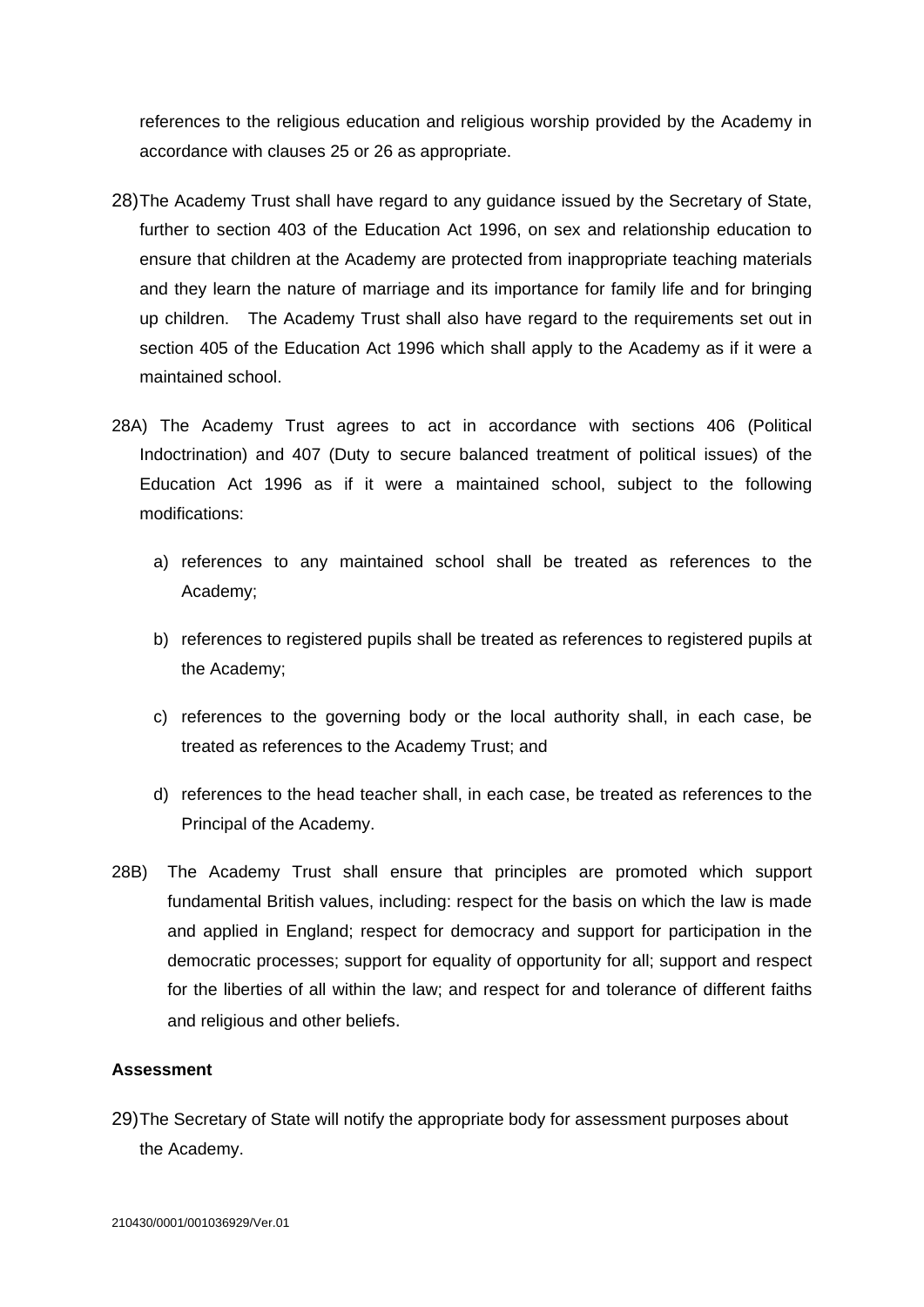- a) The Academy Trust shall ensure that the Academy complies with any guidance issued by the Secretary of State from time to time to ensure that pupils take part in assessments and in teacher assessments of pupils' performance as they apply to maintained schools.
- b) The Academy Trust shall report to any body on assessments under clause 29 as the Secretary of State shall require and shall provide such information as may be required by that body as applies to maintained schools.
- c) In respect of all Key Stages, the Academy Trust will submit the Academy to monitoring and moderation of its assessment arrangements as required by the Secretary of State.
- d) The Academy Trust may not offer courses at the Academy which lead to relevant qualifications, unless the Secretary of State gives specific approval for such courses.

#### **International Education Surveys**

29A) Section 538A of the Education Act 1996 (power to direct participation in international surveys) shall be deemed to apply to the Academy with the following modifications:

(a) references to the governing body shall be treated as references to the Academy Trust; and

(b) references to community, foundation voluntary school shall be treated as references to the Academy.

### **Exclusions Agreement**

- 30) The Academy Trust shall, if invited to do so by a LA, enter into an agreement in respect of the Academy with that LA, which has the effect that where:
	- a) the Academy Trust admits a pupil to the Academy who has been permanently excluded from a maintained school, the Academy itself or another Academy with whom the LA has a similar agreement; or
	- b) the Academy Trust permanently excludes a pupil from the Academy

payment will flow between the Academy Trust and the LA in the same direction and for the same amount that it would, were the Academy a maintained school, under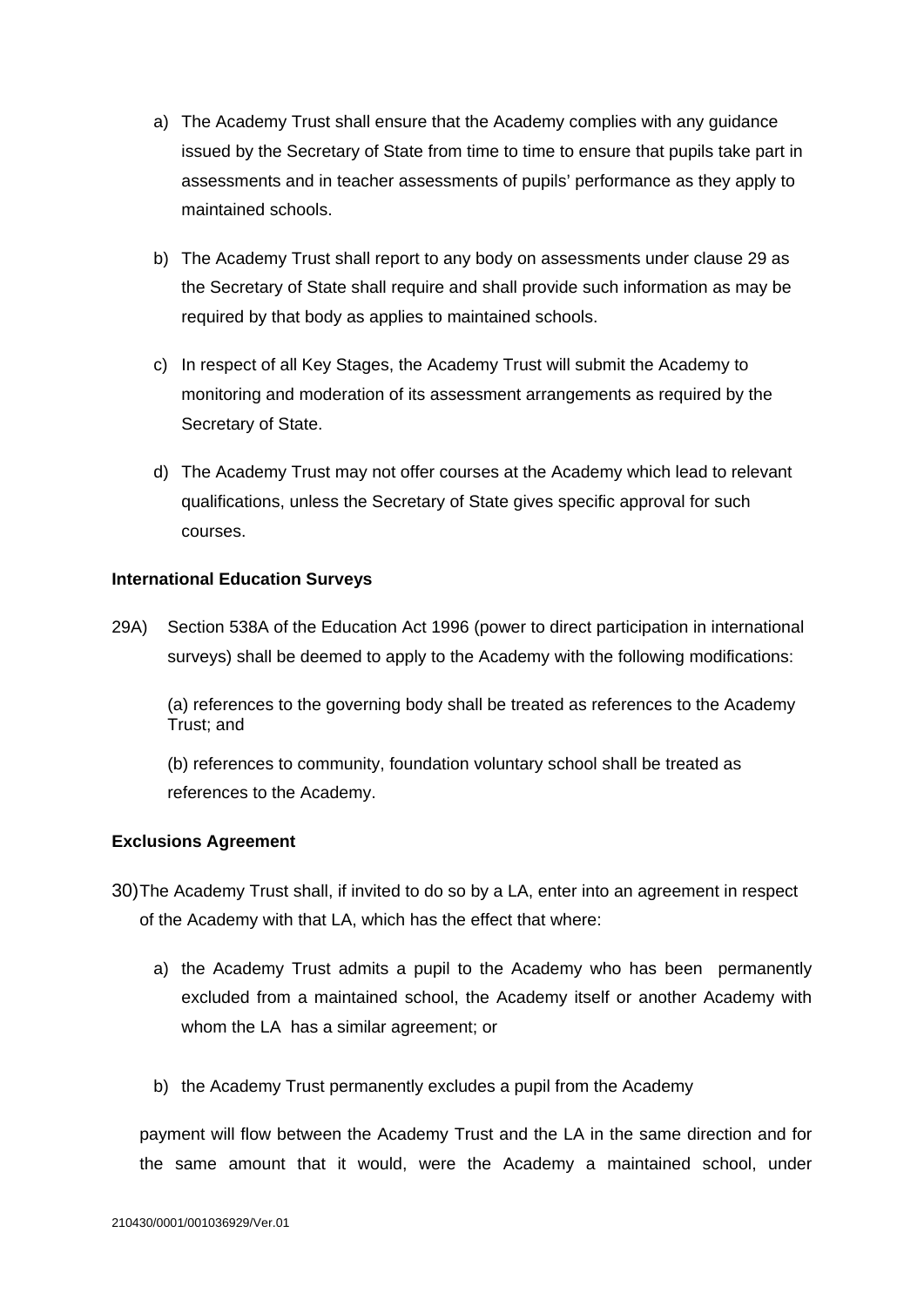Regulations made under section 47 of the School Standards and Framework Act 1998 relating to the addition or deduction of a maintained school's budget following a permanent exclusion or the admission of a permanently excluded pupil. At the date of this Agreement, the applicable Regulation is Regulation 23 of the School Finance (England) Regulations 2011.

### **School Meals**

- 31) The Academy Trust shall, if requested to do so by or on behalf of any pupils at the Academy, provide school lunches for those pupils unless it would be unreasonable for it to do so. Subject to the provisions of clause 32 charges may be levied for lunches, but the Academy Trust shall otherwise fund the cost of such school lunches from its GAG.
- 32) In relation to a pupil who is himself or whose parents are in receipt of benefits mentioned in section 512ZB of the Education Act 1996 (or equivalent provision governing the entitlement to free school lunches of pupils at maintained schools), the Academy Trust shall ensure that a school lunch is provided for such a pupil free of charge to be funded out of the Academy Trust's GAG.

#### **Charging**

- 33) Sections 402 (Obligation to enter pupils for public examinations), 450 457 (charges), 459 (regulations about information about charges and school hours) and 460 (voluntary contributions), 461 (recovery of sums as civil debt) - 462 (Interpretation re charges) of the Education Act 1996 (including, for the avoidance of doubt, any secondary legislation made further to those provisions) shall be deemed to apply to the Academy with the following modifications:
	- a) references to any maintained school shall be treated as references to the Academy;
	- b) references to registered pupils shall be treated as references to registered pupils at the Academy;
	- c) references to the governing body or the local authority shall, in each case, be treated as references to the Academy Trust;
	- d) the charging and remissions policies required to be determined under section 457, and any amendment thereto, shall require the approval of the Secretary of State; and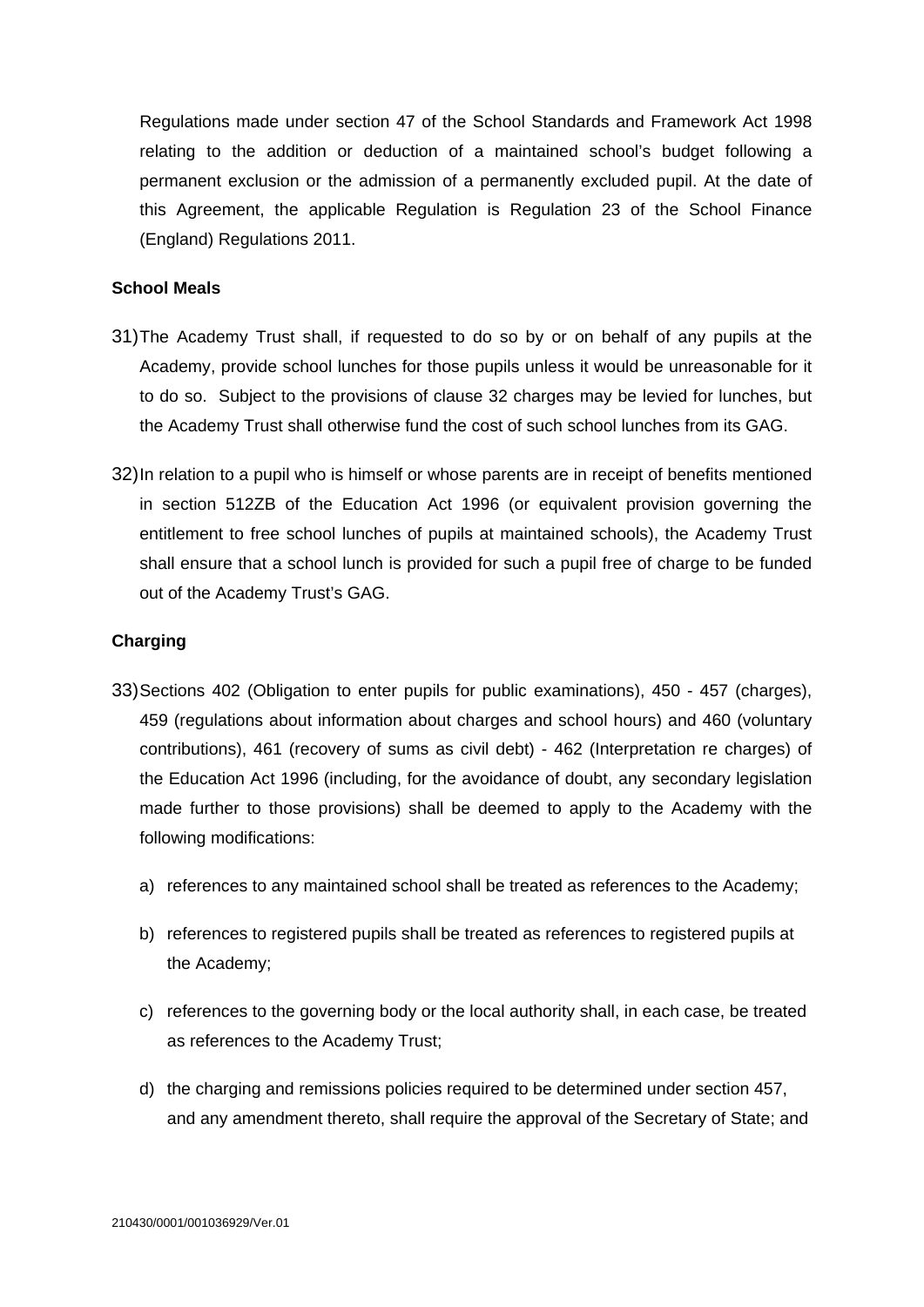e) the Academy Trust may charge persons who are not registered pupils at the Academy for education provided or for facilities used by them at the Academy.

# **Pupil Premium**

33A) The Academy Trust shall publish in each Academy Financial Year information in relation to:

- a) the amount of Pupil Premium allocation that it will receive during that Academy Financial Year;
- b) on what it intends to spend the Pupil Premium allocation;
- c) on what it spent its Pupil Premium in the previous Academy Financial Year;
- d) the impact in educational attainment, arising from expenditure of the previous Academy Financial Year's Pupil Premium.

### **GRANTS TO BE PAID BY THE SECRETARY OF STATE**

#### **General**

- 34) The Secretary of State shall pay grants towards Recurrent Expenditure and may pay grants towards Capital Expenditure for the Academy. For the purposes of this clause and clauses 58 onwards an Academy Financial Year shall be deemed to run from  $1<sup>st</sup>$ September to 31<sup>st</sup> August or such other period as the Secretary of State may from time to time specify by notice in writing to the Academy Trust. For the purposes of clauses 35 to 57 an Academy Funding Year shall be deemed to run from  $1<sup>st</sup>$  September to 31 $<sup>st</sup>$ </sup> August, to align with funding allocations. Except with the Secretary of State's prior agreement, the Academy Trust shall not budget for its expenditure in any Academy Financial Year in excess of expected income. The Academy Trust shall not enter into commitments which are likely to have substantial implications for future levels of grant, or for the period for which grant may be required. No decision by the Academy Trust shall commit the Secretary of State to paying any particular amount of grant.
- 35) "Recurrent Expenditure" means any expenditure on the establishment, conduct, administration and maintenance of the Academy which does not fall within Capital Expenditure. The Secretary of State shall pay separate and distinct grants in respect of Recurrent Expenditure: General Annual Grant ("GAG"), Earmarked Annual Grant ("EAG") and where appropriate Additional Funding under clause 56.

#### **Capital Grant**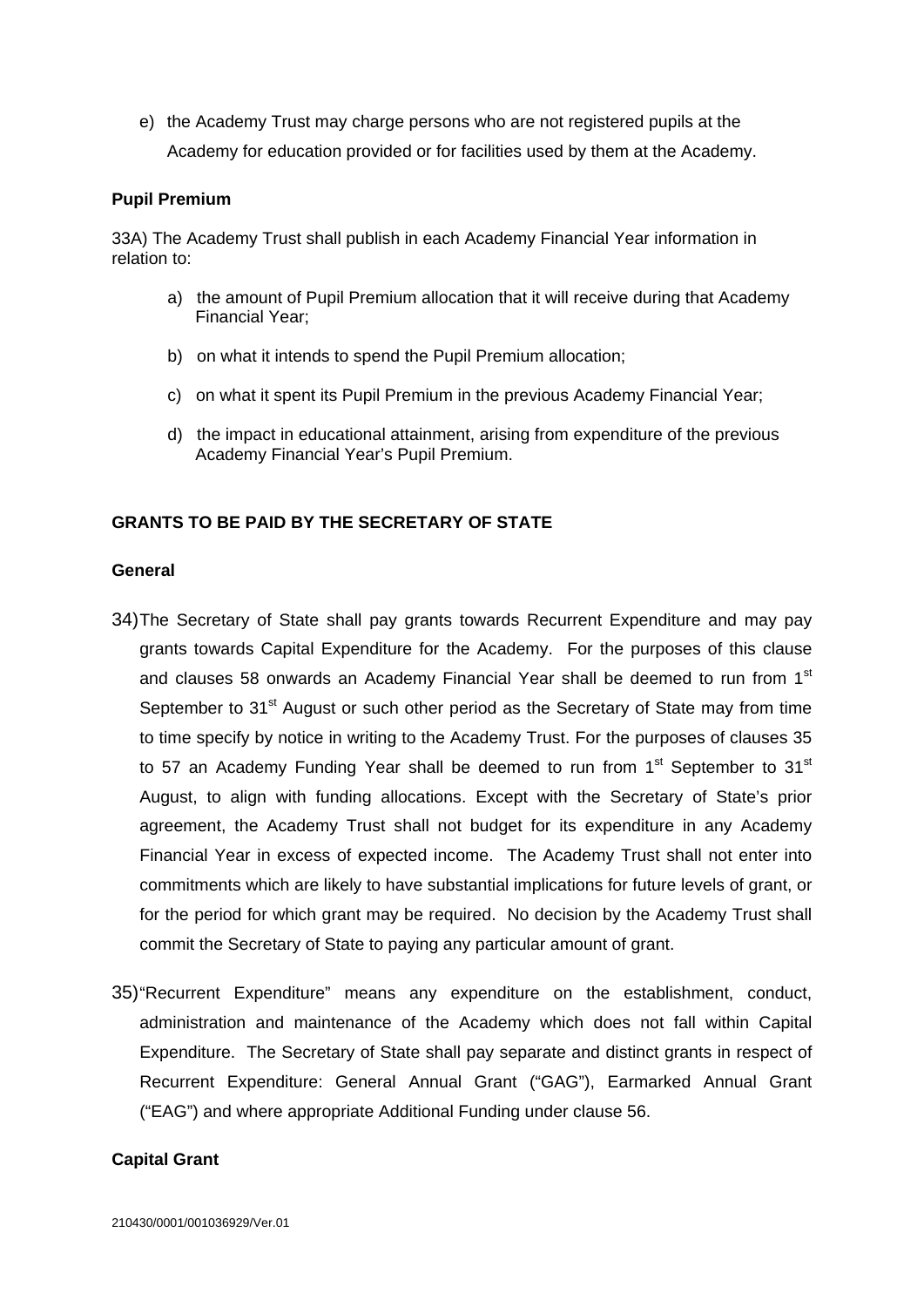36) "Capital Expenditure" means expenditure on:

- a) the acquisition of land and buildings;
- b) the erection, enlargement, improvement or demolition of any building including fixed plant, installation, wall, fence or other structure, or any playground or hard standing;
- c) the installation of electrical, mechanical or other services other than necessary replacements, repairs and maintenance due to normal wear and tear;
- d) the purchase of vehicles and other self-propelled mechanical equipment;
- e) the installation and equipping of premises with furnishings and equipment, other than necessary replacements, repairs and maintenance due to normal wear and tear;
- f) the installation and equipping of premises with computers, networking for computers, operating software and information and communication technology equipment, other than necessary updates or necessary replacements, repairs and maintenance due to normal wear and tear;
- g) the provision and equipping of premises, including playing fields and other facilities for social activities and physical recreation other than necessary replacements, repairs and maintenance due to normal wear and tear;
- h) works of a permanent character other than the purchase or replacement of minor day-to day items;
- i) any major repairs or replacements which are specified as constituting capital expenditure in any grant letter relating to them;
- j) such other items (whether of a like or dissimilar nature to any of the foregoing) of a substantial or enduring nature as the Secretary of State may agree shall constitute capital expenditure for the purposes of this Agreement;
- k) all professional fees properly and reasonably incurred in connection with the provision of any of the above;
- l) VAT and other taxes payable on any of the above.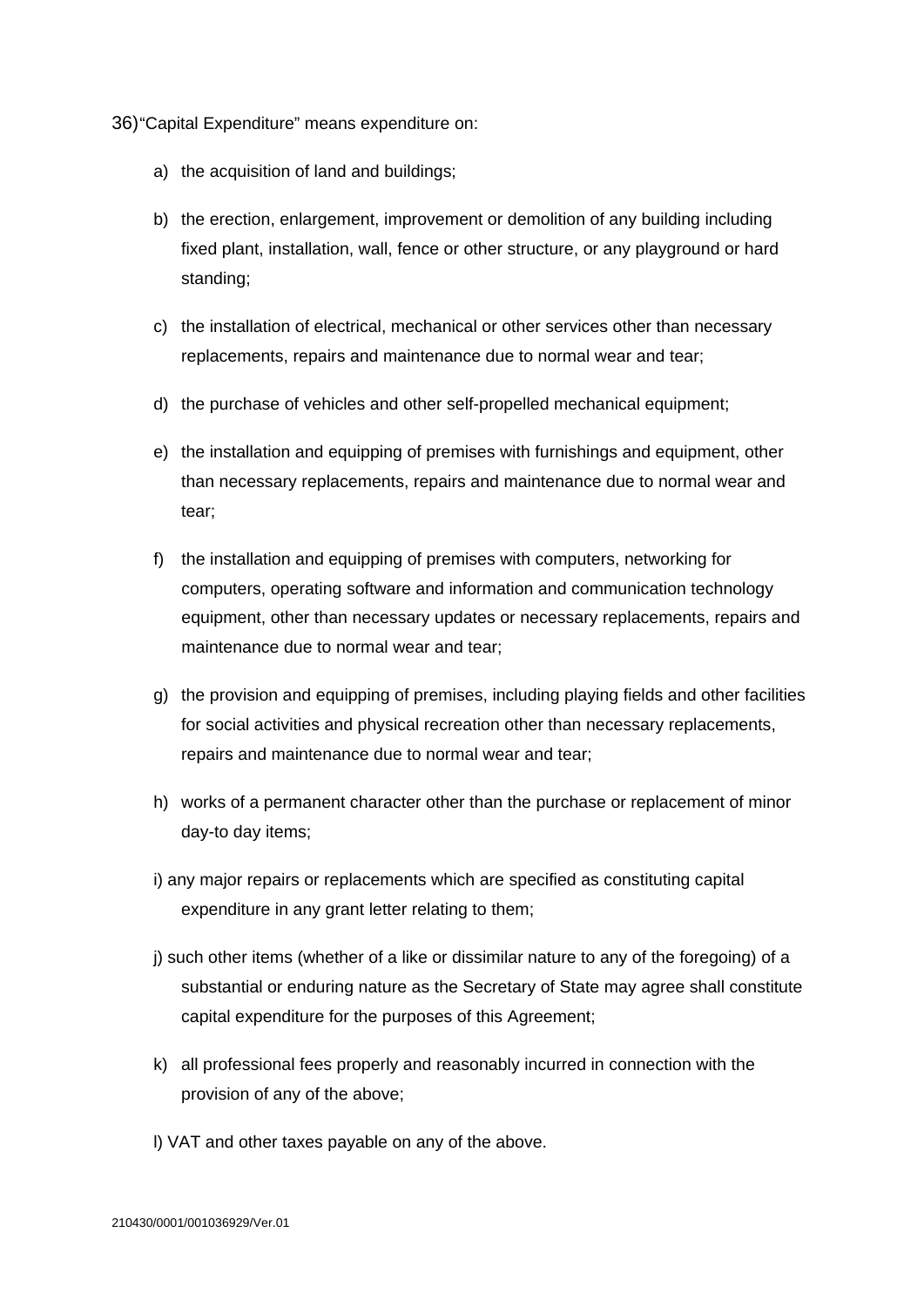"Capital Grant" means grant paid to the Academy Trust in respect of Capital Expenditure.

- 37) Where the Academy is to open in new premises, or where existing premises are to be substantially refurbished or remodelled to enable the Academy to open in such premises, the Secretary of State may, in his absolute discretion, be responsible for meeting the incurred Capital Expenditure for that Academy. To that end, the Secretary of State will consider providing funding in accordance with any arrangements as he considers appropriate.
- 38) Any Capital Expenditure incurred in respect of the Academy, on which Capital Grant payments are sought from the Secretary of State, will require the specific prior written agreement of the Secretary of State, which agreement shall not be unreasonably withheld or delayed.
- 39) Any payment of Capital Grant to the Academy Trust under this Agreement is subject to the fulfilment of the following conditions:
	- a) such grants are used solely to defray expenditure approved by the Secretary of State;
	- b) the Academy Trust certifying and providing evidence that all planning and other consents necessary for the development and all related infrastructure to be completed have been obtained or put in place; and
	- c) any other conditions that the Secretary of State may specify.

# **Arrangements for Payment of Capital Grant**

40) Capital Grant will be paid by the Secretary of State to the Academy Trust on the basis of claims for grant submitted to the Secretary of State in the notified format with supporting invoices and certificates as required by the Secretary of State. If a dispute arises as to whether a claim is or is not acceptable both parties undertake to attempt to resolve it in good faith. In the event of such a dispute, the Secretary of State shall pay to the Academy Trust so much of the claim as shall not be in dispute.

## **General Annual Grant**

41) GAG will be paid by the Secretary of State to the Academy Trust in order to cover the normal running costs of the Academy. These will include, but are not limited to: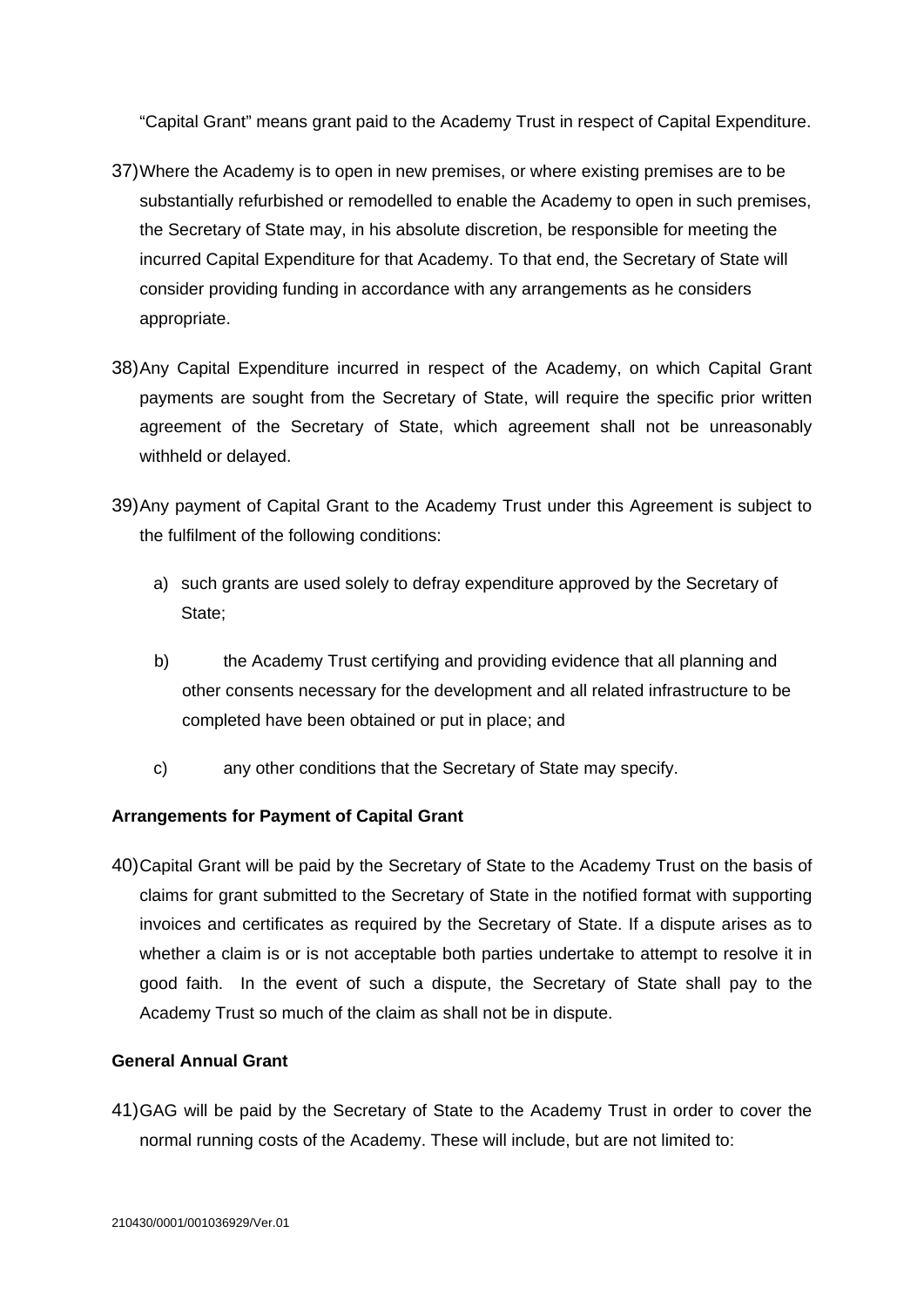- a) teachers' salaries and related costs (including full and part time teaching staff and seconded teachers);
- b) non-teaching staff salaries and related costs (including pension contributions, educational support staff, administrative and clerical staff and manual and premises related staff);
- c) employees' expenses;
- d) the purchase, maintenance, repair and replacement:
	- (i) of teaching and learning materials and other educational equipment, including books, stationery and ICT equipment and software, sports equipment and laboratory equipment and materials;
	- (ii) of other supplies and services;
- e) examination fees;
- f) repairs, servicing and maintenance of buildings (including redecoration, heating, plumbing, lighting etc); maintenance of grounds (including boundary fences and walls); cleaning materials and contract cleaning; water and sewage; fuel and light (including fuel oil, solid and other fuel, electricity and gas); rents; rates; purchase, maintenance, repairs and replacement of furniture and fittings;
- g) insurance, provided that the Secretary of State shall not be obliged to pay GAG in relation to insurance to the extent that insurance and/or comparable arrangements are made available to the Academy Trust (whether at a cost to the Academy Trust or otherwise and whether made available by and/or on behalf of the Secretary of State or otherwise) save that, to the extent that such insurance and/or comparable arrangements as may be made available constitute a cost for the Academy Trust, the Secretary of State shall provide a contribution through GAG in relation to such cost;
- h) medical equipment and supplies;
- i) staff development (including in-service training);
- j) curriculum development;
- k) the costs of providing school meals for pupils (including the cost of providing free school meals to pupils who are eligible to receive them), and discretionary grants to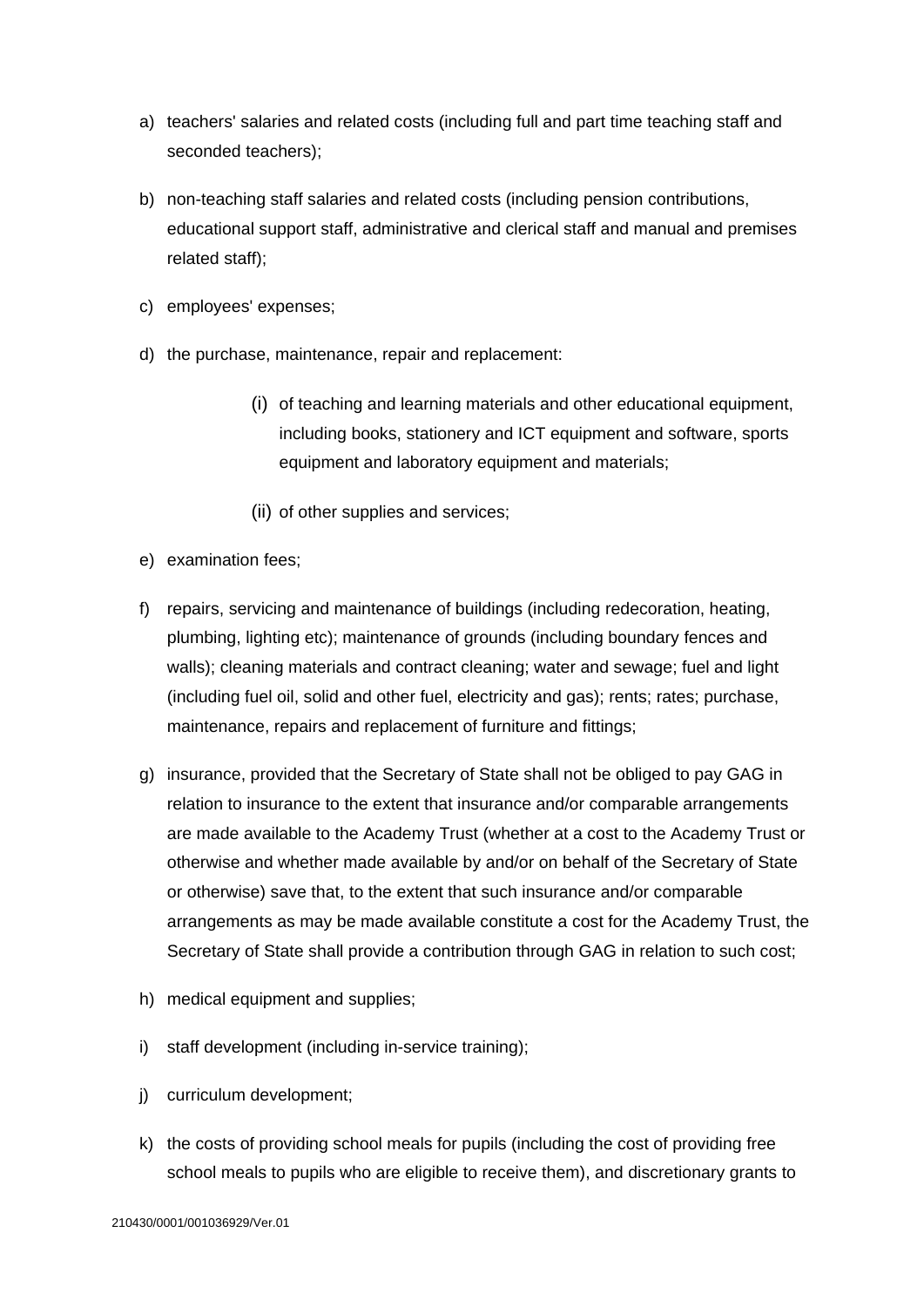pupils to meet the cost of pupil support, including support for pupils with special educational needs or disabilities (taking account of the fact that separate additional money will be available for pupils with statements of Special Educational Needs);

- l) administration;
- m) establishment expenses and other institutional costs.

42) Subject to clauses 44-45, GAG for each Academy Funding Year for the Academy will include:

- a) Funding equivalent to that which would be received by a maintained school with similar characteristics, determined by the Secretary of State and notified in the Annual Letter of Funding or its equivalent, taking account of the number of pupils at the Academy;
- b) Funding for the cost of functions which would be carried out by the local authority if the Academy were a maintained school, such funding to be determined at the discretion of the Secretary of State;
- c) Funding for matters for which it is necessary for the Academy to incur extra costs, to the extent that those costs are deemed in the discretion of the Secretary of State to be necessary; and
- d) Payments equivalent to further, specific grants made available to maintained schools, where the Academy meets the requisite conditions and criteria necessary for a maintained school to receive these grants, such payments to be at the discretion of the Secretary of State;

43) Subject to clause 43A, the basis of the pupil number count for the purposes of determining GAG for an Academy Funding Year for the Academy will be the Academy Trust's estimate each November for numbers on roll in the following September for the Academy, such estimate to be based on an objective assessment of pupil numbers.

43A) Once the condition specified in clause 43B has been satisfied with respect to the Academy for the Academy Funding Year for which funding is being calculated, the basis of the pupil number count for the purpose of determining GAG for the Academy will be:

a) for the pupil number count for pupils in Year 11 and below, the Schools Census for the January preceding the Academy Funding Year in question;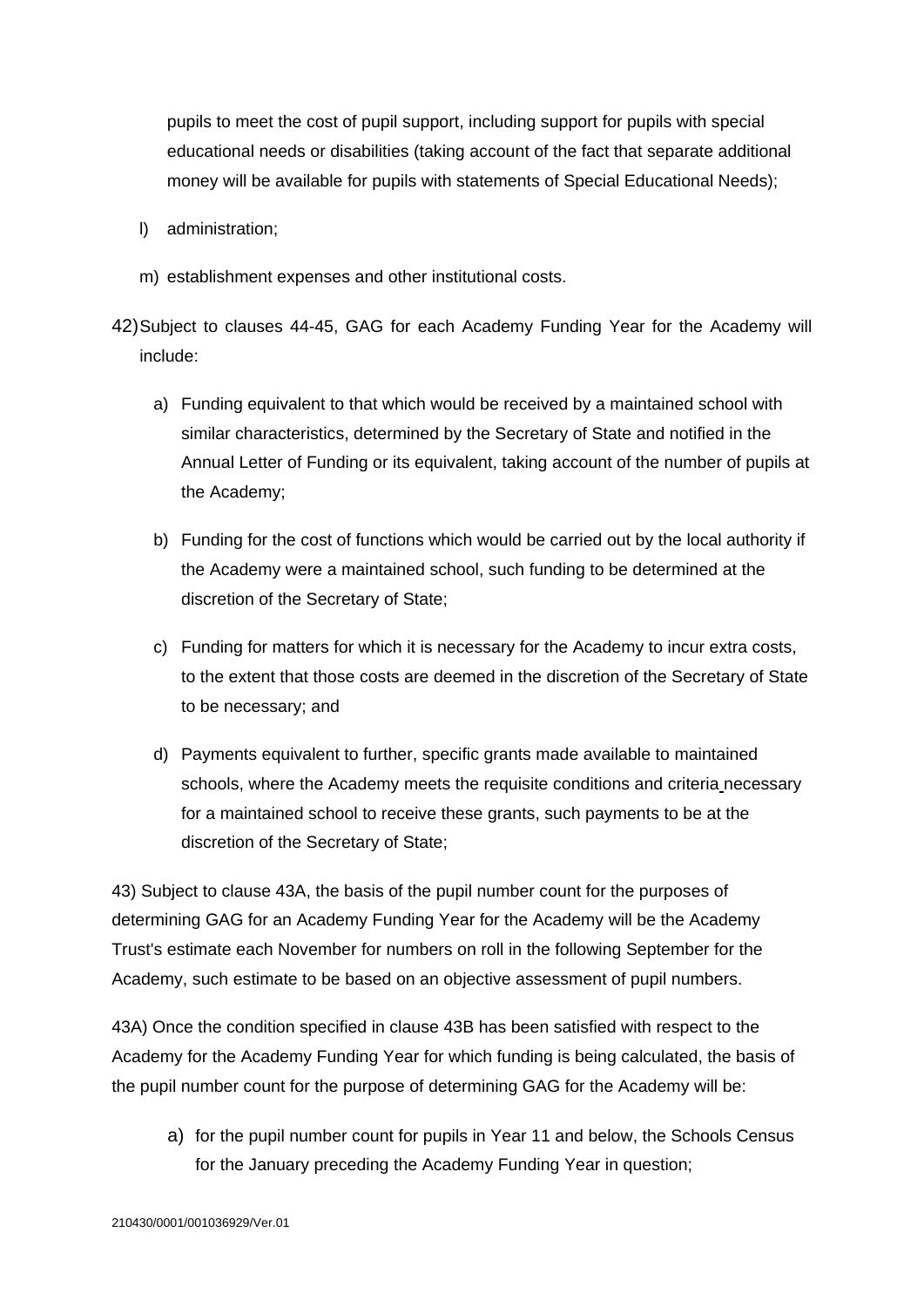and

b) for the pupil number count for pupils in Year 12 and above, the formula which for the time being is in use for maintained schools for the calculation of pupil numbers for pupils in Year 12 and above for the purpose of calculating their level of funding.

43B) For the purpose of clause 43A, the condition is satisfied when all planned Year-groups will be present at the Academy (that is, all the pupil cohorts relevant to the age-range of the Academy will have some pupils present).

43C) For any Academy Funding Year in which GAG for the Academy has been calculated in accordance with clause 43, an adjustment will be made to the following Academy Funding Year's formula funding element of GAG for the Academy to recognise any variation from that estimate greater than or lower than 2.5%. The additional or clawed-back grant will be only that amount relevant to the number of pupils beyond the 2.5% variation.

43D) For any Academy Funding Year in which GAG for the Academy is calculated in accordance with clause 43A, no adjustment will be made to the equivalence funding element in the following Academy Funding Year's equivalence funding element of GAG unless the Academy Trust demonstrates to the satisfaction of the Secretary of State that there has been a significant impact on costs, such as an extra class. For any other element of GAG the Secretary of State may make adjustments to recognise a variation in pupil numbers from that used to calculate the element of grant in question; the basis of these will be set out in the Annual Letter of Funding or its equivalent.

44) The Secretary of State may pay further grant in the Start-up period, as determined and specified by him, for costs which cannot otherwise be met from GAG.

45) The Secretary of State recognises that if he serves notice of intention to terminate this Agreement, the intake of new pupils during the notice period is likely to decline and that in such circumstances payments based simply upon the number of pupils attending the Academy are unlikely to be sufficient to meet the Academy's needs during the notice period. In those circumstances, the Secretary of State may undertake to pay a reasonable and appropriately larger GAG with respect to the Academy in the notice period than would be justified solely on the basis of the methods set out in clauses 42-43D, in order to enable the Academy to operate effectively.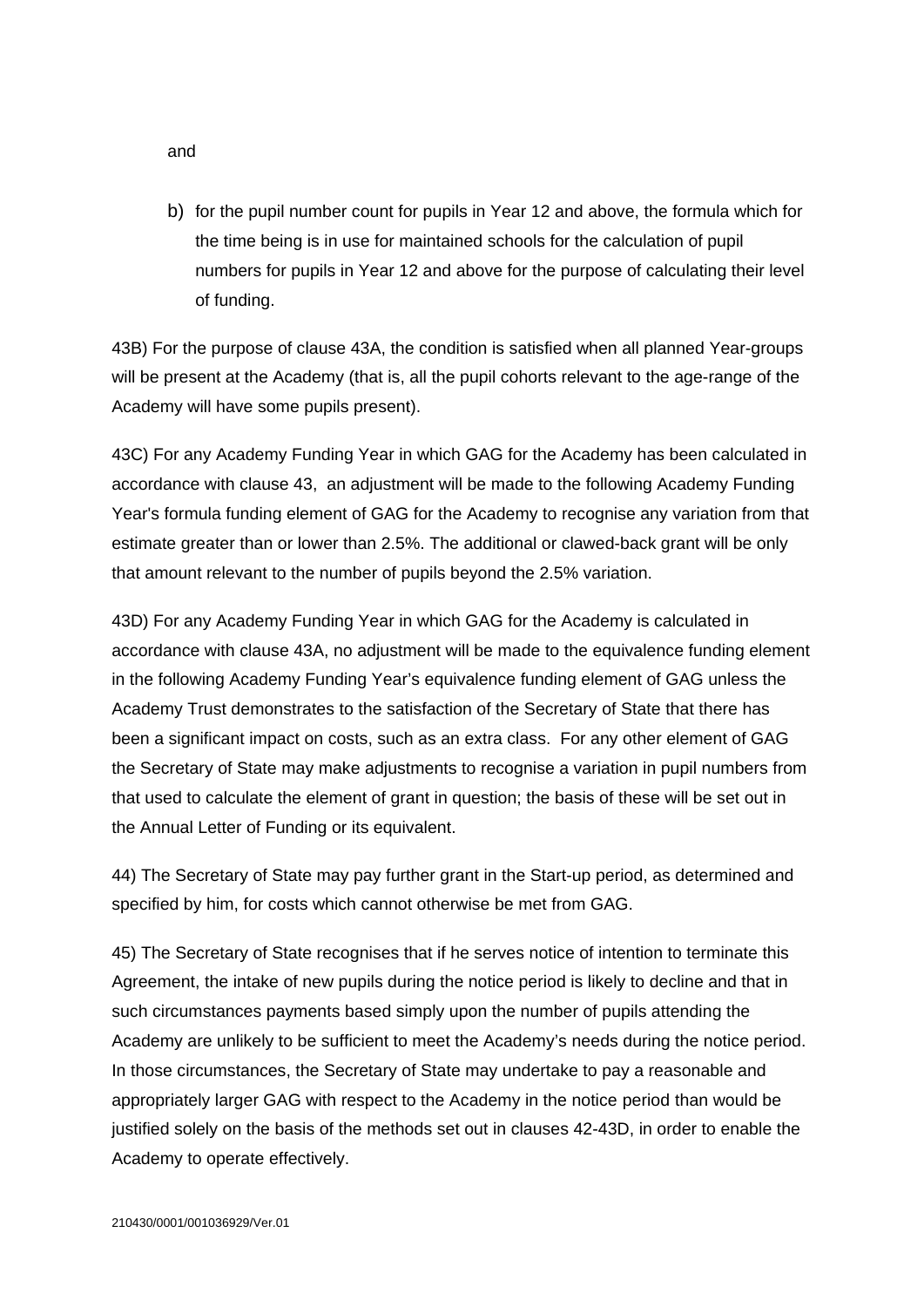46) The Secretary of State also recognises that if this Agreement is terminated for any reason by either party the number of pupils at the Academy is likely to decline. In these circumstances both parties undertake to attempt to resolve issues arising from such termination in good faith and with the aim of protecting the interests and the education of the pupils at the Academy.

47) GAG paid by the Secretary of State shall only be spent by the Academy Trust towards the normal running costs of the Academy.

## **Earmarked Annual Grant**

48) Earmarked Annual Grant ("EAG") shall be paid by the Secretary of State to the Academy Trust in respect of either Recurrent or Capital Expenditure for such specific purposes as may from time to time be agreed between the Secretary of State and the Academy Trust and as described in the relevant funding letter. The Academy Trust shall only spend EAG in accordance with the scope, terms and conditions of the grant set out in the relevant funding letter.

49) Where the Academy Trust is seeking a specific EAG in relation to any Academy Funding Year, it shall submit a letter outlining its proposals and the reasons for its request to the Secretary of State at an address notified from time to time.

# **Arrangements for Payment of GAG and EAG**

50) The Secretary of State shall notify the Academy Trust at a date preceding the start of each Academy Funding Year of the GAG and EAG figures in respect of the Academy which, subject to Parliamentary approval, the Secretary of State plans for that Academy Funding Year and of the assumptions and figures on which these are based.

51) If GAG or EAG is calculated incorrectly due to a mistake of the Secretary of State then:

a) if this leads to an underpayment of GAG, the Secretary of State will correct the underpayment in subsequent Academy Funding Years;

b) if this leads to an overpayment of GAG, the Secretary of State reserves the right to recover any overpaid grant in subsequent Academy Funding Years, as appropriate, having considered all the relevant circumstances and taking into account any representations from the Academy Trust.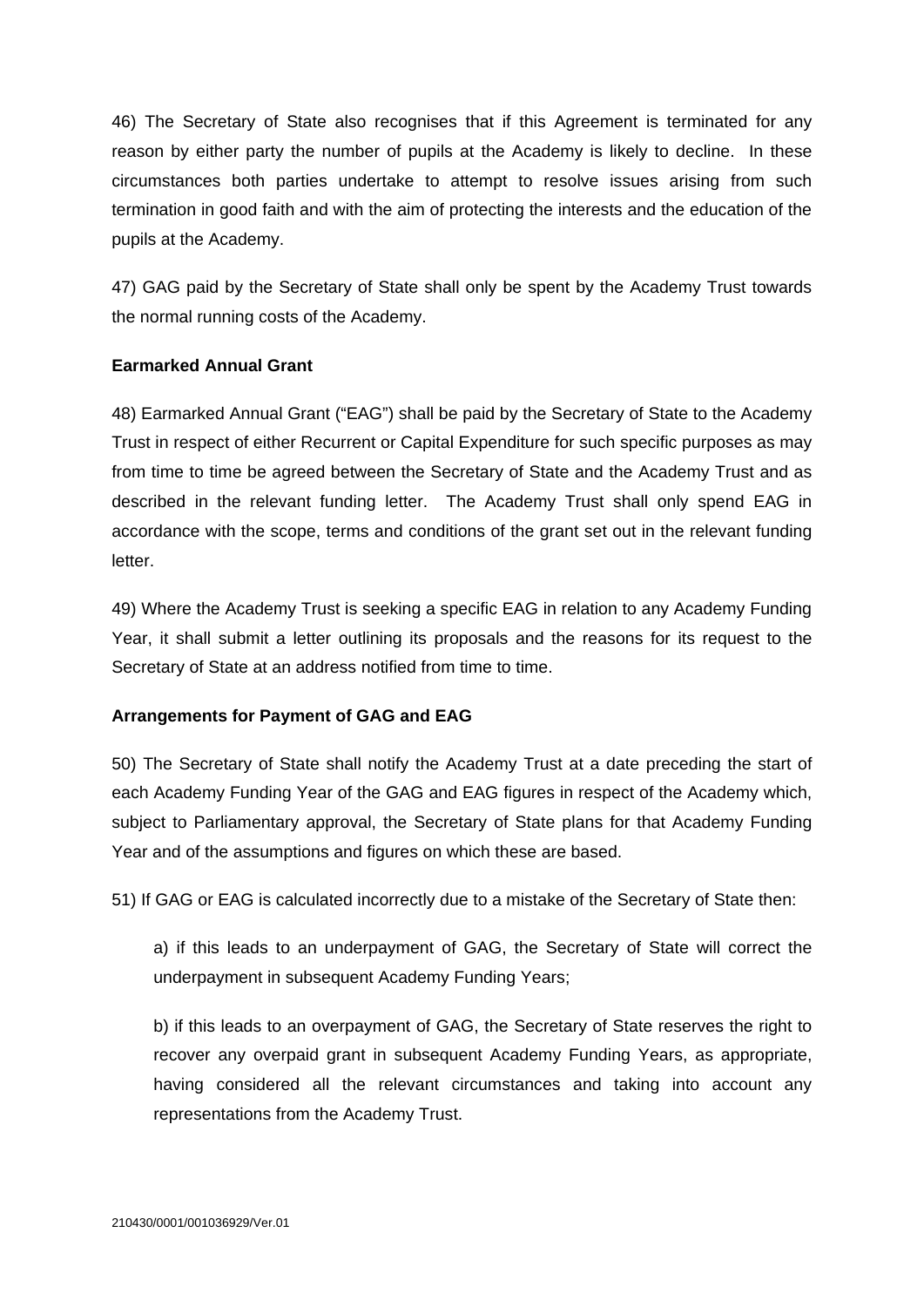52) If GAG or EAG is calculated incorrectly because the Academy Trust provides incorrect information to the Secretary of State then:

- a) if this leads to an underpayment of GAG, the Secretary of State may correct the underpayment in subsequent Academy Funding Years;
- b) if this leads to an overpayment of GAG, the Secretary of State reserves the right to recover any overpaid grant in subsequent Academy Funding Years, as appropriate, having considered all the relevant circumstances and taking into account any representations from the Academy Trust.

53) The amounts of GAG for an Academy Funding Year will be determined annually by the Secretary of State. The amount of GAG for the Academy for the initial Academy Financial Year will be notified to the Academy Trust in a funding letter at a date preceding that year. For subsequent years the amount of GAG will be notified to the Academy Trust in a funding letter preceding that Academy Funding Year (the "Annual Letter of Funding"). The Annual Letter of Funding or its equivalent will not include the amount that the Academy Trust will receive in respect of grants for which information to enable timely calculation is not available or is incomplete. Such grants will be notified as soon as practicable later in the year. Amounts of EAG will be notified to the Academy Trust wherever possible in the Annual Letter of Funding or its equivalent or as soon as practicable thereafter.

54) The Secretary of State undertakes to pay GAG in monthly instalments on or before the twenty fifth day of each month, each such instalment to fund the salaries and other payroll costs for the relevant month of all monthly paid employees and all other costs payable during the next following month. The detailed arrangements for payment will be set out in the Annual Letter of Funding or its equivalent.

### **Additional Funding**

#### 55) Not used.

56) The Secretary of State shall meet the Academy Trust's costs arising from Rent payable by the Academy Trust under the Lease. Such costs shall include those costs arising from any rent rise payable by the Academy Trust under the terms of the Lease, so long as the relevant rent rise is properly evidenced in writing by the Academy Trust to the Department as soon as is reasonably practicable, but such costs shall not include any amount in respect of service charge payments or insurance premiums. Where the definition of rent in the Lease includes service charge payments or insurance premiums, the Secretary of State shall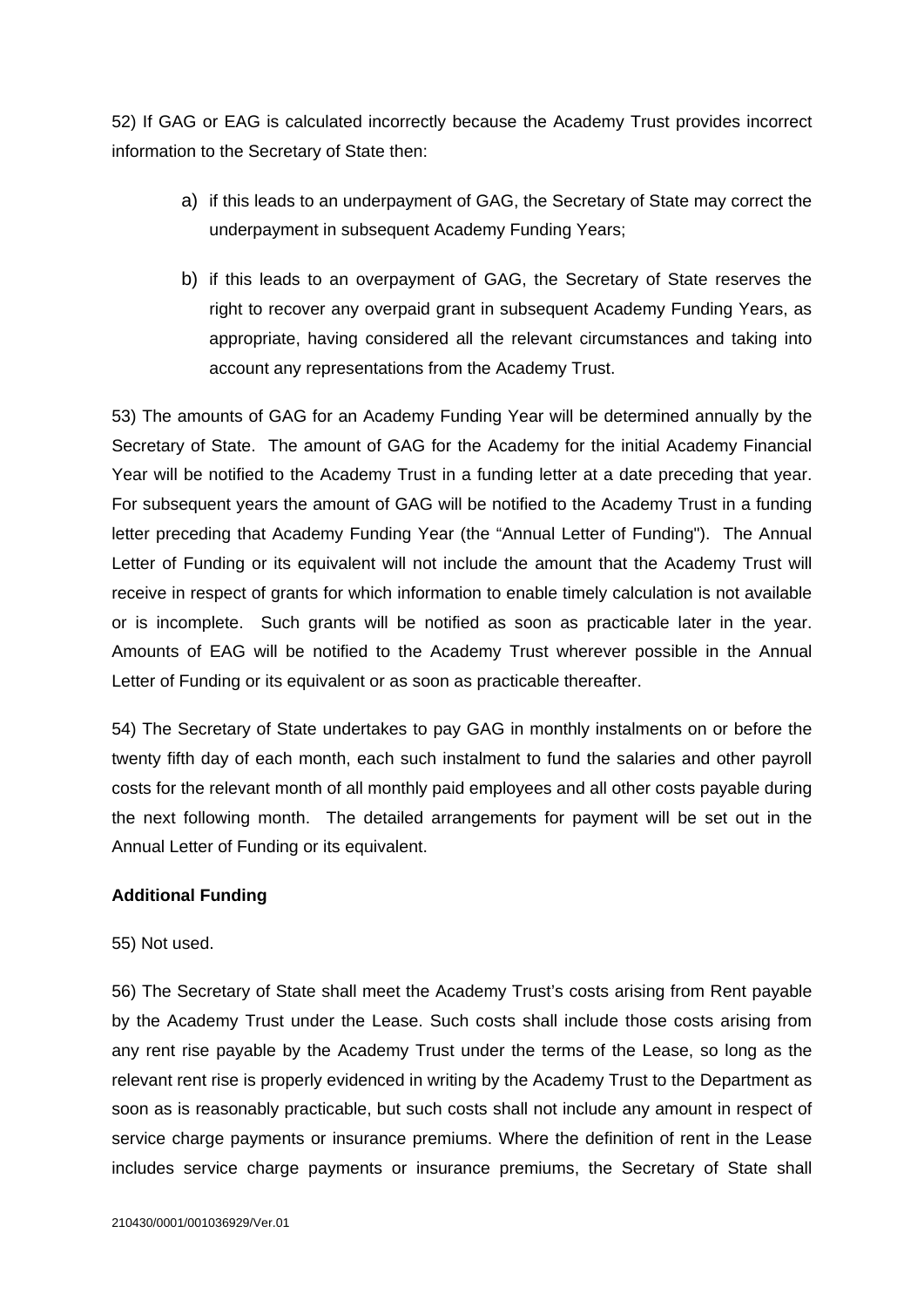exclude from the total grant payable in respect of Rent an amount in respect of such service charge payments or insurance premiums.

57) The Academy Trust may also receive funding from a LA in respect of the provision detailed in statements of SEN for pupils attending an Academy in accordance with the provisions of Section 483A of the Education Act 1996 and regulations made under that section. The Academy Trust shall ensure that all provision detailed in statements of SEN is provided for such pupils.

## **Financial and Accounting Requirements**

#### **General**

58) The Academy Trust shall appoint an Accounting Officer and shall notify the Secretary of State of that appointment.

59) In relation to the use of grant paid to the Academy Trust by the Secretary of State, the Academy Trust shall abide by the requirements of and have regard to the guidance in the Academies Financial Handbook published by the DfE and amended from time to time or any other publication which the DfE notifies in writing to the Academy Trust that it is required to follow in addition to, or instead of, the Academies Financial Handbook, which sets out in detail provisions for the financial management of the Academy including guidance on financial systems and controls and accounting and reporting requirements, in so far as these are not inconsistent with any accounting and reporting requirements and guidance that it may be subject to by virtue of it being a charity.

60) The formal budget plan must be approved each Academy Financial Year by the Governing Body of the Academy Trust.

61) Any payment of grant by the Secretary of State in respect of the Academy is subject to his being satisfied as to the fulfilment by the Academy Trust of the following conditions:

a) in its conduct and operation it shall apply financial and other controls which conform to the requirements both of propriety and of good financial management;

b) arrangements have been made to maintain proper accounting records and that statements of income and expenditure and balance sheets may be produced in such form and frequency as the Secretary of State may from time to time reasonably direct;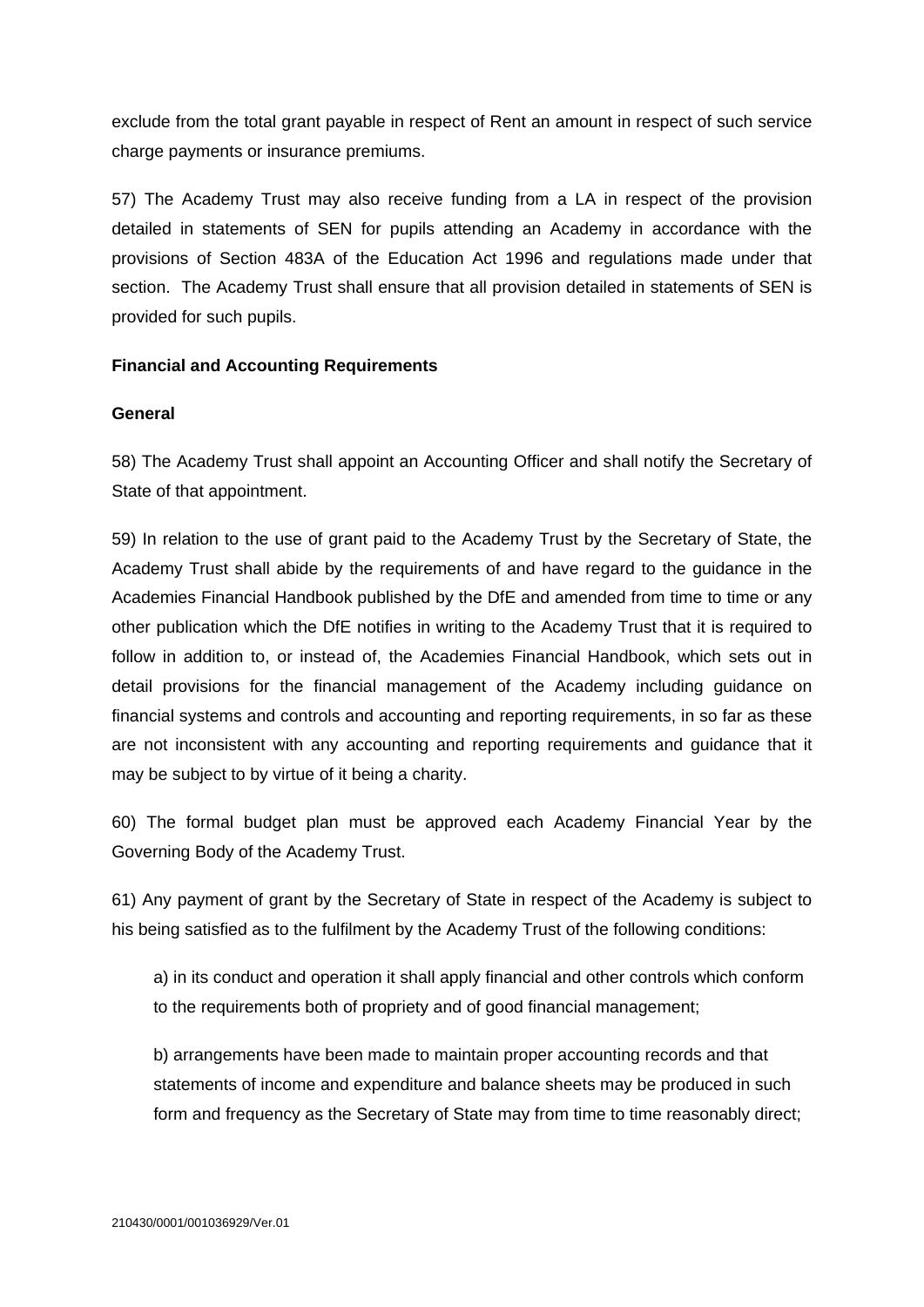c) in addition to the obligation to fulfil the statutory requirements referred to in subclause f) below, the Academy Trust shall prepare its financial statements, Directors' report, Annual Accounts and its Annual Return for each Academy Financial Year in accordance with the Statement of Recommended Practice as if the Academy Trust was a non-exempt Charity and/or in such form or manner as the Secretary of State may reasonably direct and shall file these with the Secretary of State and the Principal Regulator by 31 December each Academy Financial Year;

d) a statement of the accounting policies used should be sent to the Secretary of State with the financial statements and should carry an audit report stating that, in the opinion of the auditors, the statements show a true and fair view of the Academy Trust's affairs and that the grants were used for the purposes intended;

e) the Academy Trust shall ensure that its accounts are audited annually by independent auditors appointed under arrangements approved by the Secretary of State;

f) the Academy Trust prepares and files with the Companies Registry such annual accounts as are required by the Companies Act 2006;

g) the Academy Trust shall publish on its website its Annual Accounts, Annual Report, Memorandum and Articles of Association, Funding Agreement and a list of the names of the Governors of the Academy Trust;

h) the Academy Trust insures or procures insurance by another person of its assets in accordance with normal commercial practice or under the terms of the Lease.

62) In addition, and at his expense, the Secretary of State may instruct auditors to report to him on the adequacy and effectiveness of the accounting systems and internal controls maintained by the Academy Trust to standards determined by the Secretary of State and to make recommendations for improving the financial management of the Academy Trust.

63) The books of accounts and all relevant records, files and reports of the Academy Trust including those relating to financial controls, shall be open at all reasonable times to officials or agents of the DfE and the National Audit Office and to contractors retained by the DfE or the National Audit Office for inspection or the carrying out of value for money studies; and the Academy Trust shall secure that those officials and contractors are given reasonable assistance with their enquiries. For the purposes of this clause 'relevant' means in any way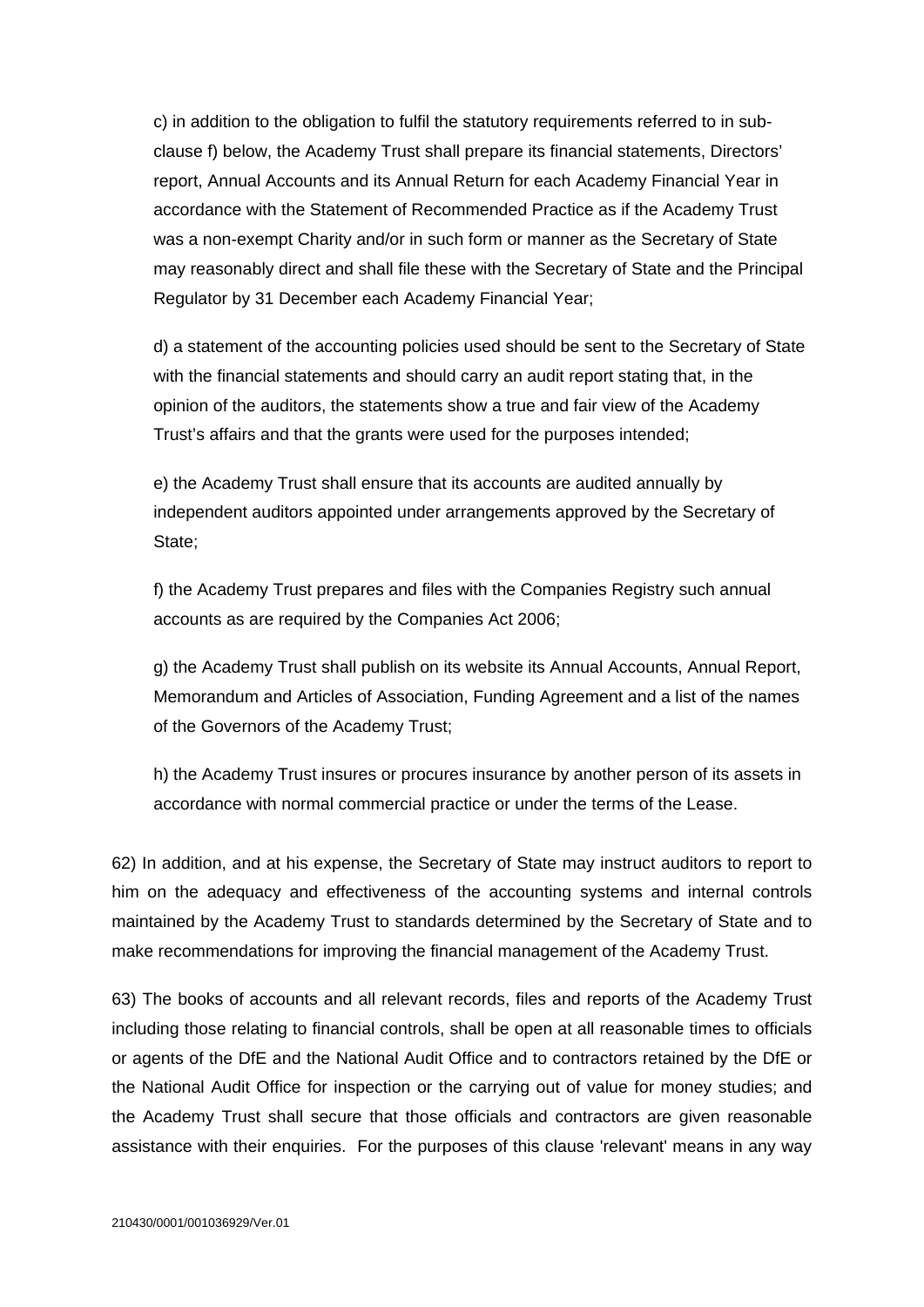relevant to the provision and use of grants provided by the Secretary of State under this Agreement.

64) The Academy Trust shall submit indicative budgets relating to the Academy to the Secretary of State by not later than 15 February before the start of each Academy Funding Year. Such budgets shall set out clearly the prospective income and expenditure of the Academy and shall differentiate, and give adequate details of:

a) a statement of expected income for that Academy Funding Year including cash donations and gifts in kind from sources other than GAG, EAG and grants from the Secretary of State towards Capital and Revenue Expenditure, distinguishing between income from public funds including the national lottery and income from other sources. Income from cash donations and gifts in kind from sources other than GAG, EAG and grants from the Secretary of State towards Capital Expenditure will not be taken into account by the Secretary of State in the calculation of GAG;

b) a statement of proposed Recurrent Expenditure for that Academy Funding Year;

c) a statement of proposed Capital Expenditure for that Academy Funding Year.

65) At the beginning of any Academy Funding Year the Academy Trust may hold unspent GAG from previous Academy Funding Years amounting to such percentage (if any) as the Secretary of State may specify by notice in writing to the Academy Trust prior to the beginning of that Academy Financial Year of the total GAG payable for the Academy in the Academy Funding Year just ended or such higher amount as may from time to time be agreed. The Academy Trust shall use such carried forward amount for such purpose, or subject to such restriction on its use, as the Secretary of State may specify by notice in writing to the Academy Trust.

66) Notwithstanding clause 65, any additional grant provided over and above that set out in clauses 42-43D, and made in accordance with clauses 44-45 may be carried forward without limitation or deduction until the Start-up Period or the circumstances set out in clause 45 come to an end.

67) Any savings of GAG not allowed to be carried forward under clauses 65-66 will be taken into account in the payment of subsequent grant.

67A) If the Secretary of State pay grant not including GAG to the Academy Trust on condition either that such grant be used for a particular purpose or purposes or that such grant be used by a certain date, any failure on the part of the Academy Trust to use such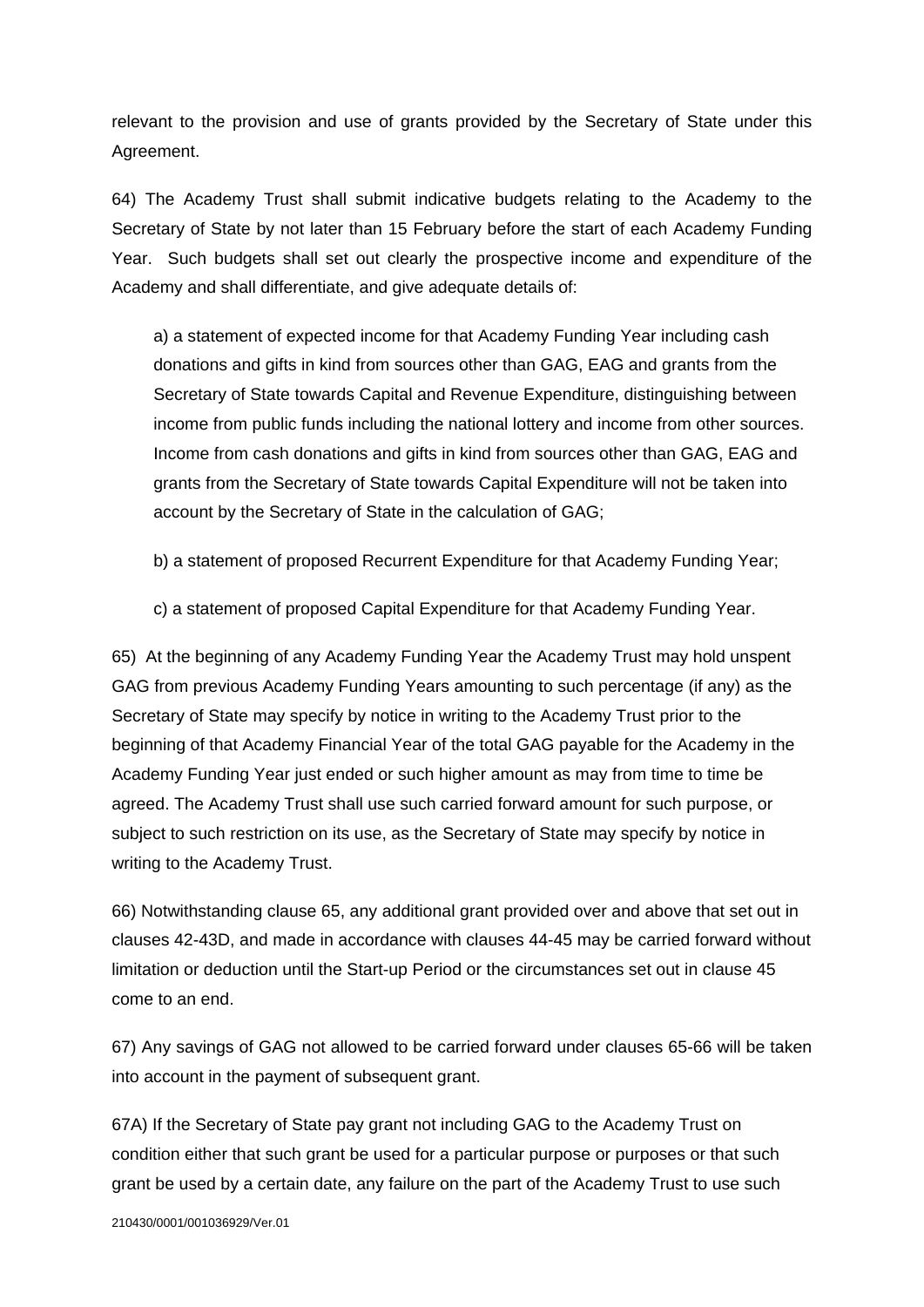grant for such a purpose or purposes or by such date may be taken into account by the Secretary of State either:

- (i) in the same Academy Funding Year that such grant is paid to the Academy Trust;  $\alpha$ r
- (ii) in the calculation and/or payment of any subsequent grant to the Academy Trust; or
- (iii) by an adjustment to the GAG paid by the Secretary of State to the Academy Trust in the following Academy Funding Year or Academy Funding Years.

67B) If the Secretary of State or his agents pay any grant to the Academy Trust which includes an amount to cover the VAT which will be payable by the Academy Trust in using any such grant for the purposes intended, the Academy Trust shall, having paid the VAT to a third party for any goods or services it has purchased from such a third party, where entitled, promptly and, in any event, as soon as is reasonably practicable, submit a VAT reclaim application to Her Majesty's Revenue and Customs (HMRC) in respect of such VAT payment. Any failure, on the part of the Academy Trust, to submit a VAT reclaim application to HMRC or repay the amount recouped to the Secretary of State as soon as reasonably practicable following the receipt of any such payment from HMRC may be taken into account by the Secretary of State either:

- (a) in the same Academy Funding Year that any such grant is paid to the Academy Trust; or
- (b) in the calculation and/or payment of any subsequent grant to the Academy Trust; or
- (c) by an adjustment to the GAG paid by the Secretary of State to the Academy Trust in the following Academy Funding Year or Academy Funding Years.

68) The Academy Trust may also spend or accumulate funds from private sources or public sources other than grants from the Secretary of State for application to the benefit of the Academy as it sees fit provided that it complies with all applicable requirements relating to the proper and regular use of funds in the Academies Financial Handbook. Any surplus arising from private sources or public sources other than grants from the Secretary of State shall be separately identified in the Academy Trust's balance sheet.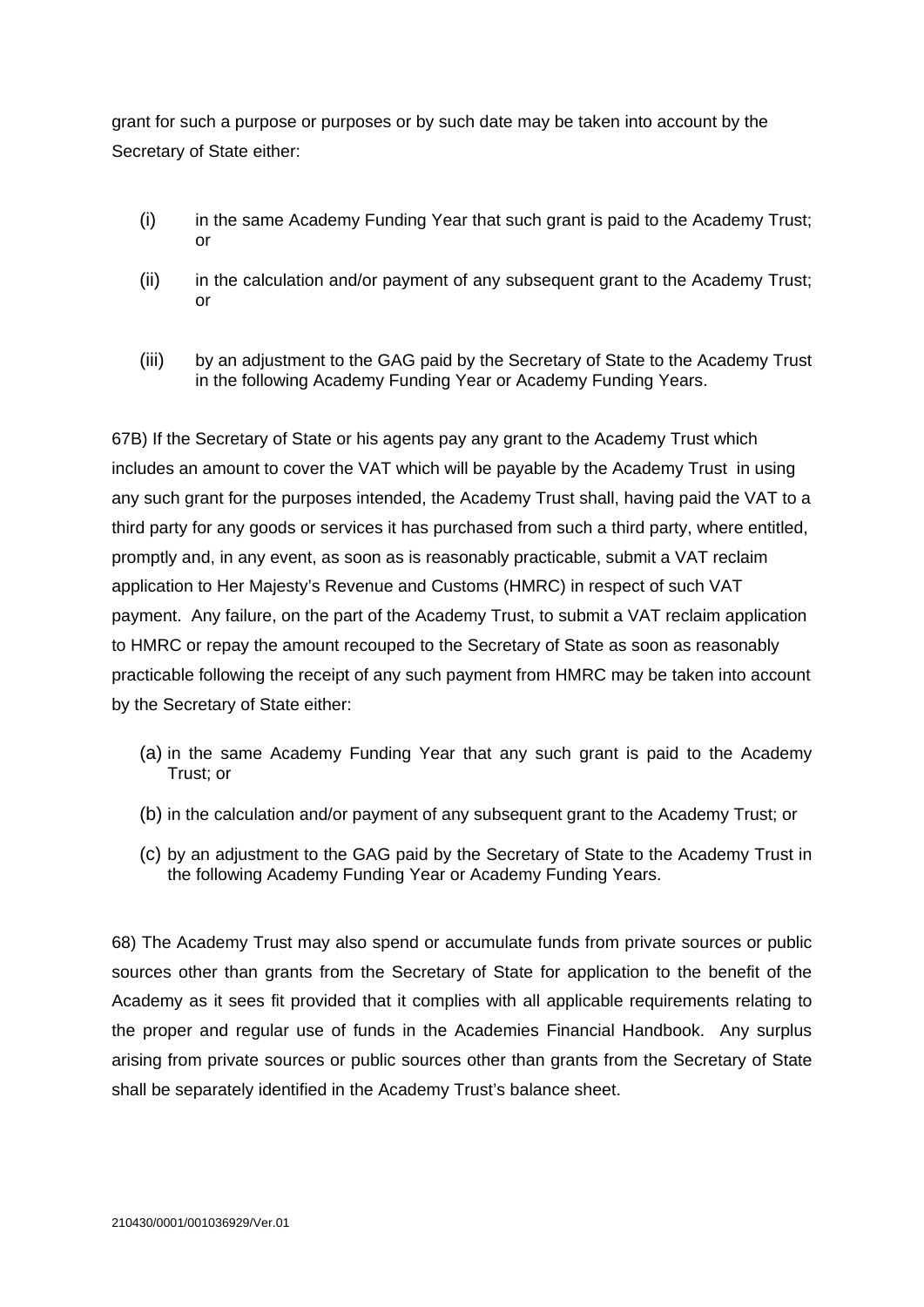69) The Academy Trust shall not, in relation to assets or property funded (whether in whole or in part) by the Secretary of State, without the prior written consent of the Secretary of State which shall not be unreasonably withheld or delayed:

a) give any guarantees, indemnities or letters of comfort, except such as are given in normal contractual relations;

b) write off any debts or liabilities owed to it above a value from time to time being specified by the Secretary of State, nor offer to make any ex gratia payments;

c) make any sale or purchase of freehold property; or

d) grant or take up any leasehold or tenancy agreement for a term exceeding three years.

70) The Academy Trust shall provide 30 days notice to the Secretary of State, whether or not the circumstances require the Secretary of State's approval, of its intention to:

- a) give any quarantees, indemnities or letters of comfort;
- b) write off any debts owed to it or offer to make any ex gratia payments;
- c) make any sale or purchase of freehold property; or
- d) grant or take up any leasehold or tenancy agreement for a term exceeding three years.

71) Each discovered loss of an amount exceeding the amount from time to time being specified by the Secretary of State, and arising from suspected theft or fraud, shall be reported by the Academy Trust to the Secretary of State at the earliest opportunity.

72) It is the responsibility of the Academy Trust to ensure that the Academy balances its budget from Academy Financial Year to Academy Financial Year. For the avoidance of doubt, this does not prevent the Academy Trust from:

a) subject to clause 65, carrying a surplus from one Academy Financial Year to the next; or

b) carrying forward from a previous Academy Financial Year or Academy Financial Years a sufficient surplus or sufficient cumulative surpluses on grants from the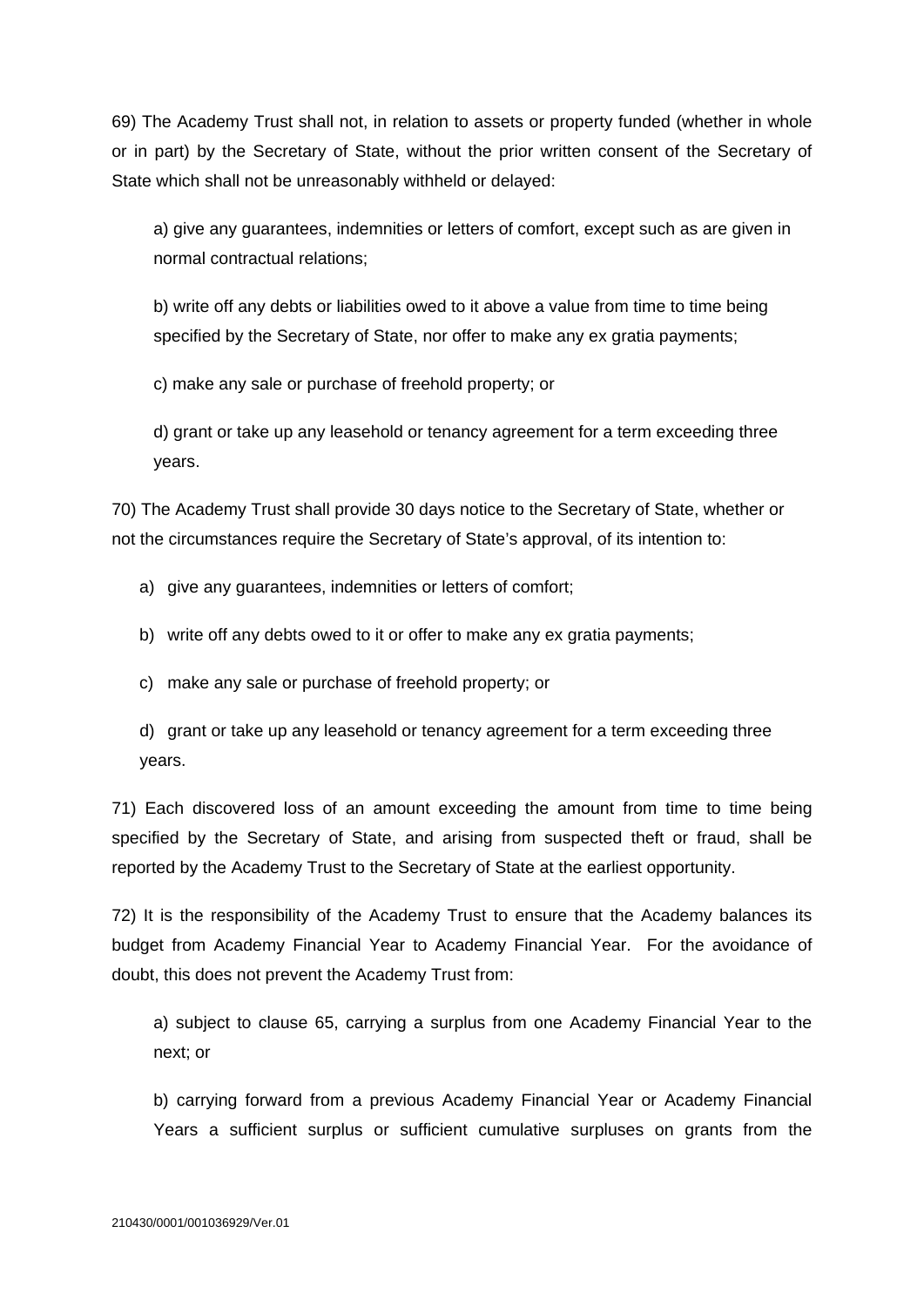Secretary of State to meet an in-year deficit on such grants in a subsequent financial year; or

c) incurring an in-year deficit on funds from sources other than grants from the Secretary of State in any Academy Financial Year, provided it does not affect the Academy Trust's responsibility to ensure that the Academy balances its overall budget from Academy Financial Year to Academy Financial Year.

72A) The Academy Trust shall abide by the requirements of and have regard to the Charity Commission's guidance to charities and charity trustees and in particular the Charity Commission's guidance in the Protecting Charities from Harm ('the compliance toolkit'), as amended from time to time. Any references in such guidance which require charity trustees to report to the Charity Commission should instead be interpreted as references to report to the Principal Regulator.

### **Borrowing Powers**

73) The Academy Trust shall not borrow against or so as to put at risk property or assets funded (whether in whole or in part) by the Secretary of State without specific approval of the Secretary of State, such approval at the absolute discretion of the Secretary of State. The Academy Trust shall not operate an overdraft except to cover irregularities in cash flow. Such an overdraft, and the maximum amount to be borrowed, must be approved by the Academy Trust in a General Meeting and in writing by the Secretary of State, and shall be subject to any conditions which the Secretary of State may reasonably impose.

74) The Academy Trust shall provide 30 days notice to the Secretary of State of its intention to borrow, whether or not such borrowing requires the Secretary of State's approval under clause 73 above.

#### **Disposal of Assets**

75) Where the Academy Trust acquires assets for a nil consideration or at an under value it shall be treated for the purpose of this Agreement as having incurred expenditure equal to the market value of those assets at the time that they were acquired. This provision shall not apply to assets transferred to the Academy Trust at nil or nominal consideration and which were previously used for the purposes of an Academy and/or were transferred from a LA, the value of which assets shall be disregarded.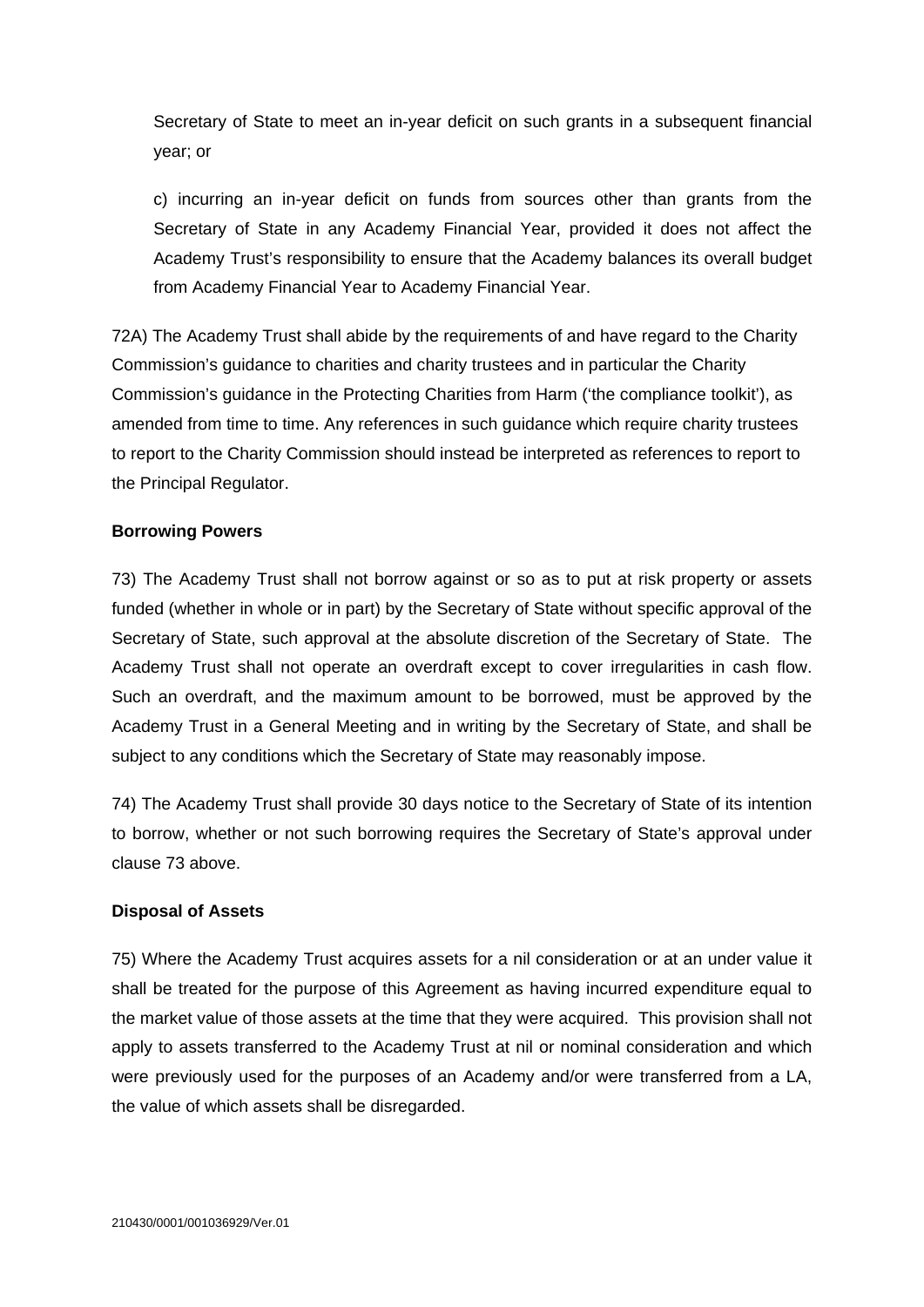76) The sale or disposal by other means, or reinvestment of proceeds from the disposal, of a capital asset by the Academy Trust shall require the consent of the Secretary of State, such consent not to be unreasonably withheld or delayed, where:

a) the Secretary of State paid capital grant in excess of the value from time to time being specified by the Secretary of State for the asset; or

b) the asset was transferred to the Academy Trust from a LA for no or nominal consideration.

77) Furthermore, reinvestment of a percentage of the proceeds of disposal of a capital asset paid for with a capital grant from the Secretary of State shall require the Secretary of State's consent in the circumstances set out above and reinvestment exceeding the value from time to time being specified by the Secretary of State or with other special features will be subject to Parliamentary approval. The percentage of the proceeds for which consent is needed is the percentage of the initial price of the asset which was paid by capital grant from the Secretary of State.

78) This clause applies in the event, during the lifetime of this Agreement, of the disposal of a capital asset for which capital grant of any amount was paid by the Secretary of State, where the asset was acquired by the Academy Trust. In this event, the Academy Trust shall repay to the Secretary of State the same proportion of the proceeds of the disposal as equates with the proportion of the original cost met by the Secretary of State, unless the Secretary of State agrees to some or all of the proceeds being retained by the Academy Trust for its charitable purposes.

79) This clause applies in the event, during the lifetime of this Agreement, that the Secretary of State consents to the disposal of an asset which was transferred to the Academy Trust from an LA for no or nominal consideration. In this event the Secretary of State may give consent on the basis that all or part of the proceeds of the disposal should be made over to the LA from which the asset was transferred, taking into account the amount of the proceeds to be reinvested by the Academy Trust. The Secretary of State will have regard to any representations from the Academy Trust and the LA from which the asset was transferred before giving consent under this clause.

80) Except with the consent of the Secretary of State, the Academy Trust shall not dispose of assets funded (whether in whole or in part) by the Secretary of State for a consideration less than the best price that can reasonably be obtained, such consent not to be unreasonably withheld or delayed.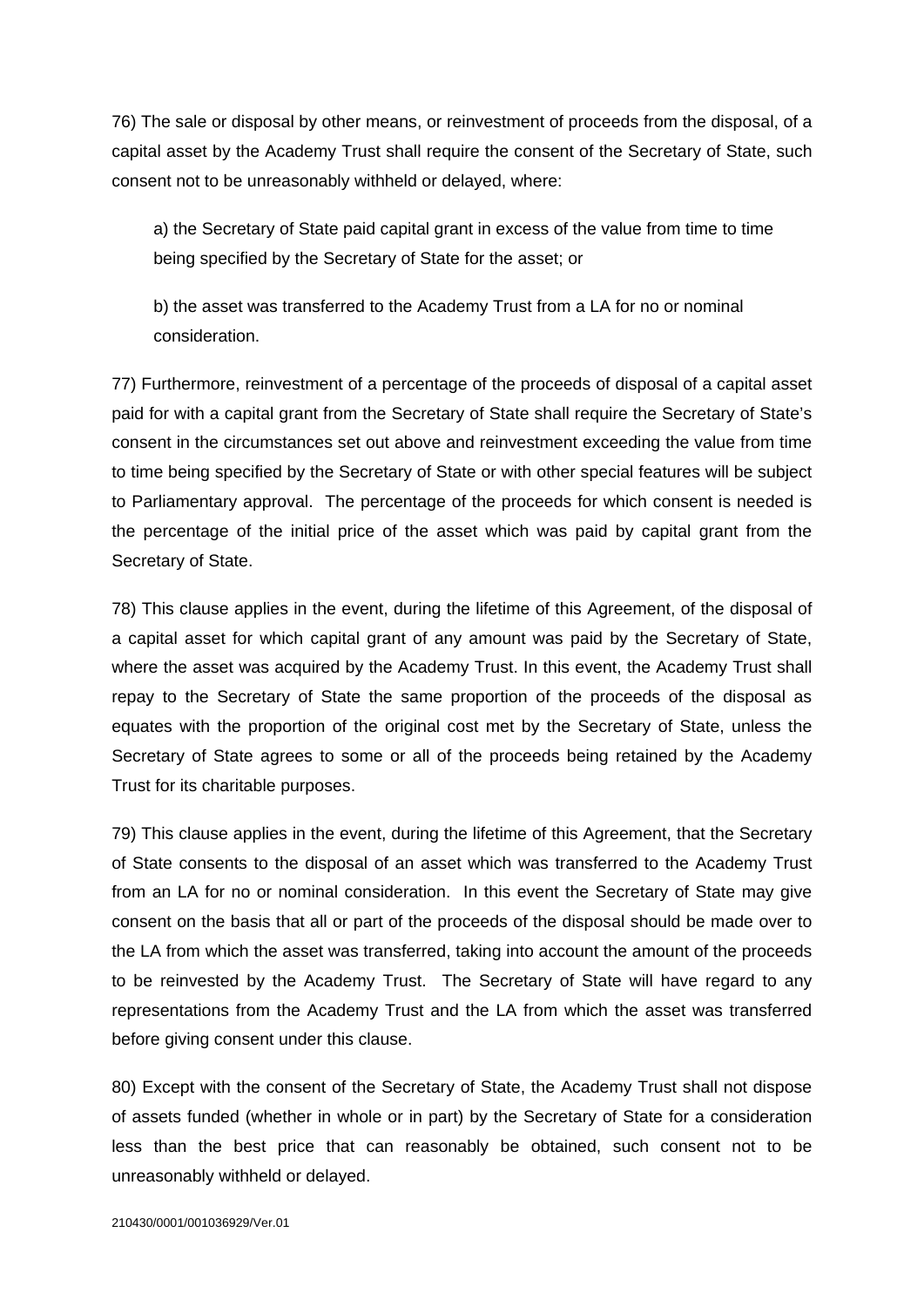81) The Academy Trust shall provide 30 days notice to the Secretary of State of its intention to dispose of assets for a consideration less than the best price that can reasonably be obtained, whether or not such disposal requires the Secretary of State's consent under clause 80 above.

#### **TERMINATION**

#### **General**

82) Either party may give not less than seven Academy Funding Years' written notice to terminate this Agreement, such notice to expire on 31 August or any subsequent anniversary of that date, save where the provisions of this Agreement otherwise provide.

83) If the Secretary of State is of the opinion that the Academy no longer has the characteristics set out in clause 10 of this Agreement or that the conditions and requirements set out in clauses 12-33A of this Agreement are not being met, or that the Academy Trust is otherwise in material breach of the provisions of this Agreement, the Secretary of State may give notice of his intention to terminate this Agreement.

84) Any such notice shall be in writing and shall:

- a) state the grounds on which the Secretary of State considers the Academy no longer has the characteristics set out in clause 10 of this Agreement or is not meeting the conditions and requirements of clauses 12-33A of this Agreement or the Academy Trust is otherwise in material breach of the provisions of this Agreement;
- b) specify the measures needed to remedy the situation or breach;
- c) specify a reasonable date by which these measures are to be implemented; and
- d) state the form in which the Academy Trust is to provide its response and a reasonable date by which it must be provided.

85) If no response is received by the date specified in accordance with clause 84(d), the Secretary of State may give the Academy Trust 12 months, or such lesser period as he considers appropriate in the circumstances, written notice to terminate this Agreement.

86) If a response is received by the date specified in accordance with clause 84(d) the Secretary of State shall consider it, and any representations made by the Academy Trust, and shall, within three months of its receipt, indicate that: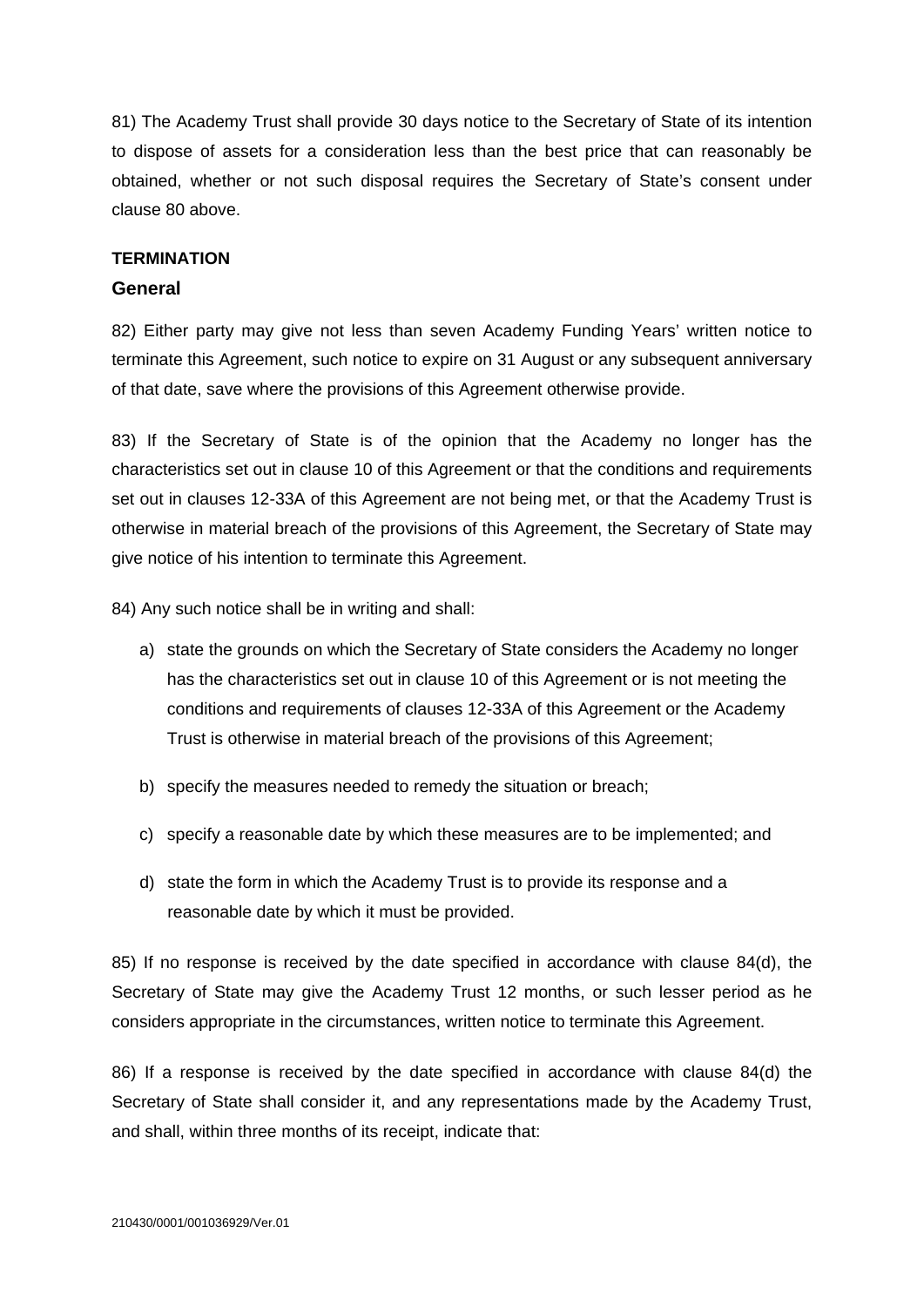a) he is content with the response and/or that the measures which he specified are being implemented; or

b) he is content, subject to any further measures he reasonably specifies being implemented by a specified date or any evidence he requires that implementation of such measures have been successfully completed; or

c) he is not satisfied, that he does not believe that he can be reasonably satisfied, and that he will proceed to terminate this Agreement.

87) In the circumstances of clause 86(c) the Secretary of State shall notify the Academy Trust why he believes that he cannot be reasonably satisfied and, if so requested by the Academy Trust within 30 days from such notification, he shall meet a deputation including representatives from the Governing Body to discuss his concerns. If following such meeting he has good reasons for remaining satisfied that the Academy does not and will not have the characteristics set out in clause 10 of this Agreement or does not and will not meet the conditions and requirements set out in clauses 12-33A of this Agreement or the Academy Trust is in material breach of the provisions of this Agreement and such breach will not be remedied to his reasonable satisfaction, he shall give the Academy Trust 12 months written notice to terminate this Agreement.

88) If the Secretary of State has cause to serve a notice on the Academy Trust under section 165 of the Education Act 2002 and a determination (from which all rights of appeal have been exhausted) has been made that the Academy shall be struck off the Register of Independent Schools, the period of twelve months notice referred to in clause 87 may be shortened to a period deemed appropriate by the Secretary of State.

89) A "Special Measures Termination Event Occurs" when:

a) the Chief Inspector has given a notice to the Academy Trust in accordance with section 13(3) of the Education Act 2005 (the "Special Measures Notice") stating that in his opinion special measures are required to be taken in relation to the Academy; and

b) the Chief Inspector has carried out a subsequent inspection of the Academy in accordance with the Education Act 2005 and has made a report in accordance with the Education Act 2005 stating that the Academy has made inadequate progress since the date of the Special Measures Notice; and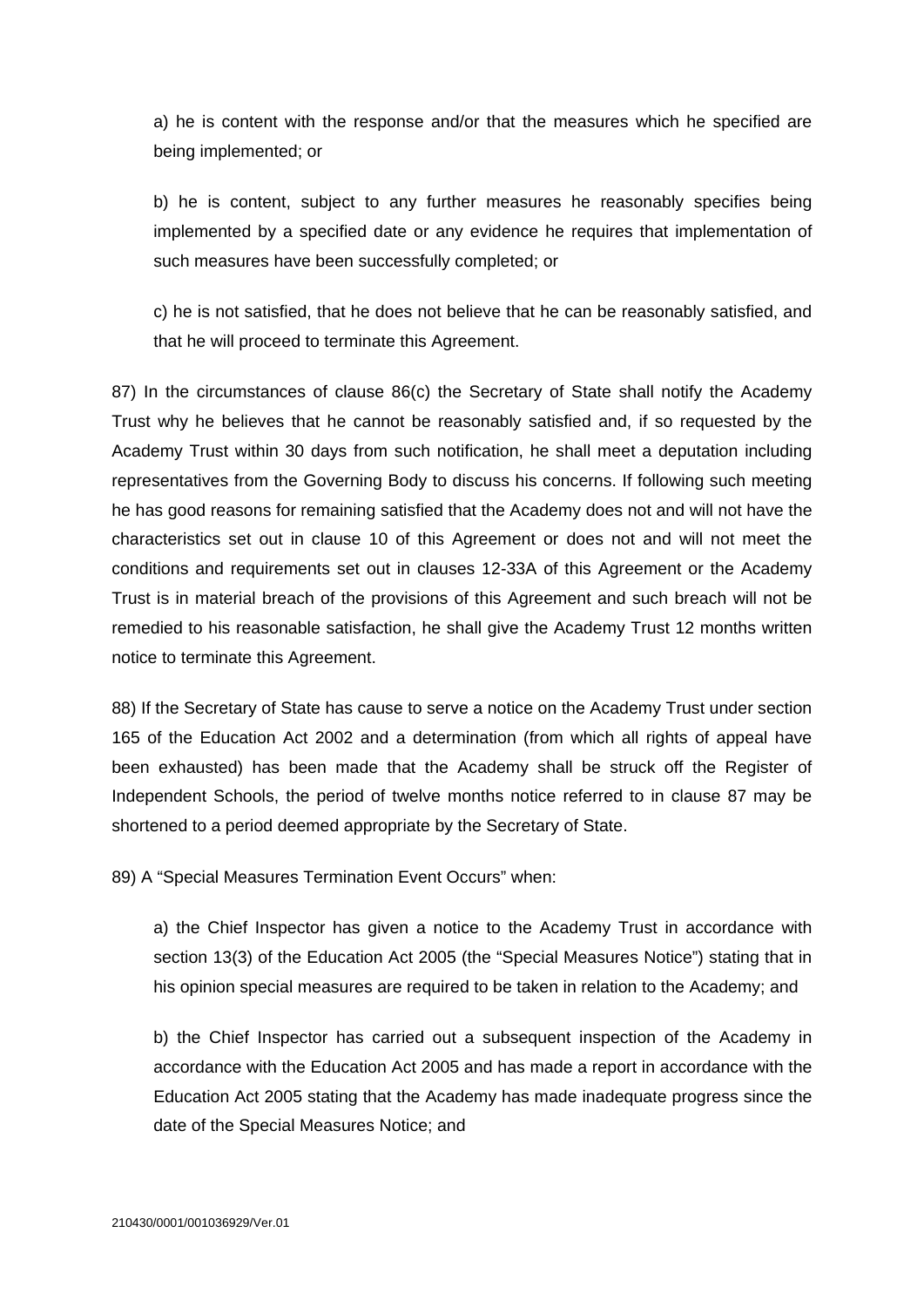c) the Secretary of State has requested the Academy Trust to deliver within 10 Business Days a written statement (a "Further Action Statement") of the action the Academy Trust proposes to take, and the period within which it proposes to take such action, or, if it does not propose to take any action, the reasons for not doing so; and

d) the Secretary of State, having considered the Further Action Statement, is not satisfied that any action proposed to be taken by the Academy Trust is sufficient in all the circumstances, or, if no Further Action Statement shall have been given to the Secretary of State within the requested timeframe or otherwise.

90) If a Special Measures Termination Event occurs, the Secretary of State may:

a) terminate this Agreement forthwith by notice in writing to the Academy Trust; or

b) appoint such Further Governors to the Academy Trust as he thinks fit in accordance with the Articles and/or may provide up to 12 months' notice in writing to terminate this Agreement.

91) In the event that the Secretary of State appoints Further Governors in accordance with clause 90(b) or 91A(b), the Academy Trust must, upon the request of the Secretary of State, procure the resignation of the Governors appointed in accordance with the Article 50 of the Articles of Association.

91A) If the Secretary of State is satisfied that any Governor or Member of the Academy Trust is not a suitable person he may:

- (a) in relation to such a Governor or Member serve notice in writing on the Academy Trust requiring the Academy Trust to procure the resignation or removal of the person(s) within 42 days; and if the Academy Trust fails to procure the said resignation or removal within the time specified, the Secretary of State may by notice terminate this Agreement forthwith or may provide up to 12 months' notice in writing to terminate this Agreement; or
- (b) appoint such Further Governors as he thinks fit and/or provide up to 12 months' notice in writing to terminate this Agreement; or
- (c) by notice in writing terminate this Agreement forthwith or on such date as the Secretary of State may determine.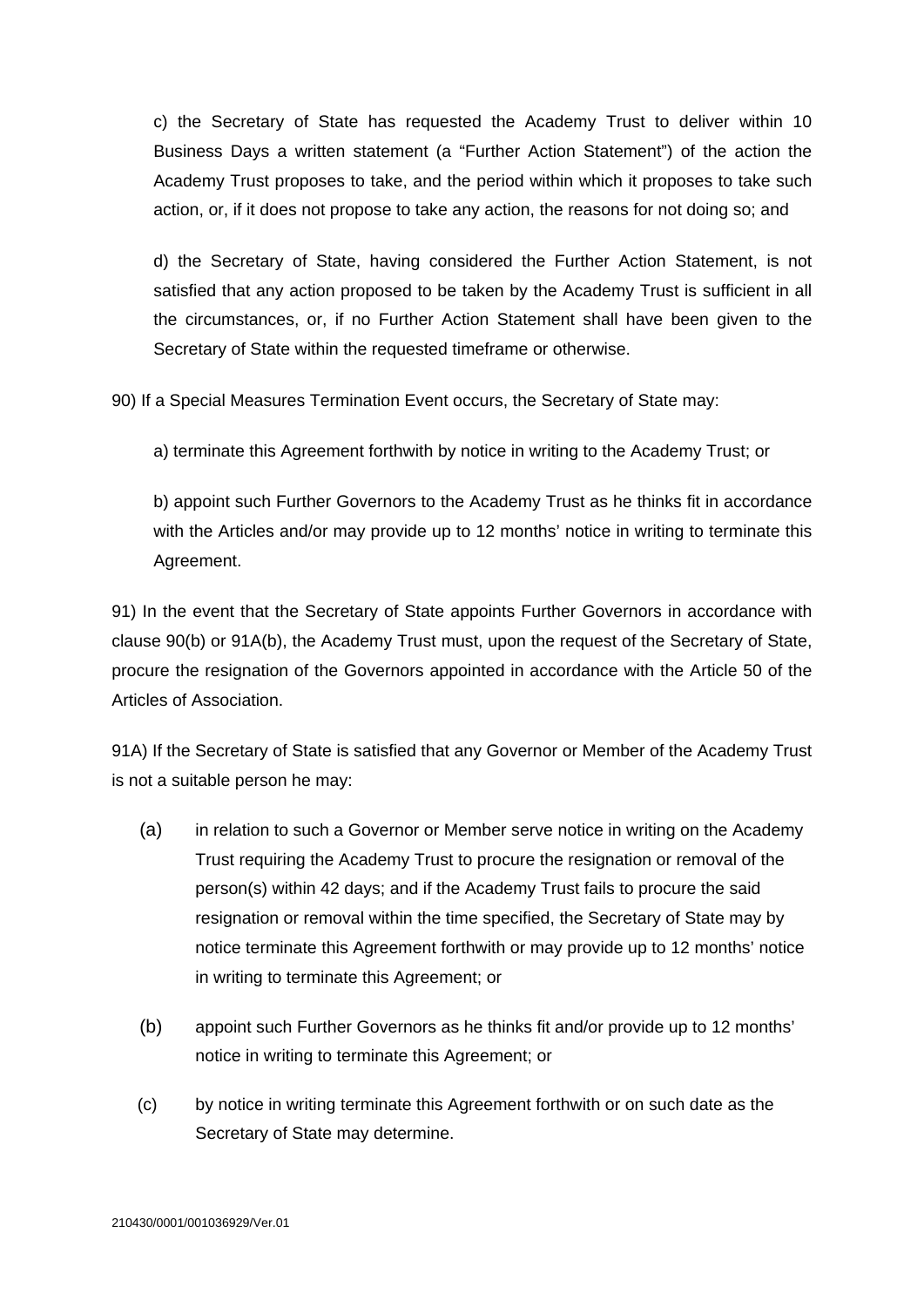91B) If the Academy Trust has not obtained full planning permission (including where relevant listed building consent), in respect of the Land by 31 January 2013, the Secretary of State may by notice terminate this Agreement forthwith or may provide such notice as he deems appropriate in the circumstances in writing to terminate this Agreement.

91C)i) If at any time after the signing of this Agreement but prior to the Academy opening date, the Secretary of State is of the view that:

- I. the Academy would, on opening, provide an unacceptably low standard of education; or
- II. the safety of pupils or staff at the Academy would, on opening, be threatened; or
- III. the staff employed at the Academy are unsuitable; or
- IV. the buildings and other structures on the Temporary Sites are unsuitable;

he may in writing either:

- (a) require the Academy Trust (i) not to open the Academy; and/or (ii) not to admit pupils of a particular age range, to be determined by the Secretary of State; and/or (iii) not to use any building or other structure on the Temporary Sites until such time as the relevant matter or matters listed in I.. to IV.. above has or have been resolved to the Secretary of State's satisfaction; or
- (b) terminate this Agreement forthwith or provide such notice as he deems appropriate in the circumstances to terminate this Agreement.

91C)ii) If at any time after the opening of the Academy but prior to the Academy relocating to the Land, the Secretary of State is of the view that:

1. the safety of pupils or staff at the Academy would, on relocation to the Land, be threatened; or

2. the buildings and other structures on the Land are unsuitable including, but not limited to the requirement for any Building Regulations approval to have been obtained;

he may in writing either:

210430/0001/001036929/Ver.01 (a) require the Academy Trust not to use any building or other structure on the Land until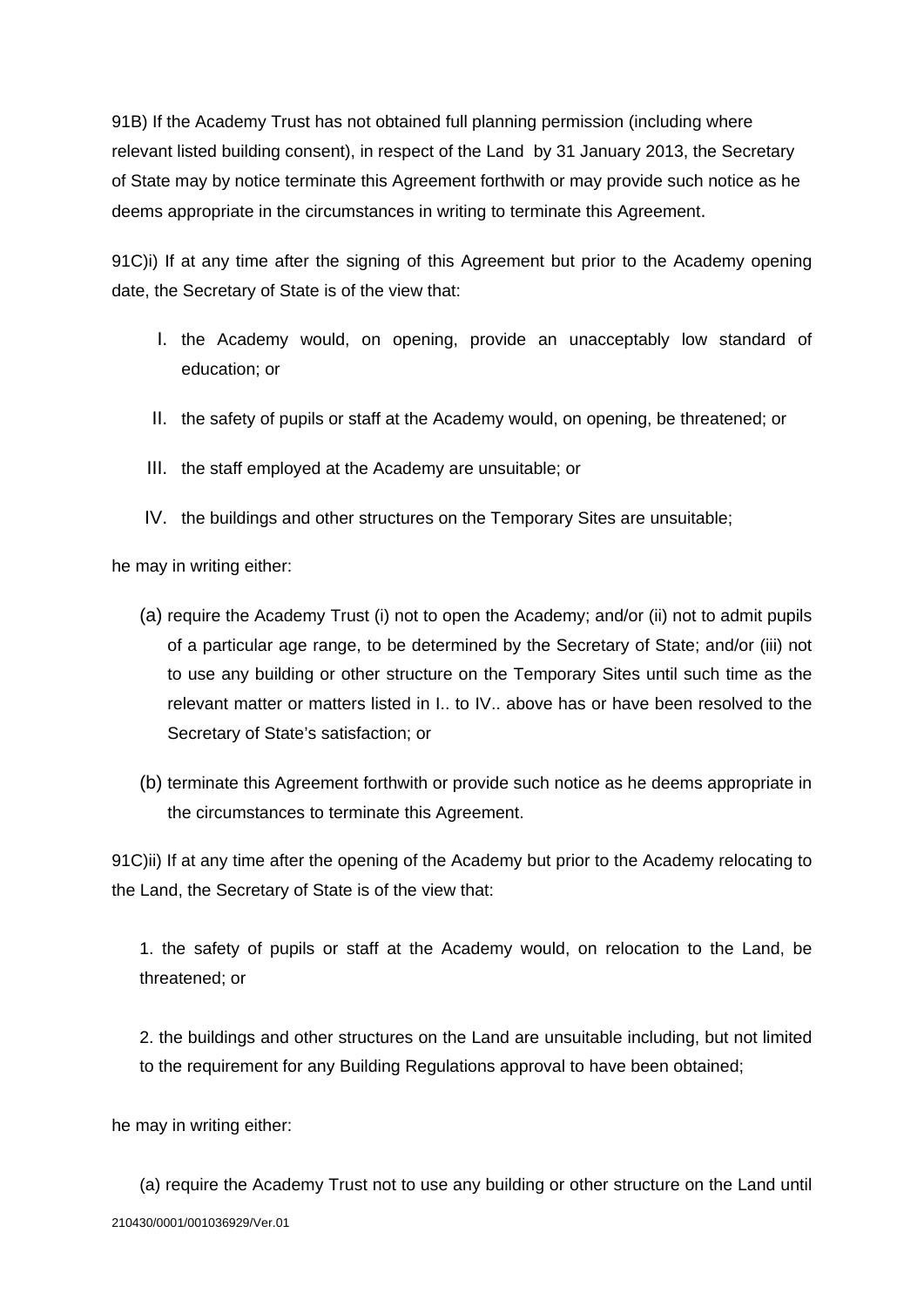such time as the relevant matter or matters listed in 1. to 2. above has or have been resolved to the Secretary of State's satisfaction; or

(b) terminate this Agreement forthwith or provide such notice as he deems appropriate in the circumstances to terminate this Agreement.

91D) i) If the Academy Trust has not entered into the Licences by 31 August 2012, the Secretary of State may by notice terminate this Agreement forthwith or may provide such notice as he deems appropriate in the circumstances in writing to terminate this Agreement.

91D)ii) If the Academy Trust has not entered and the Lease by 31 January 2013, the Secretary of State may by notice terminate this Agreement forthwith or may provide such notice as he deems appropriate in the circumstances in writing to terminate this Agreement.

91E) If the Academy Trust do acquire the freehold title of the Land, it shall enter into negotiations in good faith with the Secretary of State in respect of a deed of variation for this Agreement to insert the relevant clauses in respect of that freehold title. Should the Academy Trust fail to enter into such negotiations in good faith and / or fail to enter into a deed of variation in respect of the relevant clauses in respect of that site following such negotiations, the Secretary of State may by notice terminate this Agreement forthwith or provide up to 12 months' notice in writing to terminate this Agreement.

92) The Secretary of State may at any time by notice in writing terminate this Agreement forthwith on the occurrence of any of the following events:-

a) the Academy Trust calls a meeting of its creditors (whether formal or informal) or enters into any composition or arrangement (whether formal or informal) with its creditors; or

b) the Academy Trust proposes a voluntary arrangement within Section 1 of the Insolvency Act 1986; or

c) the Academy Trust is unable to pay its debts within the meaning of Section 123 of the Insolvency Act 1986 provided that, for the purposes of this clause, Section 123  $(1)(a)$  of the Insolvency Act 1986 shall have effect as if the amount of £10,000 was substituted for £750. The Academy Trust shall not be deemed unable to pay its debts for the purposes of this clause if any such demand as is mentioned in the said Section is being contested in good faith by the Academy Trust; or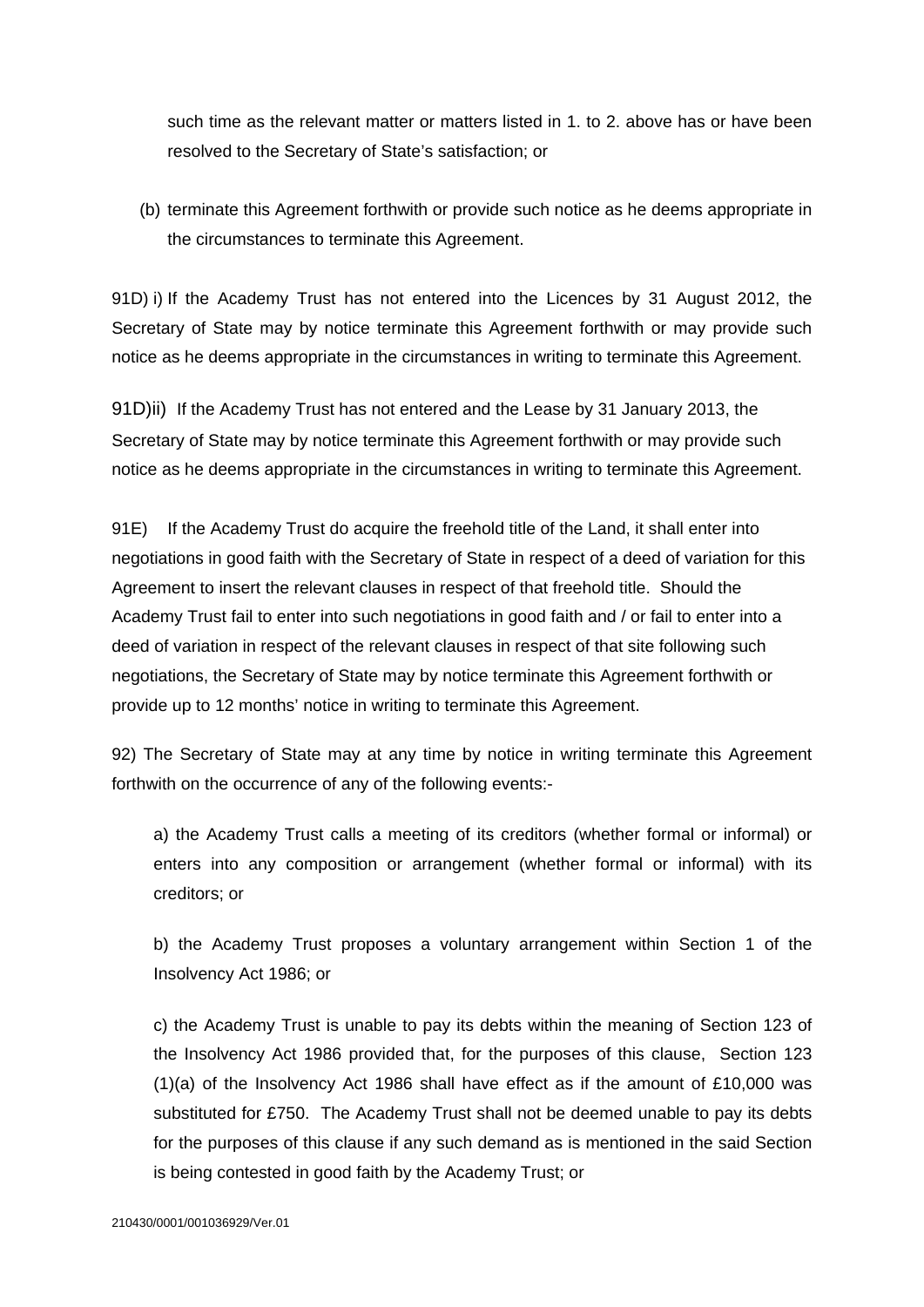d) the Academy Trust has a receiver and manager (with the exception of Receivers and Managers or Interim Managers appointed by the Charity Commission under the Charities Act 2011 or any subsequent re-enactment of that Act), administrator or administrative receiver appointed over all or any part of its undertakings, assets or income; or

e) any distraint, execution or other process is levied or enforced on any of the Academy Trust's property and is not paid out, withdrawn or discharged within fifteen Business Days; or

f) the Academy Trust has passed a resolution for its winding up; or

g) an order is made for the winding up or administration of the Academy Trust.

93) The Academy Trust shall notify the Secretary of State as soon as possible after receiving any petition which may result in an order for the winding up or administration of the Academy Trust and shall provide an explanation to the Secretary of State of the circumstances giving rise to the service of such a petition.

94) If, following the exercise of the Secretary of State's powers to appoint Additional Governors or Further Governors, pursuant to the Articles of Association, the Members pass an ordinary or special resolution to remove one or more of those Additional or Further Governors appointed by the Secretary of State, the Secretary of State may give the Academy Trust 12 months, or such lesser period as he considers appropriate in the circumstances, written notice to terminate this Agreement.

95) Following the Members passing a resolution as described in clause 94*,* the Secretary of State's right to terminate this Agreement under clause 94 shall cease if he removes one or more Additional Governors or Further Governors and fails to replace at least one Additional Governor or Further Governor within the 30 days of their removal resulting in there being no remaining Additional Governor or Further Governor on the governing body of the Academy Trust.

### **Change of Control of the Academy Trust**

95A) (i) The Secretary of State may at any time by notice in writing, subject to sub-clause (iii) below, terminate this Agreement forthwith (or on such other date as he may in his absolute discretion determine) in the event that there is a change: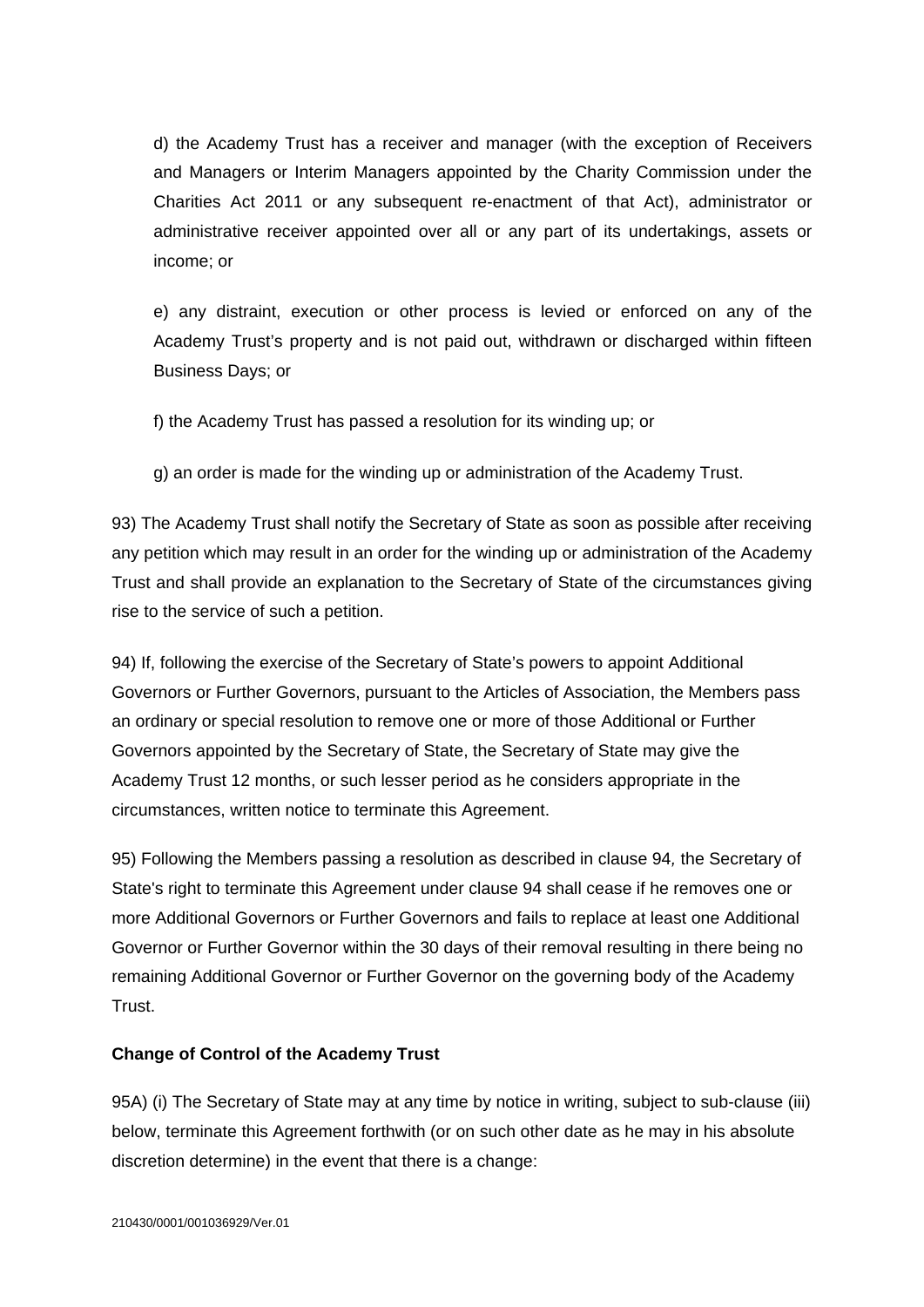(a) in the Control of the Academy Trust;

(b) in the Control of a legal entity that Controls the Academy Trust.

Provided that where a person ('P') is a member or director of the body corporate (as a corporation sole or otherwise) by virtue of an office, no change of Control arises merely by P's successor becoming a member or director in P's place.

95A) (ii) The Academy Trust shall, as soon as it is reasonably practicable to do so after it has become aware of any change or proposed change of Control within the meaning of clause 95A)(i), give written notice to the Secretary of State of such change or proposed change of control.

95A) (iii) At the time of notifying the Secretary of State in accordance with sub-clause (ii) above, the Academy Trust may seek the Secretary of State's agreement that, if the Secretary of State is satisfied that the person assuming the Control is suitable, he will not in those circumstances exercise his right to terminate this Agreement further to clause 95A)(i). Effect of Termination

96) In the event of the termination of this Agreement however occurring the Secretary of State may procure that his nominee (if any) resigns as a member of the Academy Trust and the Secretary of State shall co-operate in making any associated amendments to the Articles.

97) In the event of termination of this Agreement however occurring, the school shall cease to be an Academy within the meaning of Sections 1 and 1A of the Academies Act 2010.

98) Subject to clause 99, if the Secretary of State terminates this Agreement for reasons other than that a Special Measures Termination Event occurs, that the Academy no longer has the characteristics set out in clause 10 of this Agreement, or is no longer meeting the conditions and requirements set out in clauses 12-33A of this Agreement or that the Academy Trust is otherwise in material breach of the provisions of this Agreement, the Secretary of State may indemnify the Academy Trust.

99) The amount of any such indemnity shall be determined by the Secretary of State having regard to any representations made to him by the Academy Trust, and shall be paid at such times and in such manner as the Secretary of State may reasonably think fit.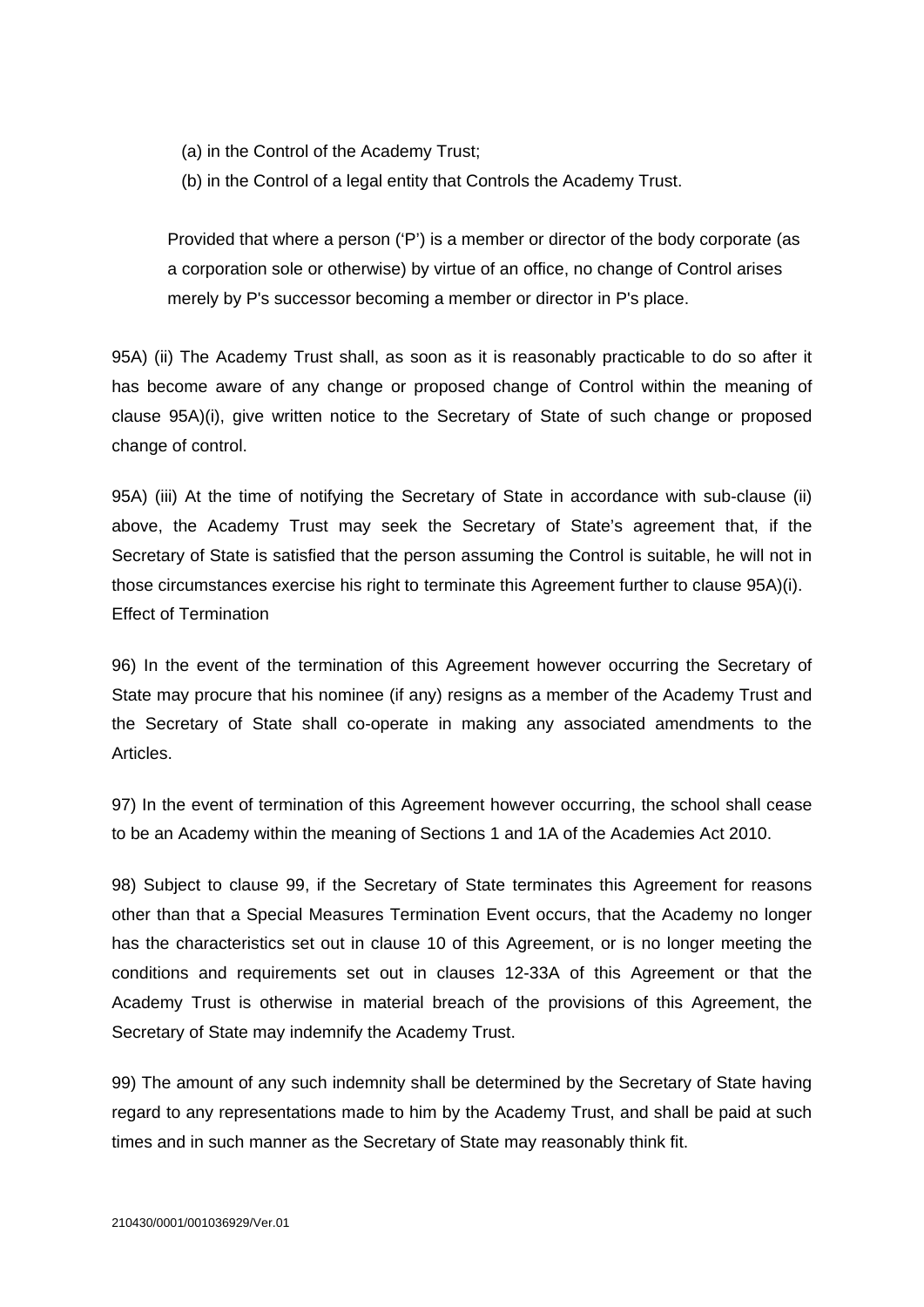100) The categories of expenditure incurred by the Academy Trust in consequence of the termination of this Agreement in respect of which the Secretary of State may indemnify the Academy Trust include (but not by way of limitation), staff compensation and redundancy payments, compensation payments in respect of broken contracts, expenses of disposing of assets or adapting them for other purposes, legal and other professional fees, and dissolution expenses.

101) Subject to clause 102, on the termination of this Agreement however occurring, the Academy Trust shall in respect of any of its capital assets at the date of termination:

a) promptly transfer a proportion of the assets to a person nominated by the Secretary of State, if the Secretary of State considers that all or some of those assets need to be used for any purposes by that nominee. The proportion of the assets to be transferred shall be the same as the proportion of the capital contribution made by the Secretary of State to the original value of those assets, whether that contribution was made on the establishment of the Academy or later; or

b) if the Secretary of State confirms that a transfer under clause 101(a) is not required, promptly repay to the Secretary of State a sum equivalent to the percentage of the value of the assets at the date of termination, or, by agreement with the Secretary of State, at the date of subsequent disposal of those assets. Such percentage to be the same as the percentage of the capital contribution made by the Secretary of State to the original value of those assets, whether that contribution was made on the establishment of the Academy or later.

102) The Secretary of State may waive in whole or in part the repayment due under clause 101(b) if:

a) The Academy Trust obtains his permission to invest the proceeds of sale for its charitable objects; or

b) The Secretary of State directs all or part of the repayment to be paid to the LA. 103). The sale or disposal by other means of publicly funded land held for the purposes of an Academy is now governed by Part 3 of Schedule 1 to the Academies Act 2010.

### **GENERAL**

#### **Information**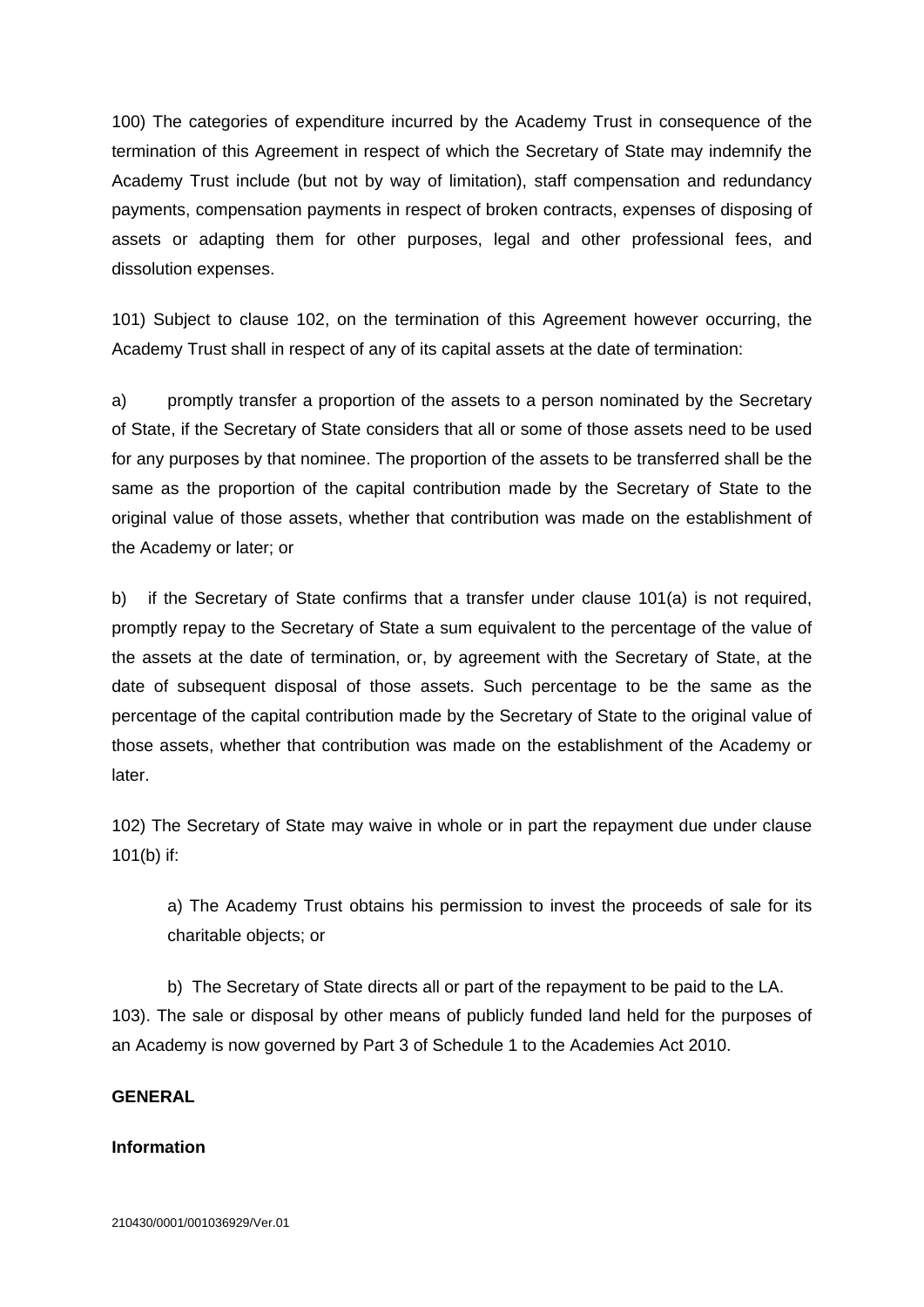104) Without prejudice to any other provision of this Agreement, the Secretary of State acting reasonably may from time to time call for information on, inter alia, the Academy's:

a) curriculum;

b) arrangements for the assessment of pupils;

c) teaching staff including numbers, qualifications, experience, salaries, and teaching loads;

d) class sizes;

e) outreach work with other schools and the local community;

f) operation of the admission criteria and over subscription arrangements for the Academy including numbers of applications for places and the number and characteristics of pupils accepted for admission;

- g) numbers of pupils excluded (including permanent and fixed term exclusions);
- h) levels of authorised and unauthorised absence;

i) charging and remissions policies and the operation of those policies;

j) organisation, operation and building management;

k) financial controls;

l) compliance with the requirements of the Charity Commission's guidance to charities and charity trustees and in particular the Charity Commission's guidance in the Protecting Charities from Harm ('the compliance toolkit') as amended from time to time;

m) membership and proceedings of the Governing Body together with any other relevant information concerning the management or governance of the Academy which, subject to clause 108), is reasonably necessary for the Secretary of State to carry out his functions generally and in relation to this Agreement.

105) The Academy Trust shall make such information available to the Secretary of State in such form and manner and at such times as may reasonably be required. The Secretary of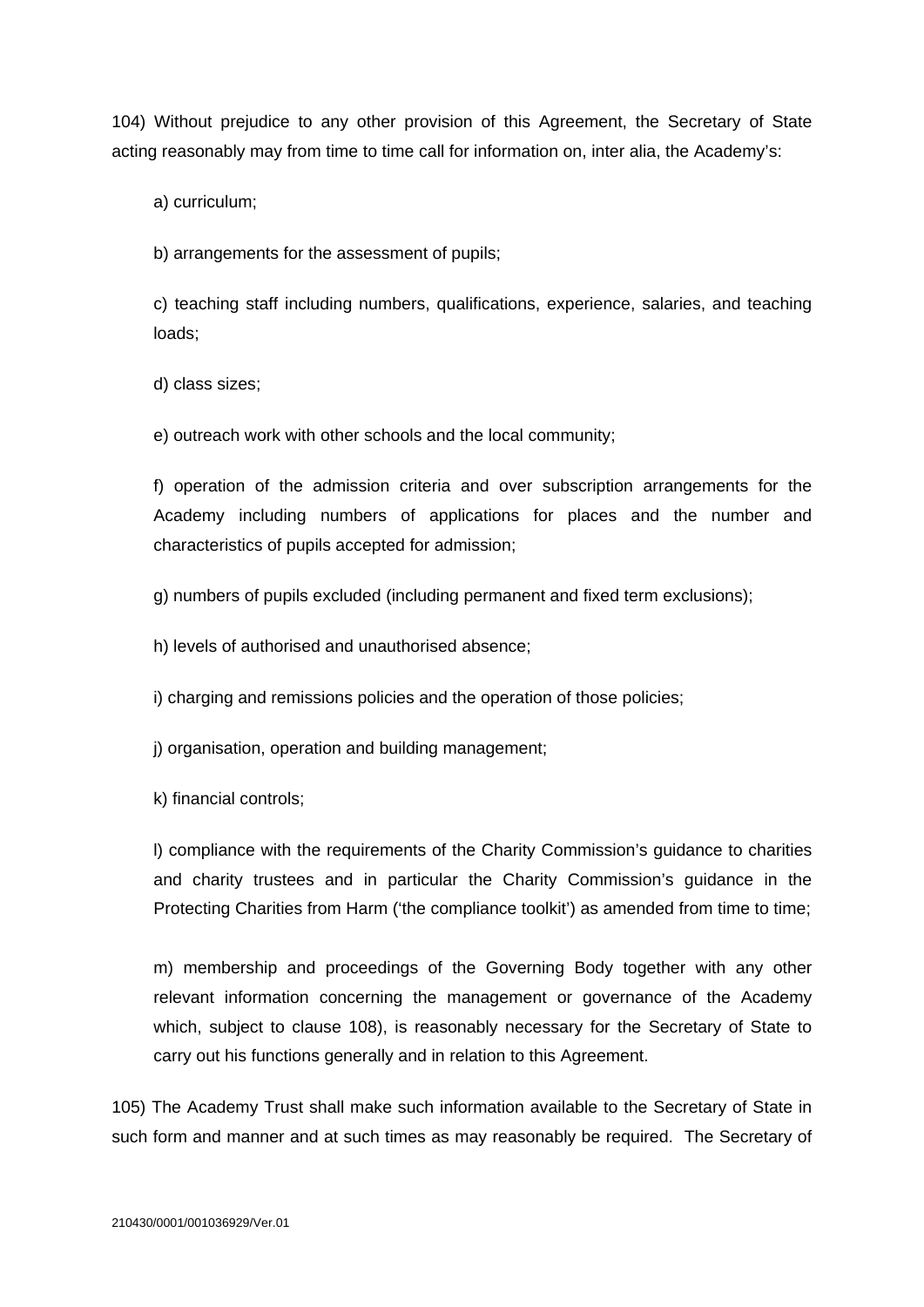State shall provide the Academy Trust with such information as it may reasonably require of him for the running of the Academy.

105A) (i) The Academy Trust shall provide to the Secretary of State the name of any new or replacement Member or Governor of the Academy Trust, whether such a person has been appointed or elected, together with the date of such an appointment or election and, where applicable, the name of the Member or Governor such a person replaces as soon as is practicable and in any event within 14 days of the appointment or election of such a person.

105A) (ii) In this regard, the Academy Trust shall not appoint any new or replacement Members or Governors of the Academy Trust until it has first (a) notified such persons that their name shall be shared with the Secretary of State and (b) explained to the new or replacement Members or Governors of the Academy Trust that the reason their name is being shared with the Secretary of State is to enable the Secretary of State to assess their suitability.

105B) i) If the Academy Trust is in material breach of the provisions of the Lease or the Licences, or if it is reasonably foreseeable that the Academy Trust will be in material breach of the Lease or the Licences, the Academy Trust shall forthwith give written notice to the Secretary of State specifying the exact nature of the material breach or reasonably foreseeable material breach and such notice shall set out the steps taken or to be taken by the Academy Trust to remedy the material breach or reasonably foreseeable material breach and, where appropriate, shall include the timescales relating to any remedial action.

105B) ii) The Academy Trust will at its own cost provide all information reasonably required by the Secretary of State in respect of any material breach or reasonably foreseeable material breach.

105C) Following the receipt by the Secretary of State of the written notice under clause 105B), the Academy Trust shall permit the Secretary of State to take all such steps in conjunction with or instead of the Academy Trust as may be necessary to remedy or prevent the material breach referred to in the said notice. The Academy Trust shall, in such circumstances, use its best endeavours to assist the Secretary of State to remedy or prevent such material breach.

105D)(i) The Academy Trust shall, within 14 days of receiving any order, notice, proposal, demand or any other requirement affecting the ability of the Academy Trust to use the Land or the Temporary Sites for the purposes of the Academy from any competent authority, give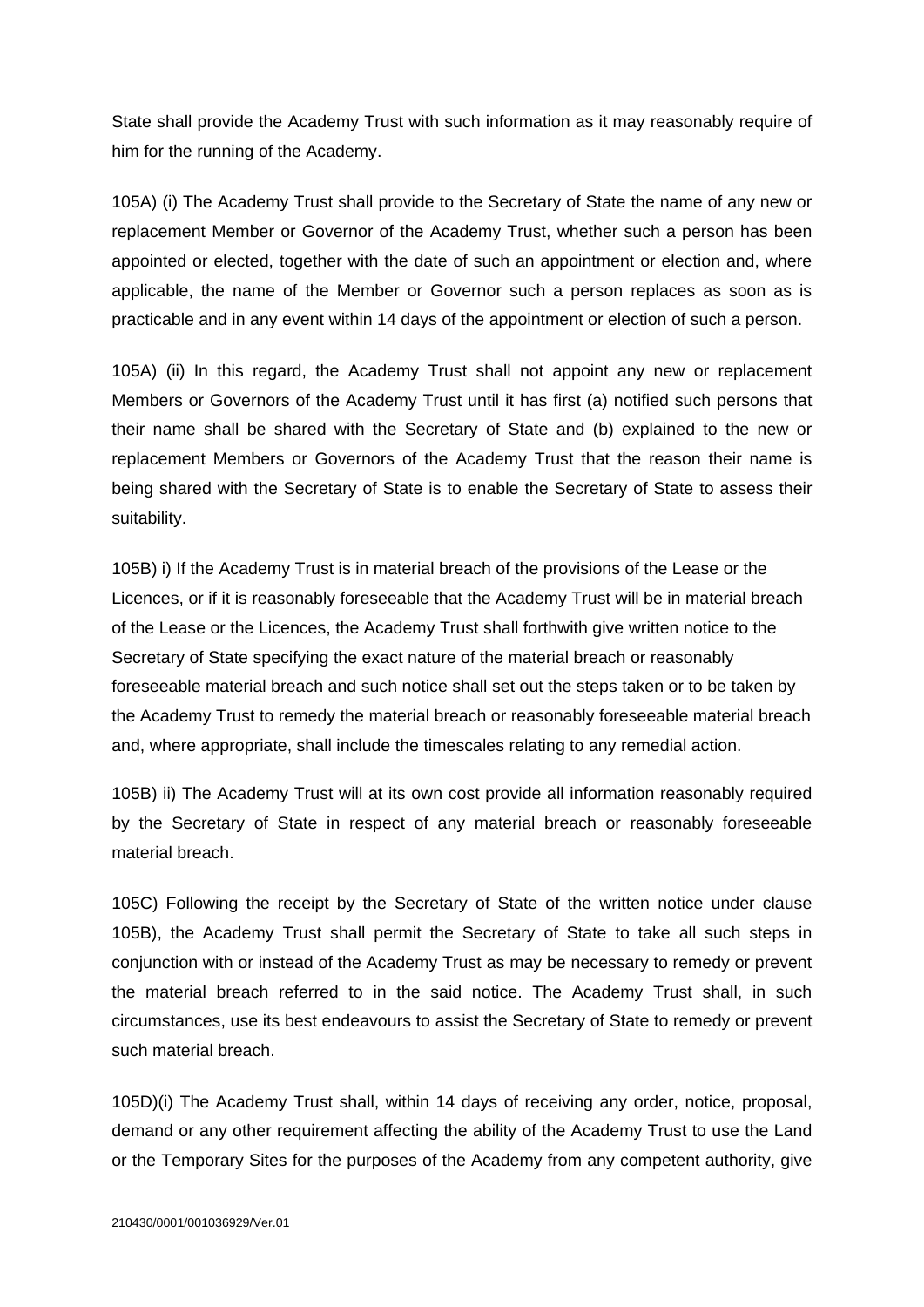full particulars by written notice to the Secretary of State and deliver to the Secretary of State copies of such documents as he may require. Such notice shall state what steps, if any actions are required, the Academy Trust intends to take in response to the order, notice, proposal, demand or other requirement affecting the Land or the Temporary Sites.

105D) (ii) The Academy Trust will at its own cost provide all information reasonably required by the Secretary of State in respect of order, notice, proposal, demand or any other requirement affecting the Land or the Temporary Sites as referred to in clause 105D(i).

105E) Following the receipt by the Secretary of State of the written notice under clause 105D)(i), the Academy Trust shall permit the Secretary of State to take all steps in conjunction with or instead of the Academy Trust as may be necessary to comply with any order, notice, proposal, demand or other requirement affecting the Land or the Temporary Sites referred to in the said notice. The Academy Trust shall, in such circumstances, use all reasonable endeavours to assist the Secretary of State to take the appropriate required steps.

### **Access by the Secretary of State's Officers**

106) The Academy Trust shall allow access to the premises of the Academy at any reasonable time to DfE officials and/or agents of the Secretary of State. All records, files and reports relating to the running of the Academy shall be available to them at any reasonable time. The Academy Trust shall provide the Secretary of State in advance with papers relating to the Academy prepared for meetings of the Governing Body and of the Members of the Academy Trust. Two DfE officials shall be entitled to attend and to speak at all such meetings, but shall withdraw from any discussion of the Academy's or the Academy Trust's relationship with the Secretary of State or any discussion of bids for funding to the Secretary of State. The Academy Trust shall take any steps which are required to secure its compliance with the obligations imposed by this clause of this Agreement.

107) The Academy Trust shall ensure that:

- a) the agenda for every meeting of the Governing Body or any committee to whom the Governing Body delegates one or more of its functions to;
- b) the draft minutes of every such meeting, if they have been approved by the person acting as chairman of that meeting;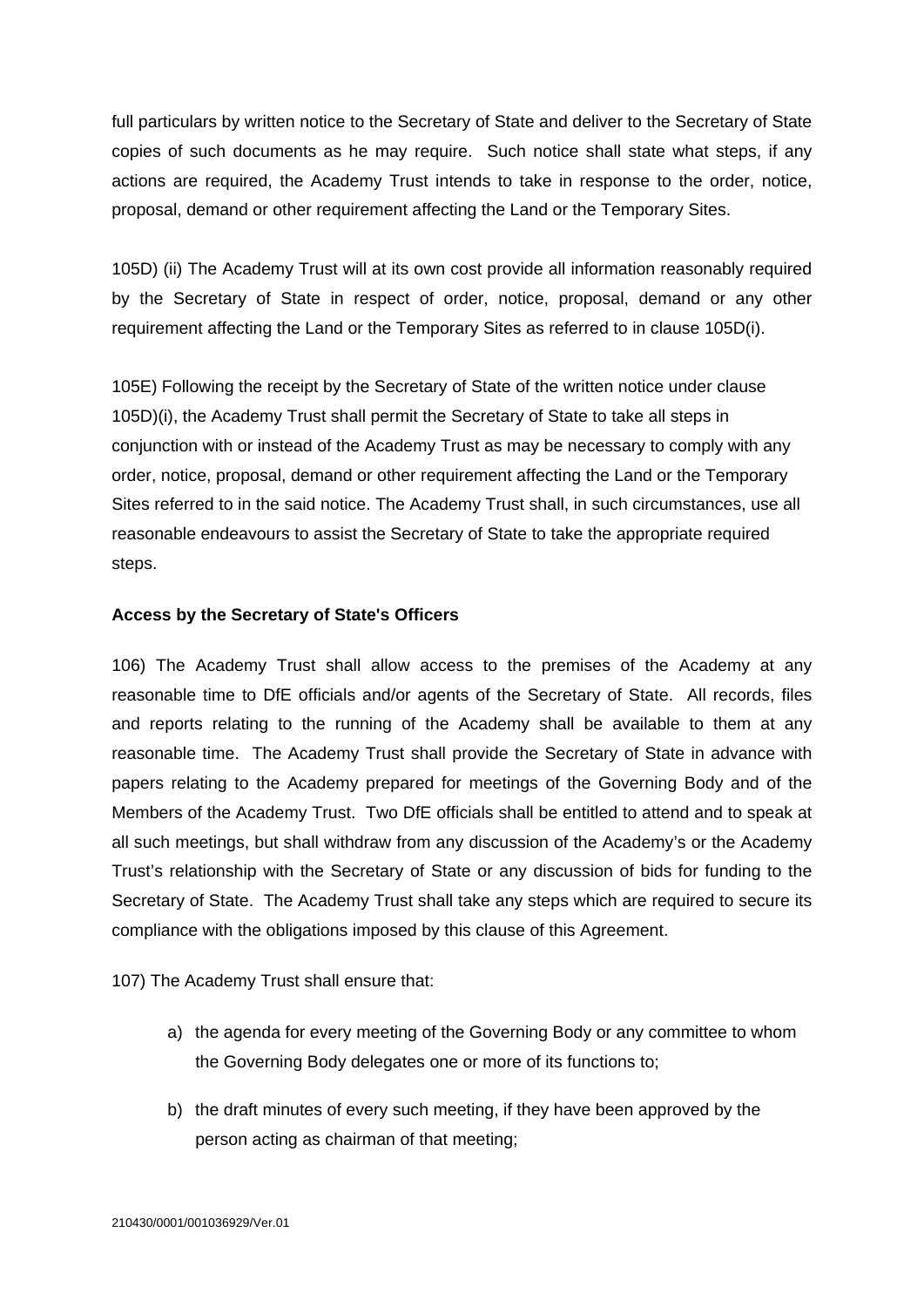- c) the signed minutes of every such meeting; and
- d) any report, document or other paper considered at any such meeting,

are made available for inspection by any interested party at the Academy and, as soon as is reasonably practicable, sent to the Secretary of State upon request.

108) There may be excluded from any item required to be made available for inspection by any interested party and to be sent to the Secretary of State by virtue of clause 107, any material relating to:

- a) a named teacher or other person employed, or proposed to be employed, at the Academy;
- b) a named pupil at, or candidate for admission to, the Academy; and
- c) any matter which, by reason of its nature, the Academy Trust is satisfied should remain confidential.

#### **Debt**

108A) Not used.

#### **Restrictions on Land transfer**

- 108B) In consideration that it has or will be obtaining a legal interest in the Land, such acquisition being financed by the Secretary of State, the Academy Trust:
	- a)i) shall, within 28 days from the entering into of the Lease, should the Academy Trust be a non-exempt charity at that time, apply to the Land Registry for restrictions in the proprietorship register (under section 43(1)(a) of the Land Registration Act 2002 in Form RX1 as prescribed by Rule 91 and Schedule 4 of the Land Registration Rules 2003) ('LRR 2003')) in the following terms:

*No disposition of the registered estate by the proprietor of the registered estate to which sections 117-121 or section 124 of the Charities Act 2011 applies is to be registered unless the instrument contains a certificate complying with section 122(3) or section 125(2) of that Act, as appropriate.*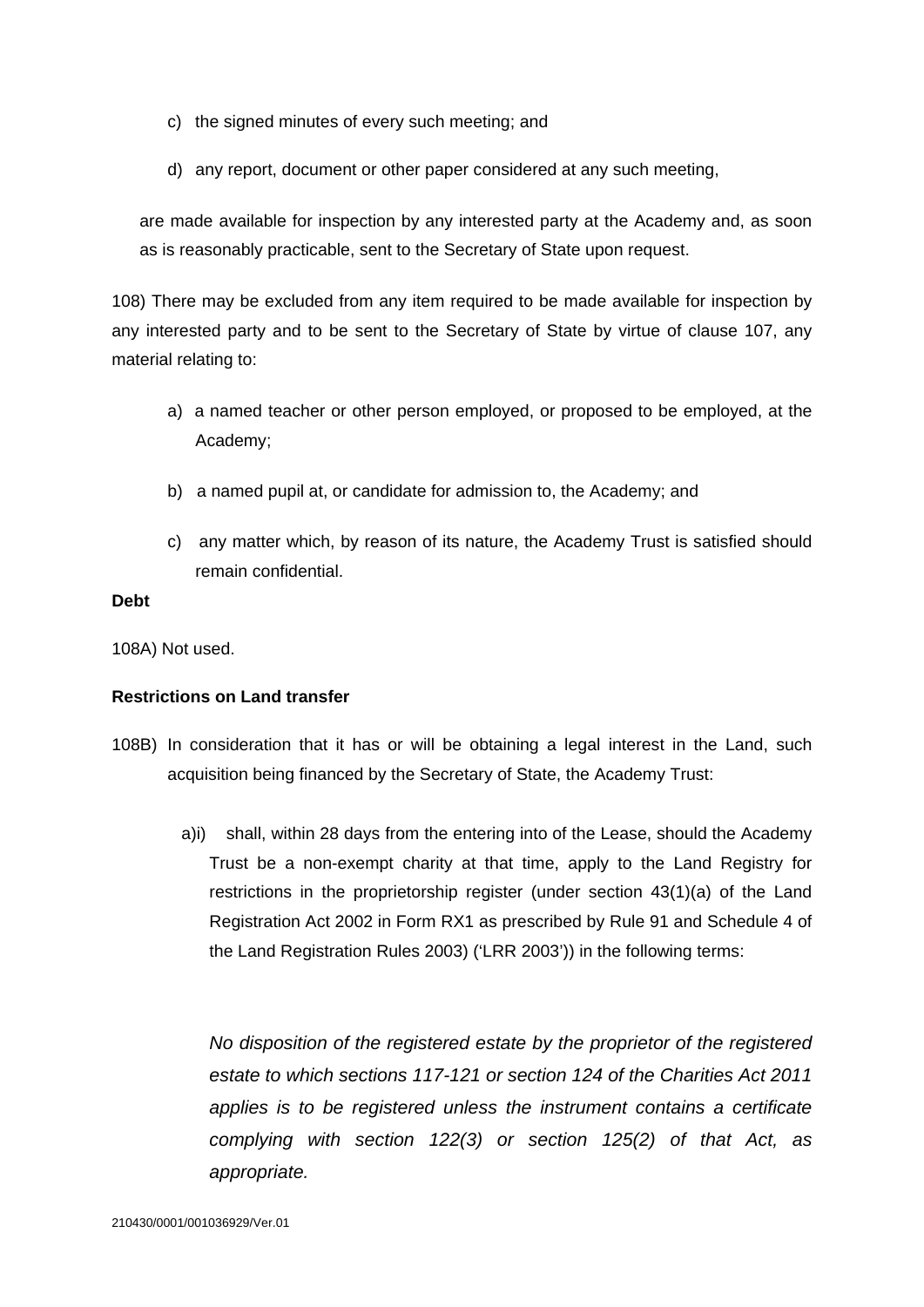*No disposition of the registered estate by the proprietor of the registered estate is to be registered without a written consent signed by the Secretary of State for Education of Sanctuary Buildings, Great Smith Street, London SW1P*.

a)ii) shall, within 28 days from the entering into of the Lease, should the Academy Trust be an exempt charity at that time, apply to the Land Registry for a restriction in the proprietorship register (under section 43(1)(a) of the Land Registration Act 2002 in Form RX1 as prescribed by Rule 91 and Schedule 4 of the Land Registration Rules 2003) ('LRR 2003')) in the following terms:

 *No disposition of the registered estate by the proprietor of the registered estate is to be registered without a written consent signed by the Secretary of State for Education of Sanctuary Buildings, Great Smith Street, London SW1P*.

- b) shall take any further steps reasonably required to ensure that the restriction referred to in clause 108B(a) is entered on the proprietorship register,
- c) shall provide the Secretary of State with confirmation of the entry of the restriction referred to in clause 108B(a) as soon as reasonably practicable after it receives notification from the Land Registry,
- d) in the event that it has not registered the restriction referred to in clause 108B(a), hereby consents to the entering of the restriction referred to in 108B(a) in the register by the Secretary of State (under s. 43(1)(b) of the Land Registration Act 2002); and
- e) shall not, without the consent of the Secretary of State, apply to dis-apply, modify or remove (by cancellation or otherwise) a restriction entered in accordance with clause 108B(a) or 108B(d) above, whether by itself, a holding company, a subsidiary company, or a receiver, administrator or liquidator acting in the name of the Academy Trust.

#### **Obligations of the Academy Trust**

108C) (i) The Academy Trust shall keep the Land and the Temporary Sites clean and tidy and make good any damage it causes to the Land or the Temporary Sites and / or any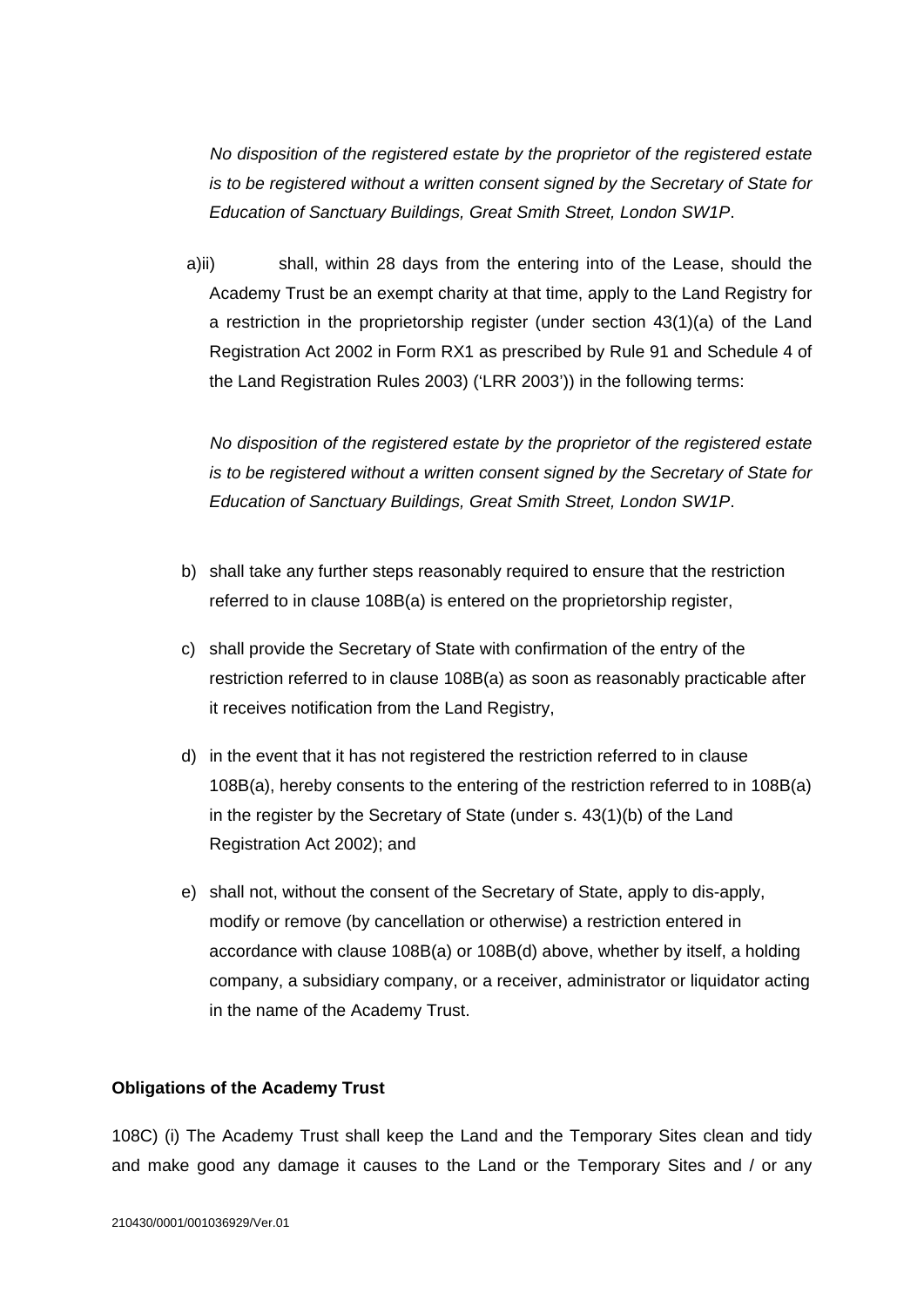deterioration to the condition of the Land or the Temporary Sites that may arise from the date of this Agreement, save that the Academy Trust shall ensure that any actions undertaken in compliance with this clause shall be consistent with the terms of the Lease and/or the Licences. In compliance with this clause, the Academy Trust shall not do or cause or permit to be done anything to lessen the value or marketability of the Land or the Temporary Sites save with the express written consent of the Secretary of State.

108C)(ii) The Academy Trust shall observe and comply with its obligations under the Lease and the Licenses and shall promptly enforce its rights against the Landlord or the Licensor in each case.

108C)(iii) The Academy Trust agrees it shall seek and obtain the prior written consent of the Secretary of State, not to be unreasonably withheld or delayed before taking any steps to:

- a) terminate, vary, surrender or dispose of the Lease or the Licences; and / or
- b) grant any consent or licence in respect of the Land or the Temporary Sites or any part of any of them; and / or
- c) create or permit to arise or continue any encumbrance affecting the Land or the Temporary Site or any part of any of them ; and / or
- d) part with or share possession or occupation of the Land or the Temporary Site or any part of any of them ; and / or
- e) enter into any onerous or restrictive obligations affecting the Land or the Temporary Site or any part of any of them.

108C) iv) The Academy Trust agrees that prior to taking any steps, including but not limited to the service of any notice or waiver of any condition, under any contractual arrangement entered into in respect of the acquisition of the Lease, it shall seek and obtain the written consent of the Secretary of State, not to be unreasonably withheld or delayed.

### **Insurance**

108D) The Academy Trust shall, save where the terms of the Lease or the Licences provide for the Landlord or the Licensor to obtain insurance in respect of the Land or the Temporary Sites:-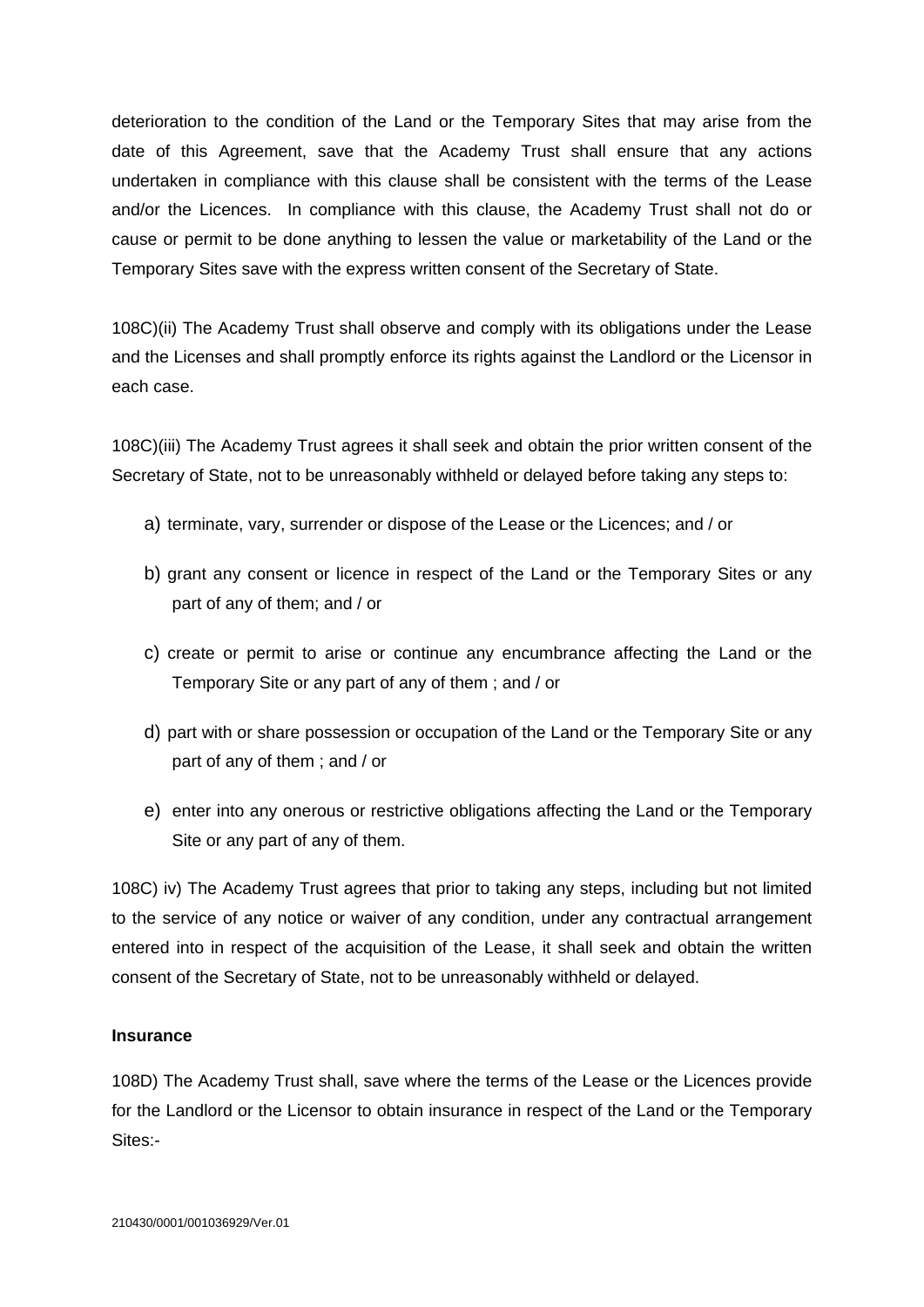- a) keep the Land and the Temporary Sites insured as in accordance with the terms of the Lease and/or the Licences and in any event with a reputable insurance office against loss or damage by the Insured Risks in the sum the Academy Trust is advised represents the reinstatement value of the Land and/or the Temporary Sites from time to time;
- b) pay the premiums for insurance promptly as they become due and maintain in force the policies of insurance on the Land and the Temporary Sites;
- c) following the incidence of damage to or destruction of the Land or the Temporary Sites and subject to receipt of all necessary consents licences permissions and the like apply the proceeds of the policy of the insurance received for those purposes in rebuilding and reinstating the Land and/or the Temporary Sites (provided that this clause should be satisfied if the Academy Trust provides premises not necessarily identical to the Land and/or the Temporary Sites as the same existing prior to such damage or destruction occurring) as soon as may be reasonably practicable;
- d) produce to the Secretary of State a copy of the insurance policy whenever reasonably requested and the receipt for the last premium or other evidence of renewal and up to date details of the amount of cover (but no more often than once in any period of 12 months in both cases);
- e) not knowingly do anything whereby any policy of insurance relating to the Land or the Temporary Sites may become void or voidable.
- f) insure against liability in respect of property owners' and third party risks including occupiers liability.

### **Transfer of Land**

108E) The Academy Trust hereby grants and the Secretary of State hereby accepts an option, exercisable by the Secretary of State or his nominee, to acquire the leasehold interest in the Land or any part thereof at nil consideration. The option hereby granted shall be exercisable (by notice in writing by or on behalf of the Secretary of State) on the termination of this Funding Agreement for whatever cause or in circumstances where the Academy Trust is unable to use all or part of the Land as the permanent site of the Academy in accordance with clause 108H. On the exercise of this option, the Law Society's Standard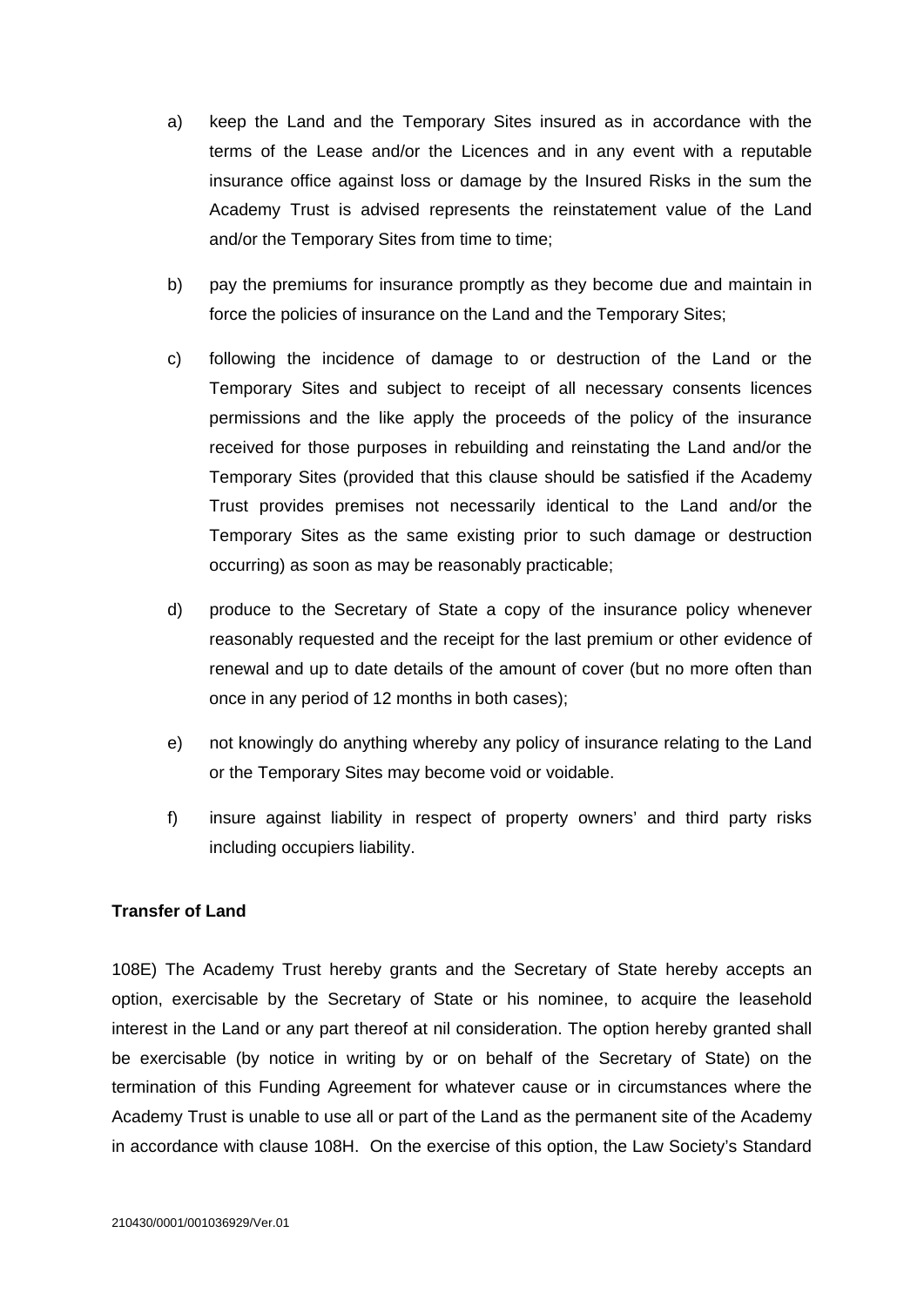Conditions of Sale for Commercial Property in force at the date of such exercise shall apply to the transaction and completion shall take place 28 days after such exercise.

108F) In consideration that it has or will be obtaining a legal interest in the Land, such acquisition being financed by the Secretary of State, the Academy Trust:

a) shall, within 14 days from the date on which it enters into the Lease, and in the event that the Academy Trust acquires the freehold interest in the Land, from the transfer to it of the Land, apply to the Land Registry in Form AN1 as prescribed by Rule 81 of the Land Registration Rules 2003 for a notice to be entered in the appropriate register (under section 34(3)(a) of the Land Registration Act 2002) to protect the option granted under clause 108E and including a copy of this Agreement as evidence of that option,

b) shall take any further steps required to ensure that any notice referred to in clause 108F(a) is entered on the proprietorship register,

c) shall provide the Secretary of State with confirmation of the entry of any notice referred to in clause 108F(a) as soon as practicable after it receives notification from the Land Registry,

d) in the event that it has not registered any notice referred to in clause  $108F(a)$ , hereby consents to the entering of the notice referred to in 108F(a) in the register by the Secretary of State (by application in Form UN1 under s. 34(3)(b) of the Land Registration Act 2002),

e) shall not, without the consent of the Secretary of State, apply to dis-apply, modify or remove (by cancellation or otherwise) any notice entered in accordance with clause 108F(a) or 108F(d) above, whether by itself, a holding company, a subsidiary company, or a receiver, administrator or liquidator acting in the name of the Trust, and

f) in the case of previously unregistered land, for the further protection of the option granted in Clause 108E the Academy Trust shall within 14 days of the signing of this Agreement make application to register a Class C (iv) land charge in the Land Charges Registry and a Caution against First Registration in the Land Registry and shall provide the Secretary of State with copies of the entries secured thereby within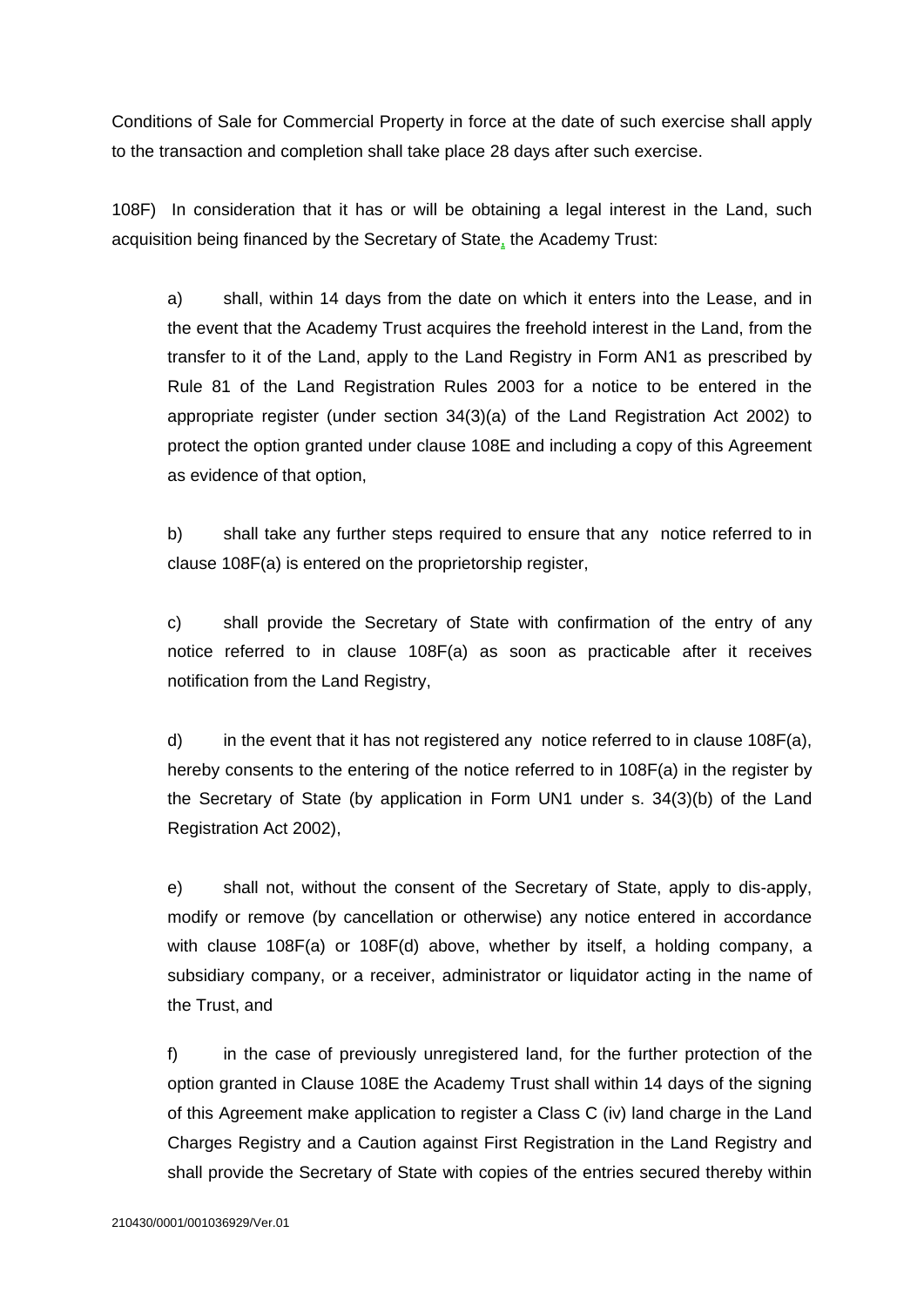7 days of completing each registration, respectively. If the Secretary of State is of the view that the Academy Trust has failed to perform the registration obligations in this sub-clause he shall be at liberty to make his own applications to secure these registrations.

#### **Legal Charge**

108G) Not used.

#### **Failure to use the Land for the purposes of the Academy**

108H) If the Academy Trust is unable to use the Land or any part thereof as the permanent site of the Academy but the Secretary of State agrees not to terminate this Agreement on that basis, the Secretary of State may give notice to the Academy Trust that he intends to exercise the option granted under clause 108E) to transfer the Land or the relevant part thereof for nil consideration to himself or his nominee.

#### **Sharing of the Land**

108I) The Academy Trust agrees that if:

- a) the Academy does not reach its planned capacity over a period of 5 Academy Funding Years; or
- b) notice of termination is served by either the Academy Trust or the Secretary of State in accordance with clause 82 of this Agreement; or
- c) in the reasonable opinion of the Secretary of State the operation of the Academy at planned capacity does not require the use of the full extent of the Land,

it will share occupation of the Land with such other Academy as the Secretary of State deems appropriate in the circumstances and enter into such legal arrangements in respect of the same as are required by the Secretary of State.

#### **Exercise of Rights**

108J) Not used.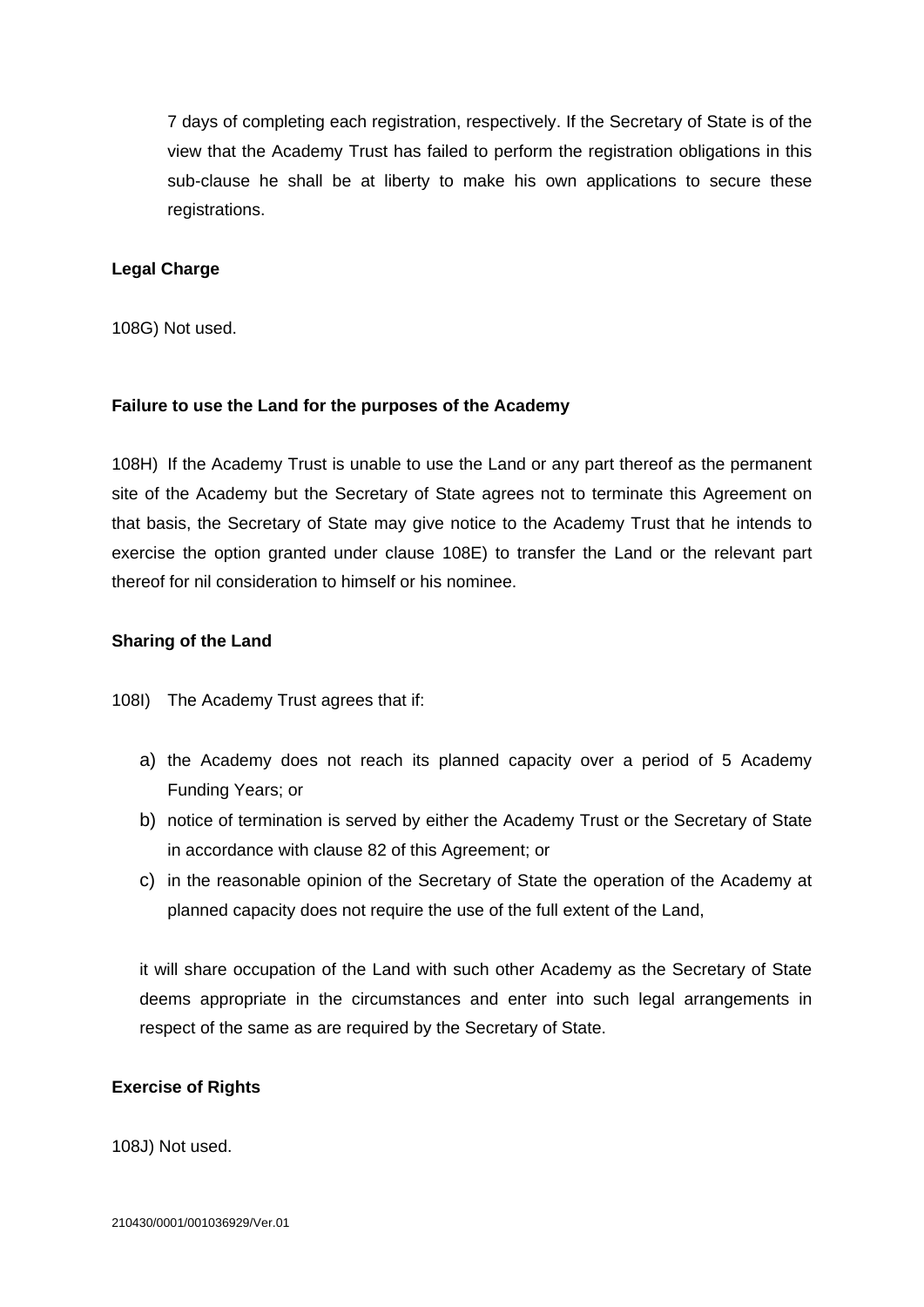108K) Not used.

108L) Not used.

108M) Not used.

#### **Payment of Debt**

108N) Not used.

#### **Notices**

109) Any notice or other communication concerning this Agreement shall be sent, in the case of a notice or communication from the Secretary of State to the Academy Trust at its registered office or such other addressee/address as may be notified in writing from time to time by the Academy Trust and, in the case of a notice or communication from the Academy Trust to the Department for Education, Sanctuary Buildings, Great Smith Street, London SW1P 3BT; or such other address as may be notified from time to time by the Secretary of State and where any such notice or communication is sent by post, unless the contrary is proved, it shall be deemed, subject to satisfactory proof of posting, to be effected at the time at which the letter would be received in the ordinary course of post.

110) The service by the Secretary of State of a notice of termination of this Agreement shall not prejudice the ability of the Academy Trust (if it wishes to do so) during the notice period to admit pupils to the Academy in accordance with the provisions of this Agreement and to receive GAG and EAG in respect of them.

#### **General**

111) This Agreement shall not be assignable by the Academy Trust.

112) The Secretary of State and the Academy Trust recognise the difficulties in catering in this Agreement for all the circumstances which may arise in relation to the Academy and undertake in good faith to conduct such consultations as may from time to time be desirable in order to promote the interests of the Academy throughout the currency of this Agreement.

113) The Secretary of State and the Academy Trust agree that, notwithstanding the termination of this Agreement, any obligation upon the Academy Trust and/or the Secretary of State expressed as arising upon the termination of this Agreement shall continue to subsist.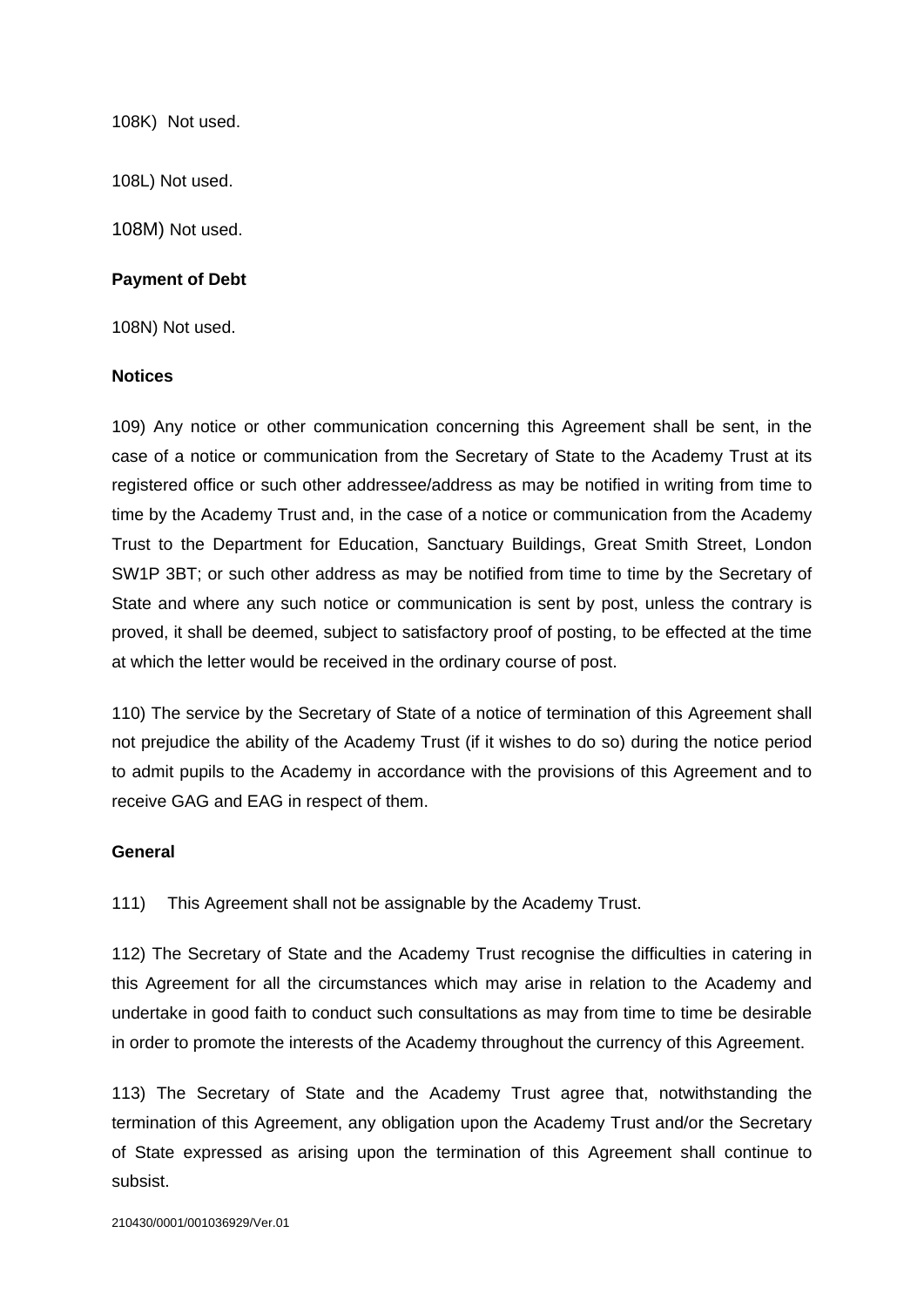This Agreement was executed as a Deed on 2012

Executed on behalf of The Wapping and Shadwell Secondary Education Trust by:

| <b>Director</b> |  |  |  |
|-----------------|--|--|--|

.......................................... ..................................... **Director/Secretary** 

The Corporate Seal of the Secretary of State for Education, hereunto affixed is authenticated by:

..........................................

**Duly Authorised**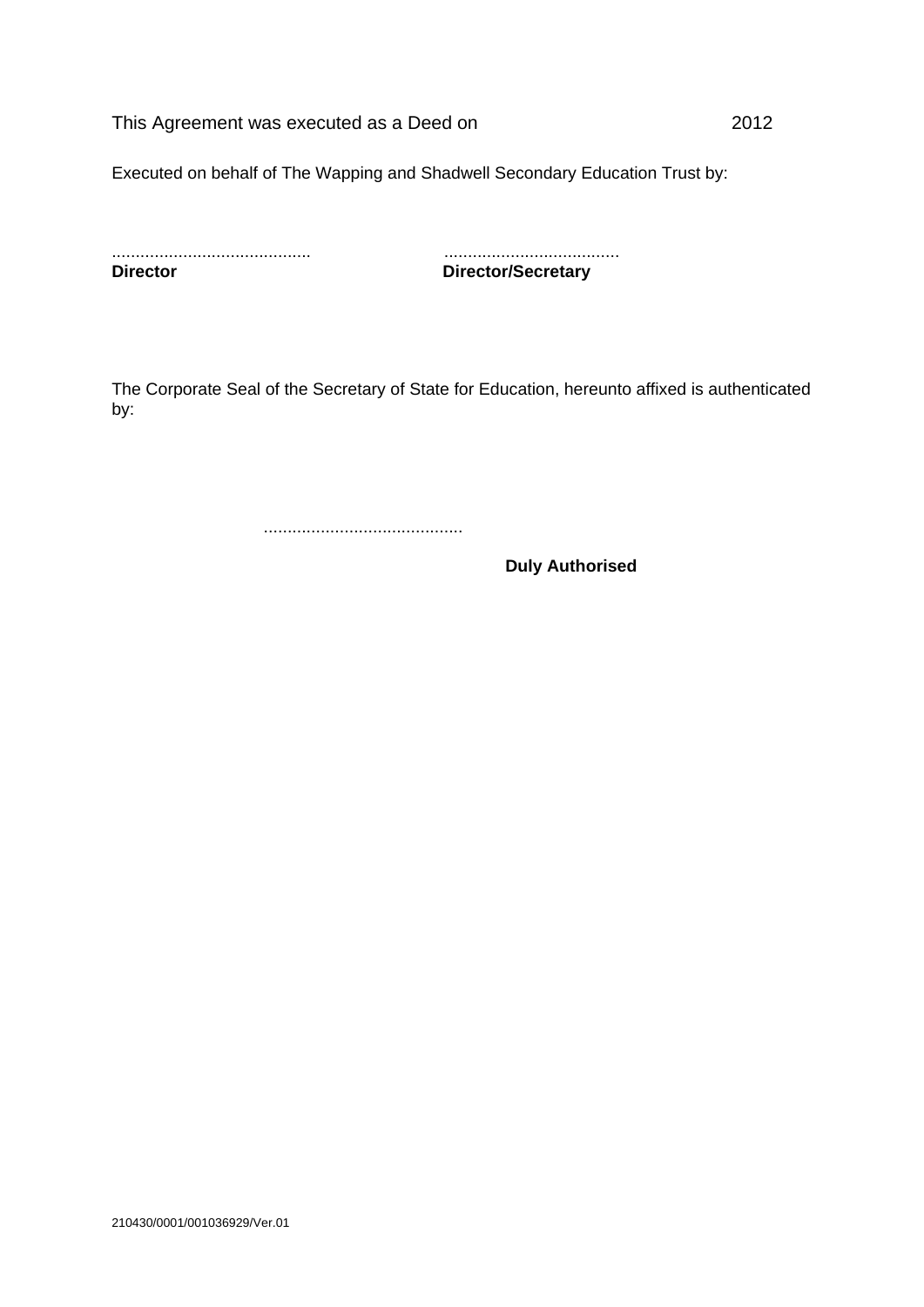## **ANNEX A**

THE COMPANIES ACT 2006

A COMPANY NOT HAVING A CAPITAL SHARE

### ARTICLES OF ASSOCIATION

OF

### THE WAPPING AND SHADWELL SECONDARY EDUCATION TRUST

COMPANY NUMBER: 7412515

210430/0001/001036929/Ver.01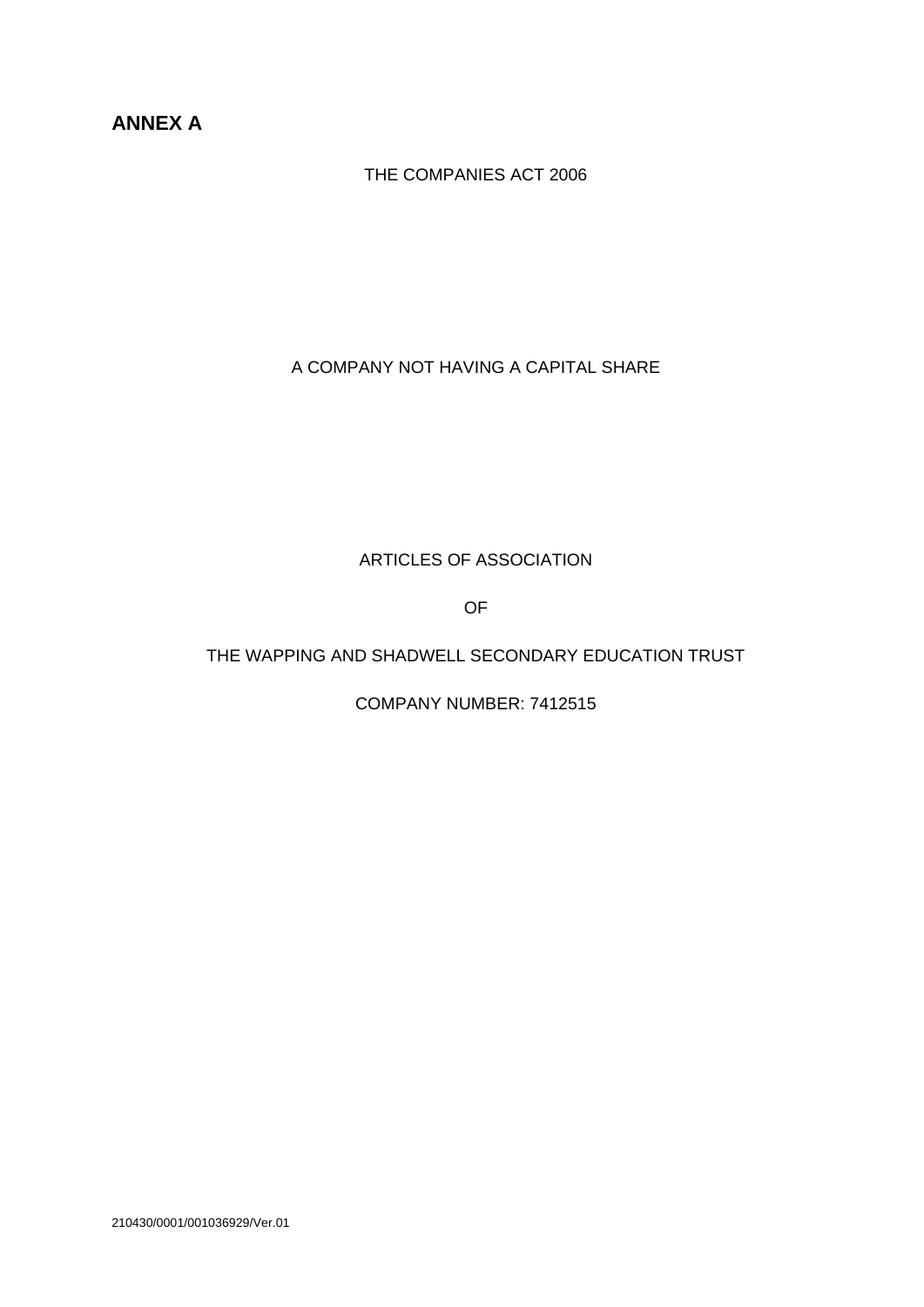### THE COMPANIES ACT 2006

### A COMPANY NOT HAVING A CAPITAL SHARE

### ARTICLES OF ASSOCIATION

#### OF

### THE WAPPING AND SHADWELL SECONDARY EDUCATION TRUST

#### INTERPRETATION

- 1. In these Articles:
	- a. "the Academy" means the school referred to in Article 4 and established by the Academy Trust;
	- b. "Academy Financial Year" means the academic year from 1<sup>st</sup> of September to 31<sup>st</sup> of August in any year;
	- c. "the Academy Trust" means the company intended to be regulated by these Articles and referred to in Article 2;
	- d. "Additional Governors" means the Governors appointed pursuant to Article 62 and 62A;
	- e. "the Articles" means these Articles of Association of the Academy Trust;
	- f. "Chief Inspector" means Her Majesty's Chief Inspector of Education, Children's Services and Skills or his successor:
	- g. "clear days" in relation to the period of a notice means the period excluding the day when the notice is given or deemed to be given and the day on which it is given or on which it is to take effect;
	- ga. "Electronic Means" has the meaning given in Schedule 1168 of the Companies Act 2006;
	- h. "financial expert" means an individual, company or firm who is authorised to give investment advice under the Financial Services and Markets Act 2000;
	- i. "Funding Agreement" means the agreement made under section 1 of the Academies Act 2010 between the Academy Trust and the Secretary of State to establish the Academy;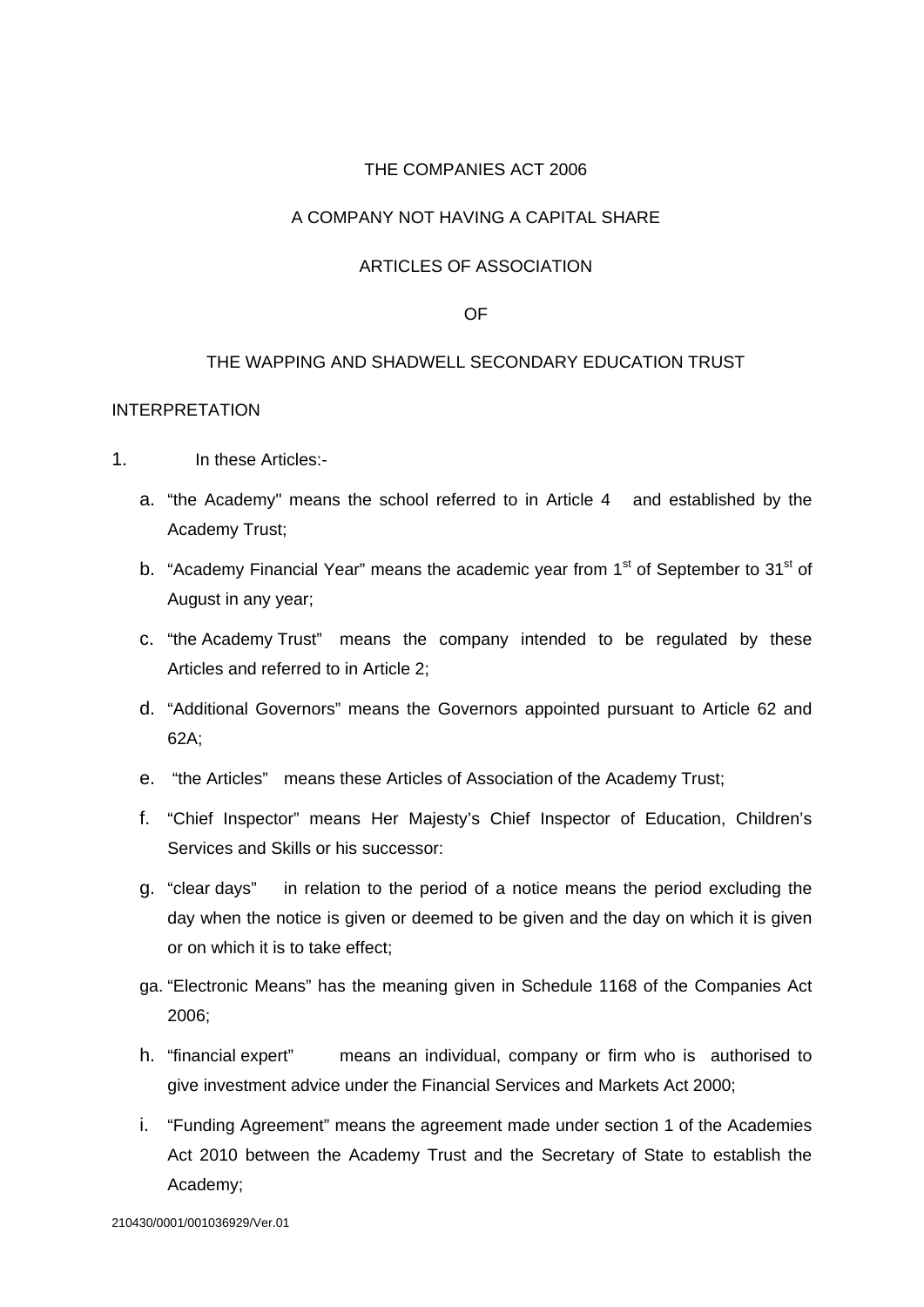- j. "Further Governors" means the Governors appointed pursuant to Article 63 ;
- k. "the Governors" means the directors of the Academy Trust (and "Governor" means any one of those directors), subject to the definition of this term at Article 6.10(b) in relation to Articles 6.2-6.10;
- l. "the LA" means the local authority covering the area in which the Academy is situated;
- m. not used;
- n. "Local Authority Associated Persons" means any person associated with any local authority within the meaning given in section 69 of the Local Government and Housing Act 1989;
- o. "Member" means a member of the Academy Trust and someone who as such is bound by the undertaking contained in Article 8 ;
- p. "the Memorandum" means the Memorandum of Association of the Academy Trust;
- q. "Office" means the registered office of the Academy Trust;
- r. "the Parent Governors" means the Governors appointed pursuant to Articles 53 to 58 inclusive;
- s. "Principal" means the head teacher of the Academy;
- t. "Principal Regulator" means the body or person appointed as the Principal Regulator under the Charities Act 2006;
- u. "the seal" means the common seal of the Academy Trust if it has one;
- v. "Secretary" means the secretary of the Academy Trust or any other person appointed to perform the duties of the secretary of the Academy Trust, including a joint, assistant or deputy secretary;
- w. "Secretary of State" means the Secretary of State for Education or successor;
- x. "Staff Governor" means an employee of the Academy Trust who may be appointed as a Governor pursuant to Article 50A;
- y. "teacher" means a person employed under a contract of employment or a contract for services or otherwise engaged to provide his services as a teacher at the Academy;
- z. "the United Kingdom" means Great Britain and Northern Ireland;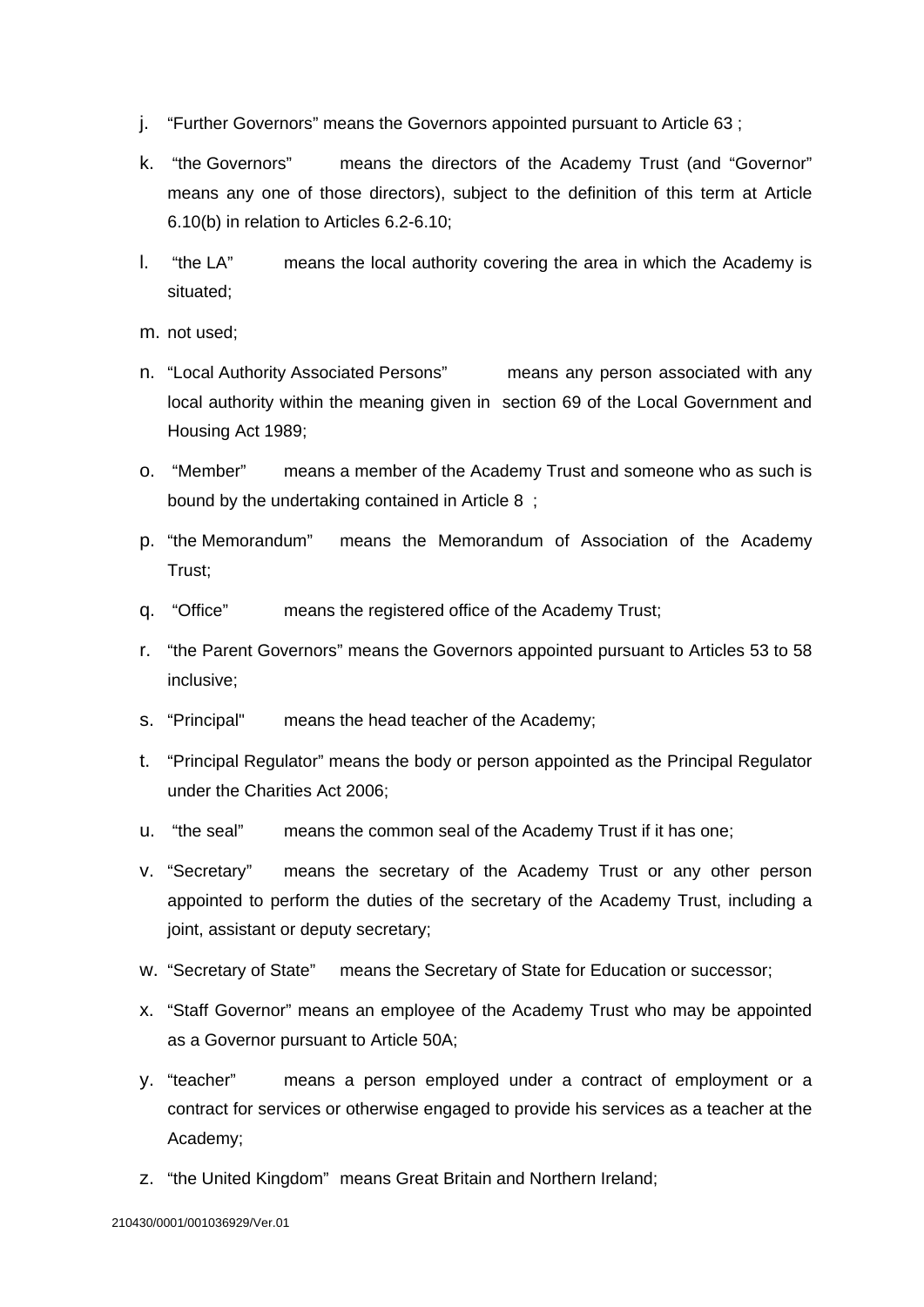- aa. words importing the masculine gender only shall include the feminine gender. Words importing the singular number shall include the plural number, and vice versa;
- bb. subject as aforesaid, words or expressions contained in these Articles shall, unless the context requires otherwise, bear the same meaning as in the Companies Act 2006, as appropriate;
- cc. any reference to a statute or statutory provision shall include any statute or statutory provision which replaces or supersedes such statute or statutory provision including any modification or amendment thereto.
- 2. The company's name is The Wapping and Shadwell Secondary Education Trust (and in this document it is called "**the Academy Trust**").
- 3. The Academy Trust's registered office is to be situated in England and Wales.

### OBJECTS

- 4. The Academy Trust's object ("**the Object**") is specifically restricted to the following: to advance for the public benefit education in the United Kingdom, in particular but without prejudice to the generality of the foregoing by establishing, maintaining, carrying on, managing and developing a school offering a broad and balanced curriculum ("the Academy").
- 5. In furtherance of the Object but not further or otherwise the Academy Trust may exercise the following powers:-
	- (a) to draw, make, accept, endorse, discount, execute and issue promissory notes, bills, cheques and other instruments, and to operate bank accounts in the name of the Academy Trust;
	- (b) to raise funds and to invite and receive contributions provided that in raising funds the Academy Trust shall not undertake any substantial permanent trading activities and shall conform to any relevant statutory regulations;
	- (c) to acquire, alter, improve and (subject to such consents as may be required by law) to charge or otherwise dispose of property;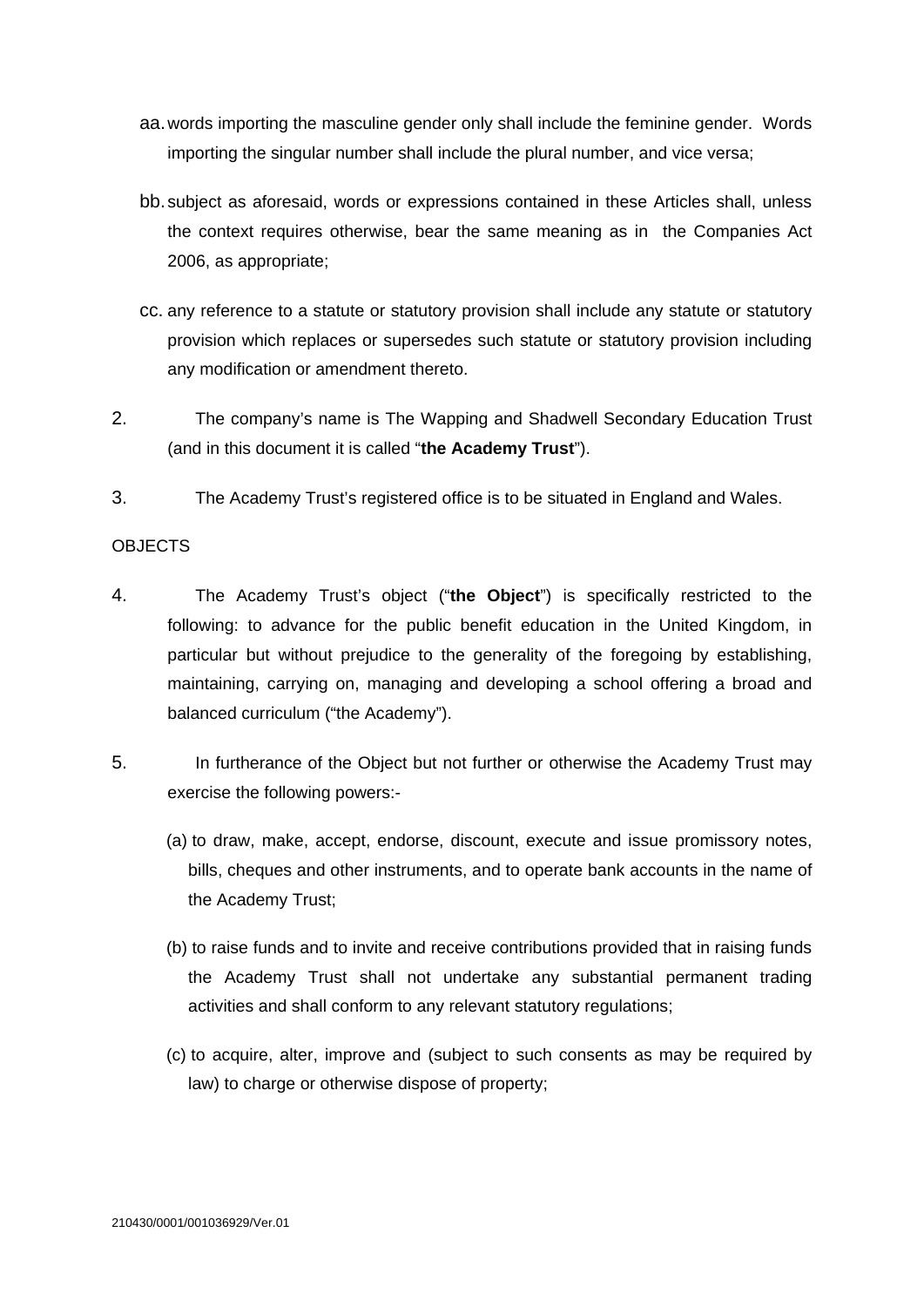- (d) subject to Article 6 below to employ such staff, as are necessary for the proper pursuit of the Object and to make all reasonable and necessary provision for the payments of pensions and superannuation to staff and their dependants;
- (e) to establish or support, whether financially or otherwise, any charitable companies, trusts, associations or institutions formed for all or any of the Object;
- (f) to co-operate with other charities, other independent and maintained schools, voluntary bodies and statutory authorities operating in furtherance of the Object and to exchange information and advice with them;
- (g) to pay out of funds of the Academy Trust the costs, charges and expenses of and incidental to the formation and registration of the Academy Trust;
- (h) to establish, maintain, carry on, manage and develop the Academy in the borough of Tower Hamlets, London;
- (i) to offer scholarships, exhibitions, prizes and awards to pupils and former pupils, and otherwise to encourage and assist pupils and former pupils;
- (j) to provide educational facilities and services to students of all ages and the wider community for the public benefit;
- (k) to carry out research into the development and application of new techniques in education in particular in relation to its approach to curriculum development and delivery and to publish the results of such research, and to develop means of benefiting from application of the experience of industry, commerce, other schools and the voluntary sector to the education of pupils in academies;
- (l) subject to such consents as may be required by law and/or by any contract entered into by or on behalf of the Academy Trust to borrow and raise money for the furtherance of the Object in such manner and on such security as the Academy Trust may think fit;
- (m) to deposit or invest any funds of the Academy Trust not immediately required for the furtherance of its Object (but to invest only after obtaining such advice from a financial expert as the Governors consider necessary and having regard to the suitability of investments and the need for diversification);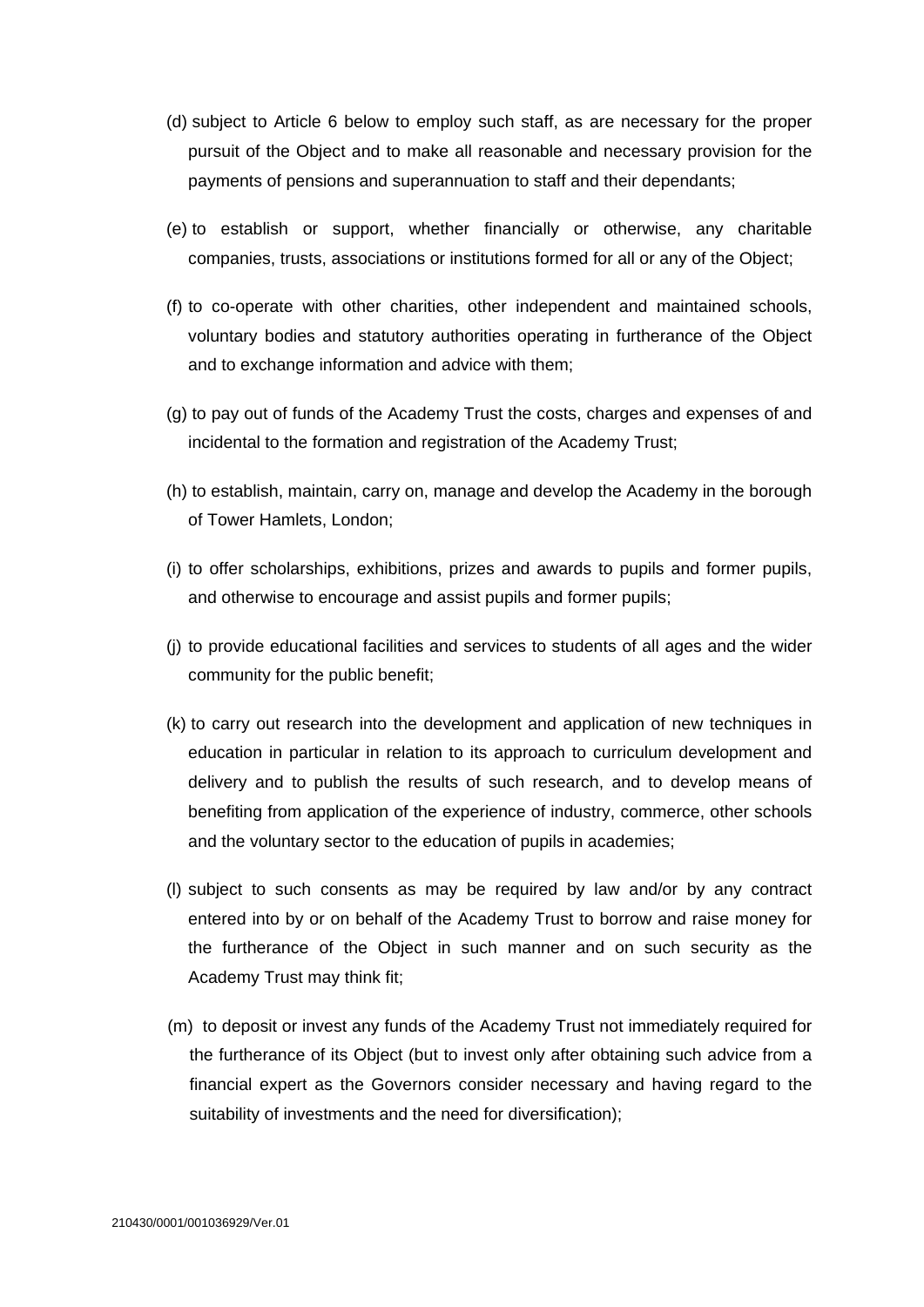- (n) to delegate the management of investments to a financial expert, but only on terms that:
	- (i) the investment policy is set down in writing for the financial expert by the Governors;
	- (ii) every transaction is reported promptly to the Governors;
	- (iii) the performance of the investments is reviewed regularly with the Governors;
	- (iv) the Governors are entitled to cancel the delegation arrangement at any time;
	- (v) the investment policy and the delegation arrangement are reviewed at least once a year;
	- (vi) all payments due to the financial expert are on a scale or at a level which is agreed in advance and are notified promptly to the Governors on receipt; and
	- (vii) the financial expert must not do anything outside the powers of the Governors.
- (o) to arrange for investments or other property of the Academy Trust to be held in the name of a nominee company acting under the control of the Governors or of a financial expert acting under their instructions, and to pay any reasonable fee required;
- (p) to provide indemnity insurance to cover the liability of Governors which by virtue of any rule of law would otherwise attach to them in respect of any negligence, default, breach of trust or breach of duty of which they may be guilty in relation to the Academy Trust: Provided that any such insurance shall not extend to any claim arising from any act or omission which the Governors knew to be a breach of trust or breach of duty or which was committed by the Governors in reckless disregard of whether it was a breach of trust or breach of duty or not and provided also that any such insurance shall not extend to the costs of any unsuccessful defence to a criminal prosecution brought against the Governors in their capacity as Governors;
- (q) to establish subsidiary companies to carry on any trade or business for the purpose of raising funds for the Academy Trust;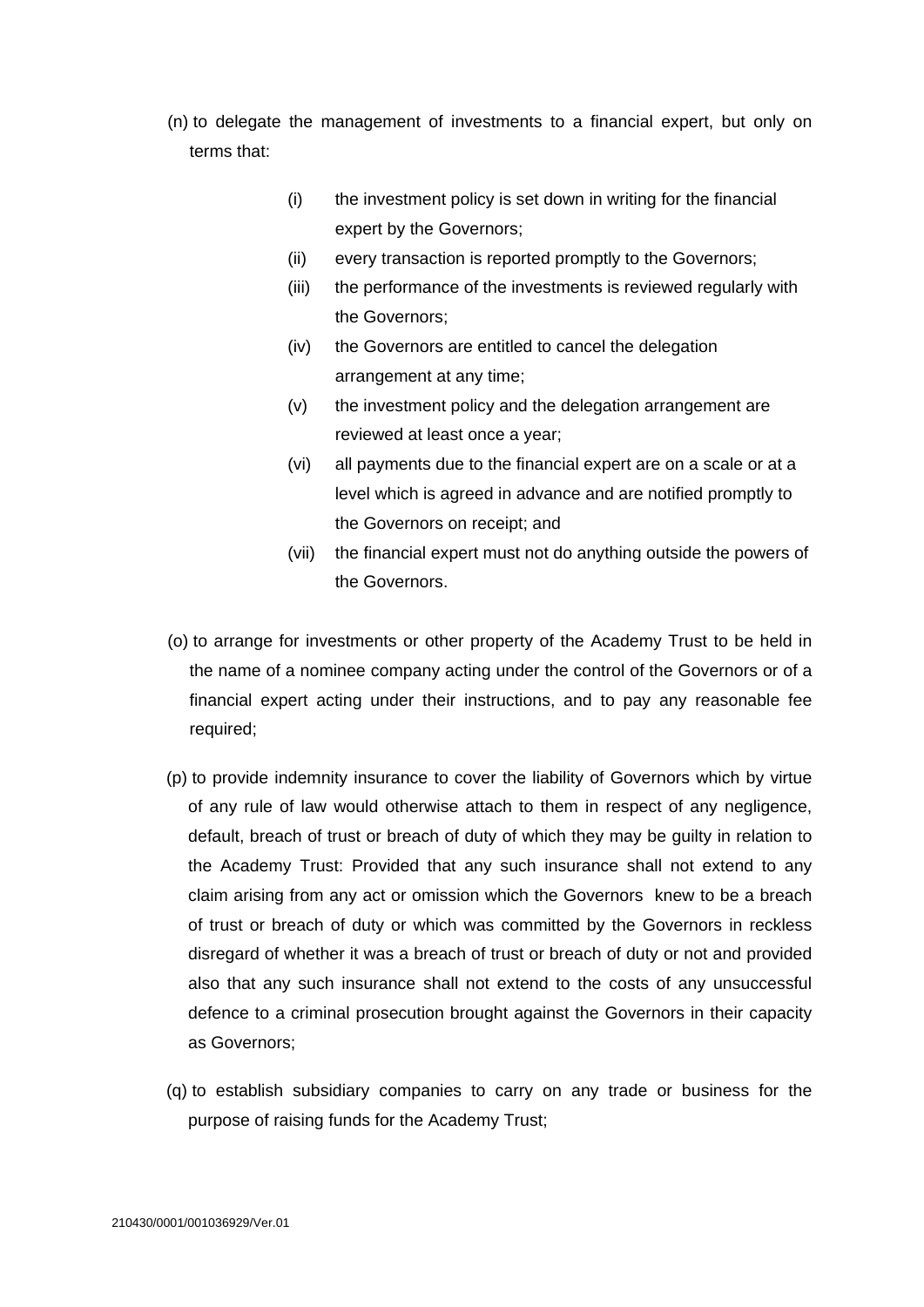- (r) to do all such other lawful things as are necessary for or are incidental to or conducive to the achievement of the Object.
- 6.1 The income and property of the Academy Trust shall be applied solely towards the promotion of the Object.
- 6.2 None of the income or property of the Academy Trust may be paid or transferred directly or indirectly by way of dividend bonus or otherwise by way of profit to any member of the Academy Trust. Nonetheless a member of the Academy Trust who is not also a Governor may:
	- a) benefit as a beneficiary of the Academy Trust;
	- b) be paid reasonable and proper remuneration for any goods or services supplied to the Academy Trust;
	- c) be paid rent for premises let by the member of the Academy Trust if the amount of the rent and other terms of the letting are reasonable and proper; and
	- d) be paid interest on money lent to the Academy Trust at a reasonable and proper rate, such rate not to exceed 2 per cent per annum below the base lending rate of a UK clearing bank selected by the Governors, or 0.5%, whichever is the higher.
- 6.3 A Governor may benefit from any indemnity insurance purchased at the Academy Trust's expense to cover the liability of the Governors which by virtue of any rule of law would otherwise attach to them in respect of any negligence, default or breach of trust or breach of duty of which they may be guilty in relation to the Academy Trust: Provided that any such insurance shall not extend to any claim arising from any act or omission which the Governors knew to be a breach of trust or breach of duty or which was committed by the Governors in reckless disregard to whether it was a breach of trust or breach of duty or not and provided also that any such insurance shall not extend to the costs of any unsuccessful defence to a criminal prosecution brought against the Governors in their capacity as directors of the Academy Trust.
- 6.4 A company, which has shares listed on a recognised stock exchange and of which any one Governor holds no more than 1% of the issued capital of that company, may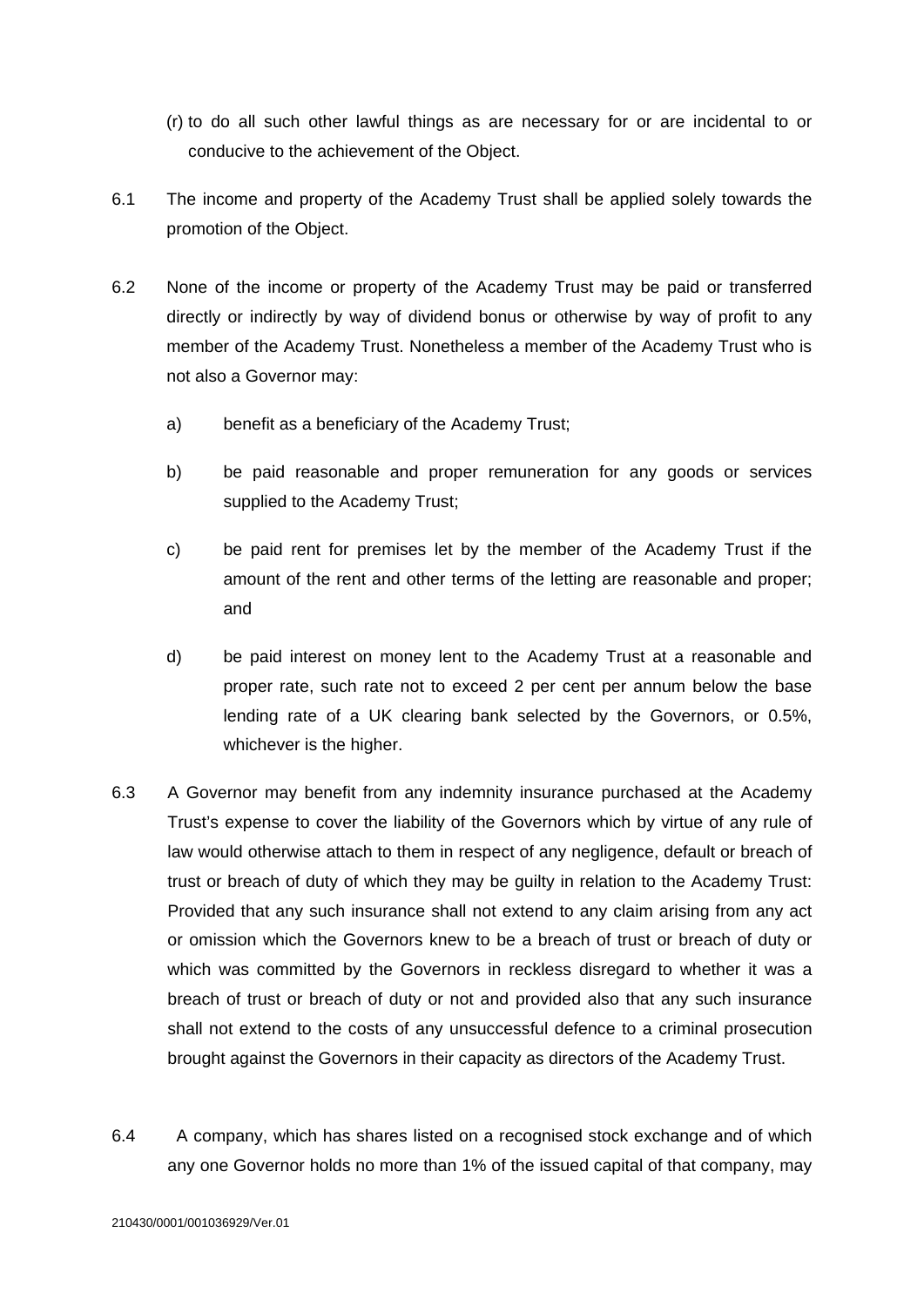receive fees, remuneration or other benefit in money or money's worth from the Academy Trust.

- 6.5 A Governor may at the discretion of the Governors be reimbursed from the property of the Academy Trust for reasonable expenses properly incurred by him or her when acting on behalf of the Academy Trust, but excluding expenses in connection with foreign travel.
- 6.6 No Governor may:
	- (a) buy any goods or services from the Academy Trust;
	- (b) sell goods, services, or any interest in land to the Academy Trust;
	- (c) be employed by or receive any remuneration from the Academy Trust (other than the Principal or a Staff Governor whose employment and/or remuneration is subject to the procedure and conditions in Article 6.8);

# (d) receive any other financial benefit from the Academy Trust; unless:

- (i) the payment is permitted by Article 6.7 and the Governors follow the procedure and observe the conditions set out in Article 6.8; or
- (ii) the Governors obtain the prior written approval of the Charity Commission and fully comply with any procedures it prescribes.
- 6.7 Subject to Article 6.8, a Governor may:
	- a) receive a benefit from the Academy Trust in the capacity of a beneficiary of the Academy Trust.
	- b) be employed by the Academy Trust or enter into a contract for the supply of goods or services to the Academy Trust, other than for acting as a Governor.
	- c) receive interest on money lent to the Academy Trust at a reasonable and proper rate not exceeding 2% per annum below the base rate of a clearing bank to be selected by the Governors, or 0.5%, whichever is the higher.
	- (d) receive rent for premises let by the Governor to the Academy Trust if the amount of the rent and the other terms of the lease are reasonable and proper.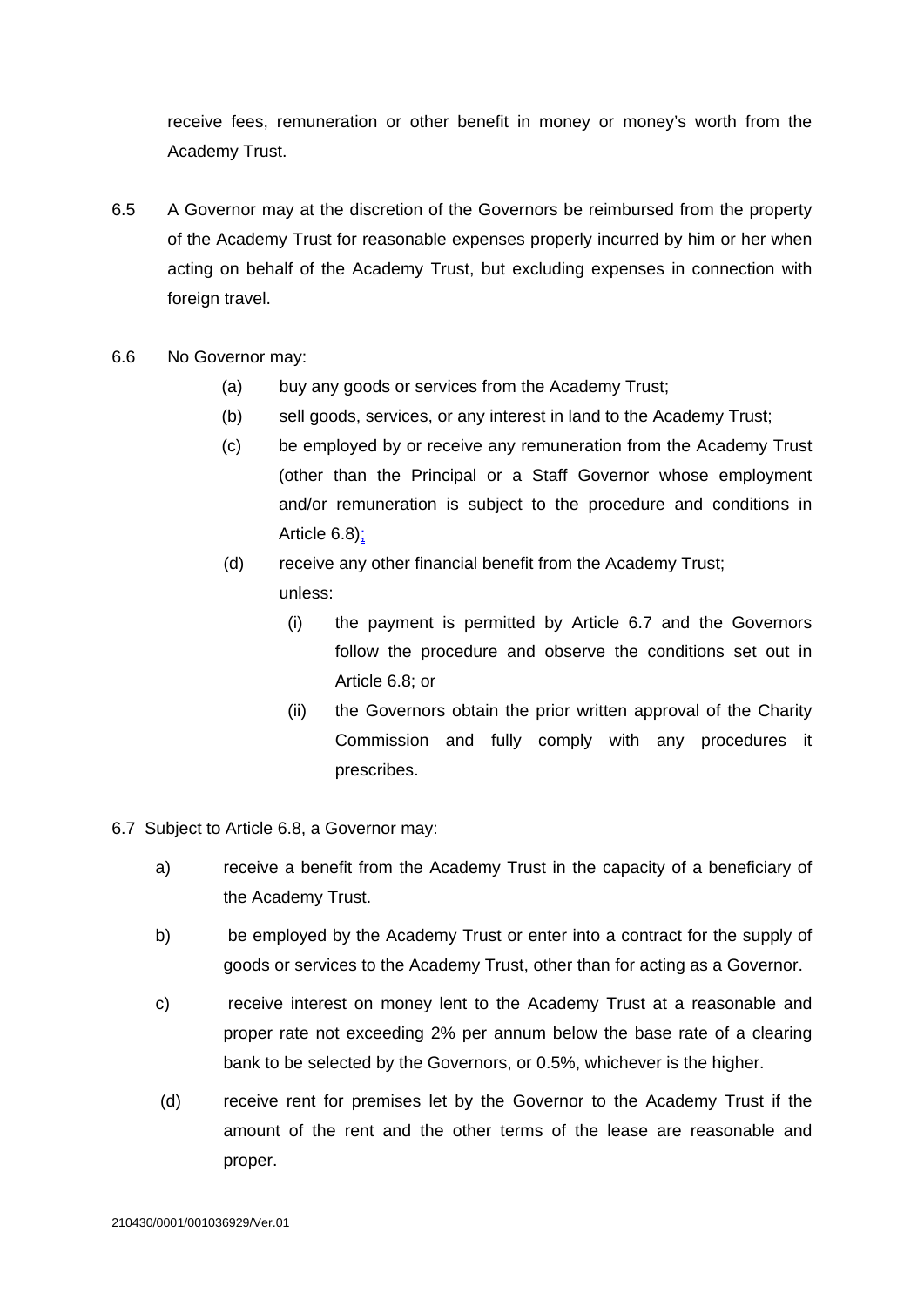- 6.8 The Academy Trust and its Governors may only rely upon the authority provided by Article 6.7 if each of the following conditions is satisfied:
	- (a) the remuneration or other sums paid to the Governor do not exceed an amount that is reasonable in all the circumstances.
	- (b) the Governor is absent from the part of any meeting at which there is discussion of:
		- i) his or her employment, remuneration, or any matter concerning the contract, payment or benefit; or
		- ii) his or her performance in the employment, or his or her performance of the contract; or
		- iii) any proposal to enter into any other contract or arrangement with him or her or to confer any benefit upon him or her that would be permitted under Article 6.7; or
		- (iv) any other matter relating to a payment or the conferring of any benefit permitted by Article 6.7.
	- (c) the Governor does not vote on any such matter and is not to be counted when calculating whether a quorum of Governors is present at the meeting.
	- (d) save in relation to employing or contracting with the Principal or a Staff Governor (a Governor pursuant to Articles 46, 50A and 52) the other Governors are satisfied that it is in the interests of the Academy Trust to employ or to contract with that Governor rather than with someone who is not a Governor. In reaching that decision the Governors must balance the advantage of employing a Governor against the disadvantages of doing so (especially the loss of the Governor's services as a result of dealing with the Governor's conflict of interest).
	- (e) the reason for their decision is recorded by the Governors in the minute book.
	- (f) a majority of the Governors then in office have received no such payments or benefit.

6.9 The provision in clause 6.6 (c) that no Governor may be employed by or receive any remuneration from the Academy Trust (other than the Principal or a Staff Governor) does not apply to an existing employee of the Academy Trust who is subsequently elected or appointed as a Governor save that this clause shall only allow such a Governor to receive remuneration or benefit from the Academy Trust in his capacity as an employee of the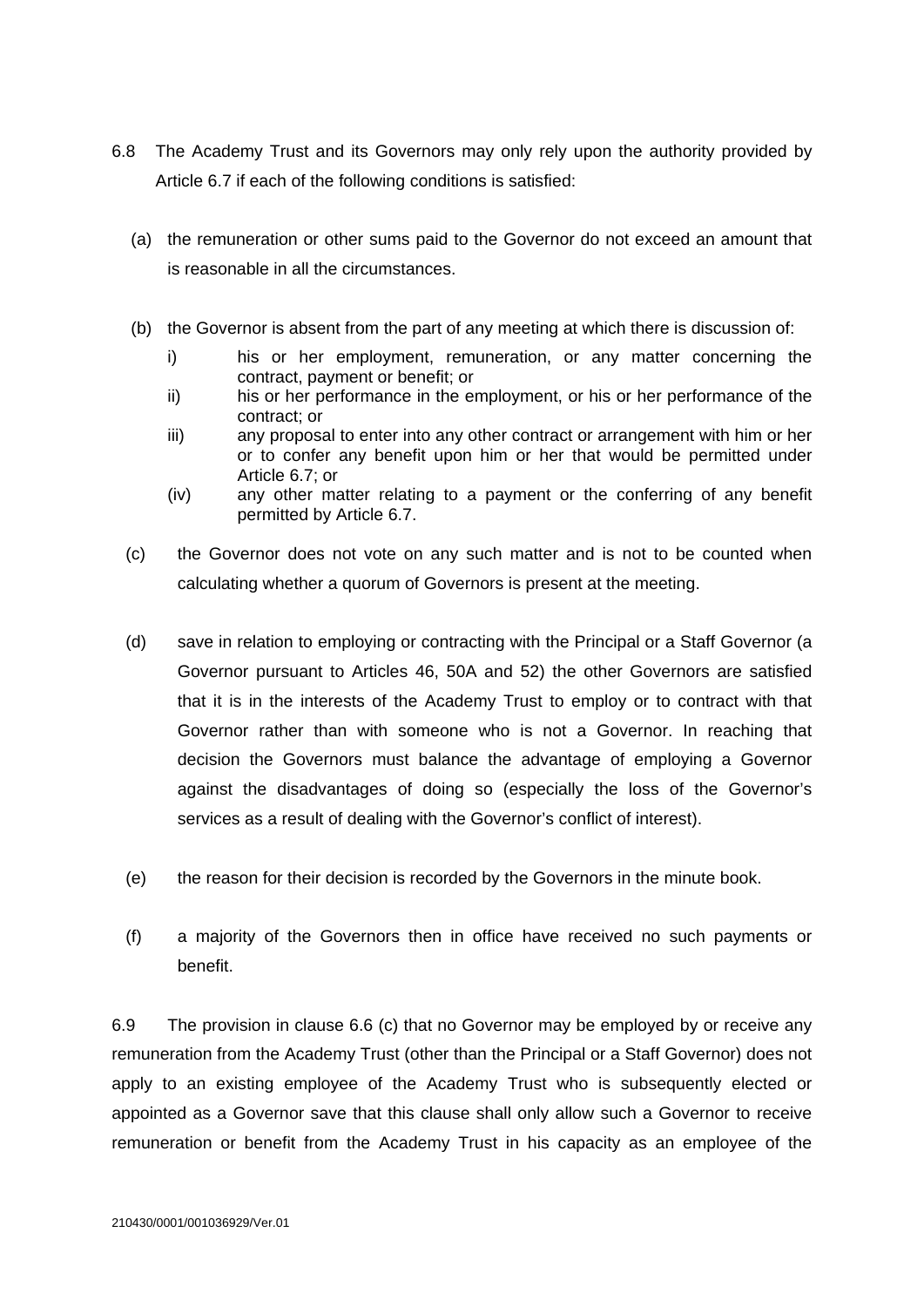Academy Trust and provided that the procedure as set out in Articles 6.8(b)(i), (ii) and 6.8 (c) is followed.

### 6.10 In Articles 6.2-6.10:

(a) "Academy Trust" shall include any company in which the Academy Trust:

- holds more than 50% of the shares; or
- controls more than 50% of the voting rights attached to the shares; or
- has the right to appoint one or more directors to the board of the company.
- (b) "Governor" shall include any child, stepchild, parent, grandchild, grandparent, brother, sister or spouse of the governor or any person living with the governor as his or her partner
- (c) the employment or remuneration of a Governor includes the engagement or remuneration of any firm or company in which the Governor is:
	- (i) a partner;
	- (ii) an employee;
	- (iii) a consultant;
	- (iv) a director;
	- (v) a member; or
	- (vi) a shareholder, unless the shares of the company are listed on a recognised stock exchange and the Governor holds less than 1% of the issued capital.
- 7. The liability of the members of the Academy Trust is limited.
- 8. Every member of the Academy Trust undertakes to contribute such amount as may be required (not exceeding £10) to the Academy Trust's assets if it should be wound up while he or she is a member or within one year after he or she ceases to be a member, for payment of the Academy Trust's debts and liabilities before he or she ceases to be a member, and of the costs, charges and expenses of winding up, and for the adjustment of the rights of the contributories among themselves.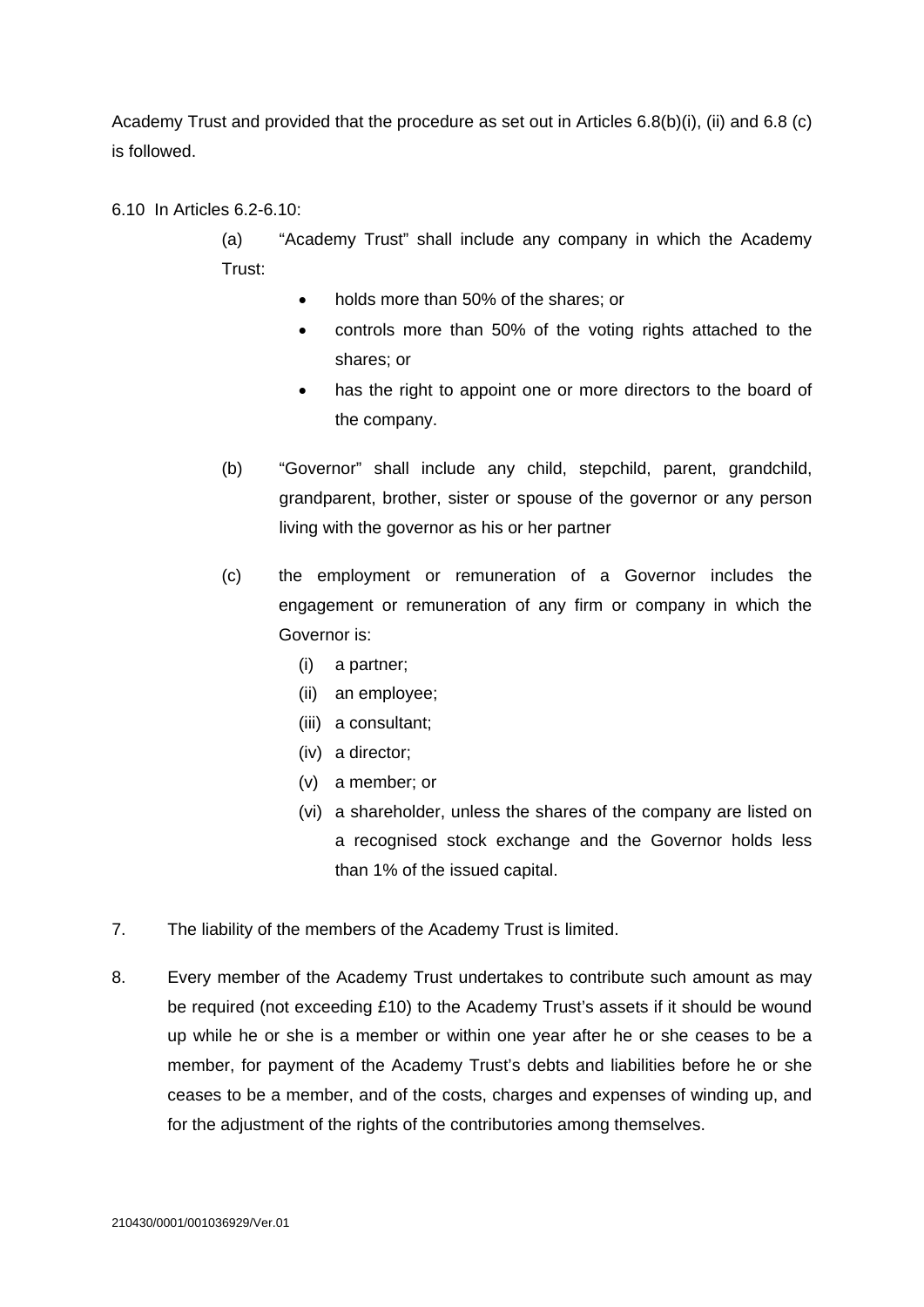- 9. If the Academy Trust is wound up or dissolved and after all its debts and liabilities (including any under section 2 of the Academies Act 2010 ) have been satisfied there remains any property it shall not be paid to or distributed among the members of the Academy Trust, but shall be given or transferred to some other charity or charities having objects similar to the Object which prohibits the distribution of its or their income and property to an extent at least as great as is imposed on the Academy Trust by Article 6 above, chosen by the members of the Academy Trust at or before the time of dissolution and if that cannot be done then to some other charitable object.
- 10. No alteration or addition shall be made to or in the provisions of the Articles without the written consent of the Secretary of State.
- 11. No alteration or addition shall be made to or in the provisions of the Articles which would have the effect (a) that the Academy Trust would cease to be a company to which section 60 of the Companies Act 2006 applies; or (b) that the Academy Trust would cease to be a charity.

### **MEMBERS**

- 12. The Members of the Academy Trust shall comprise
	- a. the signatories to the Memorandum;<sup>1</sup>
	- b. Not used;
	- c. 1 person appointed by the Secretary of State, in the event that the Secretary of State appoints a person for this purpose;
	- d. the chairman of the Governors; and
	- e. any person appointed under Article 16.

12A. The Secretary of State's appointed Member (further to Article 12 c) shall become a Member upon the Secretary of State delivering, or posting (by registered post), to the Office of the Academy Trust a notice appointing that person as his Member.

 13. Each of the persons entitled to appoint Members in Article 12 shall have the right from time to time by written notice delivered to the Office to remove any Member

1

 $1$  There must be no less than 3 signatories to the Memorandum of Association.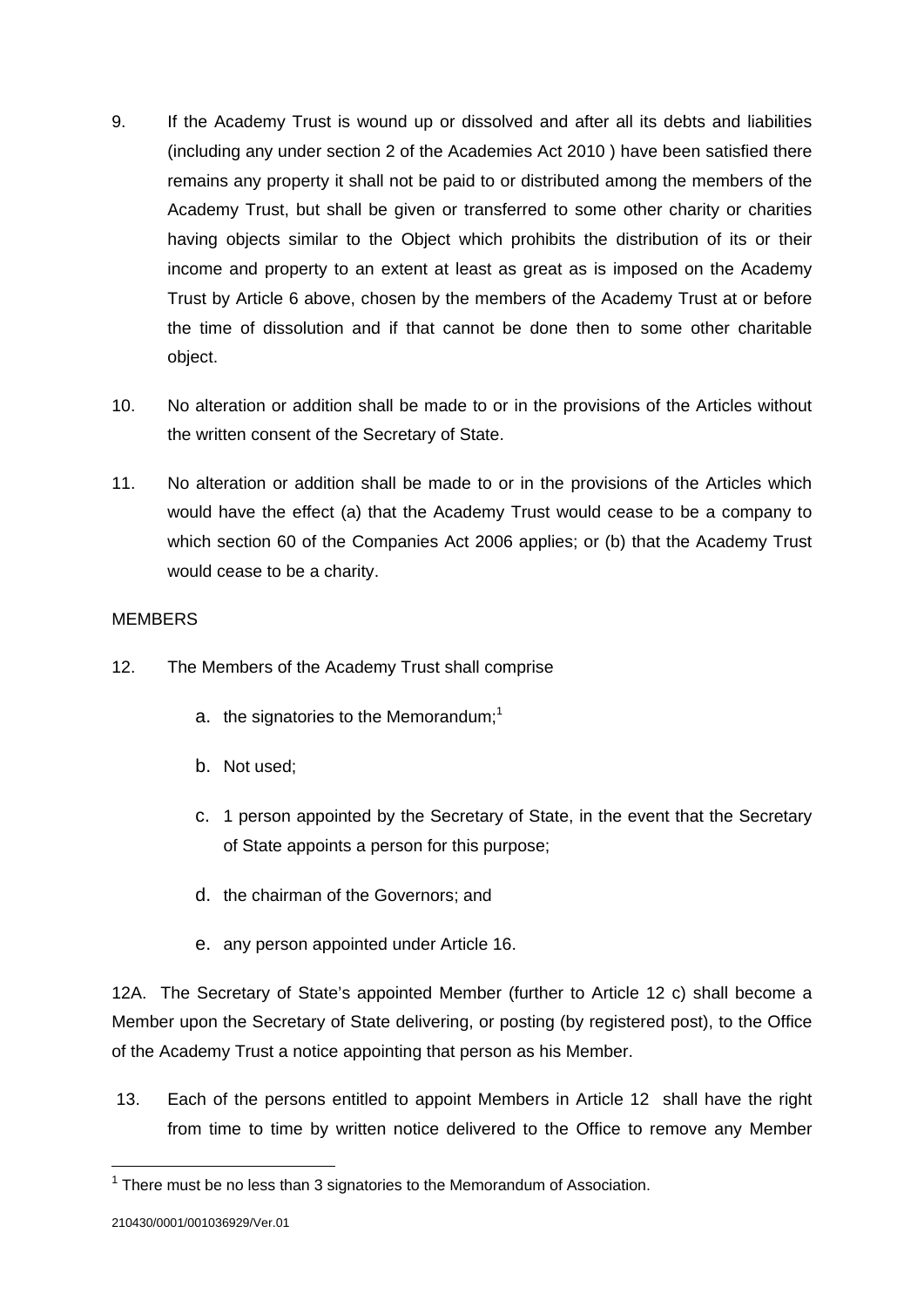appointed by them and to appoint a replacement Member to fill a vacancy whether resulting from such removal or otherwise.

- 14. If any of the persons entitled to appoint Members in Article 12:
	- a) in the case of an individual, die or become legally incapacitated;
	- b) in the case of a corporate entity, cease to exist and are not replaced by a successor institution;
	- c) becomes insolvent or makes any arrangement or composition with their creditors generally; or
	- d) ceases to be a Member;

their right to appoint Members under these Articles shall vest in the remaining Members.

15. Membership will terminate automatically if:

 a) a Member (which is a corporate entity) ceases to exist and is not replaced by a successor institution;

 b) a Member (which is an individual) dies or becomes incapable by reason of mental disorder, illness or injury of managing and administering his own affairs; or

 c) a Member becomes insolvent or makes any arrangement or composition with that Member's creditors generally.

16. The Members may agree unanimously in writing to appoint such additional Members as they think fit and may unanimously (save that the agreement of the Member(s) to be removed shall not be required) in writing agree to remove any such additional Members.

17. Every person nominated to be a Member of the Academy Trust shall either sign a written consent to become a Member or sign the register of Members on becoming a Member.

18. Any Member may resign provided that after such resignation the number of Members is not less than three. A Member shall cease to be one immediately on the receipt by the Academy Trust of a notice in writing signed by the person or persons entitled to remove him under Articles 13 or 16 provided that no such notice shall take effect when the number of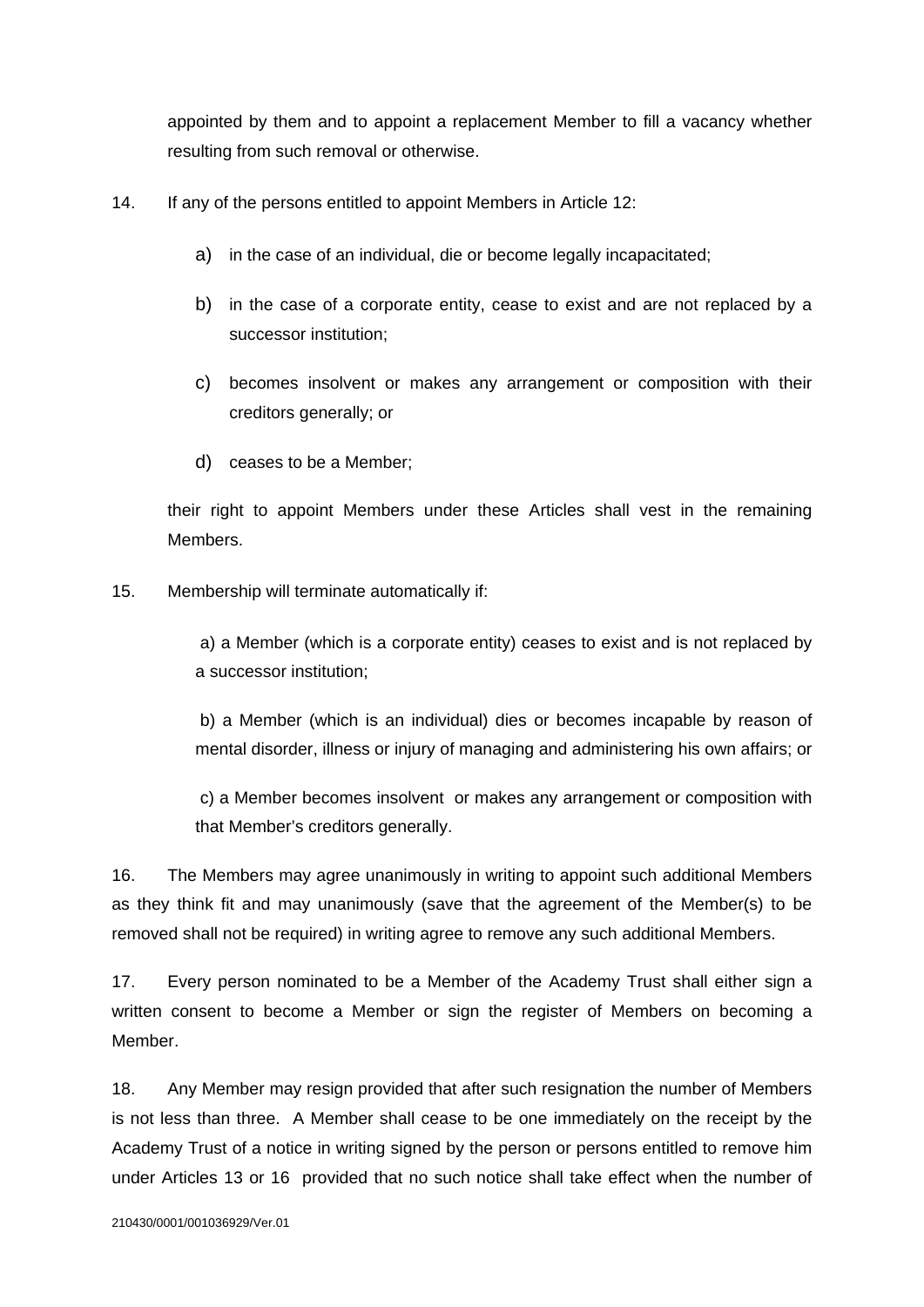Members is less than three unless it contains or is accompanied by the appointment of a replacement Member.

#### GENERAL MEETINGS

- 19. The Academy Trust shall hold an Annual General Meeting each year in addition to any other meetings in that year, and shall specify the meeting as such in the notices calling it; and not more than fifteen months shall elapse between the date of one Annual General Meeting of the Academy Trust and that of the next. Provided that so long as the Academy Trust holds its first Annual General Meeting within eighteen months of its incorporation, it need not hold it in the year of its incorporation or in the following year. The Annual General Meeting shall be held at such time and place as the Governors shall appoint. All meetings other than Annual General Meetings shall be called General Meetings.
- 20. The Governors may call general meetings and, on the requisition of Members pursuant to the provisions of the Companies Act 2006, shall forthwith proceed to convene a general meeting in accordance with that Act. If there are not within the United Kingdom sufficient Governors to call a general meeting, any Governor or any Member of the Academy Trust may call a general meeting.

### NOTICE OF GENERAL MEETINGS

21. General meetings shall be called by at least fourteen clear days' notice but a general meeting may be called by shorter notice if it is so agreed by a majority in number of Members having a right to attend and vote and together representing not less than 90% of the total voting rights at that meeting.

The notice shall specify the time and place of the meeting and the general nature of the business to be transacted and, in the case of an Annual General Meeting, shall specify the meeting as such. The notice shall also state that the Member is entitled to appoint a proxy.

The notice shall be given to all the Members, to the Governors and auditors.

22. The accidental omission to give notice of a meeting to, or the non-receipt of notice of a meeting by, any person entitled to receive notice shall not invalidate the proceedings at that meeting.

### PROCEEDINGS AT GENERAL MEETINGS.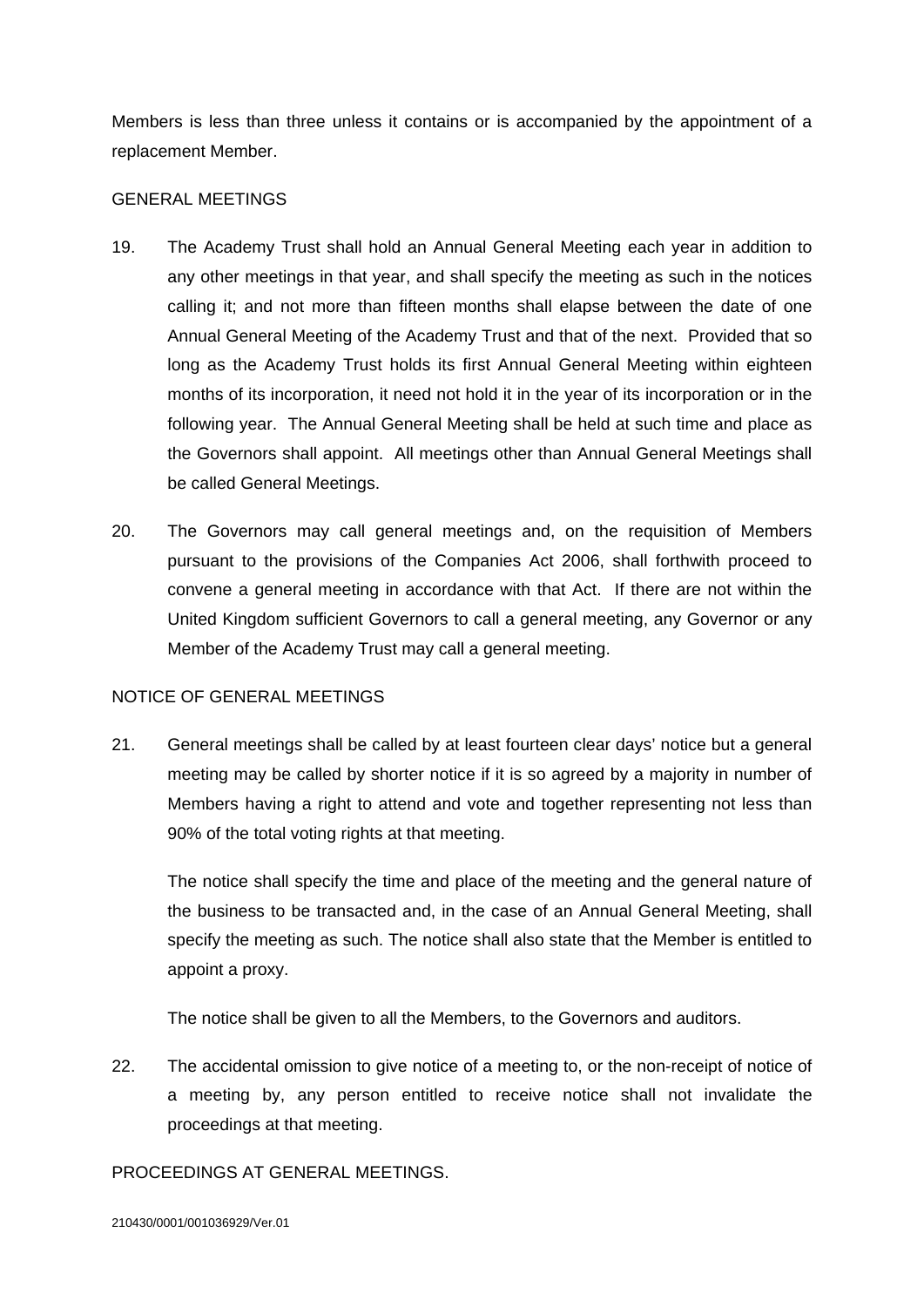- 23. No business shall be transacted at any meeting unless a quorum is present. A Member counts towards the quorum by being present either in person or by proxy. Two persons entitled to vote upon the business to be transacted, each being a Member or a proxy of a Member or a duly authorised representative of a Member organisation shall constitute a quorum.
- 24. If a quorum is not present within half an hour from the time appointed for the meeting, or if during a meeting a quorum ceases to be present, the meeting shall stand adjourned to the same day in the next week at the same time and place or to such time and place as the Governors may determine.
- 25. The chairman, if any, of the Governors or in his absence some other Governor nominated by the Governors shall preside as chairman of the meeting, but if neither the chairman nor such other Governor (if any) be present within fifteen minutes after the time appointed for holding the meeting and willing to act, the Governors present shall elect one of their number to be chairman and, if there is only one Governor present and willing to act, he shall be the chairman.
- 26. If no Governor is willing to act as chairman, or if no Governor is present within fifteen minutes after the time appointed for holding the meeting, the Members present and entitled to vote shall choose one of their number to be chairman.
- 27. A Governor shall, notwithstanding that he is not a Member, be entitled to attend and speak at any general meeting.
- 28. The chairman may, with the consent of a majority of the Members at a meeting at which a quorum is present (and shall if so directed by the meeting), adjourn the meeting from time to time and from place to place, but no business shall be transacted at any adjourned meeting other than the business which might properly have been transacted at the meeting had the adjournment not taken place. When a meeting is adjourned for fourteen days or more, at least seven clear days' notice shall be given specifying the time, date and place of the adjourned meeting and the general nature of the business to be transacted. Otherwise it shall not be necessary to give any such notice.
- 29. A resolution put to the vote of the meeting shall be decided on a show of hands unless before, or on the declaration of the result of the show of hands a poll is duly demanded. Subject to the provisions of the Companies Act 2006, a poll may be demanded:-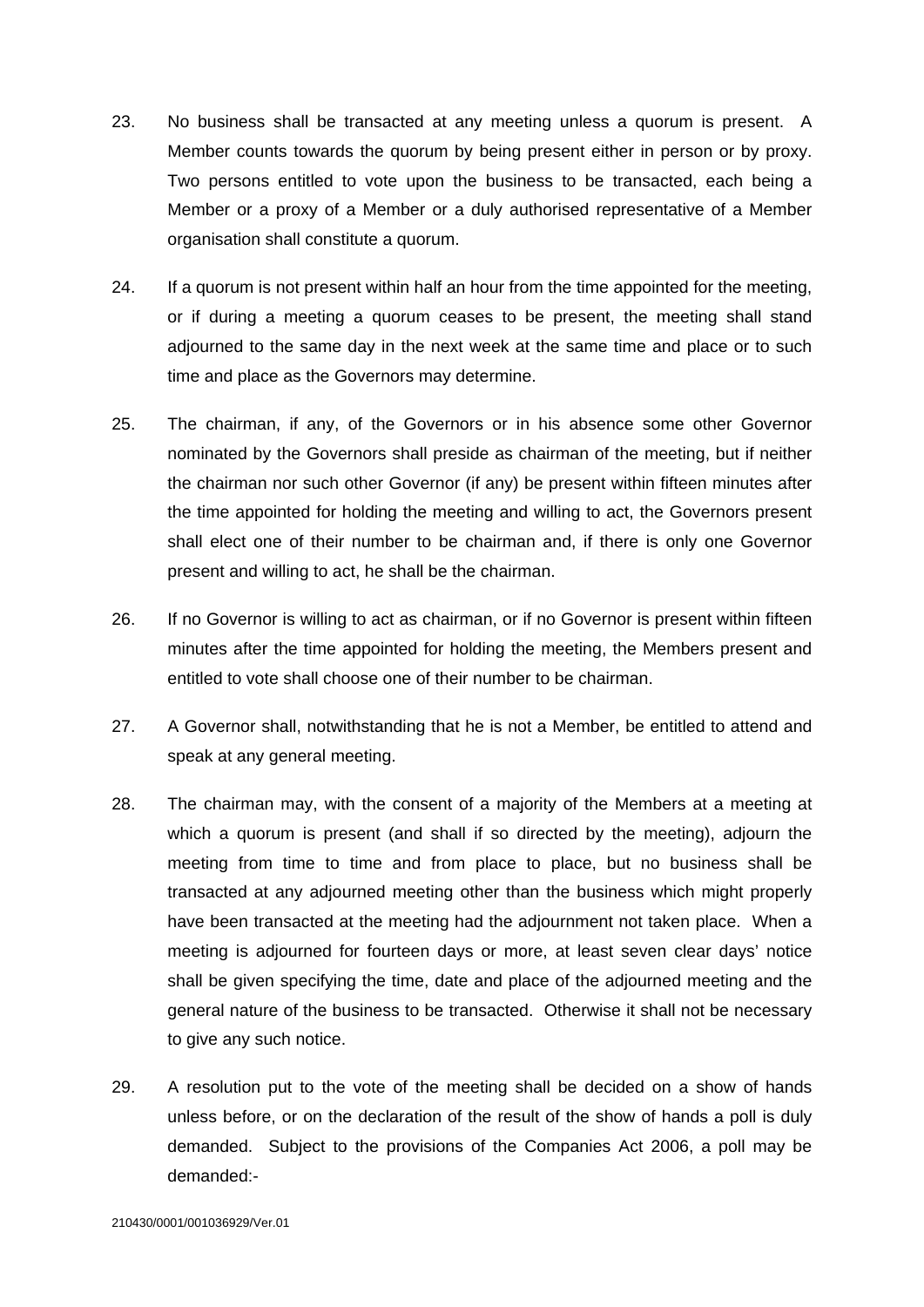- (a) by the chairman; or
- (b) by at least two Members having the right to vote at the meeting; or
- (c) by a Member or Members representing not less than one-tenth of the total voting rights of all the Members having the right to vote at the meeting.
- 30. Unless a poll is duly demanded a declaration by the chairman that a resolution has been carried or carried unanimously, or by a particular majority, or lost, or not carried by a particular majority and an entry to that effect in the minutes of the meeting shall be conclusive evidence of the fact without proof of the number or proportion of the votes recorded in favour of or against such resolution.
- 31. The demand for a poll may be withdrawn, before the poll is taken, but only with the consent of the chairman. The withdrawal of a demand for a poll shall not invalidate the result of a show of hands declared before the demand for the poll was made.
- 32. A poll shall be taken as the chairman directs and he may appoint scrutineers (who need not be Members) and fix a time, date and place for declaring the results. The result of the poll shall be deemed to be the resolution of the meeting at which the poll was demanded.
- 33. A poll demanded on the election of the chairman or on a question of adjournment shall be taken immediately. A poll demanded on any other question shall be taken either immediately or at such time, date and place as the chairman directs not being more than thirty days after the poll is demanded. The demand for a poll shall not prevent continuance of a meeting for the transaction of any business other than the question on which the poll is demanded. If a poll is demanded before the declaration of the result of a show of hands and the demand is duly withdrawn, the meeting shall continue as if the demand had not been made.
- 34. No notice need be given of a poll not taken immediately if the time, date and place at which it is to be taken are announced at the meeting at which it is demanded. In other cases at least seven clear days' notice shall be given specifying the time, date and place at which the poll is to be taken.
- 35. A resolution in writing agreed by such number of Members as required if it had been proposed at a general meeting shall be as effectual as if it had been passed at a general meeting duly convened and held provided that a copy of the proposed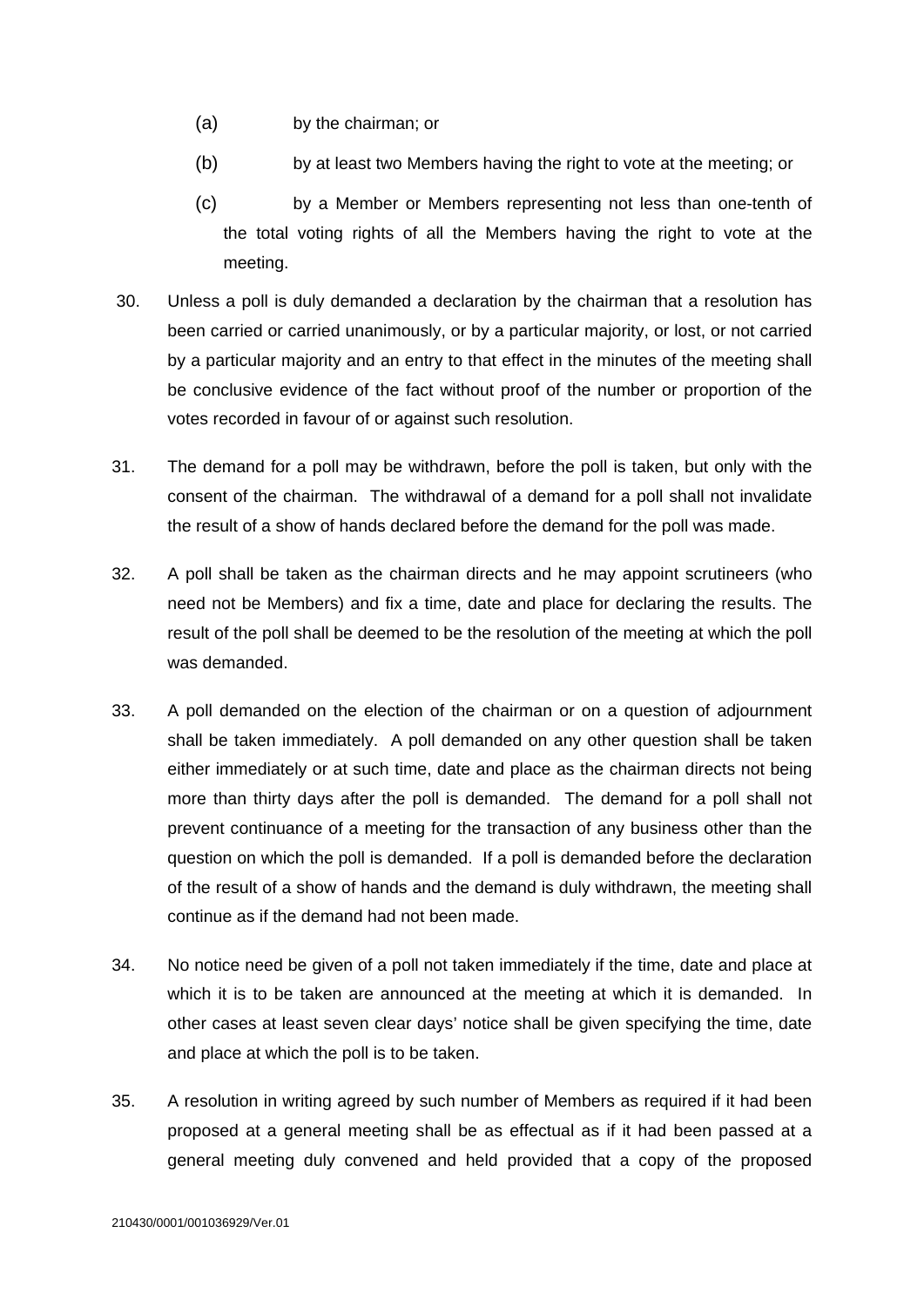resolution has been sent to every Member. The resolution may consist of several instruments in the like form each agreed by one or more Members.

#### VOTES OF MEMBERS

- 36. On the show of hands every Member present in person shall have one vote. On a poll every Member present in person or by proxy shall have one vote.
- 37. Not used.
- 38. No Member shall be entitled to vote at any general meeting unless all moneys then payable by him to the Academy Trust have been paid.
- 39. No objections shall be raised to the qualification of any person to vote at any general meeting except at the meeting or adjourned meeting at which the vote objected to is tendered, and every vote not disallowed at the meeting shall be valid. Any objection made in due time shall be referred to the chairman whose decision shall be final and conclusive.
- 40. An instrument appointing a proxy shall be in writing, signed by or on behalf of the appointer and shall be in the following form (or in a form as near thereto as circumstances allow or in any other form which is usual or which the Governors may approve) -.

"I/We, …….., of ………, being a Member/Members of the above named Academy Trust, hereby appoint …… of ……, or in his absence, …….. of ……. as my/our proxy to vote in my/our name[s] and on my/our behalf at the annual general meeting/ general meeting of the Academy Trust to be held on …..20[ ], and at any adjournment thereof.

Signed on ….. 20[ ]"

41. Where it is desired to afford Members an opportunity of instructing the proxy how he shall act the instrument appointing a proxy shall be in the following form (or in a form as near thereto as circumstances allow or in any other form which is usual or which the Governors may approve)-

> "I/We, ……., of ……., being a Member/Members of the above-named Academy Trust, hereby appoint …. of ……., or in his absence, ….. of ……, as my/our proxy to vote in my/our name[s] and on my/our behalf at the annual general meeting/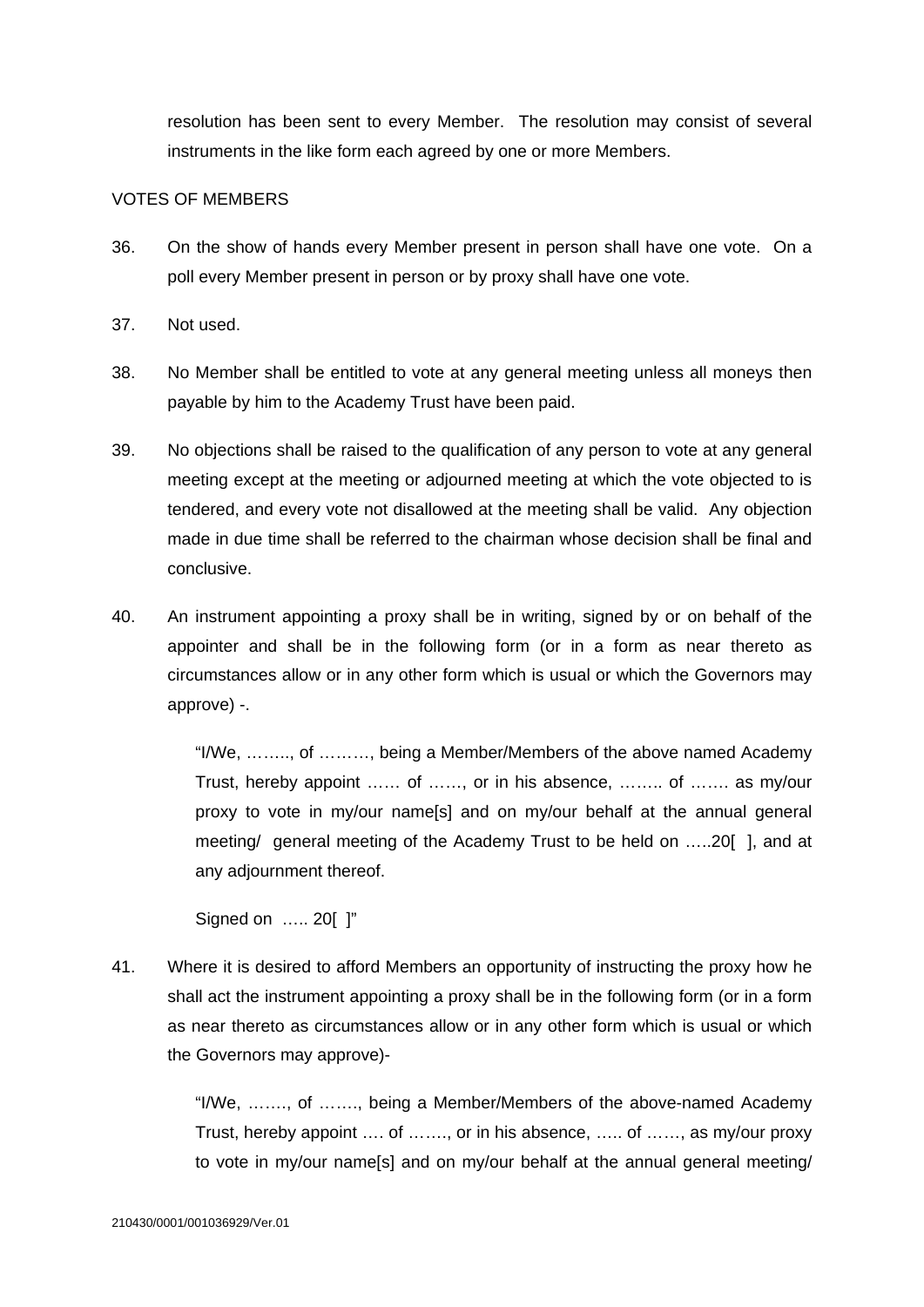general meeting of the Academy Trust, to be held on …. 20[ ], and at any adjournment thereof.

This form is to be used in respect of the resolutions mentioned below as follows:

Resolution No. 1 \*for \* against

Resolution No. 2 \*for \* against.

Strike out whichever is not desired.

Unless otherwise instructed, the proxy may vote as he thinks fit or abstain from voting.

Signed on …. 20[ ]"

42. The instrument appointing a proxy and any authority under which it is signed or a copy of such authority certified by a notary or in some other way approved by the Governors may -

> (a) be deposited at the office or at such other place within the United Kingdom as is specified in the notice convening the meeting or in any instrument of proxy sent out by the Academy Trust in relation to the meeting not less than 48 hours before the time for holding the meeting or adjourned meeting at which the person named in the instrument proposes to vote, or

> (b) in the case of a poll taken more than 48 hours after it is demanded, be deposited as aforesaid after the poll has been demanded and not less than 24 hours before the time appointed for the taking of the poll;

> (c) where the poll is not taken forthwith but is taken not more than 48 hours after it was demanded, be delivered at the meeting at which the poll was demanded to the chairman or to the Secretary or to any Governor;

and an instrument of proxy which is not deposited or delivered in a manner so permitted shall be invalid.

43. A vote given or poll demanded by proxy or by the duly authorised representative of a corporation shall be valid notwithstanding the previous determination of the authority of the person voting or demanding a poll unless notice of the determination was received by the Academy Trust at the office or at such other place at which the instrument of proxy was duly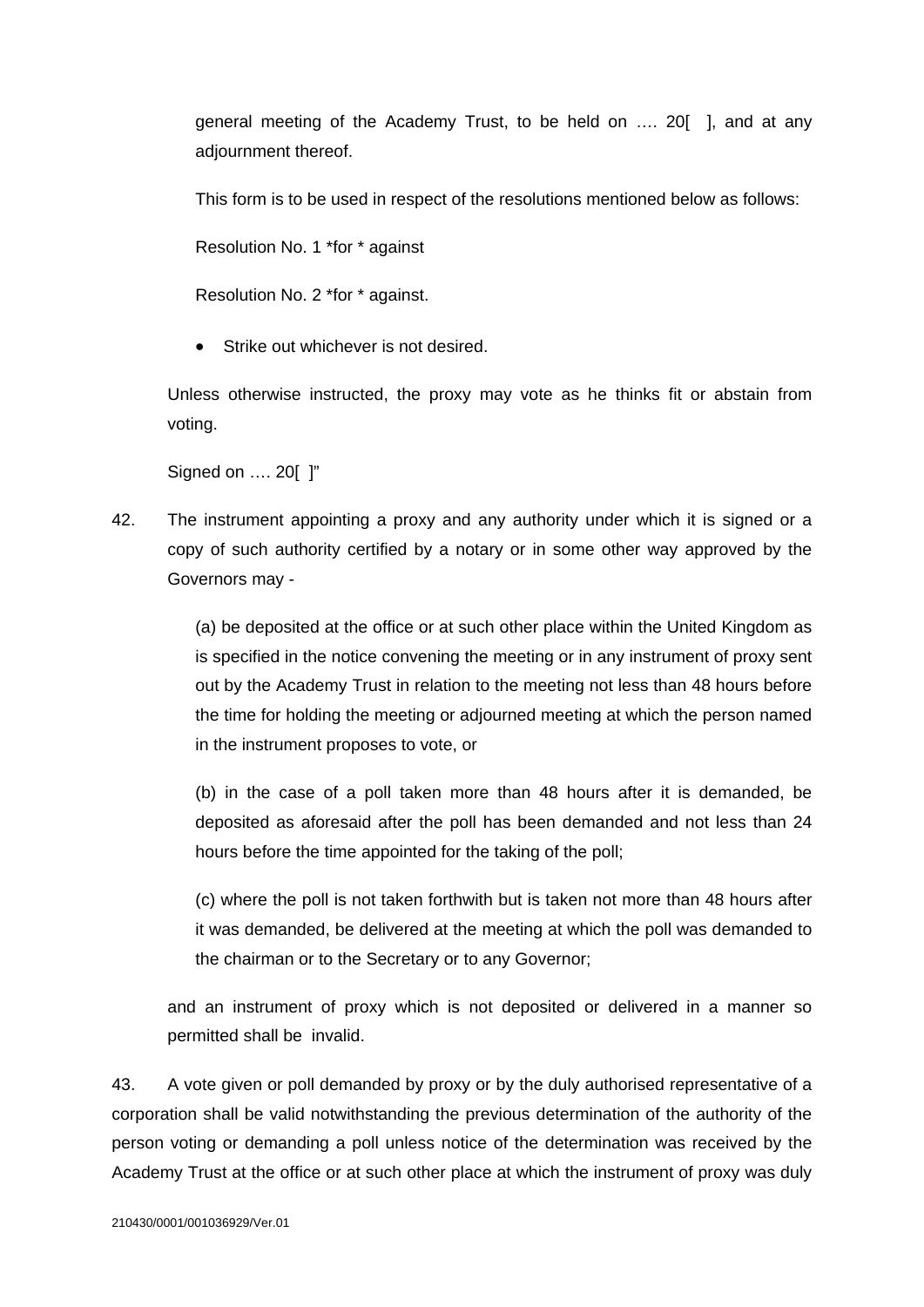deposited before the commencement of the meeting or adjourned meeting at which the vote given or the poll demanded or (or in the case of a poll taken otherwise than on the same day as the meeting or adjourned meeting) the time appointed for taking the poll.

44. Any organisation which is a Member of the Academy Trust may by resolution of its board of directors or other governing body authorise such person as it thinks fit to act as its representative at any meeting of the Academy Trust, and the person so authorised shall be entitled to exercise the same powers on behalf of the organisation which he represents as that organisation could exercise if it were an individual Member of the Academy Trust.

### GOVERNORS

45. The number of Governors shall be not less than three but (unless otherwise determined by ordinary resolution) shall not be subject to any maximum.

46. Subject to Articles 48-49 and 64, the Academy Trust shall have the following Governors:

- a. Up to 7 Governors, appointed under Article 50
- b. any Staff Governors, if appointed under Article 50A;
- c. Not used;
- d. a minimum of 2 Parent Governors appointed under Articles 53-58 ;
- e. the Principal;
- f. any Additional Governors, if appointed under Article 62, 62A or 68A; and
- g. any Further Governors, if appointed under Article 63 or Article 68A;

47. The Academy Trust may also have any Co-opted Governor appointed under Article 59.

48. The first Governors shall be those persons named in the statement delivered pursuant to sections 9 and 12 of the Companies Act 2006.

49. Future Governors shall be appointed or elected, as the case may be, under these Articles. Where it is not possible for such a Governor to be appointed or elected due to the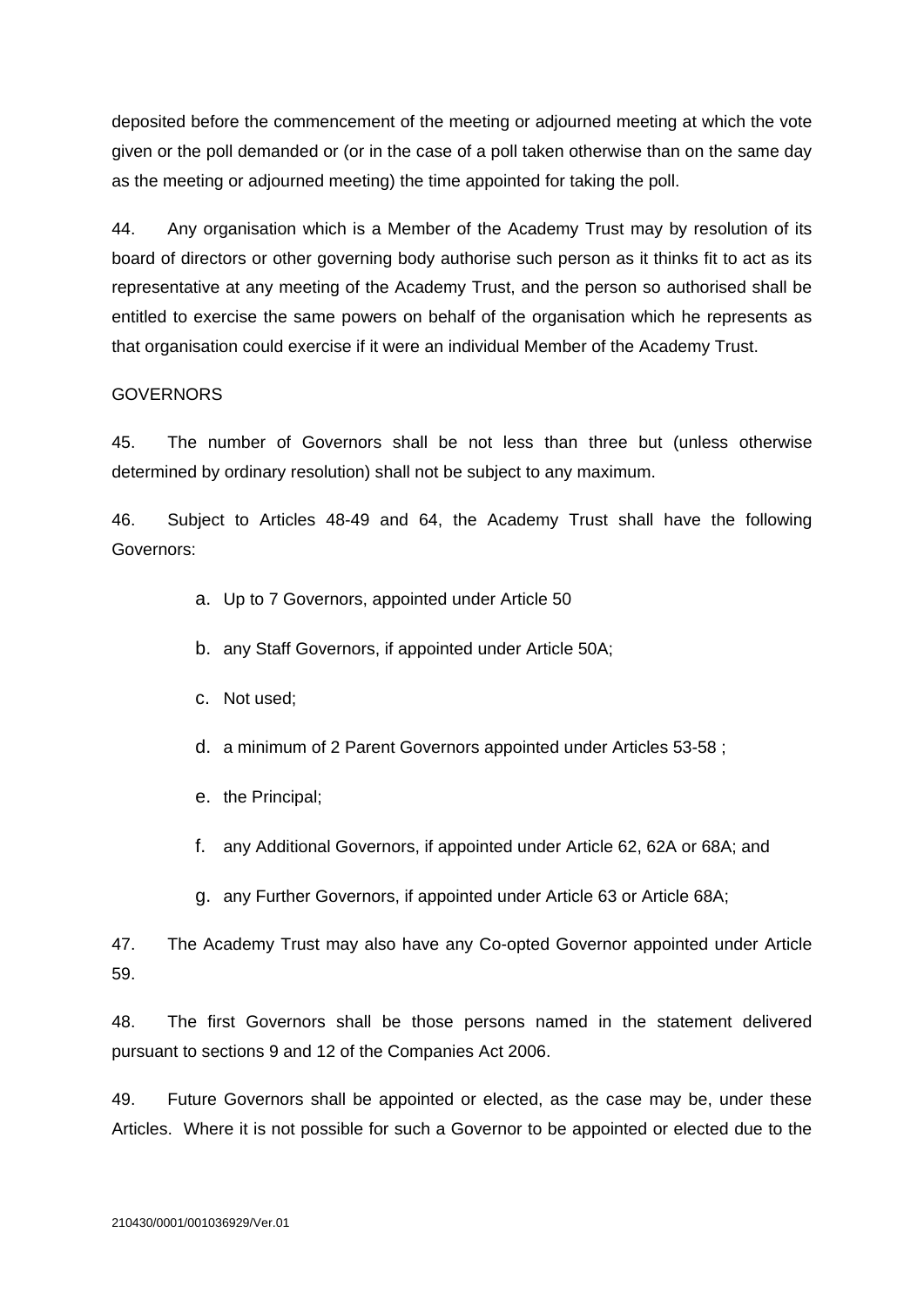fact that an Academy has not yet been established or the Principal has not been appointed, then the relevant Article or part thereof shall not apply.

### APPOINTMENT OF GOVERNORS

50. The Members may appoint up to 7 Governors.

50A. The Members may appoint Staff Governors through such process as they may determine, provided that the total number of Governors (including the Principal) who are employees of the Academy Trust does not exceed one third of the total number of Governors.

51. Not used.

52. The Principal shall be treated for all purposes as being an ex officio Governor.

53. Subject to Article 57, the Parent Governors shall be elected by parents of registered pupils at the Academy. A Parent Governor must be a parent of a pupil at the Academy at the time when he is elected.

54. The Governing Body shall make all necessary arrangements for, and determine all other matters relating to, an election of Parent Governors, including any question of whether a person is a parent of a registered pupil at the Academy. Any election of Parent Governors which is contested shall be held by secret ballot.

55. The arrangements made for the election of a Parent Governor shall provide for every person who is entitled to vote in the election to have an opportunity to do so by post or, if he prefers, by having his ballot paper returned to the Academy Trust by a registered pupil at the Academy.

56. Where a vacancy for a Parent Governor is required to be filled by election, the Governing Body shall take such steps as are reasonably practical to secure that every person who is known to them to be a parent of a registered pupil at the Academy is informed of the vacancy and that it is required to be filled by election, informed that he is entitled to stand as a candidate, and vote at the election, and given an opportunity to do so.

57. The number of Parent Governors required shall be made up by Parent Governors appointed by the Governing Body if the number of parents standing for election is less than the number of vacancies.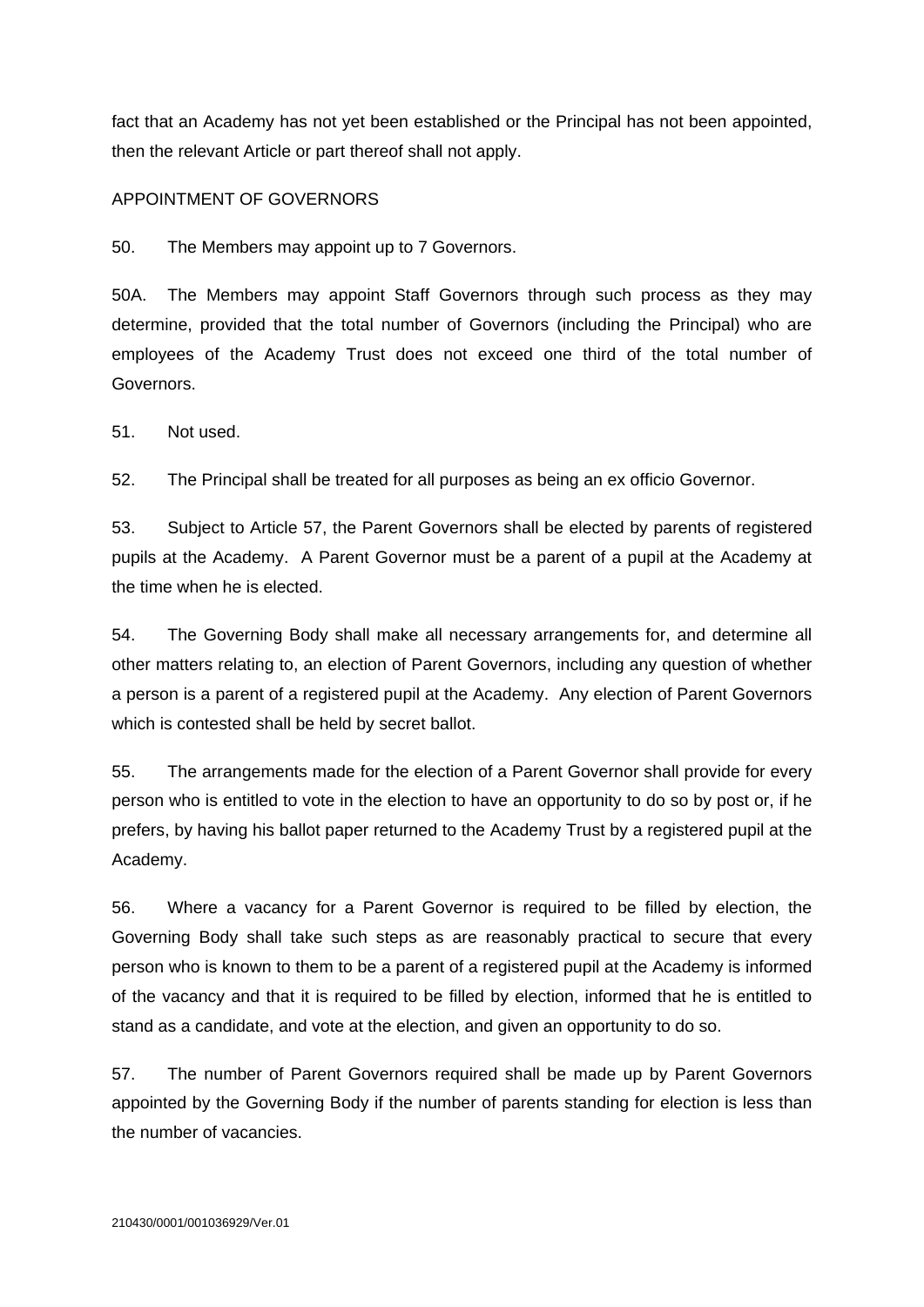58. In appointing a Parent Governor the Governing Body shall appoint a person who is the parent of a registered pupil at the Academy; or where it is not reasonably practical to do so, a person who is the parent of a child of compulsory school age.

### CO-OPTED GOVERNORS

59. The Governors may appoint up to [3] Co-opted Governors. A 'Co-opted Governor' means a person who is appointed to be a Governor by being Co-opted by Governors who have not themselves been so appointed. The Governors may not co-opt an employee of the Academy Trust as a Co-opted Governor if thereby the number of Governors who are employees of the Academy Trust would exceed one third of the total number of Governors (including the Principal).

### APPOINTMENT OF ADDITIONAL GOVERNORS

60. The Secretary of State may give a warning notice to the Governors where he is satisfied—

- i) that the standards of performance of pupils at the Academy are unacceptably low, or
- ii) that there has been a serious breakdown in the way the Academy is managed or governed, or
- iii) that the safety of pupils or staff of the Academy is threatened (whether by a breakdown of discipline or otherwise).

61. For the purposes of Article 60 a 'warning notice' is a notice in writing by the Secretary of State to the Academy Trust delivered to the Office setting out—

a) the matters referred to in Article 60;

b) the action which he requires the Governors to take in order to remedy those matters; and

c) the period within which that action is to be taken by the Governors ('the compliance period').

62. The Secretary of State may appoint such Additional Governors as he thinks fit if the Secretary of State has: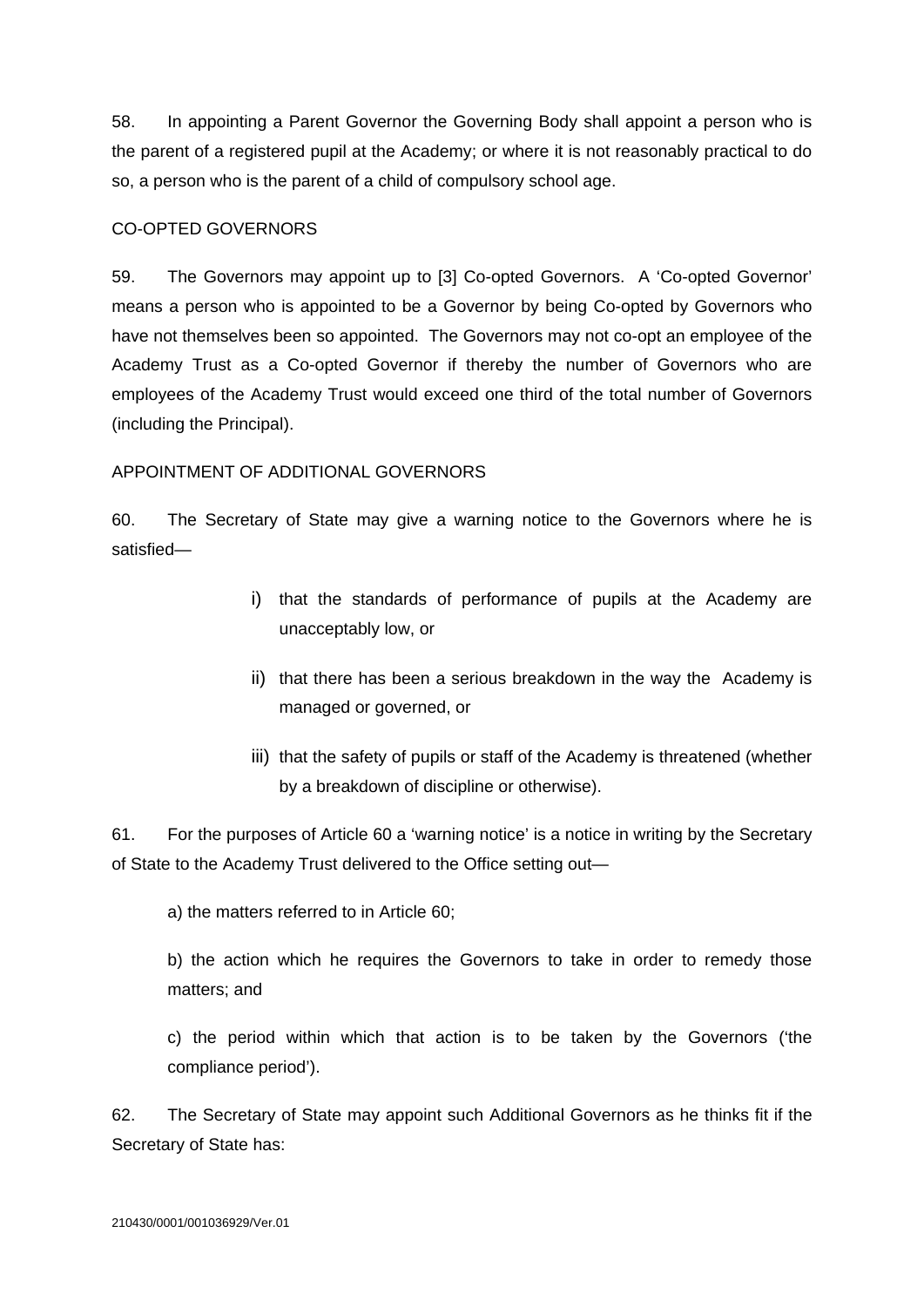a) given the Governors a warning notice in accordance with Article 60 ; and

b) the Governors have failed to comply, or secure compliance, with the notice to the Secretary of State's satisfaction within the compliance period.

62A The Secretary of State may also appoint such Additional Governors where following an Inspection by the Chief Inspector in accordance with the Education Act 2005 (an "Inspection") the Academy Trust receives an Ofsted grading (being a grade referred to in The Framework for School Inspection or any modification or replacement of that document for the time being in force) which amounts to a drop, either from one Inspection to the next Inspection or between any two Inspections carried out within a 5 year period, of two Ofsted grades.

63. The Secretary of State may also appoint such Further Governors as he thinks fit if a Special Measures Termination Event (as defined in the Funding Agreement) occurs in respect of the Academy or if he is satisfied that any Governor or Member of the Academy Trust is not a suitable person and he exercises his powers further to clause 91A of the Funding Agreement.

63A. An Additional or Further Governor shall become a Governor upon the Secretary of State delivering, or posting (by registered post), to the Office of the Academy Trust a notice appointing that person as an Additional or Further Governor.

64. Within 5 days of the Secretary of State appointing any Additional or Further Governors in accordance with Articles 62, 62A or 63, any Governors appointed under Article 50, and holding office immediately preceding the appointment of such Governors, shall resign immediately and the Members' power to appoint Governors under Article 50 shall remain suspended until the Secretary of State removes one or more of the Additional or Further Governors.

### TERM OF OFFICE

65. The term of office for any Governor shall be 4 years, save that this time limit shall not apply to the Principal. Subject to remaining eligible to be a particular type of Governor, any Governor may be re-appointed or re-elected.

RESIGNATION AND REMOVAL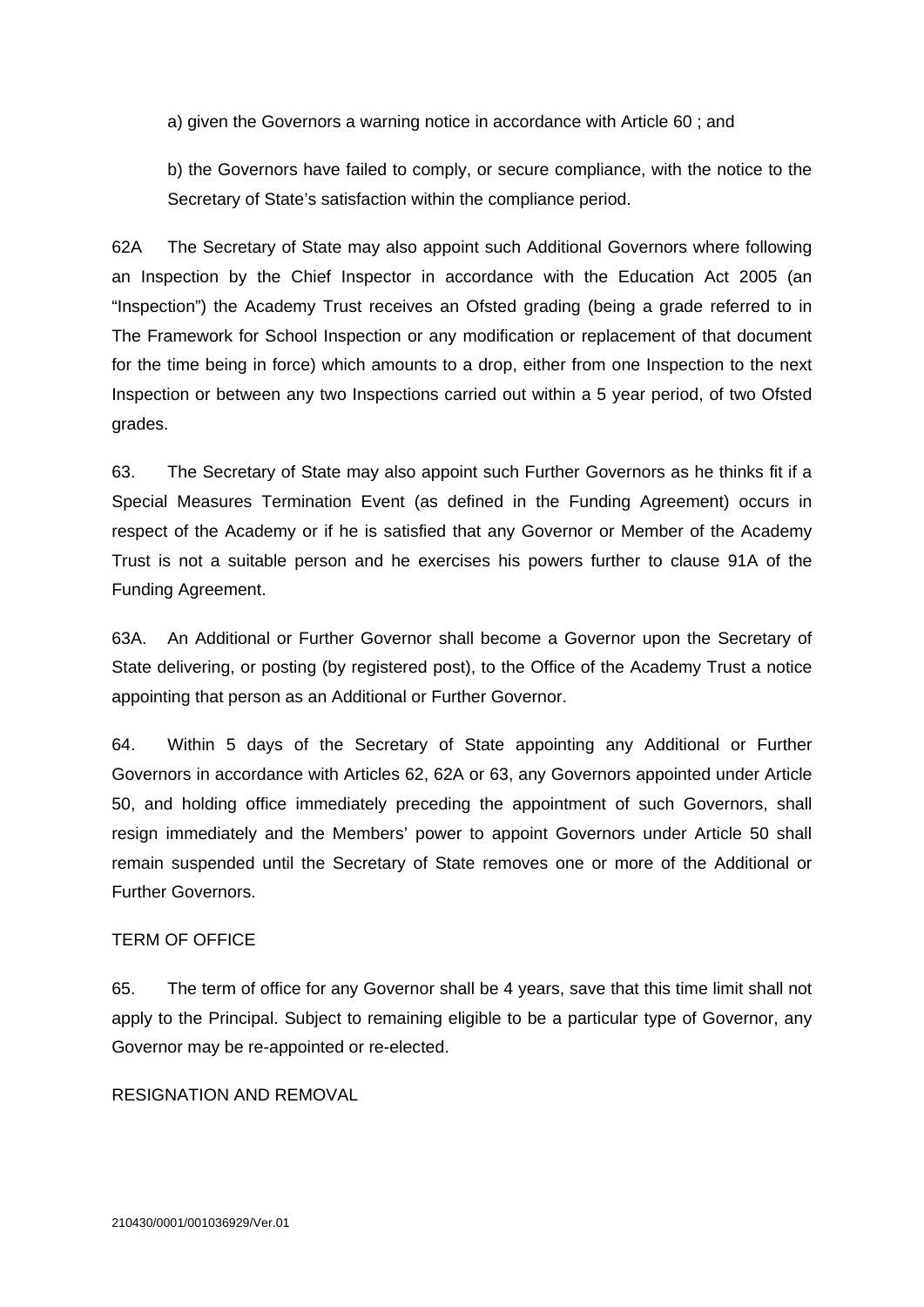66. A Governor shall cease to hold office if he resigns his office by notice to the Academy Trust (but only if at least three Governors will remain in office when the notice of resignation is to take effect).

67. A Governor shall cease to hold office if he is removed by the person or persons who appointed him. This Article does not apply in respect of a Parent Governor.

68. Where a Governor resigns his office or is removed from office, the Governor or, where he is removed from office, those removing him, shall give written notice thereof to the Secretary.

68A. Where an Additional or Further Governor appointed pursuant to Articles 62, 62A or 63 ceases to hold office as a Governor for any reason, other than being removed by the Secretary of State, the Secretary of State shall be entitled to appoint an Additional or Further Governor in his place.

### DISQUALIFICATION OF GOVERNORS

69. No person shall be qualified to be a Governor unless he is aged 18 or over at the date of his election or appointment. No current pupil of the Academy shall be a Governor.

70. A Governor shall cease to hold office if he becomes incapable by reason of mental disorder, illness or injury of managing or administering his own affairs.

71. A Governor shall cease to hold office if he is absent without the permission of the Governors from all their meetings held within a period of six months and the Governors resolve that his office be vacated.

72. A person shall be disqualified from holding or continuing to hold office as a Governor if—

> a) his estate has been sequestrated and the sequestration has not been discharged, annulled or reduced; or

b) he is the subject of a bankruptcy restrictions order or an interim order.

73. A person shall be disqualified from holding or continuing to hold office as a Governor at any time when he is subject to a disqualification order or a disqualification undertaking under the Company Directors Disqualification Act 1986 or to an order made under section 429(2)(b) of the Insolvency Act 1986 (failure to pay under county court administration order).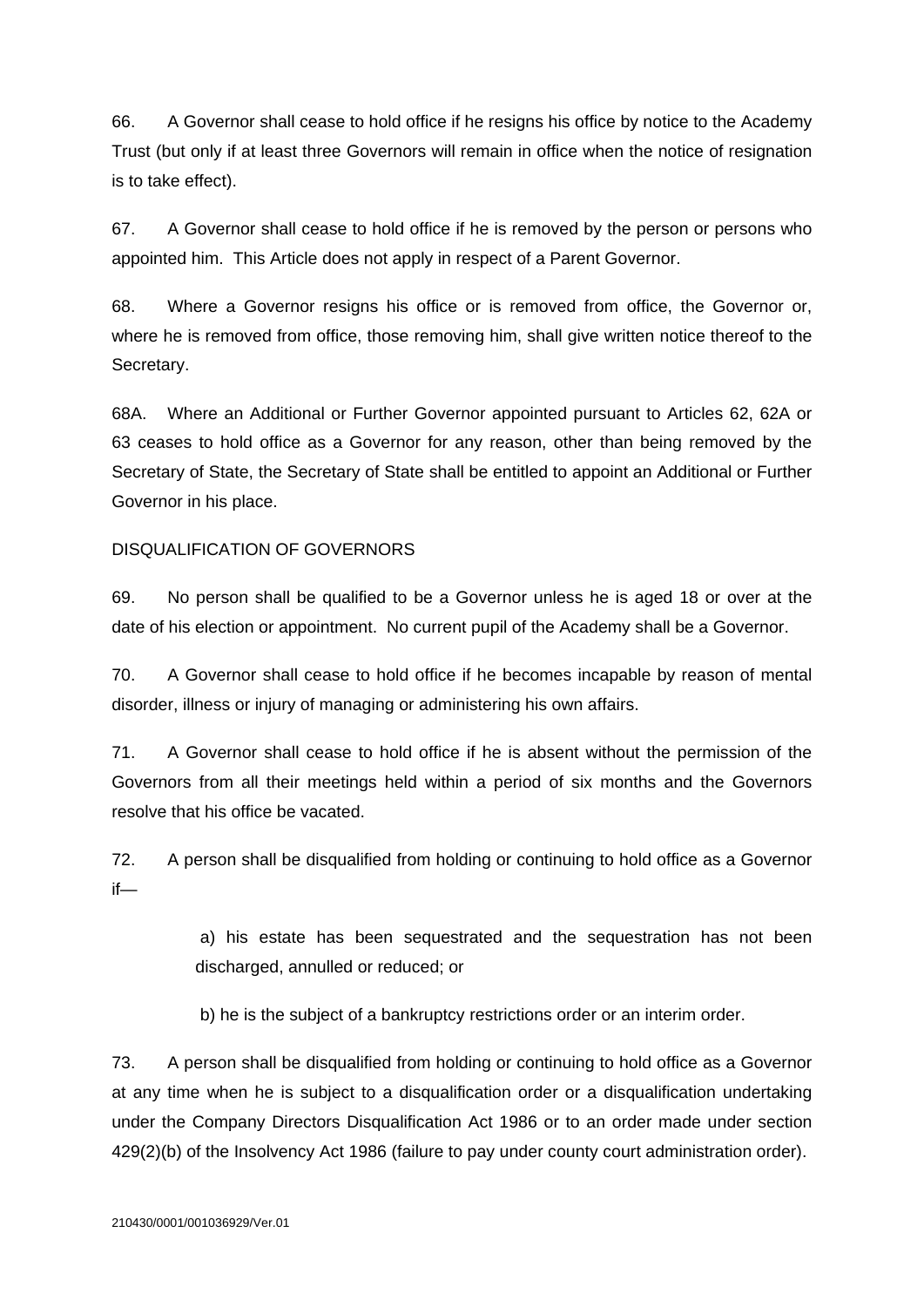74. A Governor shall cease to hold office if he ceases to be a Governor by virtue of any provision in the Companies Act 2006 or is disqualified from acting as a trustee by virtue of section 72 of the Charities Act 1993 (or any statutory re-enactment or modification of that provision).

75. A person shall be disqualified from holding or continuing to hold office as a Governor if he has been removed from the office of charity trustee or trustee for a charity by an order made by the Charity Commission or the High Court on the grounds of any misconduct or mismanagement in the administration of the charity for which he was responsible or to which he was privy, or which he by his conduct contributed to or facilitated.

76. A person shall be disqualified from holding or from continuing to hold office as a Governor at any time when he is:

> a) included in the list kept by the Secretary of State under section 1 of the Protection of Children Act 1999; or

> b) disqualified from working with children in accordance with Section 35 of the Criminal Justice and Court Services Act 2000; or

> c) barred from regulated activity relating to children (within the meaning of section 3(2) of the Safeguarding Vulnerable Groups Act 2006)

77. A person shall be disqualified from holding or continuing to hold office as a Governor if he is a person in respect of whom a direction has been made under section 142 of the Education Act 2002 or is subject to any prohibition or restriction which takes effect as if contained in such a direction.

78. A person shall be disqualified from holding or continuing to hold office as a Governor where he has, at any time, been convicted of any criminal offence, excluding any that have been spent under the Rehabilitation of Offenders Act 1974 as amended, and excluding any offence for which the maximum sentence is a fine or a lesser sentence except where a person has been convicted of any offence which falls under section 72 of the Charities Act 1993.

79. After the Academy has opened, a person shall be disqualified from holding or continuing to hold office as a Governor if he has not provided to the chairman of the Governors a criminal records certificate at an enhanced disclosure level under section 113B of the Police Act 1997. In the event that the certificate discloses any information which would in the opinion of either the chairman or the Principal confirm their unsuitability to work with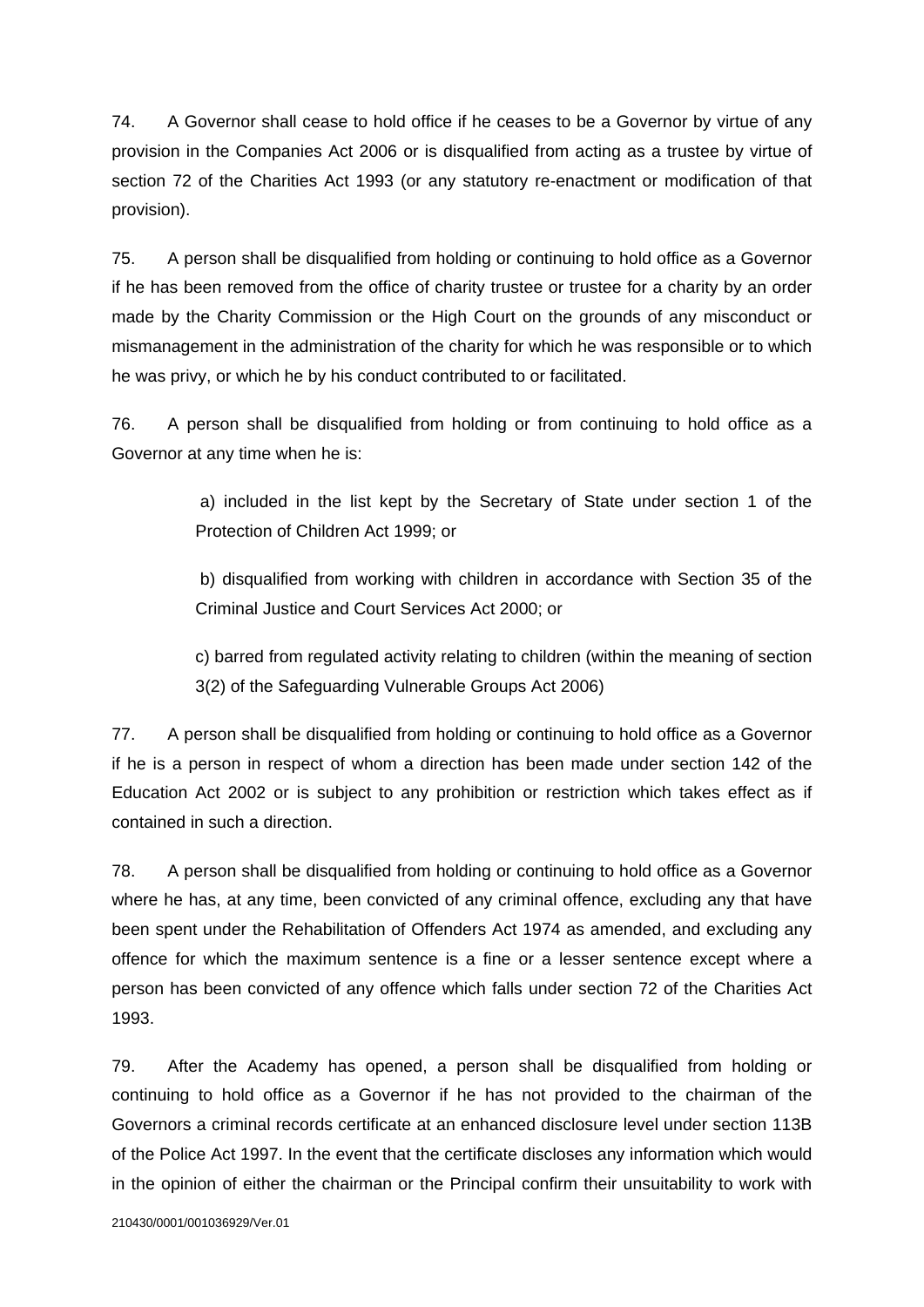children that person shall be disqualified. If a dispute arises as to whether a person shall be disqualified, a referral shall be made to the Secretary of State to determine the matter. The determination of the Secretary of State shall be final.

80. Where, by virtue of these Articles a person becomes disqualified from holding, or continuing to hold office as a Governor; and he is, or is proposed, to become such a Governor, he shall upon becoming so disqualified give written notice of that fact to the Secretary.

81. Articles 69 to 80 and Articles 98-99 also apply to any member of any committee of the Governors who is not a Governor.

#### SECRETARY TO THE GOVERNORS

82. The Secretary shall be appointed by the Governors for such term, at such remuneration and upon such conditions as they may think fit; and any Secretary so appointed may be removed by them. The Secretary shall not be a Governor or a Principal. Notwithstanding this Article, the Governors may, where the Secretary fails to attend a meeting of theirs, appoint any one of their number or any other person to act as Secretary for the purposes of that meeting.

#### CHAIRMAN AND VICE-CHAIRMAN OF THE GOVERNORS

83. The Governors shall each school year, at their first meeting in that year, elect a chairman and a vice-chairman from among their number. A Governor who is employed by the Academy Trust shall not be eligible for election as chairman or vice-chairman.

84. Subject to Article 85, the chairman or vice-chairman shall hold office as such until his successor has been elected in accordance with Article 86.

85. The chairman or vice-chairman may at any time resign his office by giving notice in writing to the Secretary. The chairman or vice-chairman shall cease to hold office if—

- a) he ceases to be a Governor;
- b) he is employed by the Academy Trust;
- c) he is removed from office in accordance with these Articles; or
- d) in the case of the vice-chairman, he is elected in accordance with these Articles to fill a vacancy in the office of chairman.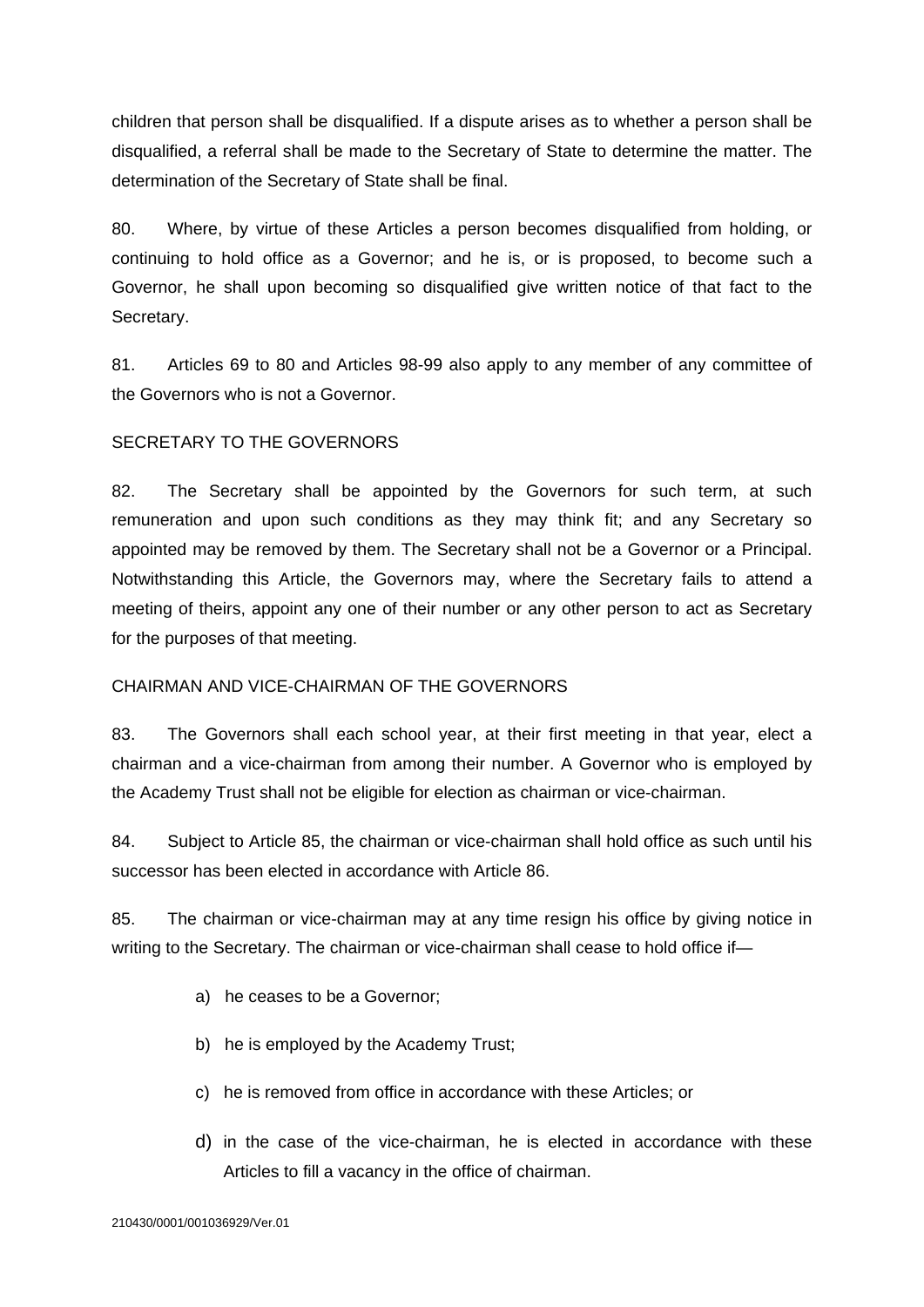86. Where by reason of any of the matters referred to in Article 85, a vacancy arises in the office of chairman or vice-chairman, the Governors shall at their next meeting elect one of their number to fill that vacancy.

87. Where the chairman is absent from any meeting or there is at the time a vacancy in the office of the chairman, the vice-chairman shall act as the chair for the purposes of the meeting.

88. Where in the circumstances referred to in Article 87 the vice-chairman is also absent from the meeting or there is at the time a vacancy in the office of vice-chairman, the Governors shall elect one of their number to act as a chairman for the purposes of that meeting, provided that the Governor elected shall not be a person who is employed by the Academy Trust.

89. The Secretary shall act as chairman during that part of any meeting at which the chairman is elected.

90. Any election of the chairman or vice-chairman which is contested shall be held by secret ballot.

91. The Governors may remove the chairman or vice-chairman from office in accordance with these Articles.

92. A resolution to remove the chairman or vice-chairman from office which is passed at a meeting of the Governors shall not have effect unless—

> a) it is confirmed by a resolution passed at a second meeting of the Governors held not less than fourteen days after the first meeting; and

> b) the matter of the chairman's or vice-chairman's removal from office is specified as an item of business on the agenda for each of those meetings.

93. Before the Governors resolve at the relevant meeting on whether to confirm the resolution to remove the chairman or vice-chairman from office, the Governor or Governors proposing his removal shall at that meeting state their reasons for doing so and the chairman or vice-chairman shall be given an opportunity to make a statement in response.

#### POWERS OF GOVERNORS

94. Subject to provisions of the Companies Act 2006, the Articles and to any directions given by special resolution, the business of the Academy Trust shall be managed by the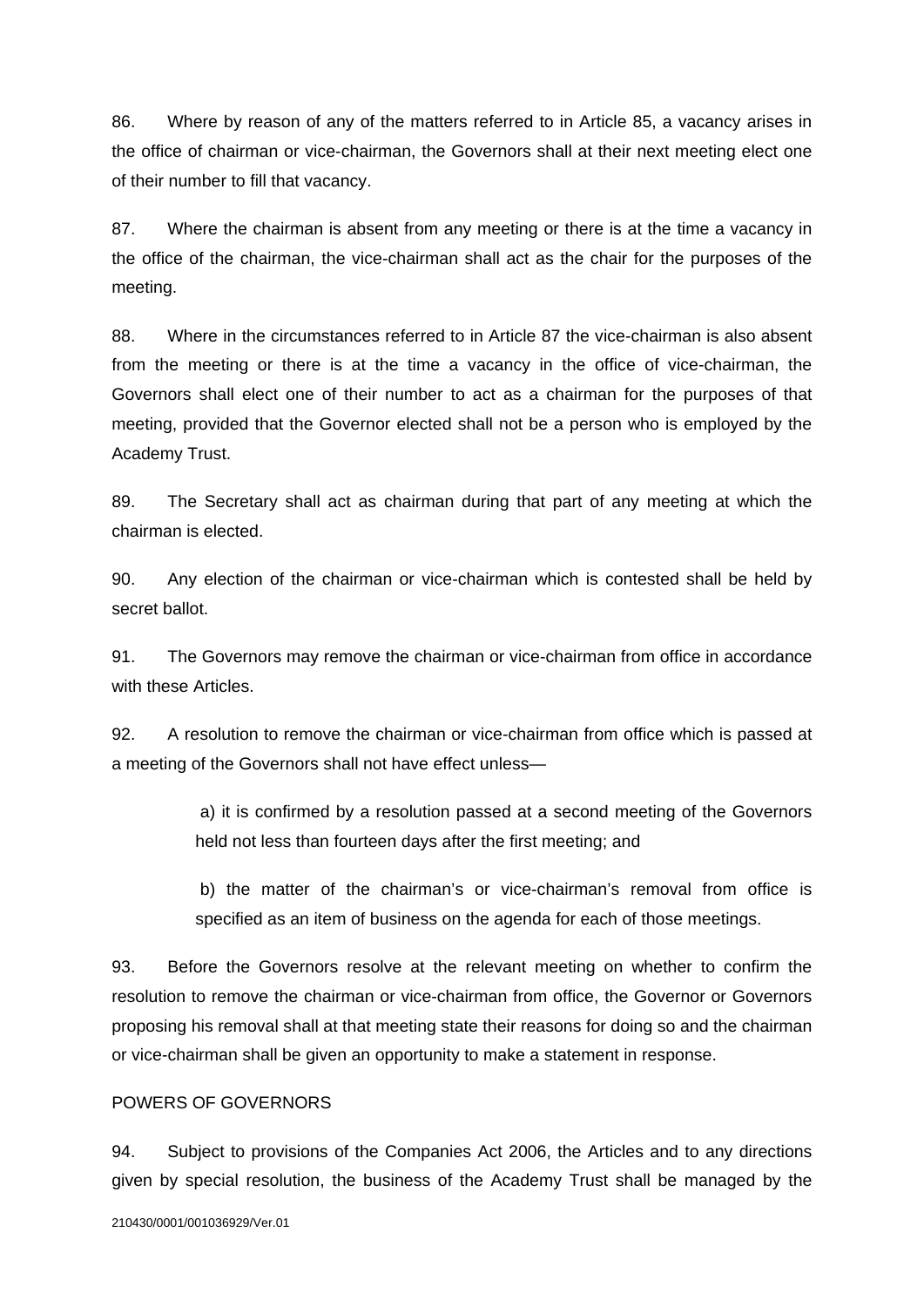Governors who may exercise all the powers of the Academy Trust. No alteration of the Articles and no such direction shall invalidate any prior act of the Governors which would have been valid if that alteration had not been made or that direction had not been given. The powers given by this Article shall not be limited by any special power given to the Governors by the Articles and a meeting of Governors at which a quorum is present may exercise all the powers exercisable by the Governors.

95. In addition to all powers hereby expressly conferred upon them and without detracting from the generality of their powers under the Articles the Governors shall have the following powers, namely:

> a) to expend the funds of the Academy Trust in such manner as they shall consider most beneficial for the achievement of the Object and to invest in the name of the Academy Trust such part of the funds as they may see fit and to direct the sale or transposition of any such investments and to expend the proceeds of any such sale in furtherance of the Object; and

b) to enter into contracts on behalf of the Academy Trust.

96. In the exercise of their powers and functions, the Governors may consider any advice given by the Principal and any other executive officer.

97. Any bank account in which any money of the Academy Trust is deposited shall be operated by the Governors in the name of the Academy Trust. All cheques and orders for the payment of money from such an account shall be signed by at least two signatories authorised by the Governors.

#### CONFLICTS OF INTEREST

98. Any Governor who has or can have any direct or indirect duty or personal interest (including but not limited to any Personal Financial Interest) which conflicts or may conflict with his duties as a Governor shall disclose that fact to the Governors as soon as he becomes aware of it. A Governor must absent himself from any discussions of the Governors in which it is possible that a conflict will arise between his duty to act solely in the interests of the Academy Trust and any duty or personal interest (including but not limited to any Personal Financial Interest).

99. For the purpose of Article 98, a Governor has a Personal Financial Interest in the employment or remuneration of, or the provision of any other benefit to, that Governor as permitted by and as defined by articles **6.5-6.10**.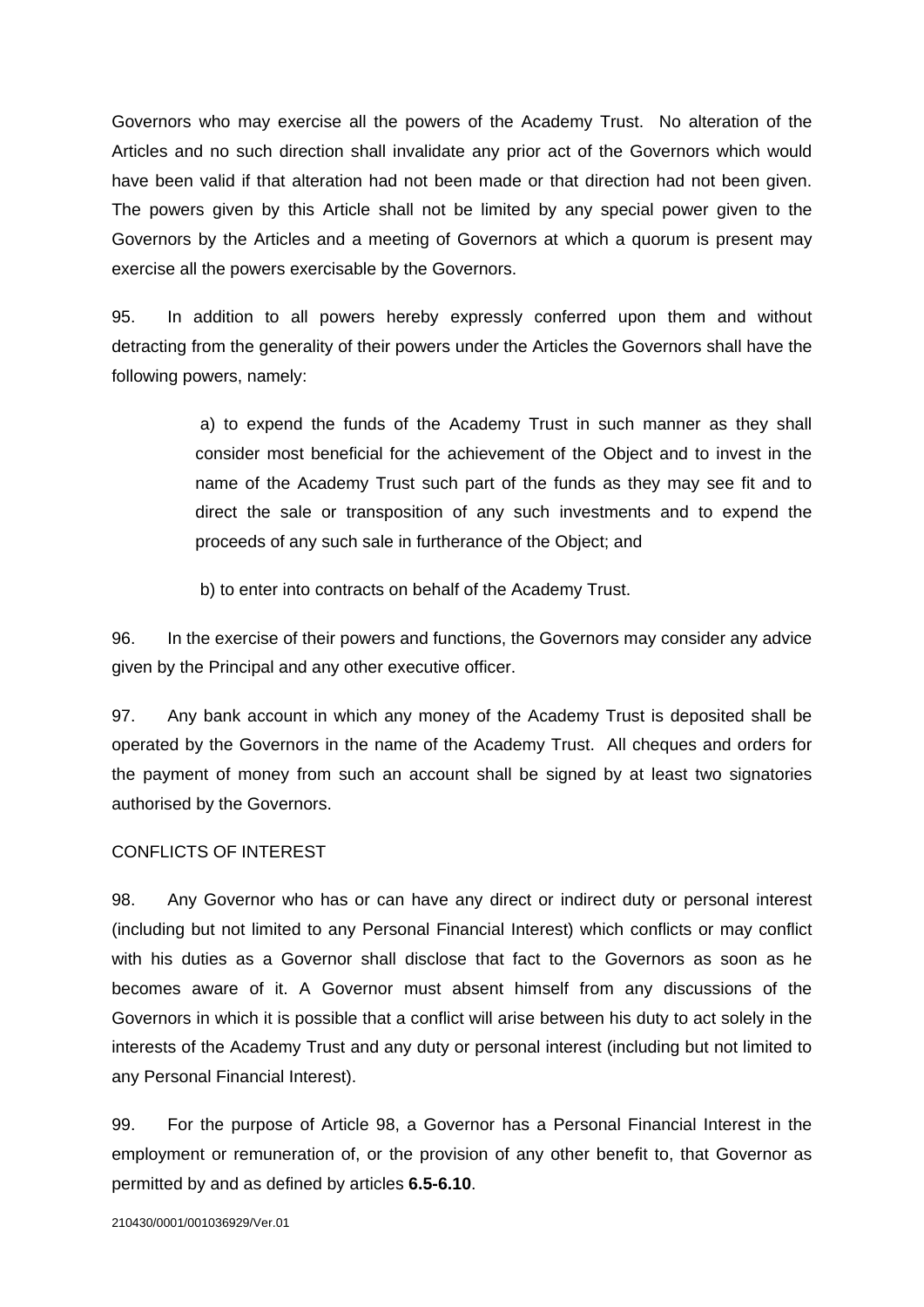#### THE MINUTES

100. The minutes of the proceedings of a meeting of the Governors shall be drawn up and entered into a book kept for the purpose by the person acting as Secretary for the purposes of the meeting; and shall be signed (subject to the approval of the Governors) at the same or next subsequent meeting by the person acting as chairman thereof. The minutes shall include a record of:

a) all appointments of officers made by the Governors; and

 b) all proceedings at meetings of the Academy Trust and of the Governors and of committees of Governors including the names of the Governors present at each such meeting.

#### **COMMITTEES**

101. Subject to these Articles, the Governors may establish any committee. Subject to these Articles, the constitution, membership and proceedings of any committee shall be determined by the Governors. The establishment, terms of reference, constitution and membership of any committee of the Governors shall be reviewed at least once in every twelve months. The membership of any committee of the Governors may include persons who are not Governors, provided that a majority of members of any such committee shall be Governors. The Governors may determine that some or all of the members of a committee who are not Governors shall be entitled to vote in any proceedings of the committee. No vote on any matter shall be taken at a meeting of a committee of the Governors unless the majority of members of the committee present are Governors.

#### DELEGATION

102. The Governors may delegate to any Governor, committee, the Principal or any other holder of an executive office, such of their powers or functions as they consider desirable to be exercised by them. Any such delegation may be made subject to any conditions the Governors may impose and may be revoked or altered.

103. Where any power or function of the Governors is exercised by any committee, any Governor, Principal or any other holder of an executive office, that person or committee shall report to the Governors in respect of any action taken or decision made with respect to the exercise of that power or function at the meeting of the Governors immediately following the taking of the action or the making of the decision.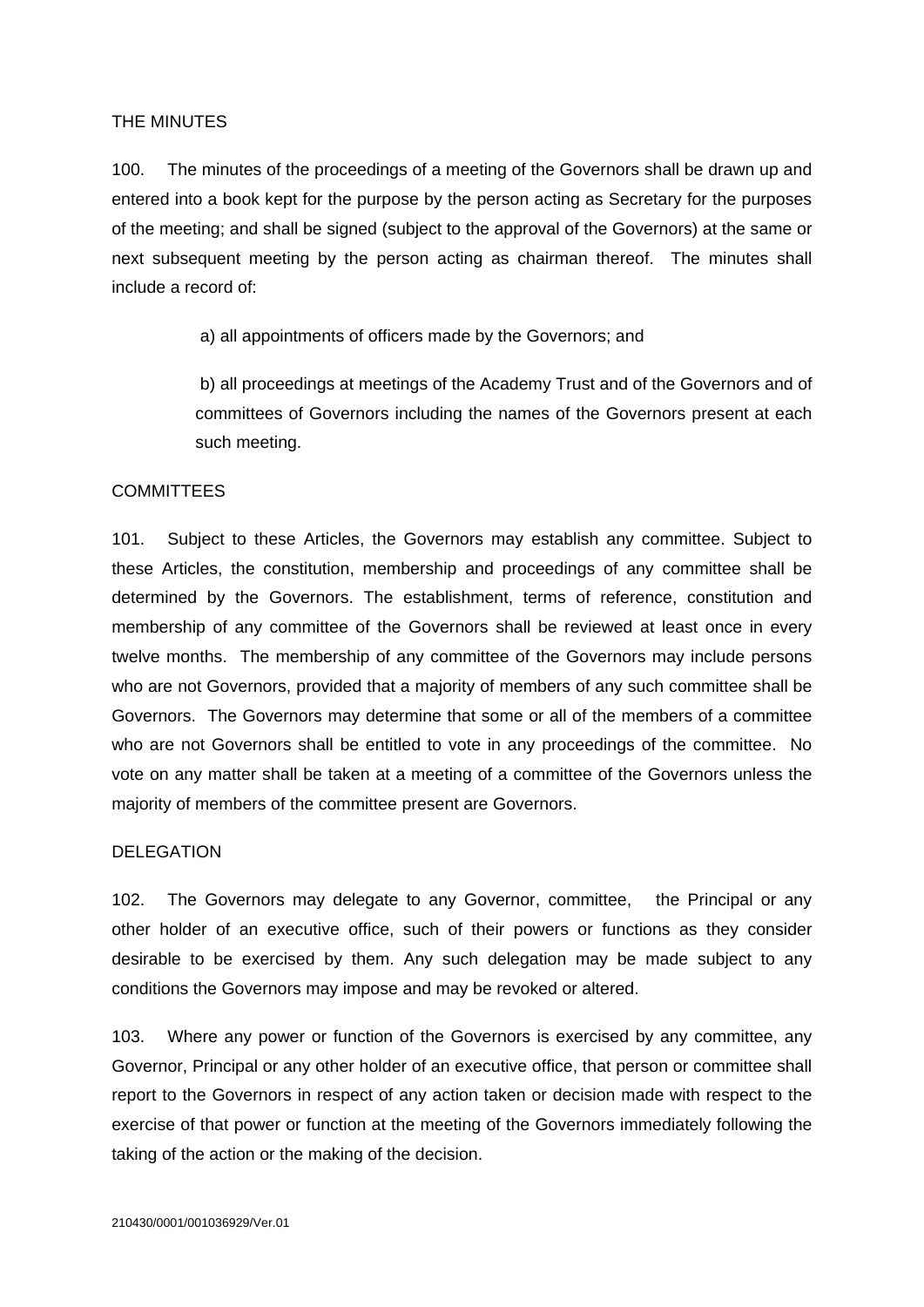#### PRINCIPAL

104. The Governors shall appoint the Principal. The Governors may delegate such powers and functions as they consider are required by the Principal for the internal organisation, management and control of the Academy (including the implementation of all policies approved by the Governors and for the direction of the teaching and curriculum at the Academy).

#### MEETINGS OF THE GOVERNORS

105. Subject to these Articles, the Governors may regulate their proceedings as they think fit.

106. The Governors shall hold at least three meetings in every school year. Meetings of the Governors shall be convened by the Secretary. In exercising his functions under this Article the Secretary shall comply with any direction—

a) given by the Governors; or

 b) given by the chairman of the Governors or, in his absence or where there is a vacancy in the office of chairman, the vice-chairman of the Governors, so far as such direction is not inconsistent with any direction given as mentioned in (a).

107. Any three Governors may, by notice in writing (including by Electronic Means) given to the Secretary, requisition a meeting of the Governors; and it shall be the duty of the Secretary to convene such a meeting as soon as is reasonably practicable.

108. Each Governor shall be given at least fourteen clear days before the date of a meeting –

> a) notice in writing thereof, (including by Electronic Means) signed by the Secretary, and sent to each Governor at the address provided by each Governor from time to time; and

b) a copy of the agenda for the meeting;

provided that where the chairman or, in his absence or where there is a vacancy in the office of chairman, the vice-chairman, so determines on the ground that there are matters demanding urgent consideration, it shall be sufficient if the written notice of a meeting, and the copy of the agenda thereof are given within such shorter period as he directs.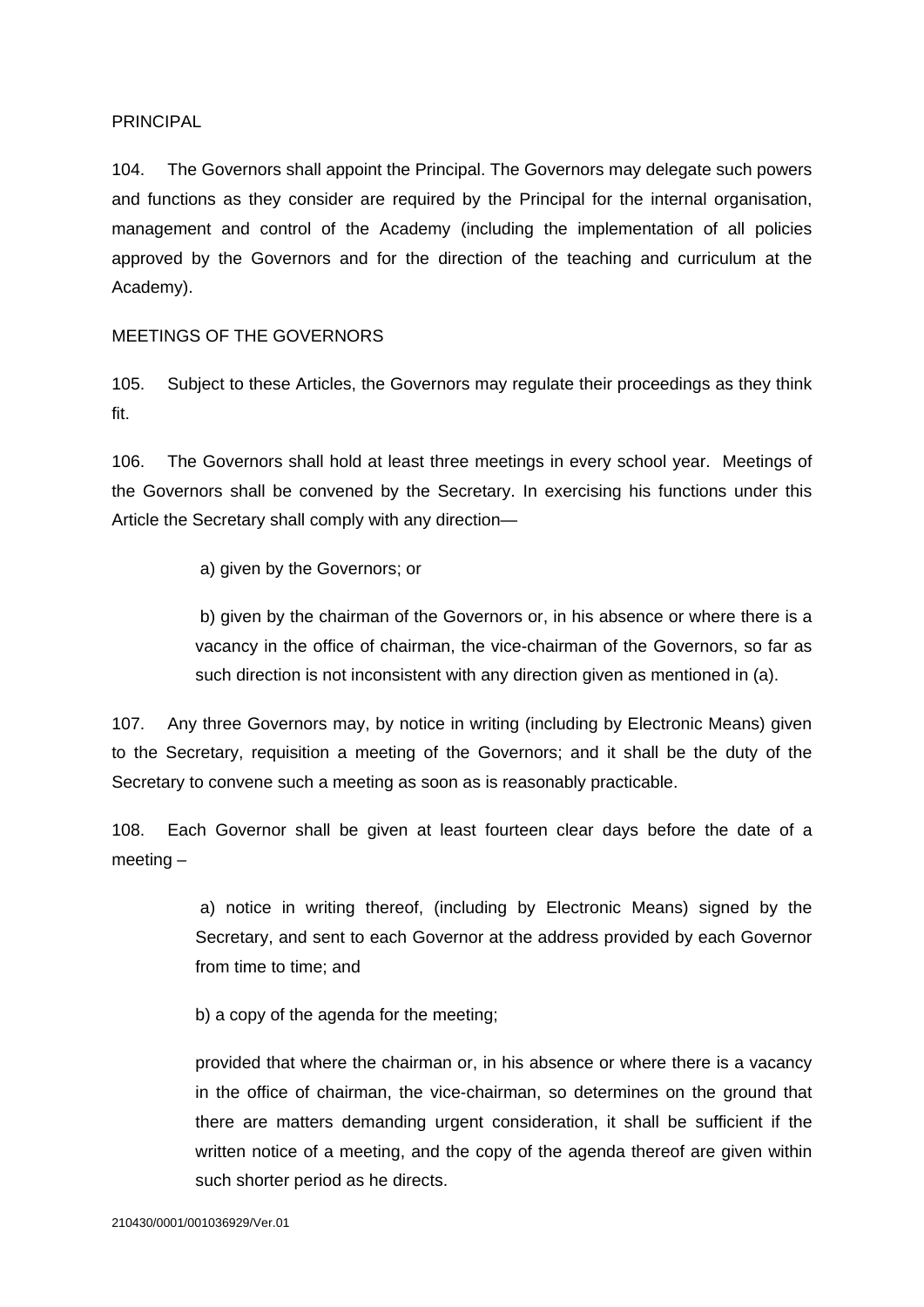109. The convening of a meeting and the proceedings conducted thereat shall not be invalidated by reason of any individual not having received written notice of the meeting or a copy of the agenda thereof.

110. A resolution to rescind or vary a resolution carried at a previous meeting of the Governors shall not be proposed at a meeting of the Governors unless the consideration of the rescission or variation of the previous resolution is a specific item of business on the agenda for that meeting.

111. A meeting of the Governors shall be terminated forthwith if-

- (a) the Governors so resolve; or
- (b) the number of Governors present ceases to constitute a quorum for a meeting of the Governors in accordance with Article 114 , subject to Article 116 .

112. Where in accordance with Article 111 a meeting is not held or is terminated before all the matters specified as items of business on the agenda for the meeting have been disposed of, a further meeting shall be convened by the Secretary as soon as is reasonably practicable, but in any event within seven days of the date on which the meeting was originally to be held or was so terminated.

113. Where the Governors resolve in accordance with Article 111 to adjourn a meeting before all the items of business on the agenda have been disposed of, the Governors shall before doing so determine the time and date at which a further meeting is to be held for the purposes of completing the consideration of those items, and they shall direct the Secretary to convene a meeting accordingly.

114. Subject to Article 116 the quorum for a meeting of the Governors, and any vote on any matter thereat, shall be any three Governors, or, where greater, any one third (rounded up to a whole number) of the total number of Governors holding office at the date of the meeting. If the Secretary of State has appointed Additional or Further Governors then a majority of the quorum must be made up of Additional or Further Governors.

115. The Governors may act notwithstanding any vacancies in their number, but, if the numbers of Governors is less than the number fixed as the quorum, the continuing Governors may act only for the purpose of filling vacancies or of calling a general meeting.

116. The quorum for the purposes of—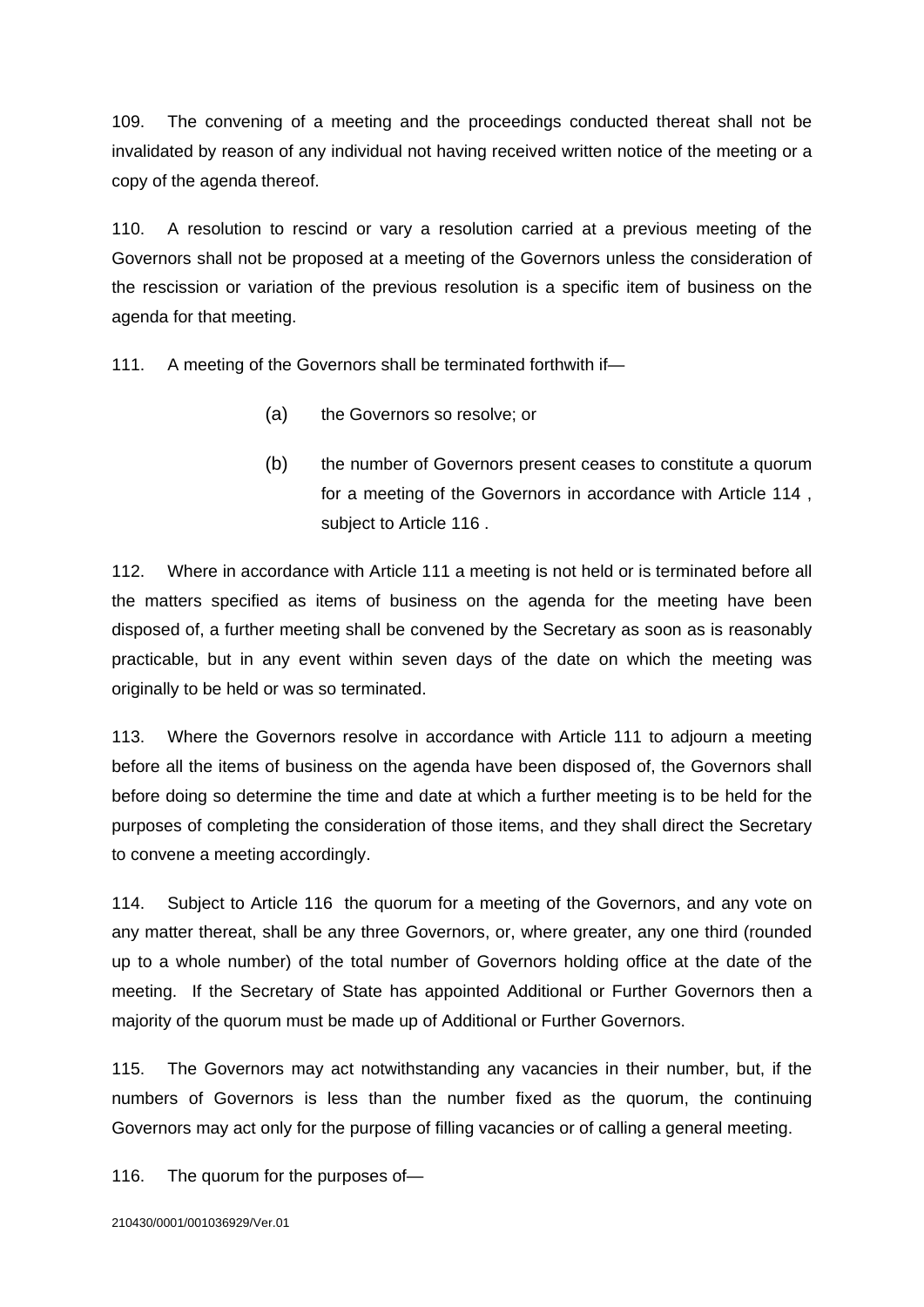- a. appointing a parent Governor under Article 57;
- b. any vote on the removal of a Governor in accordance with Article 67;
- c. any vote on the removal of the chairman of the Governors in accordance with Article 91;

shall be any two-thirds (rounded up to a whole number) of the persons who are at the time Governors entitled to vote on those respective matters.

117. Subject to these Articles, every question to be decided at a meeting of the Governors shall be determined by a majority of the votes of the Governors present and voting on the question. Every Governor shall have one vote.

118. Subject to Article 114-116, where there is an equal division of votes, the chairman of the meeting shall have a casting vote in addition to any other vote he may have.

- 119. The proceedings of the Governors shall not be invalidated by
	- a. any vacancy among their number; or
	- b. any defect in the election, appointment or nomination of any Governor.
- 120.1 A resolution in writing, (including by Electronic Means) signed or approved by all the Governors entitled to receive notice of a meeting of Governors or of a committee of Governors, shall be valid and effective as if it had been passed at a meeting of Governors or (as the case may be) a committee of Governors duly convened and held.
- 120.2 Such a resolution may if in writing consist of several documents in the same form, each signed by one or more of the Governors.
- 120.3 Such a resolution, if passed by Electronic Means, shall comply with the following conditions:
	- 120.3.1 approval from each Governor must be received by one person being either such person as all the Governors have nominated in advance for that purpose or such other person as volunteers if necessary ("the Recipient"), which person may, for the avoidance of doubt, be one of the Governors;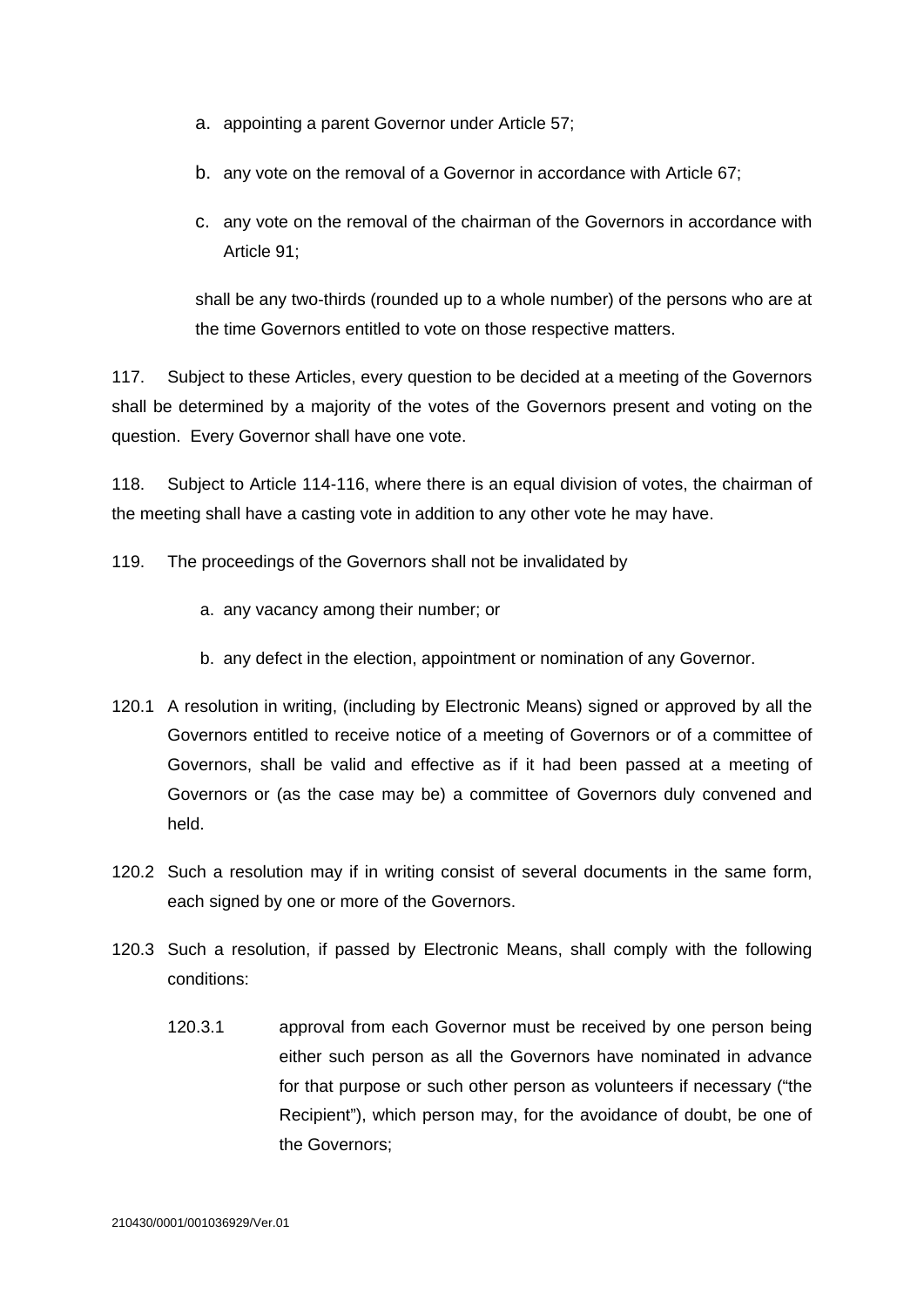- 120.3.2 following receipt of responses from all of the Governors, the Recipient must communicate to all the Governors (by any means) whether the resolution has been formally approved by the Governors in accordance with this Article 120.3;
- 120.3.3 the date of the decision shall be the date of the communication from the Recipient confirming formal approval; and
- 120.3.4 the Recipient must prepare a minute of the decision in accordance with Article 100 (minutes).
- 121. Subject to Article122, the Governors shall ensure that a copy of:
	- a. the agenda for every meeting of the Governors;
	- b. the draft minutes of every such meeting, if they have been approved by the person acting as chairman of that meeting;
	- c. the signed minutes of every such meeting; and
	- d. any report, document or other paper considered at any such meeting,

are, as soon as is reasonably practicable, made available at the Academy to persons wishing to inspect them.

122. There may be excluded from any item required to be made available in pursuance of Article 121, any material relating to—

> a. a named teacher or other person employed, or proposed to be employed, at the Academy;

b. a named pupil at, or candidate for admission to, the Academy; and

 c. any matter which, by reason of its nature, the Governors are satisfied should remain confidential.

123. Any Governor shall be able to participate in meetings of the Governors by telephone or video conference or other means by which participants can communicate simultaneously provided that:

> a. he has given notice of his intention to do so detailing the telephone number on which he can be reached and/or appropriate details of the video conference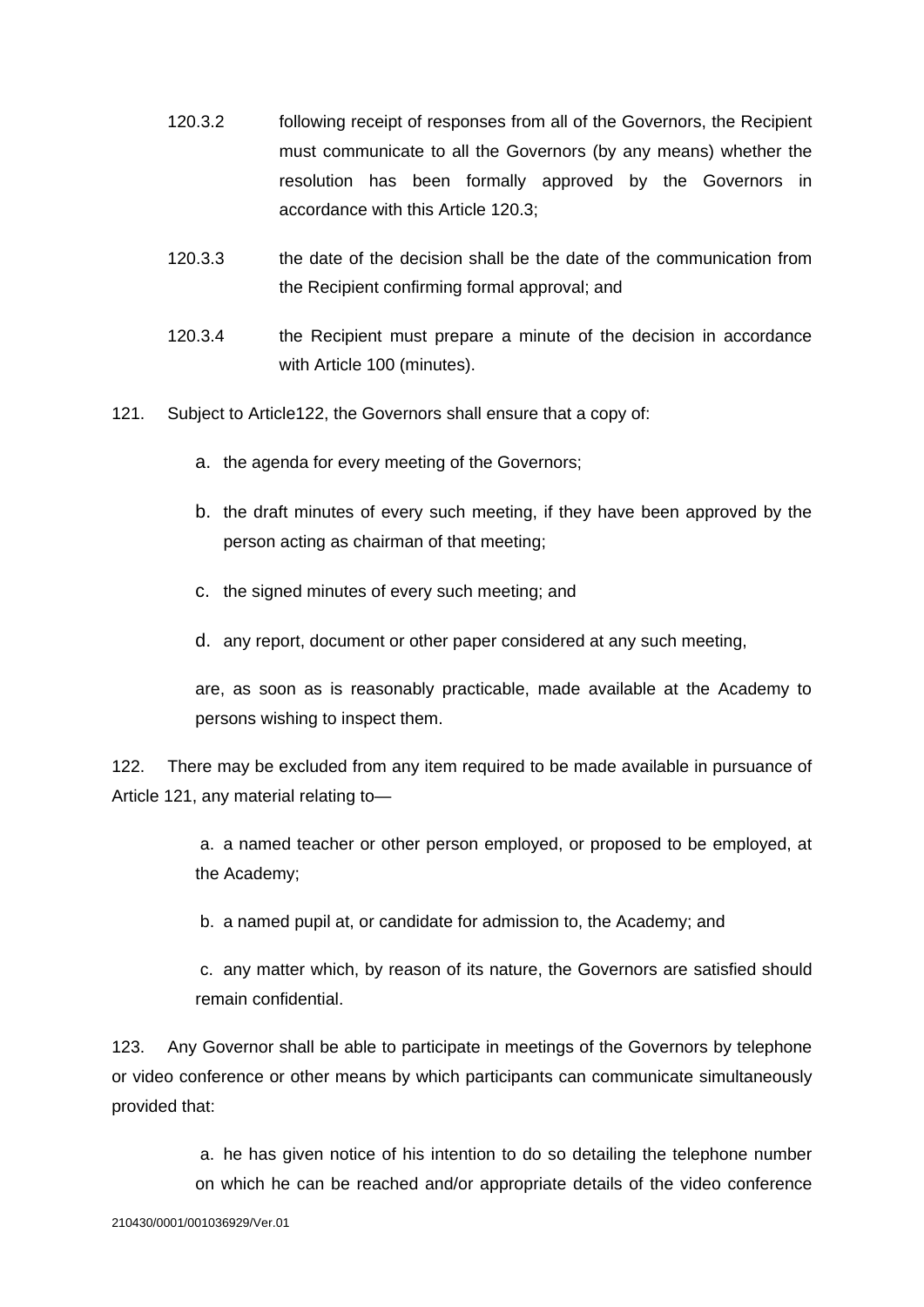suite from which he shall be taking part at the time of the meeting at least 48 hours before the meeting; and

 b. the Governors have access to the appropriate equipment if after all reasonable efforts it does not prove possible for the person to participate by telephone or video conference the meeting may still proceed with its business provided it is otherwise quorate.

#### PATRONS AND HONORARY OFFICERS

124. The Governors may from time to time appoint any person whether or not a Member of the Academy Trust to be a patron of the Academy Trust or to hold any honorary office and may determine for what period he is to hold such office.

#### THE SEAL

125. The seal, if any, shall only be used by the authority of the Governors or of a committee of Governors authorised by the Governors. The Governors may determine who shall sign any instrument to which the seal is affixed and unless otherwise so determined it shall be signed by a Governor and by the Secretary or by a second Governor.

#### ACCOUNTS

126. Accounts shall be prepared in accordance with the relevant Statement of Recommended Practice as if the Academy Trust was a non-exempt charity and Parts 15 and 16 of the Companies Act 2006 and shall file these with the Secretary of State and the Principal Regulator by 31 December each Academy Financial Year.

#### ANNUAL REPORT

127. The Governors shall prepare its Annual Report in accordance with the Statement of Recommended Practice as if the Academy Trust was a non-exempt charity and shall file these with the Secretary of State and the Principal Regulator by 31 December each Academy Financial Year.

#### ANNUAL RETURN

128. The Governors shall comply with their obligations under Part 24 of the Companies Act 2006 (or any statutory re-enactment or modification of that Act) with regard to the preparation of an annual return to the Registrar of Companies and in accordance with the Statement of Recommended Practice as if the Academy Trust was a non-exempt charity and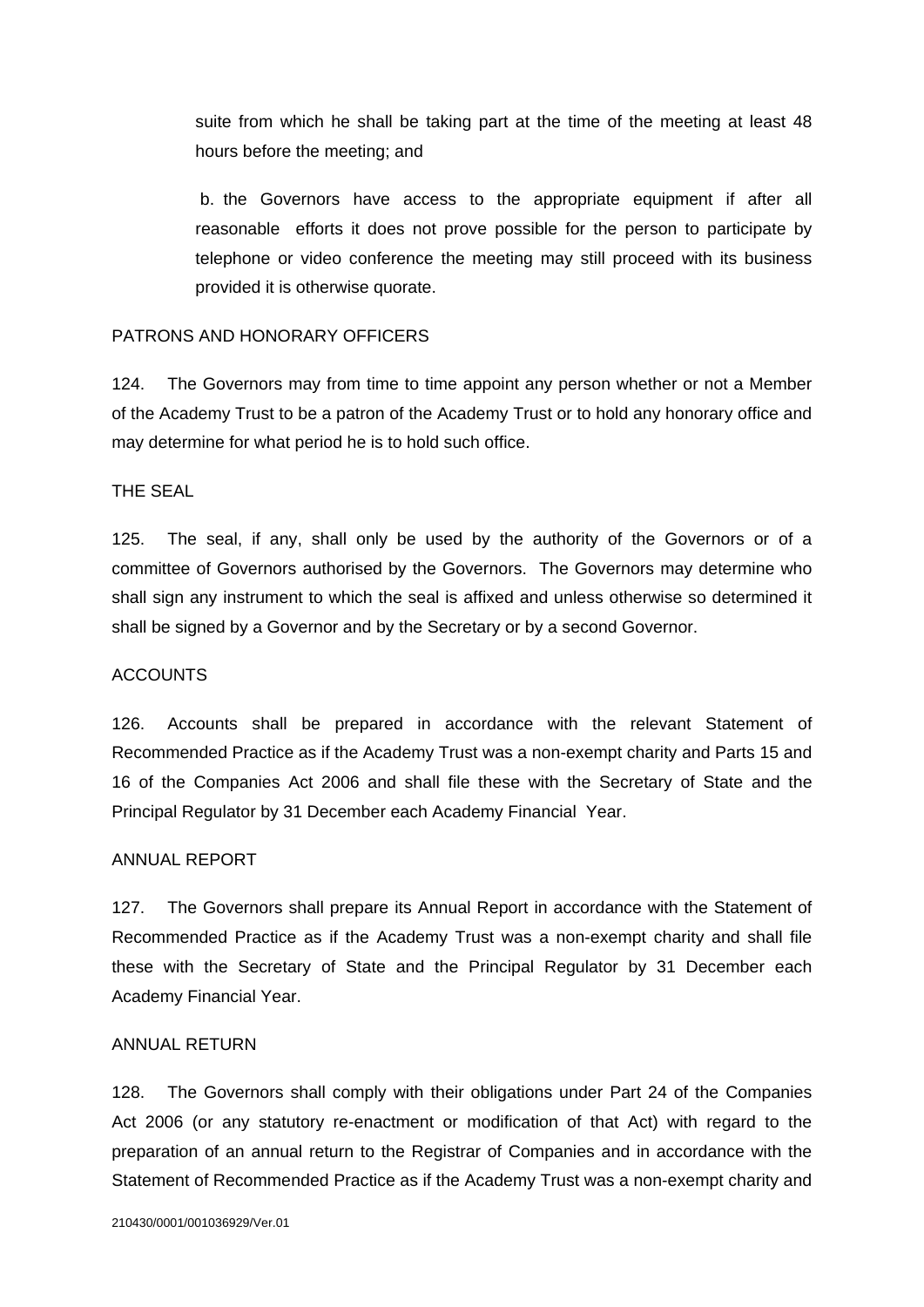to the Secretary of State and the Principal Regulator by 31 December each Academy Financial Year.

#### **NOTICES**

129. Any notice to be given to or by any person pursuant to the Articles (other than a notice calling a meeting of the Governors) shall be in writing or shall be given using electronic communications to an address for the time being notified for that purpose to the person giving the notice. In these Articles, "Address" in relation to electronic communications, includes a number or address used for the purposes of such communications.

130. A notice may be given by the Academy Trust to a Member either personally or by sending it by post in a prepaid envelope addressed to the Member at his registered address or by leaving it at that address or by giving it using electronic communications to an address for the time being notified to the Academy Trust by the Member. A Member whose registered address is not within the United Kingdom and who gives to the Academy Trust an address within the United Kingdom at which notices may be given to him, or an address to which notices may be sent using electronic communications, shall be entitled to have notices given to him at that address, but otherwise no such Member shall be entitled to receive any notice from the Academy Trust.

131. A Member present, either in person or by proxy, at any meeting of the Academy Trust shall be deemed to have received notice of the meeting and, where necessary, of the purposes for which it was called.

132. Proof that an envelope containing a notice was properly addressed, prepaid and posted shall be conclusive evidence that the notice was given. Proof that a notice contained in an electronic communication was sent in accordance with guidance issued by the Institute of Chartered Secretaries and Administrators shall be conclusive evidence that the notice was given. A notice shall be deemed to be given at the expiration of 48 hours after the envelope containing it was posted or, in the case of a notice contained in an electronic communication, at the expiration of 48 hours after the time it was sent.

#### INDEMNITY

133. Subject to the provisions of the Companies Act 2006 every Governor or other officer or auditor of the Academy Trust shall be indemnified out of the assets of the Academy Trust against any liability incurred by him in that capacity in defending any proceedings, whether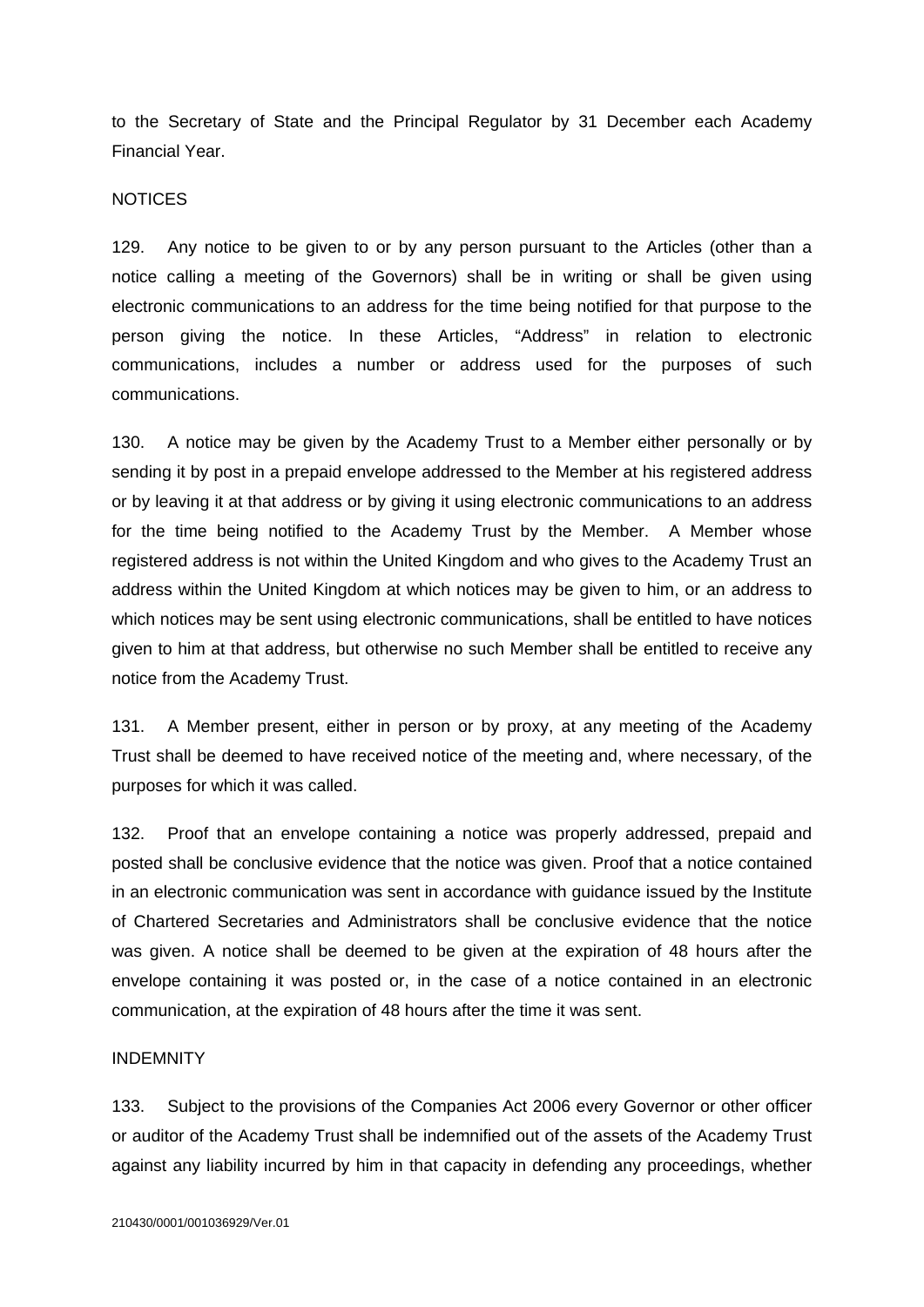civil or criminal, in which judgment is given in favour or in which he is acquitted or in connection with any application in which relief is granted to him by the court from liability for negligence, default, breach of duty or breach of trust in relation to the affairs of the Academy Trust.

#### RULES

134. The Governors may from time to time make such rules or bye laws as they may deem necessary or expedient or convenient for the proper conduct and management of the Academy Trust and for purposes of prescribing classes of and conditions of membership, and in particular but without prejudice to the generality of the foregoing, they may by such rules or bye laws regulate:

> a. the admission and classification of Members of the Academy Trust (including the admission of organisations to membership) and the rights and privileges of such Members, and the conditions of membership and the terms on which Members may resign or have their membership terminated and the entrance fees, subscriptions and other fees or payments to be made by Members;

> b. the conduct of Members of the Academy Trust in relation to one another, and to the Academy Trust's servants;

> c. the setting aside of the whole or any part or parts of the Academy Trust's premises at any particular time or times or for any particular purpose or purposes;

> d. the procedure at general meetings and meetings of the Governors and committees of the Governors in so far as such procedure is not regulated by the Articles; and

> e. generally, all such matters as are commonly the subject matter of company rules.

135. The Academy Trust in general meeting shall have power to alter, add or to repeal the rules or bye laws and the Governors shall adopt such means as they think sufficient to bring to the notice of Members of the Academy Trust all such rules or bye laws, which shall be binding on all Members of the Academy Trust. Provided that no rule or bye law shall be inconsistent with, or shall affect or repeal anything contained in the Articles.

#### AVOIDING INFLUENCED COMPANY STATUS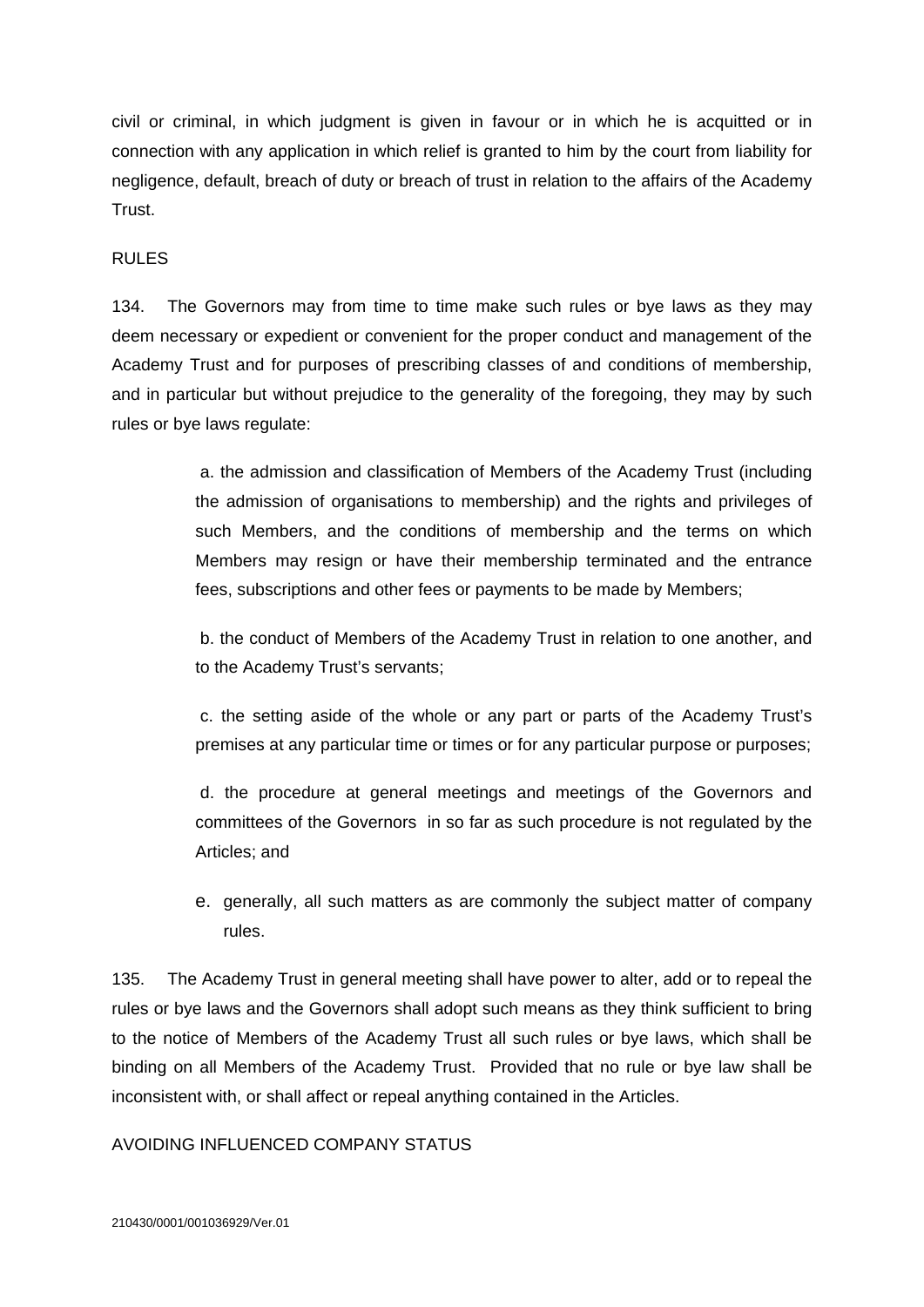136. Notwithstanding the number of Members from time to time, the maximum aggregate number of votes exercisable by Local Authority Associated Persons shall never exceed 19.9% of the total number of votes exercisable by Members in general meeting and the votes of the other Members having a right to vote at the meeting will be increased on a prorata basis.

137. No person who is a Local Authority Associated Person may be appointed as a Governor if, once the appointment had taken effect, the number of Governors who are Local Authority Associated Persons would represent 20% or more of the total number of Governors. Upon any resolution put to the Governors, the maximum aggregate number of votes exercisable by any Governors who are Local Authority Associated Persons shall represent a maximum of 19.9% of the total number of votes cast by the Governors on such a resolution and the votes of the other Governors having a right to vote at the meeting will be increased on a pro-rata basis.

138. No person who is a Local Authority Associated Person is eligible to be appointed to the office of Governor unless his appointment to such office is authorised by the local authority to which he is associated.

139. If at the time of either his becoming a Member of the Academy Trust or his first appointment to office as a Governor any Member or Governor was not a Local Authority Associated Person but later becomes so during his membership or tenure as a Governor he shall be deemed to have immediately resigned his membership and/or resigned from his office as a Governor as the case may be.

140. If at any time the number of Governors or Members who are also Local Authority Associated Persons would (but for Articles 136 to 139 inclusive) represent 20% or more of the total number of Governors or Members (as the case may be) then a sufficient number of the Governors or Members (as the case may be) who are Local Authority Associated Persons shall be deemed to have resigned as Governors or Members (as the case may be) immediately before the occurrence of such an event to ensure that at all times the number of such Governors or Members (as the case may be) is never equal to or greater than 20% of the total number of Governors or Members (as the case may be). Governors or Members (as the case may be) who are Local Authority Associated Persons shall be deemed to have resigned in order of their appointment date the most recently appointed resigning first.

141. The Members will each notify the Academy Trust and each other if at any time they believe that the Academy Trust or any of its subsidiaries has become subject to the influence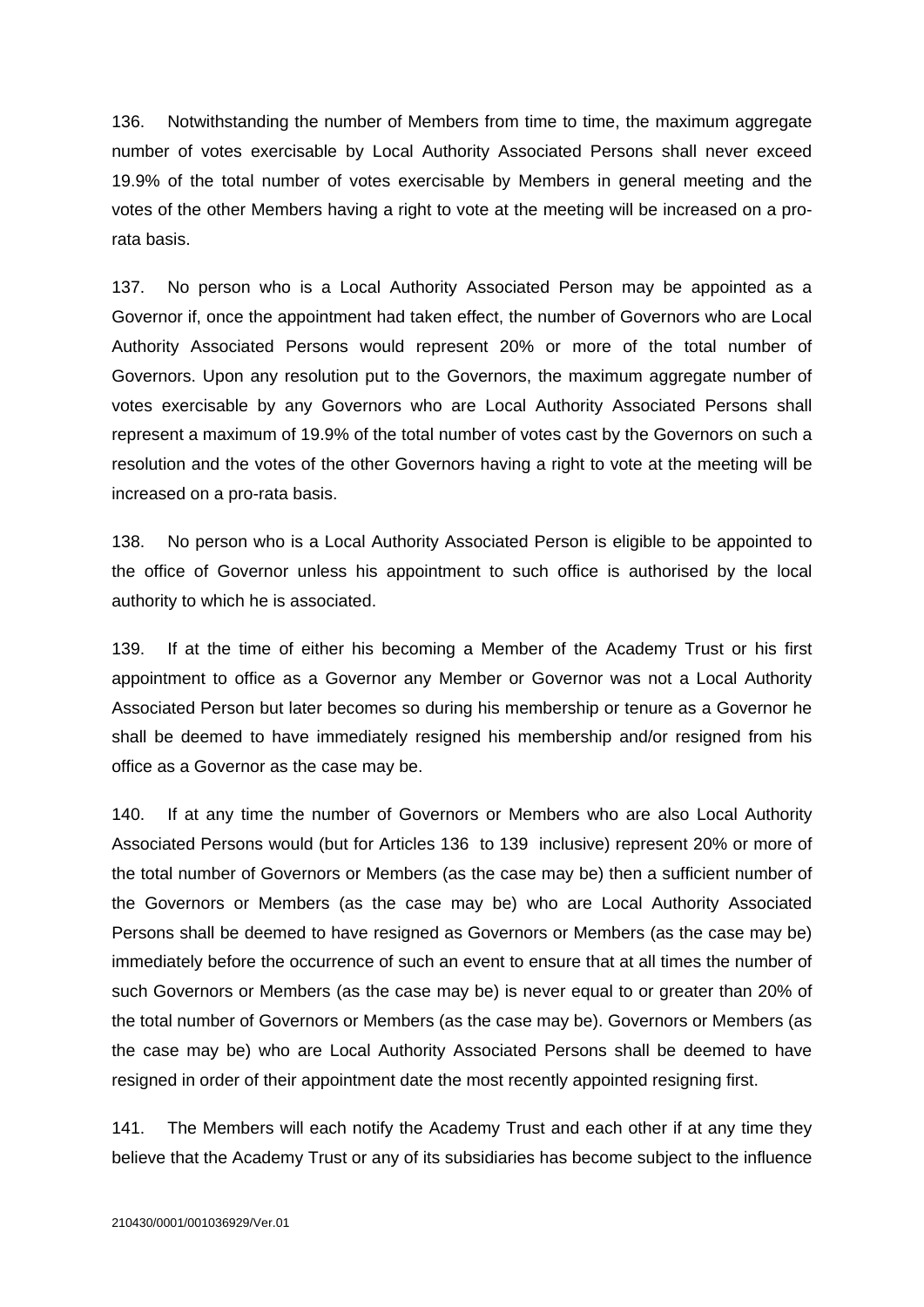of a local authority (as described in section 69 of the Local Government and Housing Act) 1989.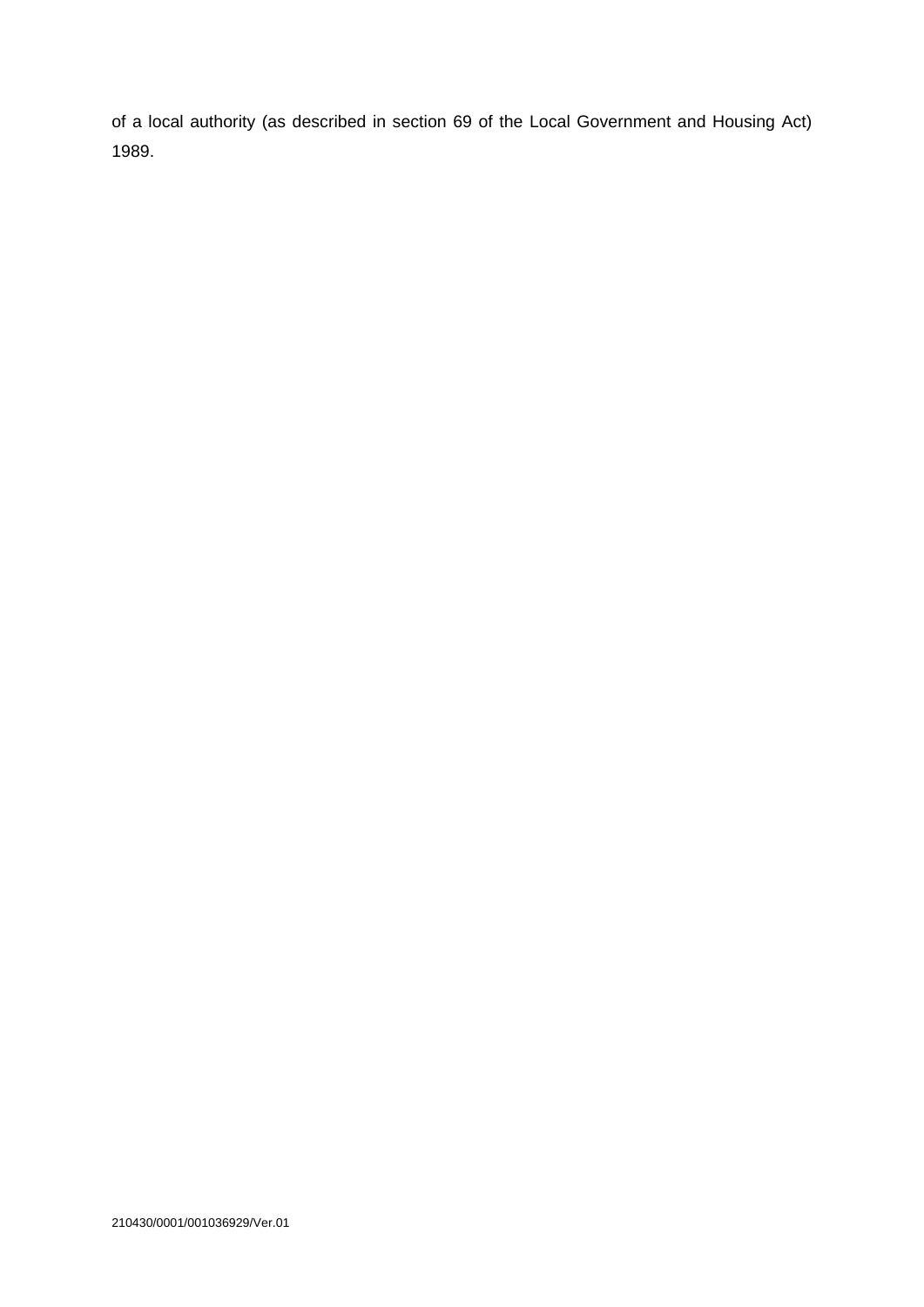#### THE COMPANIES ACT 2006

& COMPANIES (REGISTRATION) REGULATIONS 2008 (SI 2008/3014)

A COMPANY LIMITED BY GUARANTEE

#### MEMORANDUM OF ASSOCIATION

OF

THE WAPPING AND SHADWELL SECONDARY EDUCATION TRUST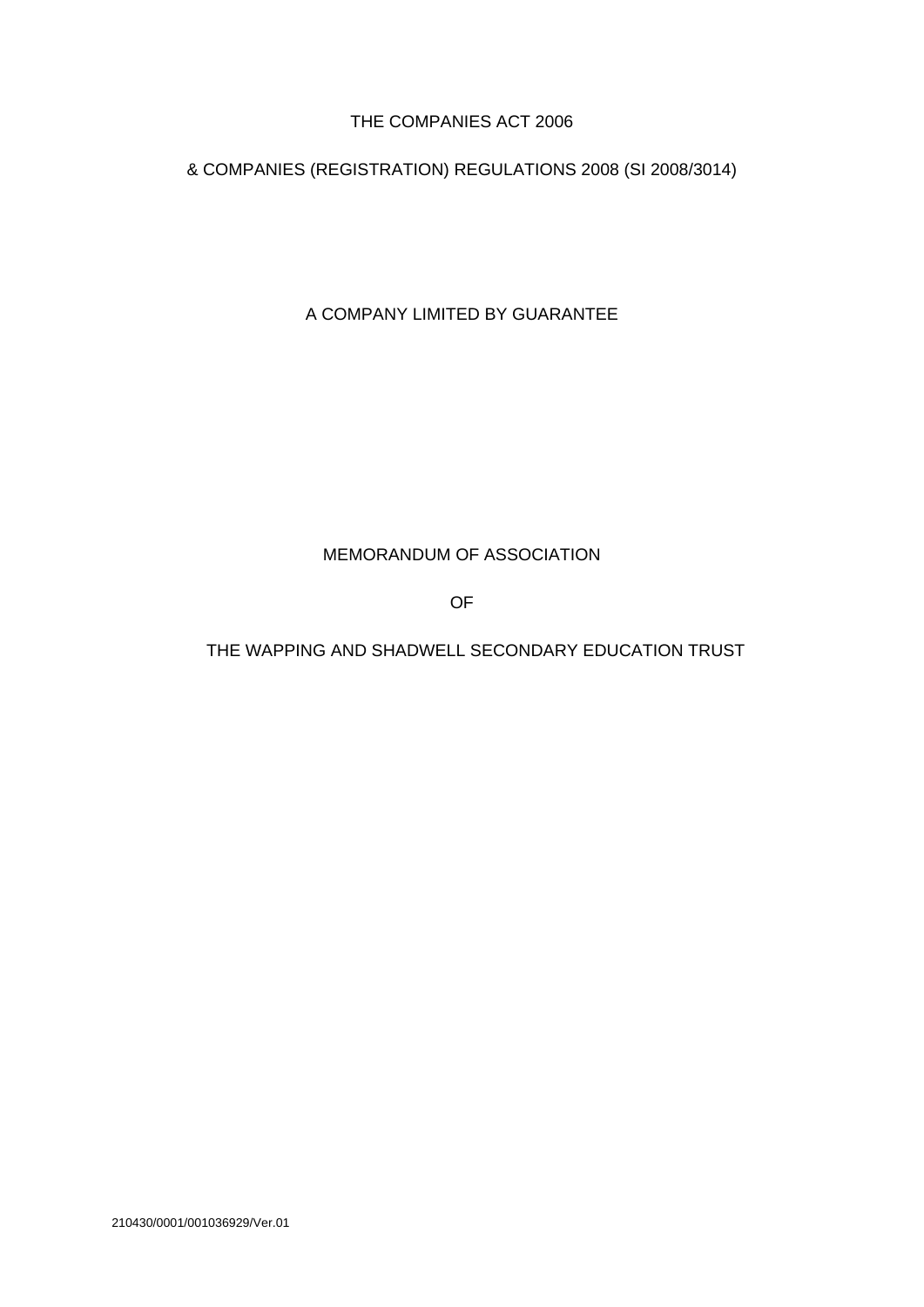#### THE COMPANIES ACT 2006

#### & COMPANIES (REGISTRATION) REGULATIONS 2008 (SI 2008/3014)

#### SCHEDULE 2

#### A COMPANY LIMITED BY GUARANTEE

Regulation 2(b)

#### MEMORANDUM OF ASSOCIATION OF

#### THE WAPPING AND SHADWELL SECONDARY EDUCATION TRUST

Each subscriber to this memorandum of association wishes to form a company under the Companies Act 2006 and agrees to become a member of the company.

*Name of each subscriber Authentication by each subscriber*

Name: Kerstyn Sigerith Clara Comley Signature:

Name: Jason Llewellyn Kemp Signature:

Name: Jonathan Butler Cheyne Signature:

Dated 11/10/2010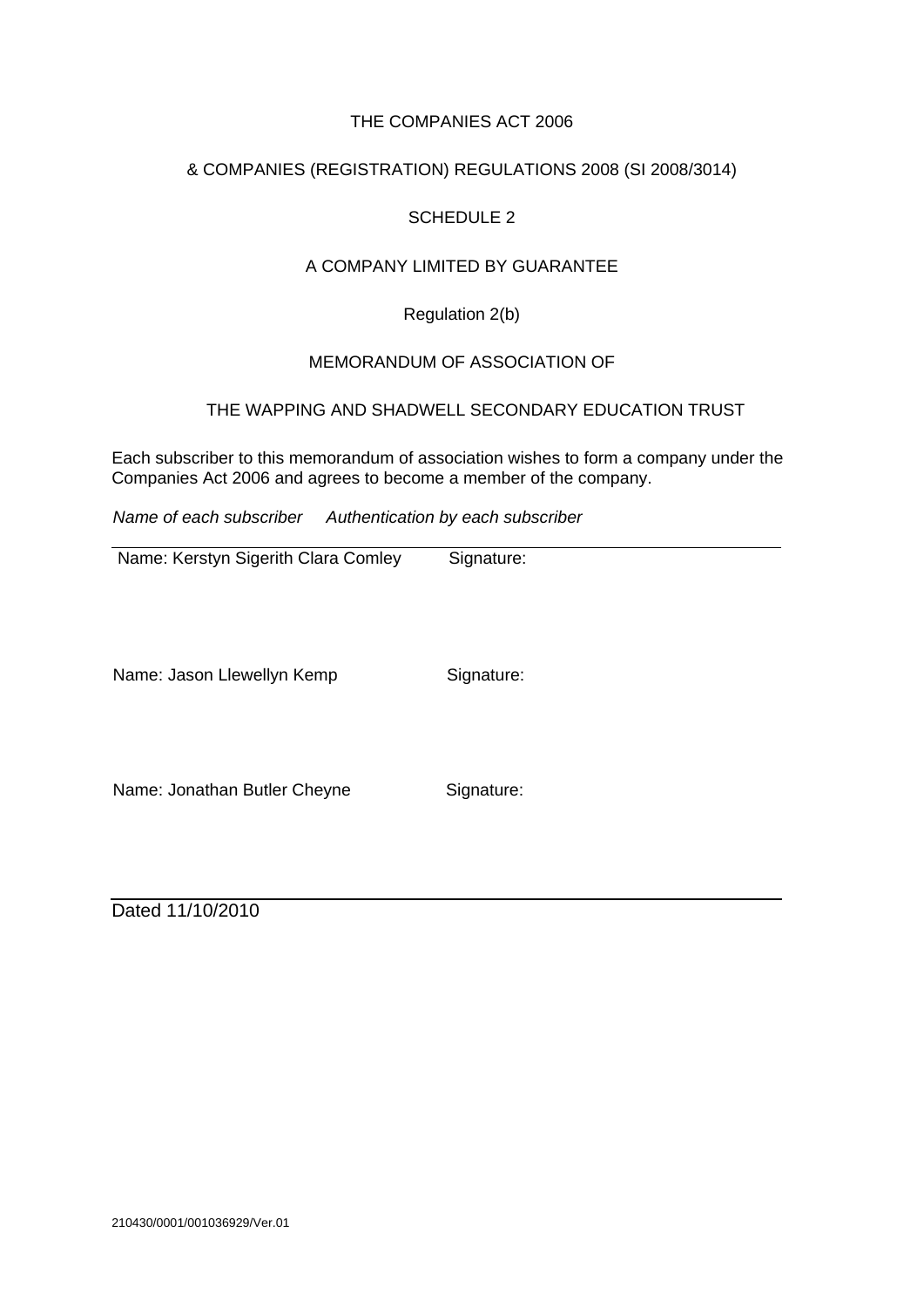## **Annex B**

## **REQUIREMENTS FOR THE ADMISSION OF PUPILS TO THE WAPPING HIGH SCHOOL (the "Academy")**

#### **GENERAL**

1. This Annex may be amended in writing at any time by agreement between the Secretary of State and the Academy Trust.

2. The Academy Trust will act in accordance with, and will ensure that an Independent Appeal Panel is trained to act in accordance with, all relevant provisions of the School Admissions Code and the School Admission Appeals Code published by the Department for Education ("the Codes") as they apply at any given time to maintained schools and with equalities law and the law on admissions as they apply to maintained schools. For this purpose, reference in the Codes or legislation to "admission authorities" shall be deemed to be references to the governing body of the Academy Trust.

3. Notwithstanding the generality of paragraph 2 of this Annex, the Academy Trust will not participate in the co-ordinated admission arrangements operated by the LA for the first year of opening but will participate in such arrangements operated by the LA in subsequent years and the local Fair Access Protocol.

4. Notwithstanding any provision in this Annex, the Secretary of State may:

- (a) direct the Academy Trust to admit a named pupil to the Academy on application from a LA. This will include complying with a School Attendance Order<sup>2</sup>. Before doing so the Secretary of State will consult the Academy Trust.
- (b) direct the Academy Trust to admit a named pupil to the Academy if the Academy Trust has failed to act in accordance with this Annex or has otherwise failed to comply with applicable admissions and equalities legislation or the provisions of the Codes.
- (c) direct the Academy Trust to amend its admission arrangements where they fail to comply with the School Admissions Code or the Admission Appeals Code.

5. The Academy Trust shall ensure that parents and 'relevant children<sup>3</sup>' will have the right of appeal to an Independent Appeal Panel if they are dissatisfied with an admission

<sup>3</sup> relevant children' means:

a) in the case of appeals for entry to a sixth form, the child, and;

b) in any other case, children who are above compulsory school age, or will be above compulsory school age by the time they start to receive education at the school.

1

 $2$  Local authorities are able to issue school attendance orders if a child is not attending school. These are legally binding upon parents. Such an order might, for instance, be appropriate where a child has a place at an Academy but his/her parents are refusing to send him/her to school. The order will require a parent to ensure his/her child attends a specified school.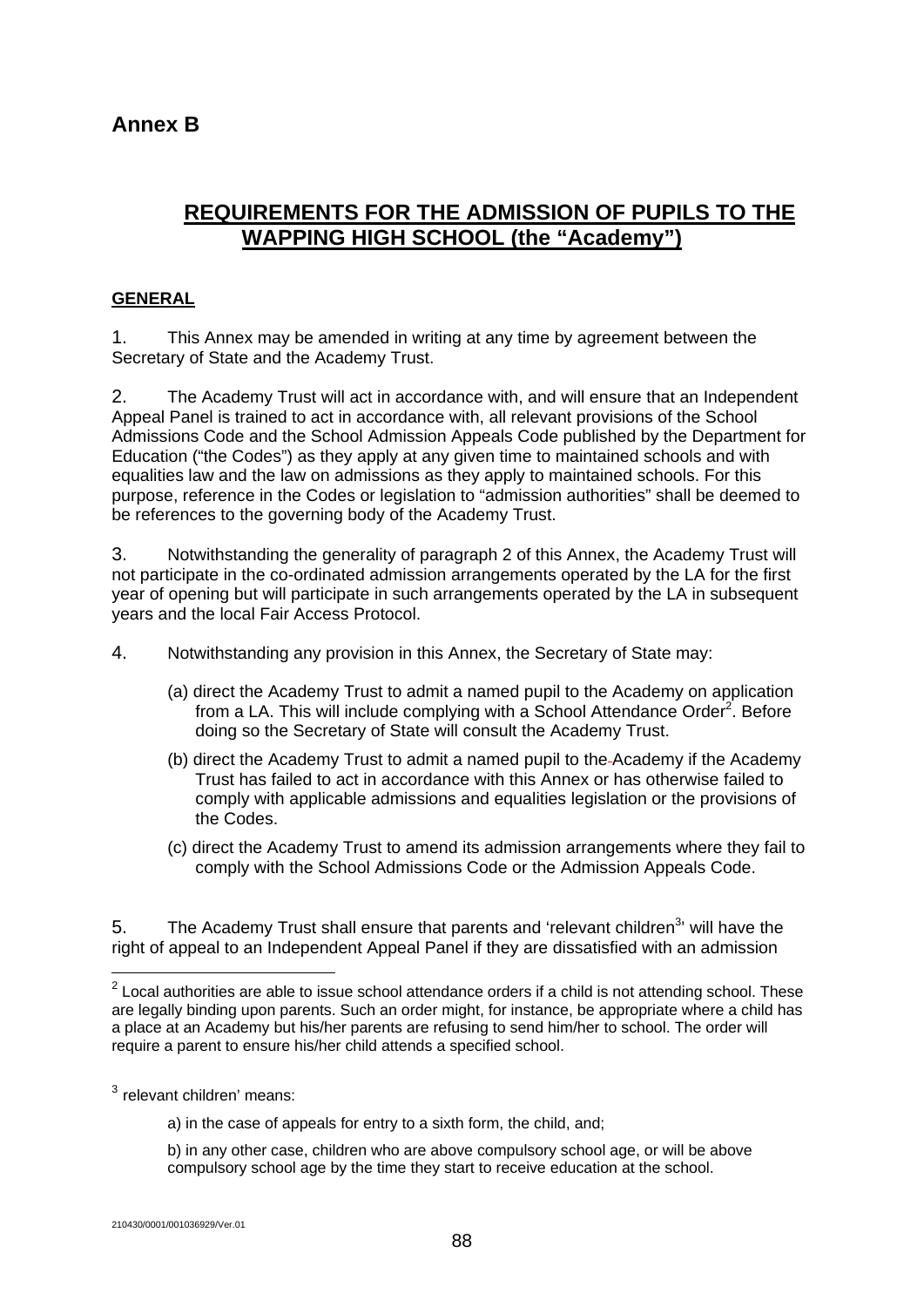decision of the Academy Trust. The Independent Appeal Panel will be independent of the Academy Trust. The arrangements for appeals will comply with the School Admission Appeals Code published by the Department for Education as it applies to Foundation and Voluntary Aided schools. The determination of the appeal panel is binding on all parties.

#### **Relevant Area**

6. Subject to paragraph 7, the meaning of "Relevant Area" for the purposes of consultation requirements in relation to admission arrangements is that determined by the local authority for maintained schools in the area in accordance with the Education (Relevant Areas for Consultation on Admission Arrangements) Regulations 1999.

7. If the Academy does not consider the relevant area determined by the local authority for the maintained schools in the area to be appropriate, it must apply to the Secretary of State by 1 August for a determination of the appropriate relevant area for the Academy, setting out the reasons for this view. The Secretary of State will consult the Academy and the LA in which the Academy is situated in reaching a decision.

#### **Requirement to admit pupils**

8. Pupils on roll in any predecessor maintained or independent school will transfer automatically to the Academy on opening. All children already offered a place at any predecessor school will be admitted.

- 9. The Academy will:
	- a. subject to its right of appeal to the Secretary of State in relation to a named pupil, admit all pupils with a statement of special educational needs naming the Academy;
	- b. adopt admission oversubscription criteria that give highest priority to looked after children, in accordance with the relevant provisions of the School Admissions Code.

#### **Oversubscription criteria, admission number, consultation, determination and objections.**

10. The Academy admission arrangements will include oversubscription criteria, and an admission number for each relevant age group<sup>4</sup>. The Academy will consult on its admission arrangements and determine them in line with the requirements within the School Admissions Code.

11. The Academy Trust must make it clear, when determining the Academy's admission arrangements, that objections should be submitted to the Schools Adjudicator.

12. A determination of an objection by the Schools Adjudicator will be binding upon the Academy.

1

<sup>&</sup>lt;sup>4</sup> 'Relevant age group' means 'normal point of admission to the school: for example, year R, Year7 and Year 12.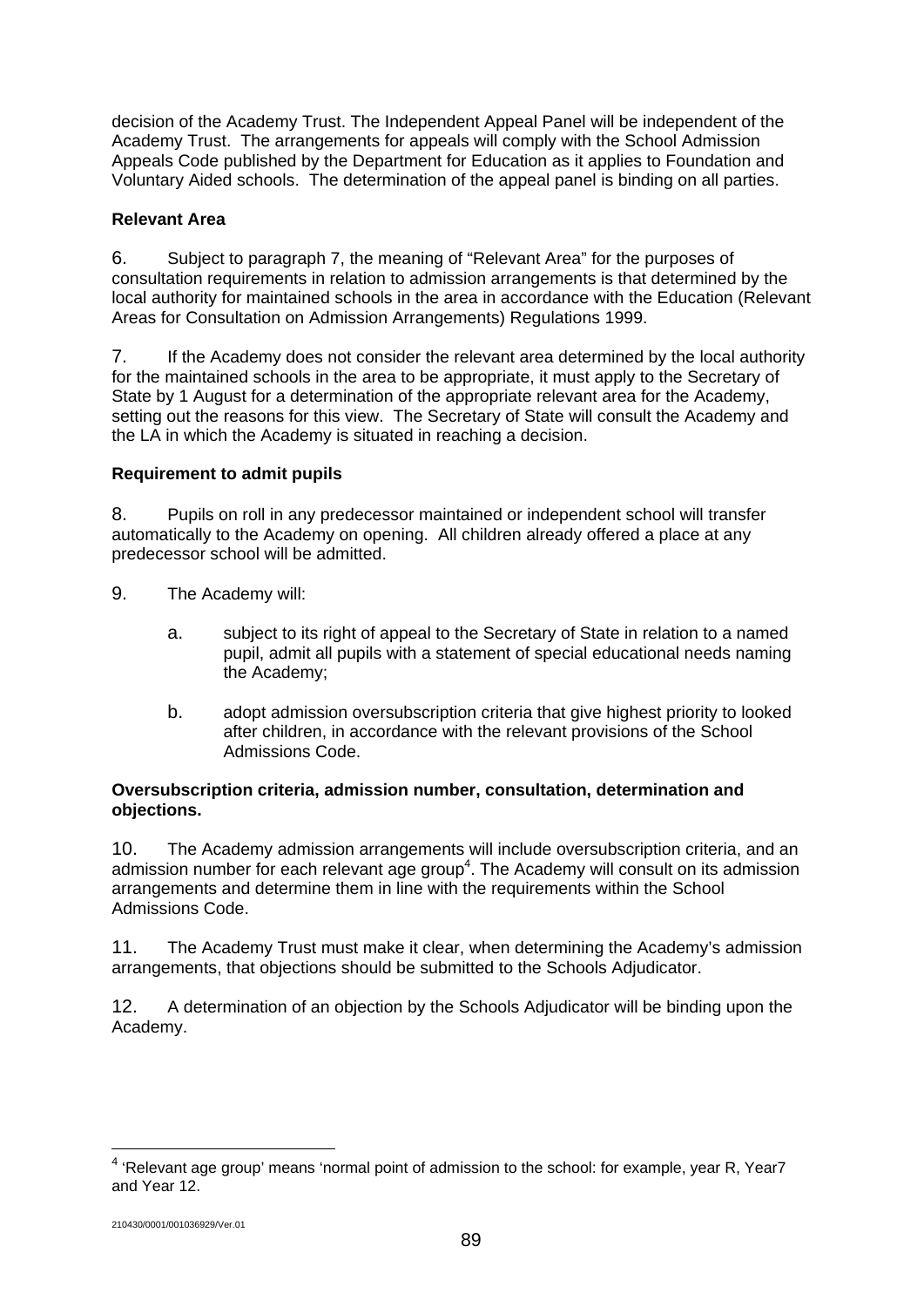## **ANNEX C**

## **Arrangements for pupils with Special Educational Needs ('SEN') and disabilities at Wapping High School (the "Academy")**

### **Duties in relation to pupils with SEN**

- 1. The Governing Body of the Academy Trust must comply with all of the duties imposed upon the governing bodies of maintained schools in:
- Part 4 of the Education Act 1996 as amended from time to time $\frac{95}{7}$ ;
- The Education (Special Educational Needs) (Information) Regulations 1999 as amended from time to time;
- The Education (Special Educational Needs Co-ordinators) (England) (Amendment) Regulations 2008 as amended from time to time $\frac{406}{6}$ .
- 2. Notwithstanding any provision in this Agreement, the Secretary of State may (whether following a complaint made to him or otherwise) direct the Academy Trust to comply with an obligation described in this Annex where the Academy Trust has failed to comply with any such obligation.
- 3. Where a child who has SEN is being educated in the Academy, those concerned with making special educational provision for the child must secure that the child engages in the activities of the school together with children who do not have SEN, so far as is reasonably practicable and is compatible with:
- (a) the child receiving the special educational provision which his learning difficulty calls for,
- (b) the provision of efficient education for the children with whom he will be educated, and
- (c) the efficient use of resources.
- 4. In addition to complying with the duties imposed upon the governing bodies of maintained schools set out in The Education (Special Educational Needs) (Information) Regulations 1999 (as amended from time to time), the Academy Trust must ensure that the Academy's website includes details of the arrangements for the admission of disabled pupils; the steps taken to prevent disabled pupils from being treated less favourably than other pupils; and the facilities provided to assist access to the Academy by disabled pupils (disabled pupils meaning pupils who are disabled for the purposes of the Equality Act 2010<sup>7</sup>).

<u>.</u>

<sup>&</sup>lt;sup>5</sup> Currently these duties are in sections 313 (Duty to have regard to the Special Educational Needs Code of Practice 2001); 317 (Duties in relation to pupils with special educational needs), 317A (Duty to advise parents that special educational provision is being made); and 324(5)(b) (Duty to admit the child where a school is named in the statement).

<sup>&</sup>lt;sup>6</sup> These Regulations are amended by The Education (Special Educational Needs Co-ordinators) (England) (Amendment) Regulations 2009 (SI 2009 No 1387).<br><sup>7</sup> Ear the meaning of idiophlad', ass asstign 6 of the Equality Ad

For the meaning of 'disabled', see section 6 of the Equality Act 2010.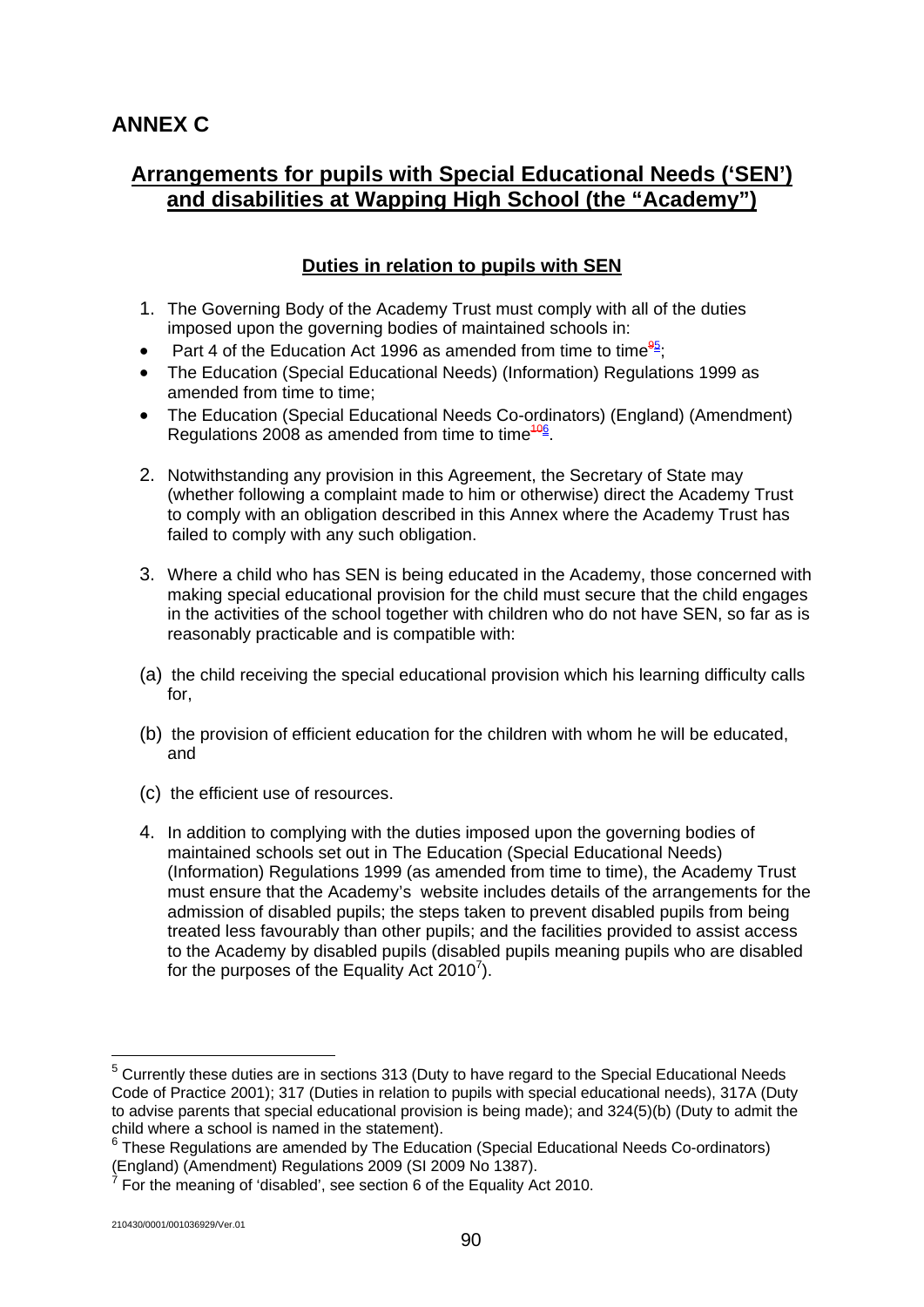#### **Admissions**

- 5. The Academy Trust must ensure that pupils with SEN are admitted on an equal basis with others in accordance with its admissions policy.
- 6. Where a local authority ("LA") proposes to name the Academy in a statement of SEN made in accordance with section 324 of the Education Act 1996, it must give the Academy Trust written notice that it so proposes. Within 15 days of receipt of the LA's notice that it proposes to name the Academy in a statement, the Academy Trust must consent to being named, except where admitting the child would be incompatible with the provision of efficient education for other children; and where no reasonable steps may be made to secure compatibility. In deciding whether a child's inclusion would be incompatible with the efficient education of other children, the Academy Trust must have regard to the relevant guidance issued by the Secretary of State to maintained schools.
- 7. If the Academy Trust determines that admitting the child would be incompatible with the provision of efficient education, it must, within 15 days of receipt of the LA's notice, notify the LA in writing that it does not agree that the Academy should be named in the pupil's statement. Such notice must set out all the facts and matters the Academy relies upon in support of its contention that: (a) admitting the child would be incompatible with efficiently educating other children; and (b) the Academy Trust cannot take reasonable steps to secure this compatibility.
- 8. After service by the Academy Trust on the LA of any notice (further to paragraph 7 above) stating that it does not agree with the LA's proposal that the Academy be named, the Academy Trust must seek to establish from the LA, as soon as is reasonably practicable, whether or not the LA agrees with the Academy Trust. If the LA notifies the Academy that it does not agree with the Academy Trust's response, and names the Academy in the child's statement, the Academy Trust must admit the child to the school on the date specified in the statement or on the date specified by the LA.
- 9. Where the Academy Trust considers that the Academy should not have been named in a child's statement, they may ask the Secretary of State to determine that the LA has acted unreasonably in naming the Academy and to make an order directing the LA to reconsider.
- 10. The Secretary of State's determination shall, subject only to any right of appeal which any parent or guardian of the child may have to the First-tier Tribunal (Special Educational Needs and Disability), be final.
- 11. If a parent or guardian of a child in respect of whom a statement is maintained by the local authority appeals to the First-tier Tribunal (Special Educational Needs and Disability) either against the naming of the Academy in the child's SEN statement or asking the Tribunal to name the Academy, then the decision of the Tribunal on any such appeal shall be binding and shall, if different from that of the Secretary of State under paragraph 9 above, be substituted for the Secretary of State's decision.
- 12. Where the Academy, the Secretary of State or the First-tier Tribunal (Special Educational Needs and Disability) have determined that it should be named, the Academy Trust shall admit the child to the Academy notwithstanding any provision of Annex B to this agreement.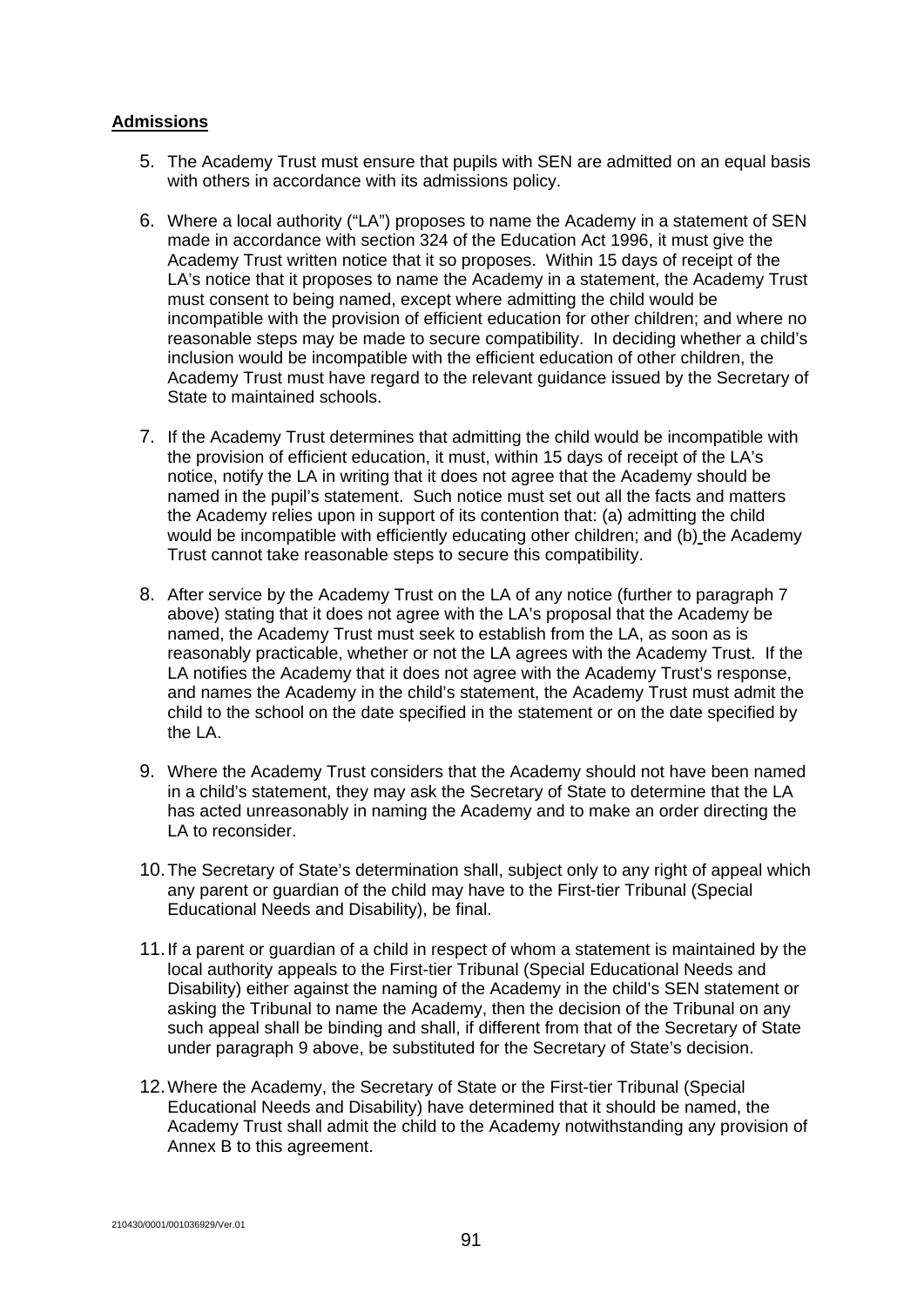# **Annex D**

# **Temporary Site 1 Plan**

[*plan to be attached*]